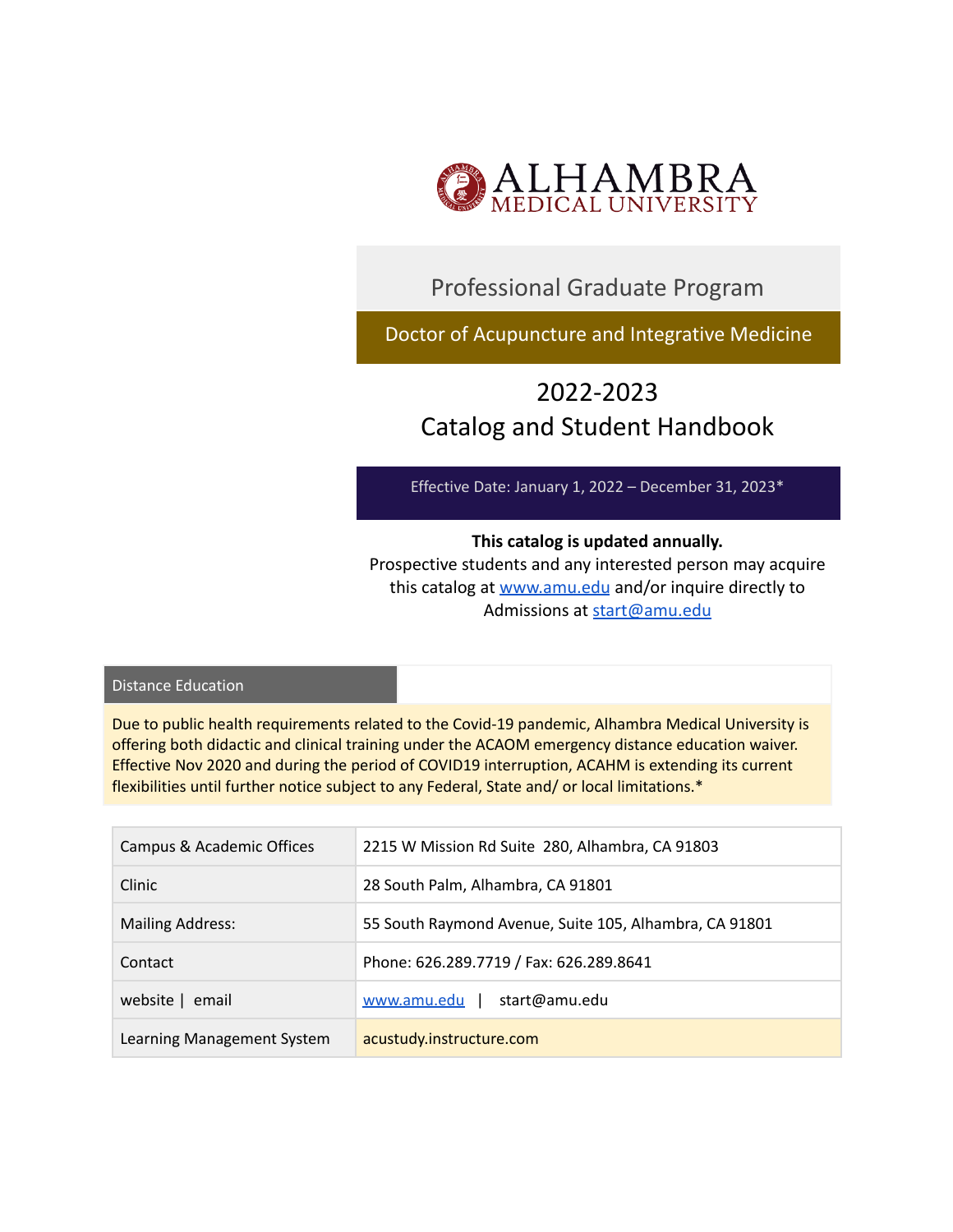

# **Table of Contents**

| Introduction                                                            | 3  |
|-------------------------------------------------------------------------|----|
| Mission, Purpose, Goals and Student Learning Outcomes                   | 3  |
| <b>Accreditation and Approvals</b>                                      | 6  |
| Institution and Programmatic Accreditation                              | 6  |
| Bureau for Private Postsecondary Education                              | 6  |
| California Acupuncture Board                                            | 6  |
| National Certification Commission for Acupuncture and Oriental Medicine | 7  |
| Use "Doctor" or "Dr." in the Practice of Acupuncture                    | 7  |
| Campus   Learning Management System                                     | 9  |
| Canvas Learning Management System                                       | 9  |
| <b>Facilities and Educational Resources</b>                             | 10 |
| Governance and Administration                                           | 11 |
| Admissions                                                              | 12 |
| <b>Admissions Requirements</b>                                          | 12 |
| <b>International Students</b>                                           | 12 |
| English Language Proficiency                                            | 12 |
| Doctoral Completion and Master's Program Relationship                   | 13 |
| Admissions Review Process, New Student Orientation and Registration     | 15 |
| DAIM Program Curriculum                                                 | 16 |
| Doctoral Curriculum Overview                                            | 16 |
| <b>DAIM Graduation Requirements</b>                                     | 18 |
| Departmental Objectives and Course Descriptions                         | 18 |
| <b>Basic Science and Western Medicine</b>                               | 18 |
| <b>Traditional Chinese Medicine</b>                                     | 24 |
| Acupuncture                                                             | 28 |
| <b>Herbal Medicine</b>                                                  | 30 |
| <b>Adjunctive Therapies</b>                                             | 34 |
| Professional Development                                                | 34 |
| <b>Clinical Curriculum</b>                                              | 37 |
| Electives                                                               | 39 |
| DAIM Completion Course Curriculum - Integrative Applications            | 40 |
| DAIM Completion Course Curriculum - Integrative Systems and Practices   | 42 |
| <b>AMU Institutional Exams</b>                                          | 44 |
| <b>Tuition and Fees</b>                                                 | 46 |
| Return to Title IV Policy                                               | 49 |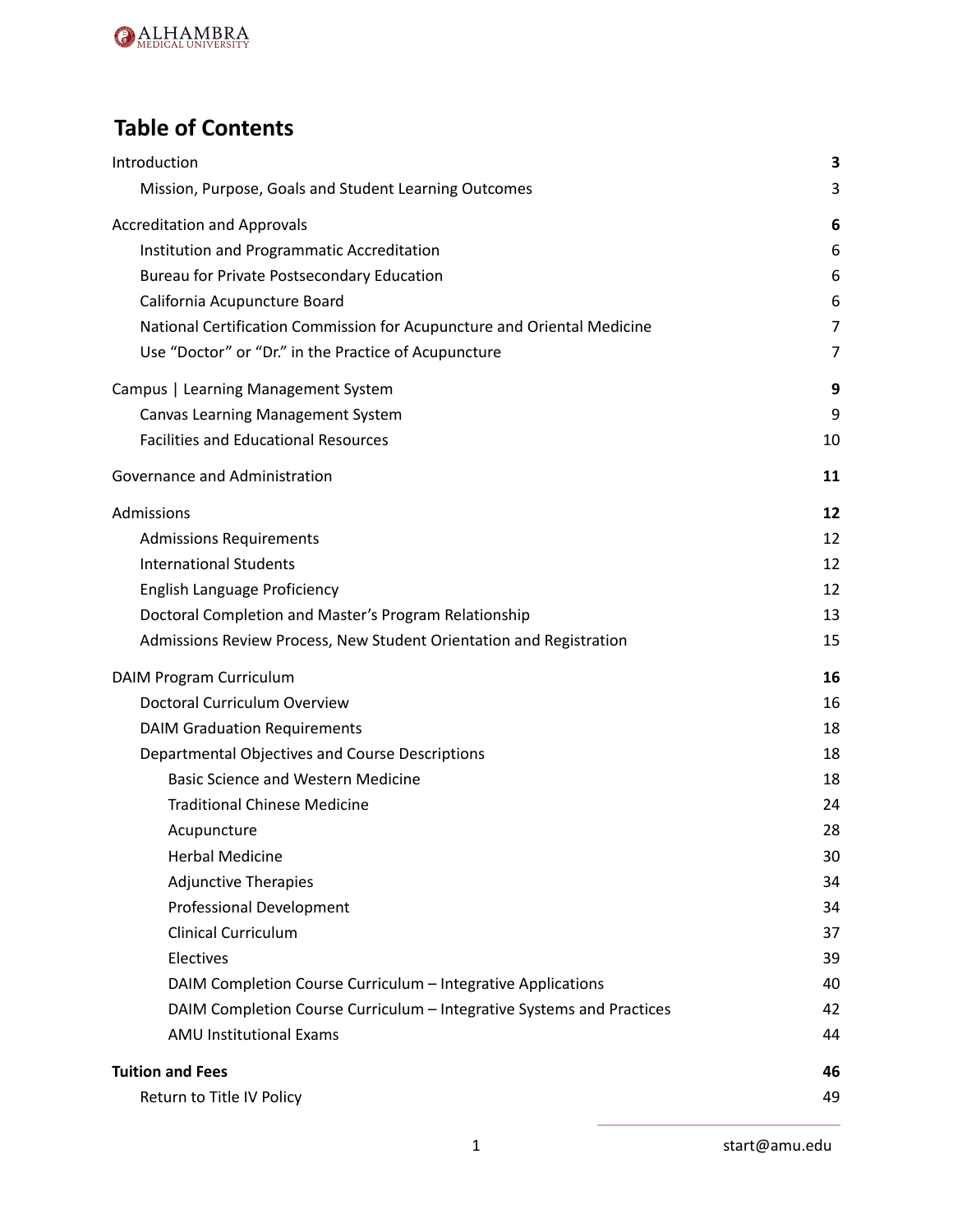

| <b>Student Financial Aid</b>             | 50 |
|------------------------------------------|----|
| <b>Student Right to Know Rates</b>       | 50 |
| <b>Academic Procedures and Policies</b>  | 52 |
| <b>Student Code of Conduct</b>           | 53 |
| <b>Student Grievances</b>                | 55 |
| Satisfactory Academic Progress Policy    | 55 |
| Leave of Absence                         | 57 |
| Program Withdrawal                       | 57 |
| Re-admissions                            | 58 |
| <b>Academic Progress</b>                 | 58 |
| Non-matriculated Students                | 59 |
| <b>Transfer Credit</b>                   | 59 |
| <b>Appealing A Grade</b>                 | 60 |
| <b>Prior Learning</b>                    | 60 |
| Add / Drop Period                        | 60 |
| Course Withdrawal                        | 61 |
| <b>Tutoring Services</b>                 | 61 |
| <b>Course Audit</b>                      | 61 |
| Faculty                                  | 62 |
| Core Faculty                             | 62 |
| <b>Faculty Members</b>                   | 63 |
| <b>Disclosures</b>                       | 75 |
| About the Catalog                        | 75 |
| Americans with Disabilities Act (ADA)    | 75 |
| Non-Discrimination Policy                | 75 |
| Drug and Alcohol Abuse Policy            | 75 |
| Election Voter Registration Information  | 77 |
| <b>Copyright Protection</b>              | 77 |
| <b>HEOA Compliance Statement</b>         | 78 |
| <b>Constitution Day</b>                  | 79 |
| Campus Safety and Crime Reporting        | 79 |
| Self Monitoring Procedures with the BPPE | 80 |
| Academic Calendar (2022 - 2023)          | 81 |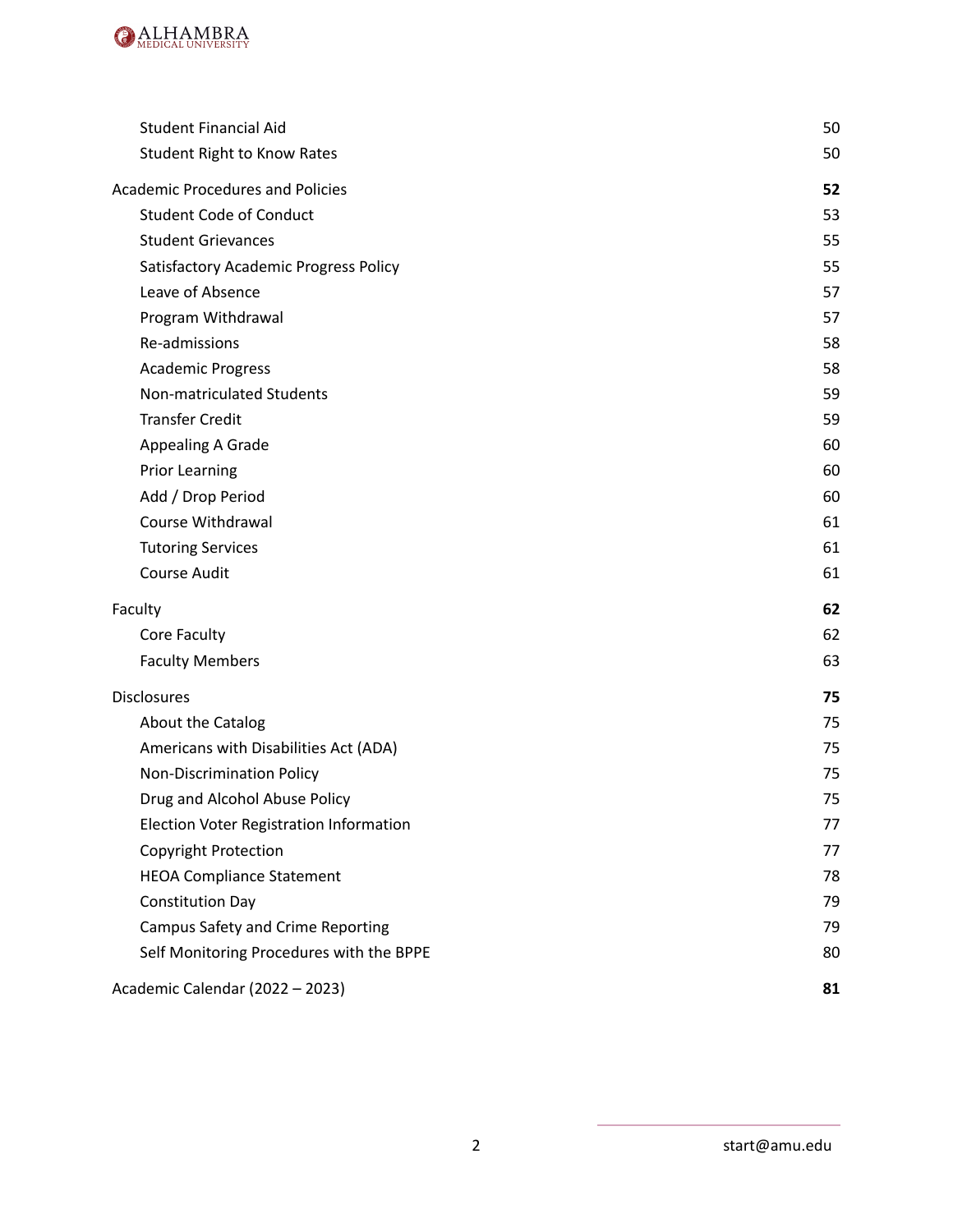

## <span id="page-3-0"></span>Introduction

Alhambra Medical University (AMU or the University) is an institution of higher education that is closely associated with seven hospitals in the area. The goal of the graduate programs is to educate healthcare professional who can contribute to the integrative care of patients.

This catalog is published for the purpose of informing students, prospective students and others interested in the operations of Alhambra Medical University, primarily with regard to the educational programs and policies of the school. All information is judged to be accurate at the time of publication. However, the contents hereof are subject to change without prior notice. Please note that all reasonable efforts are made on an ongoing basis to supplement in loose leaf hardcopy format any changes, additions, or other revisions to the text of this catalog which may come into existence prior to the publication of the following edition of the catalog.

## <span id="page-3-1"></span>Mission, Purpose, Goals and Student Learning Outcomes

| Mission | The Mission of Alhambra Medical University is: |
|---------|------------------------------------------------|
|         |                                                |

To provide educational programs and community based healthcare services in a supportive community focused on student-centered learning and professionalism.

Educational Purpose The Educational Purpose is

To develop graduates who can provide effective acupuncture and traditional medicine services as health care professionals in the US healthcare system.

| <b>Professional Program Goals</b>                                                                  | The Professional Programs Goals are to:                                                              |  |
|----------------------------------------------------------------------------------------------------|------------------------------------------------------------------------------------------------------|--|
| <b>Student Community</b>                                                                           |                                                                                                      |  |
|                                                                                                    | Cultivate a community that supports the health, diversity and growth of our students.                |  |
| <b>Clinical Services</b>                                                                           |                                                                                                      |  |
|                                                                                                    | Provide clinical services are a model of effective healthcare and successful professional practice.  |  |
| <b>Curriculum and Clinical Training</b>                                                            |                                                                                                      |  |
| professional practice;                                                                             | Provide an educational curriculum and clinical training that develops competence in patient care and |  |
| Provide educational experiences sufficient to enable graduates to collaborate with acupuncture and |                                                                                                      |  |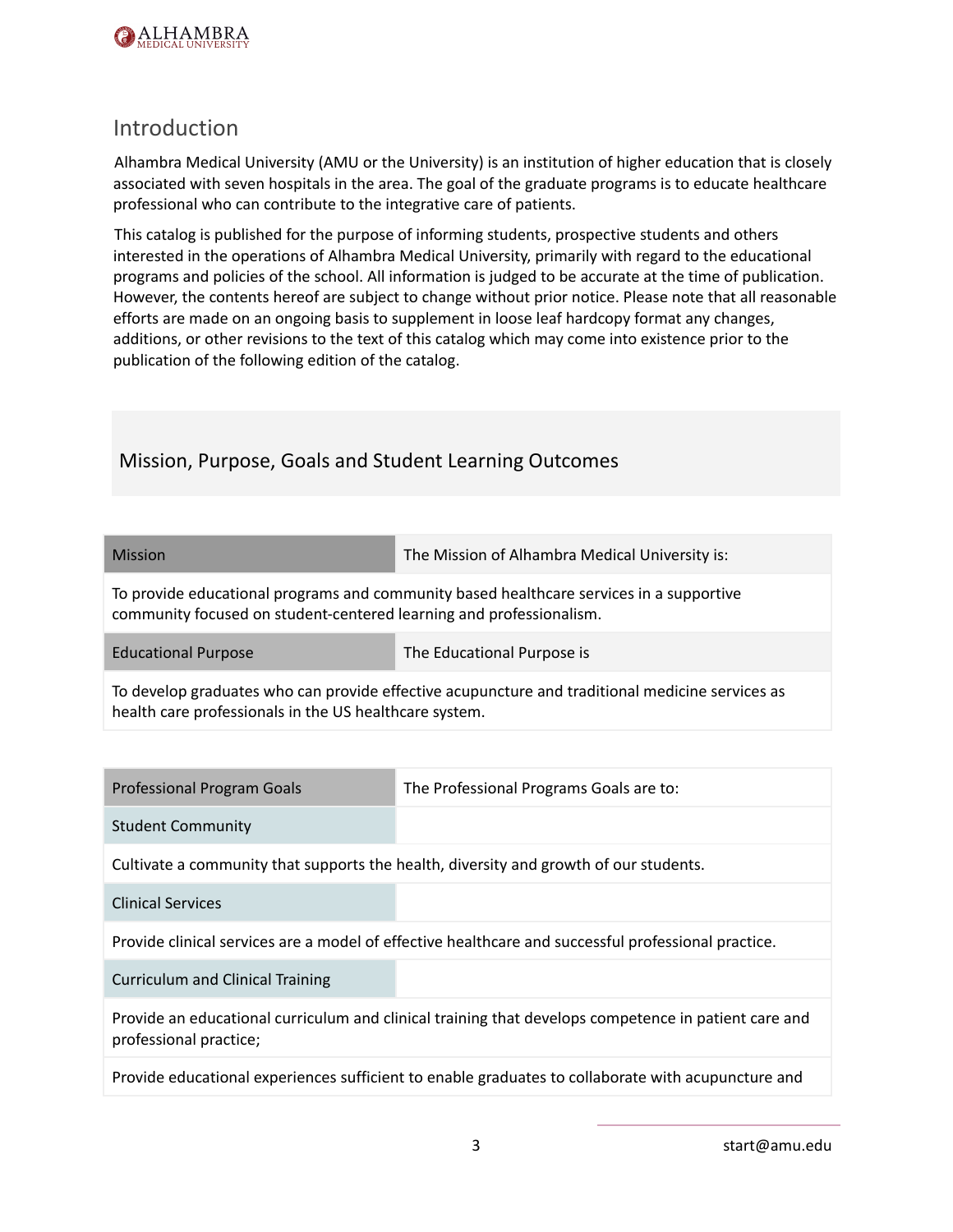

other health care practitioners in providing effective patient care;

Develop ability to assess and incorporate relevant developments in research and scholarship to enhance their patient care competencies and support their professional practice;

These program goals are further detailed in the following learning outcomes:

DAIM **DAIM Learning Outcomes** 

Graduates of the Doctor of Acupuncture and Integrative Medicine program are able to:

Patient Care Domain **Program graduates are able to:** 

Intake and Examination

- Acquire health history and essential information focused on chief clinical complaints through appropriate and relevant primary biomedical and traditional Asian medical examinations.
- Perform advanced biomedical and traditional medical examinations;

Assessment and Diagnosis

- Assess findings from intake and examination and organize signs and symptoms according to foundational theories to form a working diagnosis of patterns and disorders
- Demonstrate advanced knowledge and skills of biomedical assessment to effectively collaborate with and refer to appropriate healthcare practitioners;

Treatment Strategy and Performance

● Based on the working diagnosis of patterns and disorders form a treatment strategy and perform appropriate treatment modalities toward intended treatment goals.

Case Management and Collaboration

- Communicate treatment plan with individual patients and other healthcare providers throughout the course of treatment to cooperatively achieve treatment goals.
- Demonstrate integrative knowledge and skills to effectively co-manage patient cases with biomedical practitioners.

Professional Practice Domain Program graduates are able to: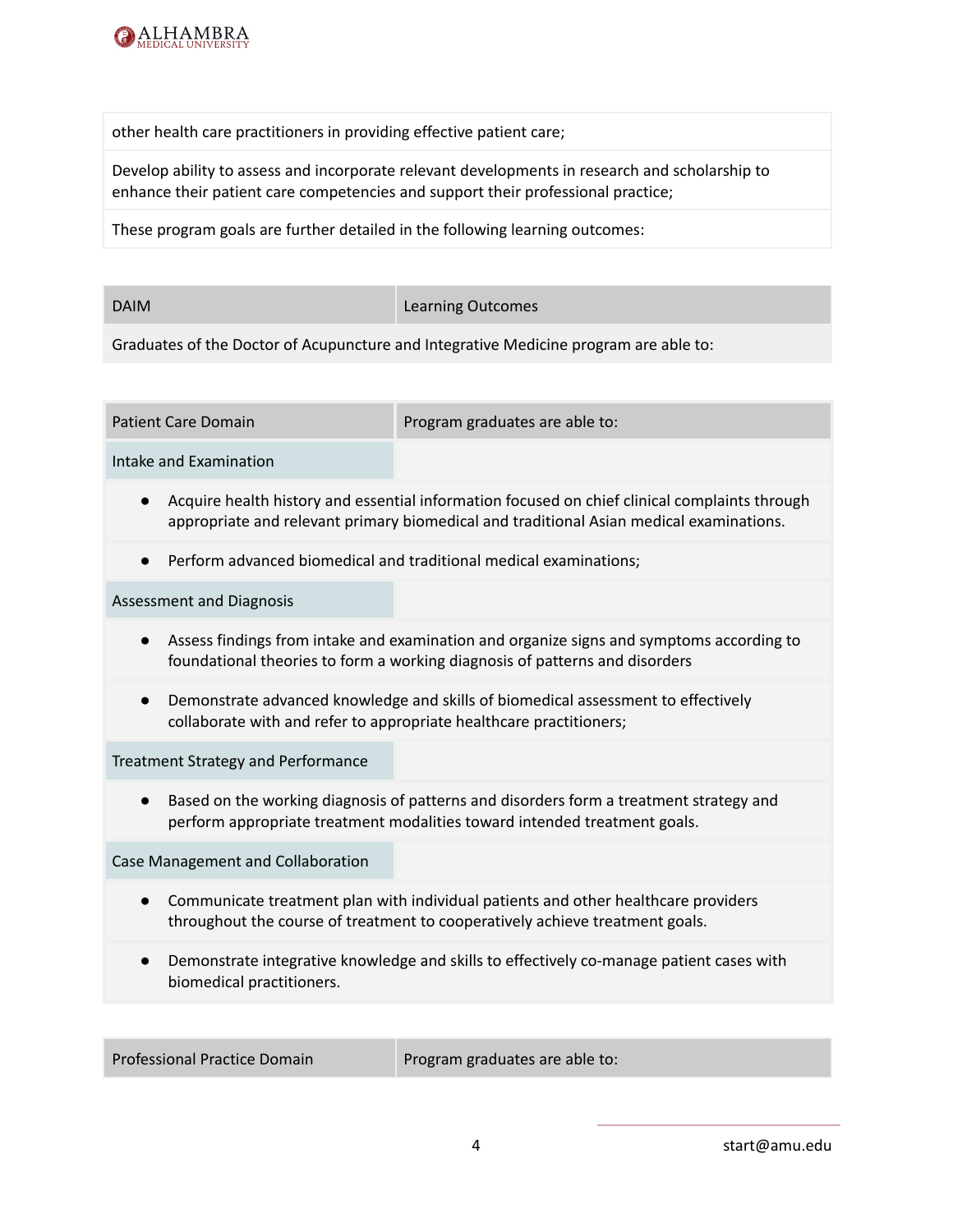

#### Educational Outreach

● Explain and discuss the applicability of AOM to bio medically-defined diseases with other health care professionals in their own relevant scientific theories and terms.

Practice Management

● Demonstrate knowledge and capacity to comply with all legal and ethical responsibilities of a licensed healthcare professional.

Professionalism

● Demonstrate knowledge and capacity to operate in common healthcare settings sufficient to achieve professional practice goals.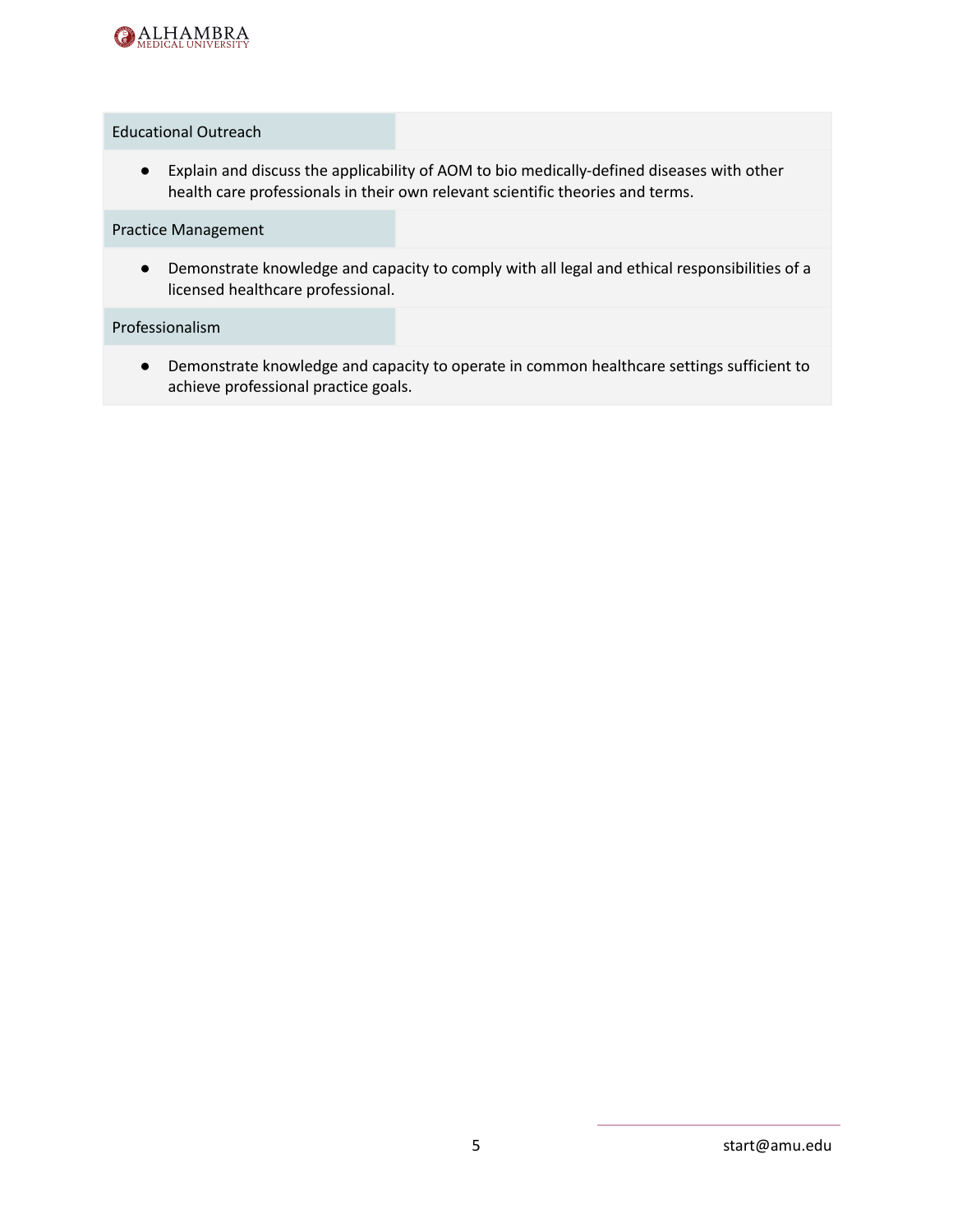

## <span id="page-6-0"></span>Accreditation and Approvals

## <span id="page-6-1"></span>Institution and Programmatic Accreditation

Alhambra Medical University and its Master's-level program in Traditional Asian Medicine (MSTAM) offered in English and Chinese are accredited by the Accreditation Commission for Acupuncture and Herbal Medicine (ACAHM). Institution/program accreditation history, notes, and dates of review may be viewed at: <http://acaom.org/directory-menu/directory/>

ACAHM is recognized by the United States Department of Education as the specialized accreditation agency for institutions/programs preparing acupuncture and oriental medicine practitioners. ACAHM is located at 8941 Aztec Drive, Suite 2, Eden Prairie, Minnesota 55347; phone 952/212-2434; fax 952/657-7068; [www.acaom.org](http://www.acaom.org)

The Alhambra Medical University (AMU) professional doctoral (DAIM) program, approved to begin enrolling students, is not yet accredited or pre-accredited by ACAHM. Graduates of this program are not considered to have graduated from an ACAHM-accredited or pre-accredited program and may not rely on ACAHM accreditation or pre-accreditation for professional licensure or other purposes.

This program is eligible for ACAHM accreditation, and AMU is currently in the process of seeking ACAHM pre-accreditation/accreditation for the program. However, AMU can provide no assurance that pre-accreditation or accreditation will be granted by ACAHM.

## <span id="page-6-2"></span>Bureau for Private Postsecondary Education

Alhambra Medical University is a private institution and licensed to operate by the Bureau for Private Postsecondary Education (BPPE). Approval to operate means compliance with state standards as set forth in the Education Code. As a prospective student, you are encouraged to review this catalog prior to signing an enrollment agreement. You are also encouraged to review the School Performance Fact Sheet, which must be provided to you prior to signing an enrollment agreement. Any questions a student may have regarding this catalog that have not been satisfactorily answered by the institution may be directed to the Bureau for Private Postsecondary Education at:

1747 North Market, Suite 225 | Sacramento, CA 95834 P.O. Box 980818, West Sacramento, CA 95798-0818 [www.bppe.ca.gov](http://www.bppe.ca.gov)

\*\*Change of Educational Objectives Application for the Doctorate in Acupuncture and Integrative Medicine program is approved by BPPE.

### <span id="page-6-3"></span>California Acupuncture Board

Several states, including California, have a governmental agency that governs, supervises and controls the licensure and practice of acupuncture. In California, the Acupuncture Board is responsible for such duties. If you desire to practice in another state, it is recommended that you contact that state's medical board or other appropriate agency, for licensure requirements. The NCCAOM's website provides information regarding the various degree and other certification requirements for all fifty states.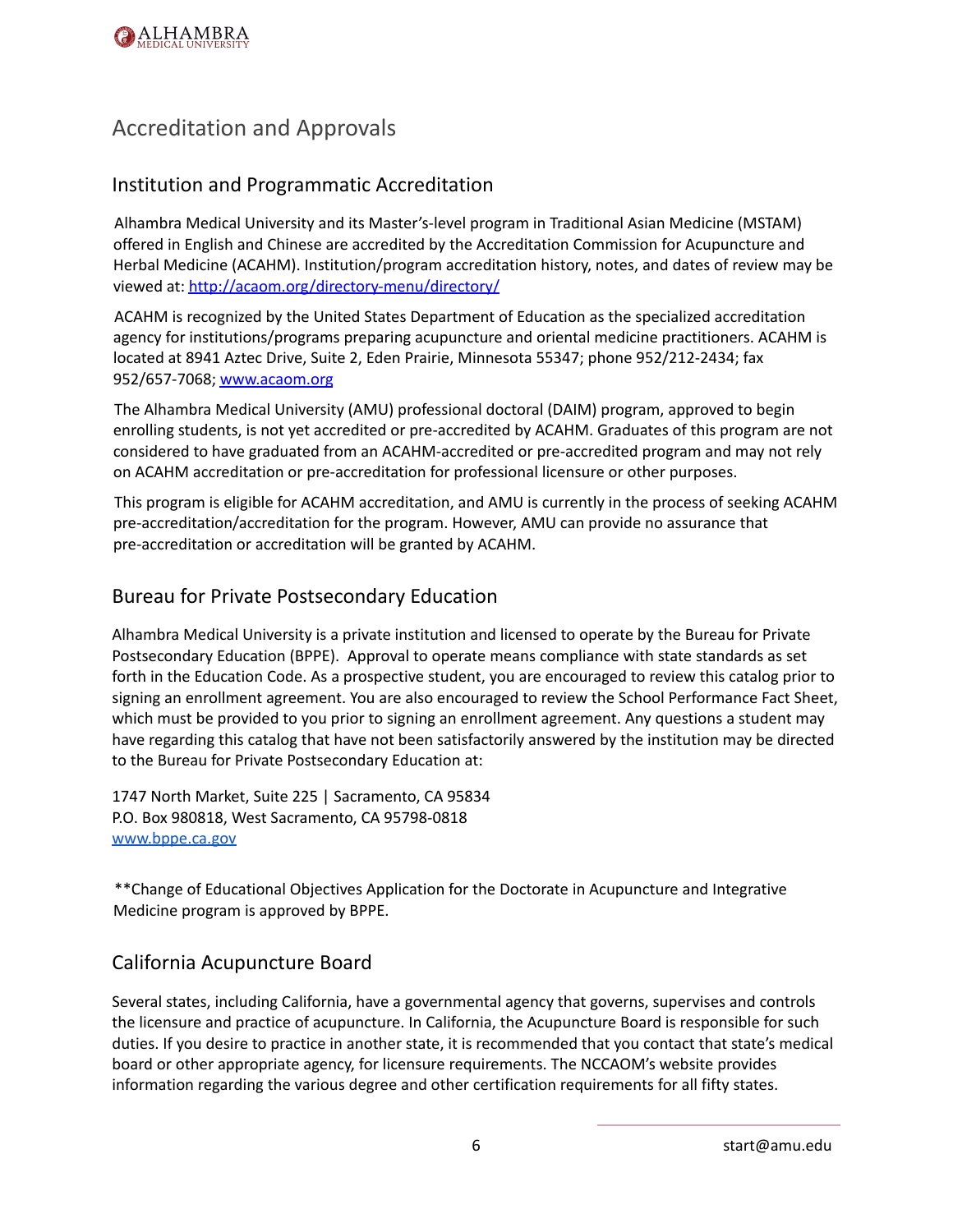

The Master of Science in Traditional Asian Medicine program is approved by the California Acupuncture Board. Graduates who have successfully completed all graduation requirements are eligible to sit for the California Acupuncture Licensing Examination (CALE). The DAIM program is currently not accredited or pre-accredited from ACAHM and graduates from DAIM program are not yet eligible to sit for the California Acupuncture Licensing Examination (CALE) and therefore prospective students are encouraged to graduate from MSTAM program prior to enroll DAIM program to be eligible for sitting in the CALE. The Acupuncture Board is an autonomous body under the umbrella of the Department of Consumer Affairs, which licenses and regulates acupuncturists in California. Pursuant to Business and Professions Code section 4925 et seq., the board administers an examination that tests an applicant's ability, competency, and knowledge in the practice of an acupuncturist; issues licenses to qualified practitioners; approves and monitors students in tutorial programs; approves acupuncture schools and continuing education providers and courses; and enforces the Acupuncture Licensure Act.

1747 N. Market Blvd, Suite 180, Sacramento, CA 95834 Tel (916) 515-5200, Fax (916) 928-2204[,](http://www.acupuncture.dca.ca.gov) [www.acupuncture.ca.gov](http://www.acupuncture.ca.gov)

## <span id="page-7-0"></span>National Certification Commission for Acupuncture and Oriental Medicine

The National Certification Commission for Acupuncture and Oriental Medicine (NCCAOM®) is a non-profit 501(c)(6) organization established in 1982. The NCCAOM is the only national organization that validates entry-level competency in the practice of acupuncture and Oriental medicine (AOM) through professional certification. NCCAOM certification or a passing score on the NCCAOM certification examinations are documentation of competency for licensure as an acupuncturist by 43 states plus the District of Columbia which represents 98% of the states that regulate acupuncture.

Graduate from the Master of Science in Traditional Asian Medicine program of Alhambra Medical University is eligible to register for NCCAOM certification examinations.

2001 K Street, NW, 3<sup>rd</sup> floor North | Washington DC 20006 Tel (888) 381-1140, [www.nccaom.org](http://www.nccaom.org)

## <span id="page-7-1"></span>Use "Doctor" or "Dr." in the Practice of Acupuncture

An acupuncturist can only use "Doctor" or "Dr." in connection with the practice of acupuncture if he or she possesses a license that authorizes the use or possesses an earned doctorate degree which is in acupuncture, oriental medicine, a biological science, or is otherwise related to the authorized practice of an acupuncturist from an accredited, approved, or authorized educational institution. An acupuncturist must further indicate the type of license or degree which authorizes that use of the title "Doctor" or the abbreviation "Dr."

The Master's program prepares the students to be employed as Acupuncturist (Standard Occupational Code (SOC) for Acupuncturists from the U.S. Bureau of Labor Statistics (BLS) as SOC – 29-1291). The professional doctorate program (Doctor of Acupuncture and Integrative Medicine) is currently not an accredited or pre-accredited program from ACAHM and may not be recognized for some employment positions including but not limited to positions with the state of California. The DAIM program equips the student's knowledge in more advance with regards to the patient care and professional practice on top to what they have already achieved in the master's program (Master of Science in Traditional Asian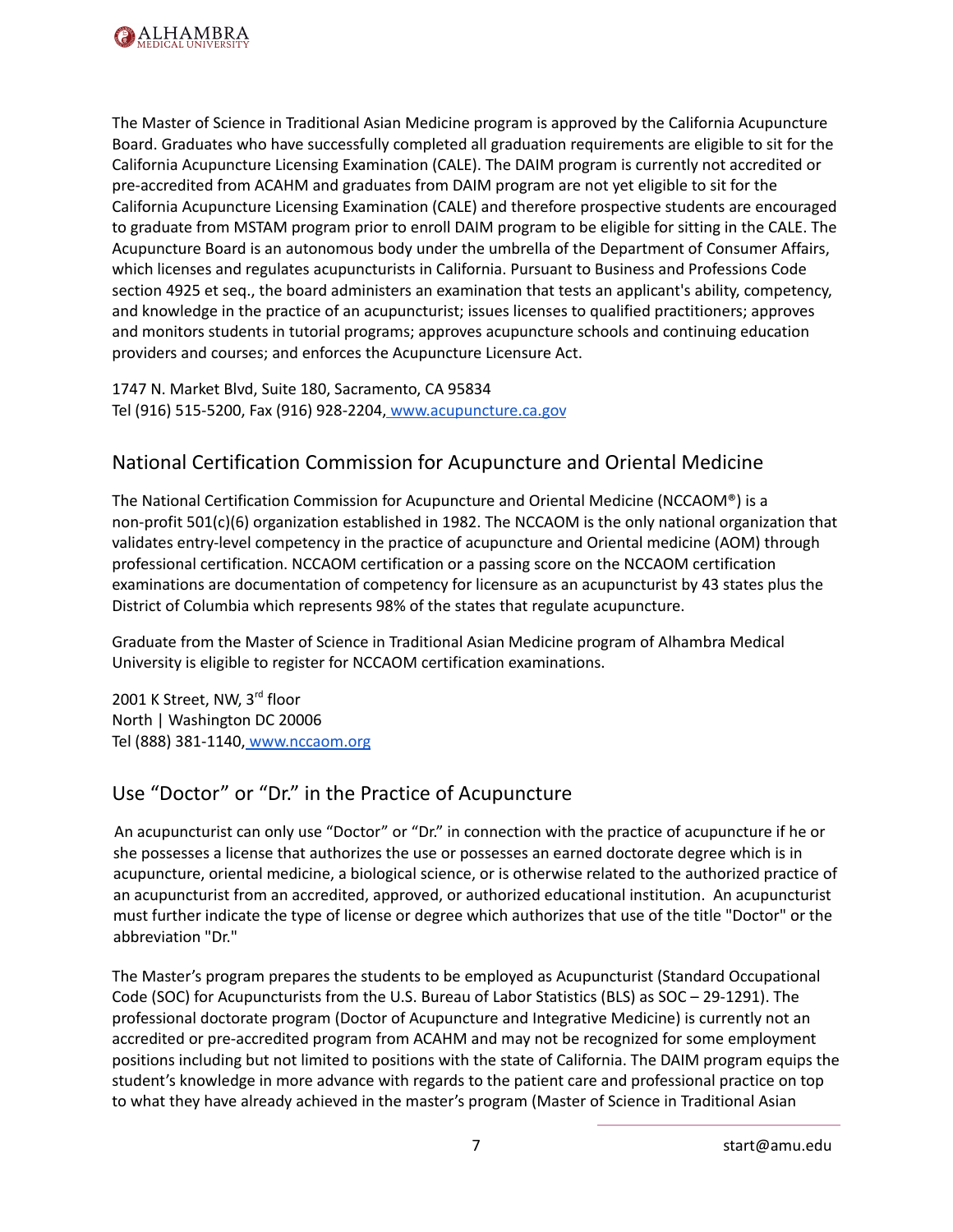

Medicine) to be an acupuncturist. Detail information about the list of Standard Occupational Code (SOC) can be looked at: [https://www.bls.gov/soc/2018/major\\_groups.htm#29-0000](https://www.bls.gov/soc/2018/major_groups.htm#29-0000)

Alhambra Medical University publishes a checklist information to guide the graduates from the program related with the information of the acupuncturist licensure checklist and eligibility across the states in the U.S. once they have graduated from the AMU Master's program. This checklist can be accessed in [here](https://drive.google.com/drive/folders/1hPy7kkMa2NZ_iN4X1IIPGPdkt6dznriD?usp=sharing) (this checklist maybe updated according to the current available information). Prospective and current students may inquire to the Dean of Students for more information or advice regarding licensure to practice acupuncture and traditional medicine in the state of California or outside of California. The list of states for which AMU Master program curriculum meets, does not meet or unable to determine to meet each state educational requirements can be inquired as well to the Dean of Students. Graduates are required to directly inquire to the local governing state board to acquire more accurate and detail information regarding eligibility, requirements and procedures to practice acupuncture and traditional medicine in the related state.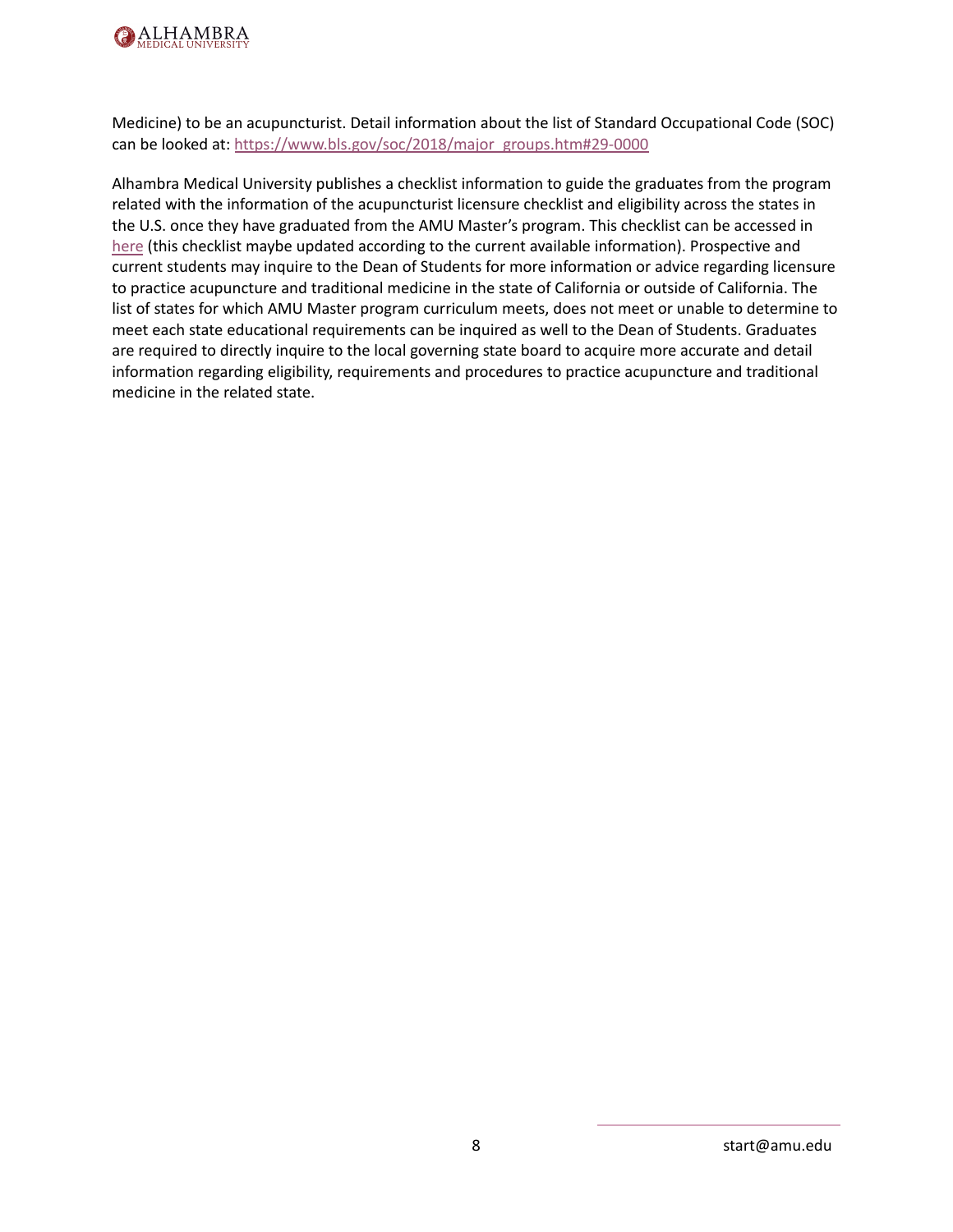

## <span id="page-9-0"></span>Campus | Learning Management System

The class sessions are regularly held at AMU campus (address shown below), however due to Covid19 pandemic, AMU has been operating its class session using zoom in distance education live format under the ACAHM emergency waiver. The clinical training session is provided as on-site physical training at AMU clinic (address shown below).

| Campus & Academic Offices | 2215 W Mission Road, Suite 280, Alhambra, CA 91803     |
|---------------------------|--------------------------------------------------------|
| Clinic                    | 28 South Palm Avenue, Alhambra, CA 91801               |
| <b>Mailing Address:</b>   | 55 South Raymond Avenue, Suite 105, Alhambra, CA 91801 |

AMU is located in the San Gabriel Valley within easy driving distance of the Pacific Coast beaches, Century City, and Downtown Los Angeles.

University Clinic | Alhambra Medical University is extremely proud of the clinical education it provides for its students, as well as the service it provides to the residents of the City of Alhambra and surrounding communities. By observing, assisting and independently practicing in a supervised environment, students have the opportunity to apply clinically the information learned through their didactic instruction. Equipment within the scope of acupuncture will be used for instruction.

Herbal Pharmacy | The Herbal Pharmacy stocks over 400 Chinese herbs, concentrated herbal granules, and many commonly used prepared formulas. During clinical training, students learn how to become competent in herbal formula preparation, and become proficient in identifying individual herbs by their Latin or Pin Yin names.

### <span id="page-9-1"></span>Canvas Learning Management System

Content delivery, educational interactions, and student assessments will occur through the Canvas learning management system. Canvas is deployed in more than 3,000 universities, school districts, and institutions globally. It operates as a software as a service on Amazon Web Services and provides a modern user interface and has settings to enable Chinese language interface.

Zoom | The institution had updated our distance learning platform to Zoom Meeting beginning in February 2022. The class lecture will be online live and instructors and students will follow the lecture together online. The class lecture follows the regular day and time as provided in the Class Schedule. Attendance policy will be strictly followed and counted, failure to attend the live-class in Zoom Meeting may affect student's attendance rate. The zoom distance learning guidance can be found in AMU website, or may be asked to AMU registrar at [registrar@amu.edu](mailto:registrar@amu.edu)

Facilitate Clinical Interactions | The Canvas system has several core functions to increase multiple layers and aspects of patient care and professional practice competencies. These clinical interactions are guided by the Framework of Core Competencies (Framework). This framework highlights specific competencies that will be facilitated through the online learning system. These interactions will occur through small-group discussions and small group projects. Faculty can schedule synchronous video conferences through Google Meets and they can be recorded and made available for later asynchronous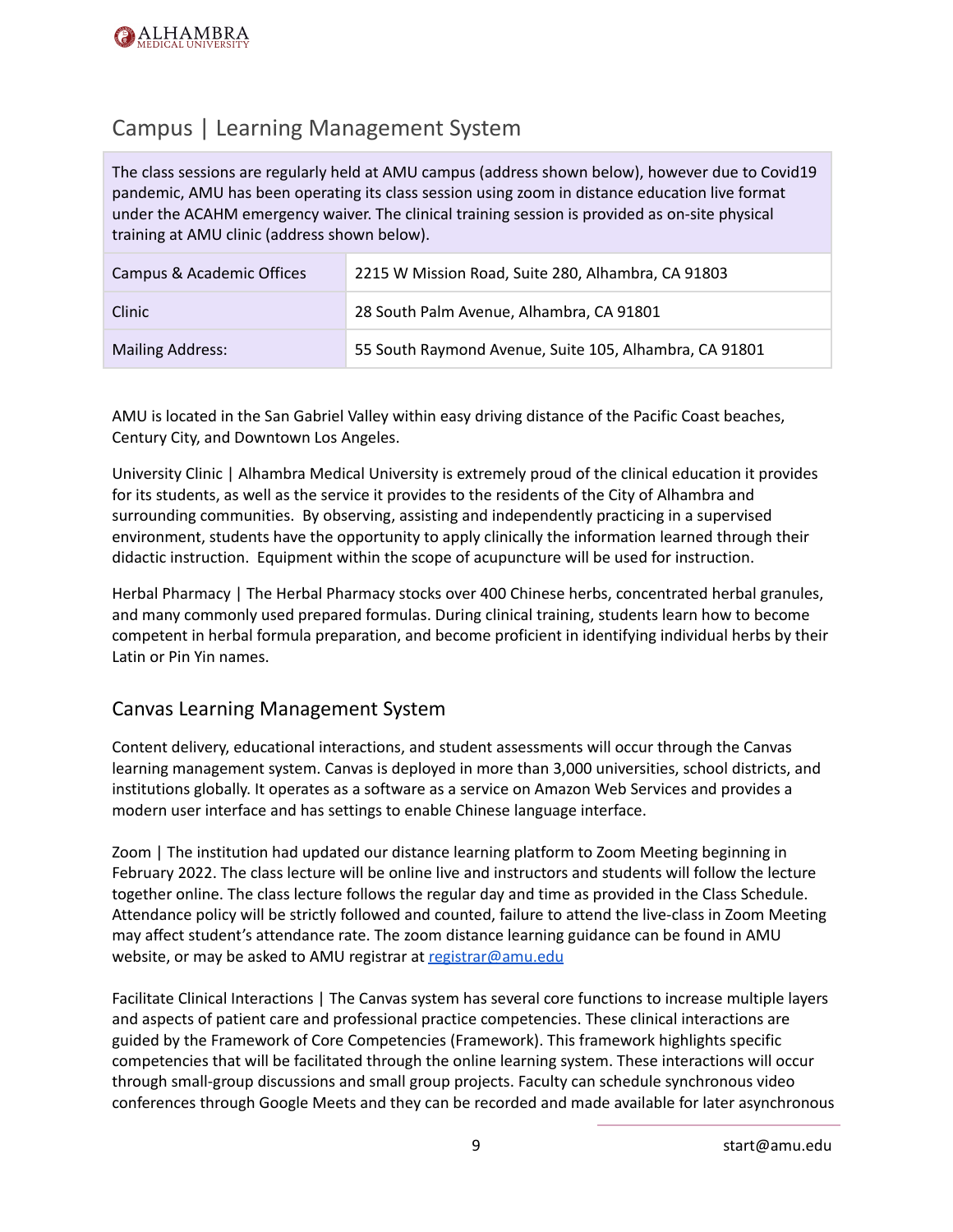

review.

Student Engagement | The program is clearly aware of the critical importance of student engagement with content, the instructor, and other students as the primary factor in student learning and online persistence. The project will offer online a shared common clinical curriculum designed to contextualize the emerging professional healthcare issues presented through the Covid-19 pandemic and the global role of traditional Asian medicine professionals.

Assess Student Clinical Learning | The core functions and formats to support the formative assessment of "student clinical learning" have been detailed in the Framework. The Canvas system has standard functions for quizzes, rubrics and weighted assignment scales. The many to many communications capacity in online formats as well as small group collaborations and projects facilitated through the core communication functions of Canvas and video conferencing through Google Meets are expected to increase several positive aspects of faculty and peer to peer interactions.

### <span id="page-10-0"></span>Facilities and Educational Resources

Library | The Library houses a collection of acupuncture and traditional medical books, in English and Chinese, as well as journals, newsletters and other periodicals. The library also contains a substantial collection of Western medicine and science books, periodicals, and journals. AMU staff, faculty and students may access AMU library which is located in the campus address (2215 W Mission Road, Suite 280, Alhambra, CA 91803). The library circulation policy and procedure can be learned directly at the AMU library.

Student Life | Alhambra Medical University places a high value on the quality of student life both in and out of the classroom. We provide an environment that encourages involvement in a wide variety of activities of an academic and nonacademic nature, including clubs, community service opportunities, and various committees designed to enhance the quality of student life.

Student Housing | Alhambra Medical University does not assume responsibility for student housing, does not have dormitory facilities under its control, nor offer student housing assistance. The Student Services Staff can advise students on local affordable rentals. Housing located within 5-10 miles radius is available year-round and cost ranges from a \$800 studio to \$1,400 two bedroom apartment.

Parking | Free ample parking in the rear of the main University building. Ample street parking surrounds the campus. Street parking is available in front of the University and is not metered or limited by time.

Americans with Disabilities Act | Alhambra Medical University is committed to accommodating students with physical and learning disabilities. Accommodations and other support services are tailored to meet the needs of the individual student, and are intended to comply with Section 504 of the Rehabilitation Act of 1973, and the Americans with Disabilities Act of 1990.

<span id="page-10-1"></span>Job Placement | Alhambra Medical University does not provide job placement for graduates.

Governance and Administration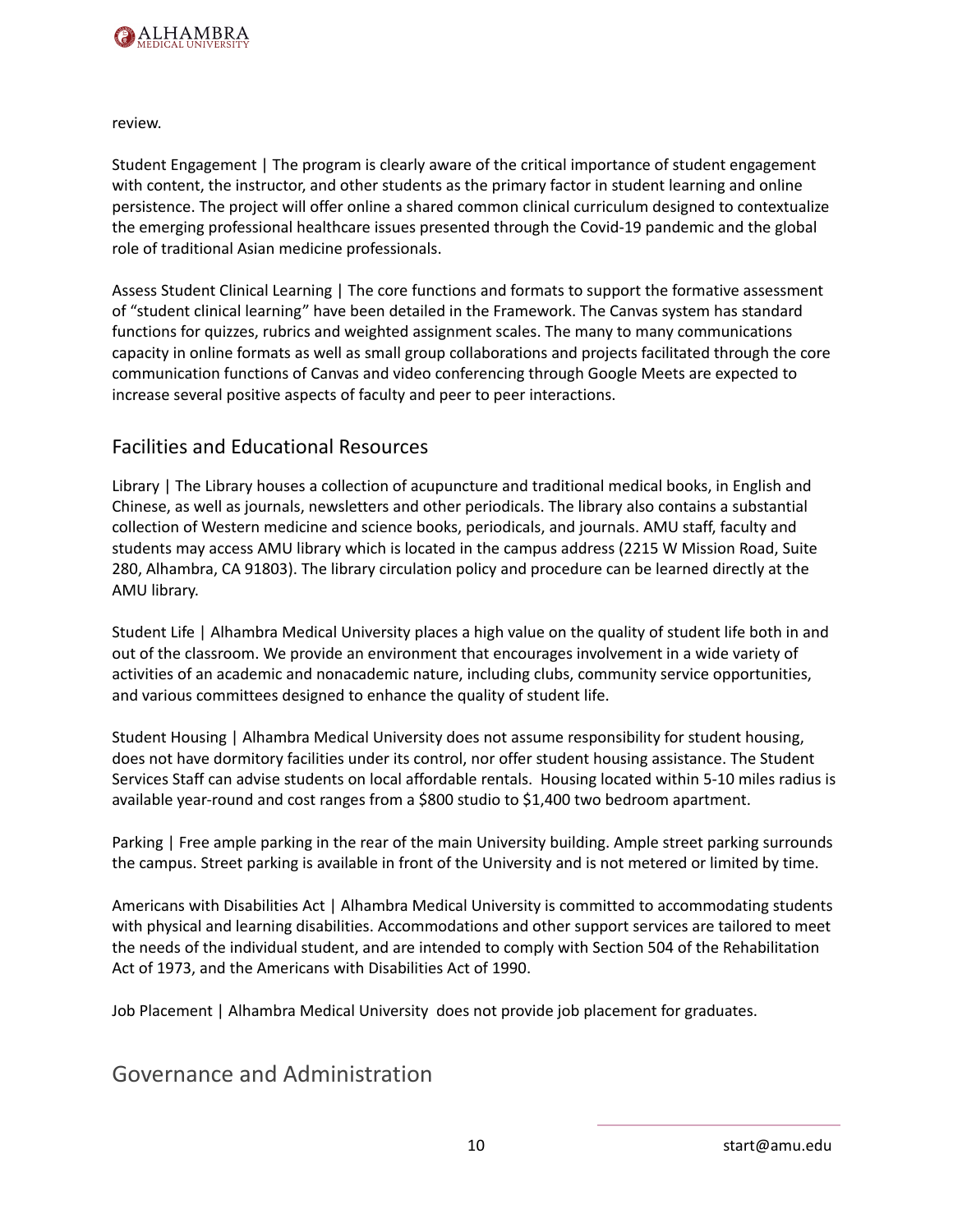

| <b>Board of Directors</b>                |                         |                     |
|------------------------------------------|-------------------------|---------------------|
| Chairman                                 | Eric Tuckman, J.D.      |                     |
| <b>Members</b>                           | David Fang, M.D.        | En Ming Lai, D.O.   |
|                                          | He-Ping Fan, L.Ac.      | David Batista, MHA  |
|                                          | Jimmy Huang             | Sandy Ho            |
|                                          | Mario De La Torre, J.D. | Jerome Jiang, L.Ac. |
|                                          | Stanley Toy, M.D.       |                     |
| President (Ex-officio non-voting member) | David Solin Lee, Ed.D.  |                     |

| Campus Staff                    |                                                         |                     |
|---------------------------------|---------------------------------------------------------|---------------------|
| President                       | David Solin Lee, Ed.D.                                  | avp@amu.edu         |
| <b>Chief Academic Officer</b>   | Adrianus Wong, M.D. (Indonesia), DAOM,<br>Dip.OM, L.Ac. | cao@amu.edu         |
| Dean of Faculty                 | Jerome Jiang, M.A., L.Ac.                               | consult@amu.edu     |
| Dean of Clinic                  | Kenny Yu Ling Chu, Ph.D. (China), L.Ac.                 | clinicdean@amu.edu  |
| Dean of Students                | Megan Hah, MSAOM, L.Ac.                                 | director@amu.edu    |
| <b>Financial Aid Director</b>   | Luke Chen, Ph.D. L.Ac.                                  | fsadirector@amu.edu |
| Director of Admissions          | Qing Ma, B.A.                                           | start@amu.edu       |
| University Registrar            | Xiaoting Ding, B.A.                                     | registrar@amu.edu   |
| <b>Student Services Officer</b> | Helen Shujun Li, B.A.                                   | sso@amu.edu         |
| Librarian                       | Qiuyang Mo, M.A.                                        | office@amu.edu      |
| <b>Corporate Staff</b>          |                                                         |                     |
| <b>Chief Financial Officer</b>  | Kevin Chen, M.B.A.                                      |                     |
| Human Resource Manager          | Ariel Qi, B.S.                                          |                     |

# <span id="page-11-0"></span>Admissions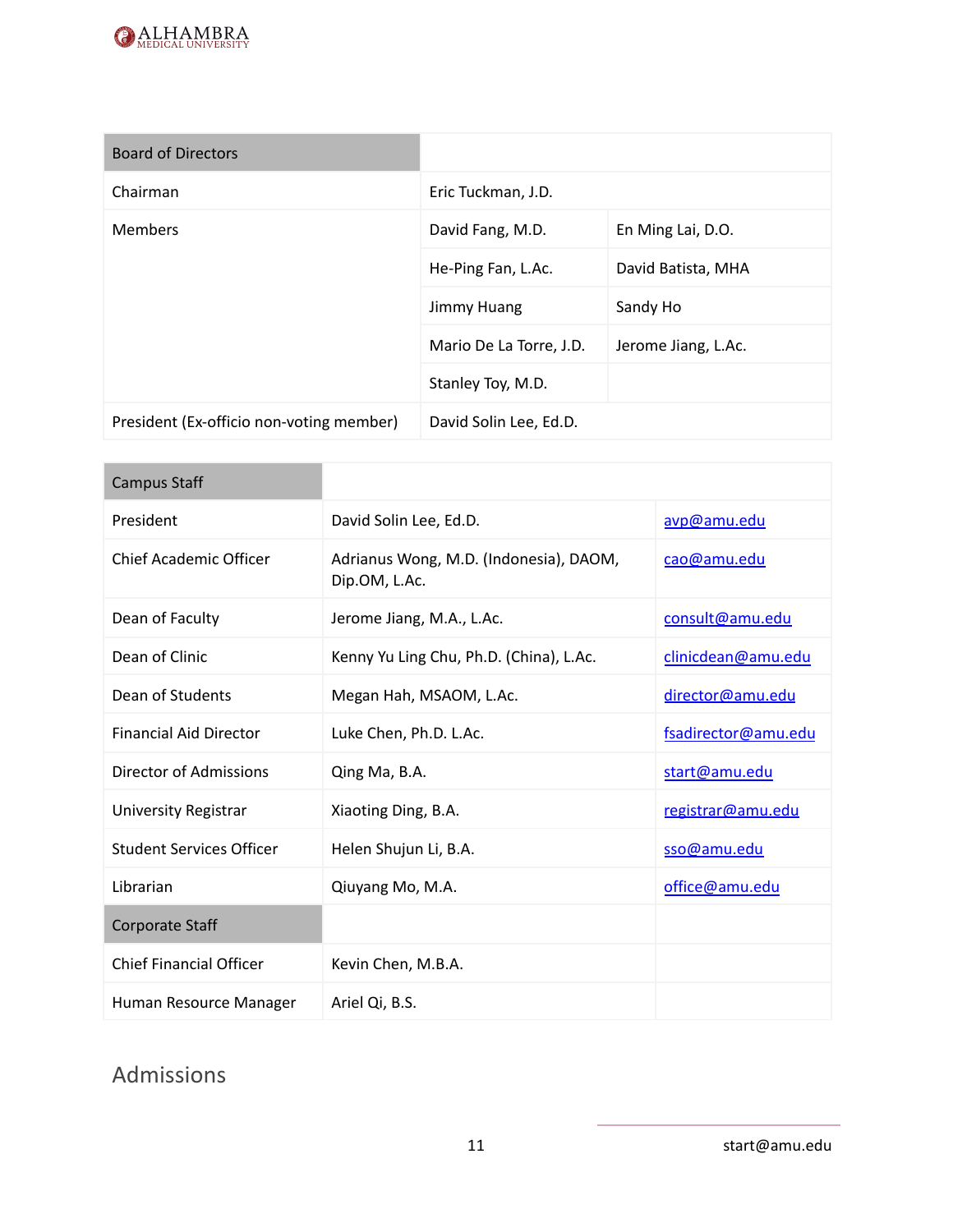

## <span id="page-12-0"></span>Admissions Requirements

Admissions for doctoral program is the satisfactory completion of at least three (3) years of undergraduate-level education (defined as 90 semester credits or 135 quarter credits) from an institution accredited or pre-accredited by an agency recognized by the U.S. Secretary of Education. Prerequisite undergraduate-level education must include chemistry, biology, and psychology or completion of chemistry, biology, and psychology from the master's program.

In considering the acceptance of education and training obtained in foreign countries, credits earned at a foreign educational institution must be validated by a recognized educational credentials evaluation service.

A separate enrollment agreement that outlines when a master's degree is awarded is simultaneously executed at the date of initial enrollment when the master's degree is awarded as part of the doctoral program.

The admissions for the doctoral completion program requires graduation with a master degree in acupuncture with a Chinese herbal medicine specialization from an ACAHM accredited/pre-accredited program or institution.

Upon the admissions process, you are required to submit the following documentations:

- 1. A completed and signed application form along with the non-refundable application fee (\$100).
- 2. Provide Official Transcript(s) from all colleges and/or universities attended. If the transcripts are from a country where English is not the primary language, they must be translated into English and must be sent to a reputable foreign credentials evaluation agency to evaluate equivalent levels of educational achievement in the U.S.
- 3. Acceptance to a doctoral degree completion track is furthered conditioned upon satisfactory completion of ACAHM's masters' core curriculum requirements acupuncture with a Chinese herbal medicine specialization typically evidenced by official transcripts of master degree in acupuncture with a Chinese herbal medicine specialization issued by an ACAHM accredited/pre-accredited program or institution.
- 4. Two recommendation letters.
- 5. A personal essay describing yourself and your interest in medicine.
- 6. Two recent 2"x2" color headshot photos.
- 7. An interview with a member of the Admissions Team.

#### <span id="page-12-1"></span>International Students

The University is authorized by the US Department of Homeland Security to issue an I-20 and enroll non-immigrant international students into the Master's Program Only.

### <span id="page-12-2"></span>English Language Proficiency

English language competency is required in accordance with the Admissions requirements. English language competency must be demonstrated by all students prior to admissions through the completion of one of the following:

- 1. Four (4) years at a U.S. high school demonstrably delivered in English;
- 2. At least two-years (60 semester credits or 90 quarter credits) of undergraduate- or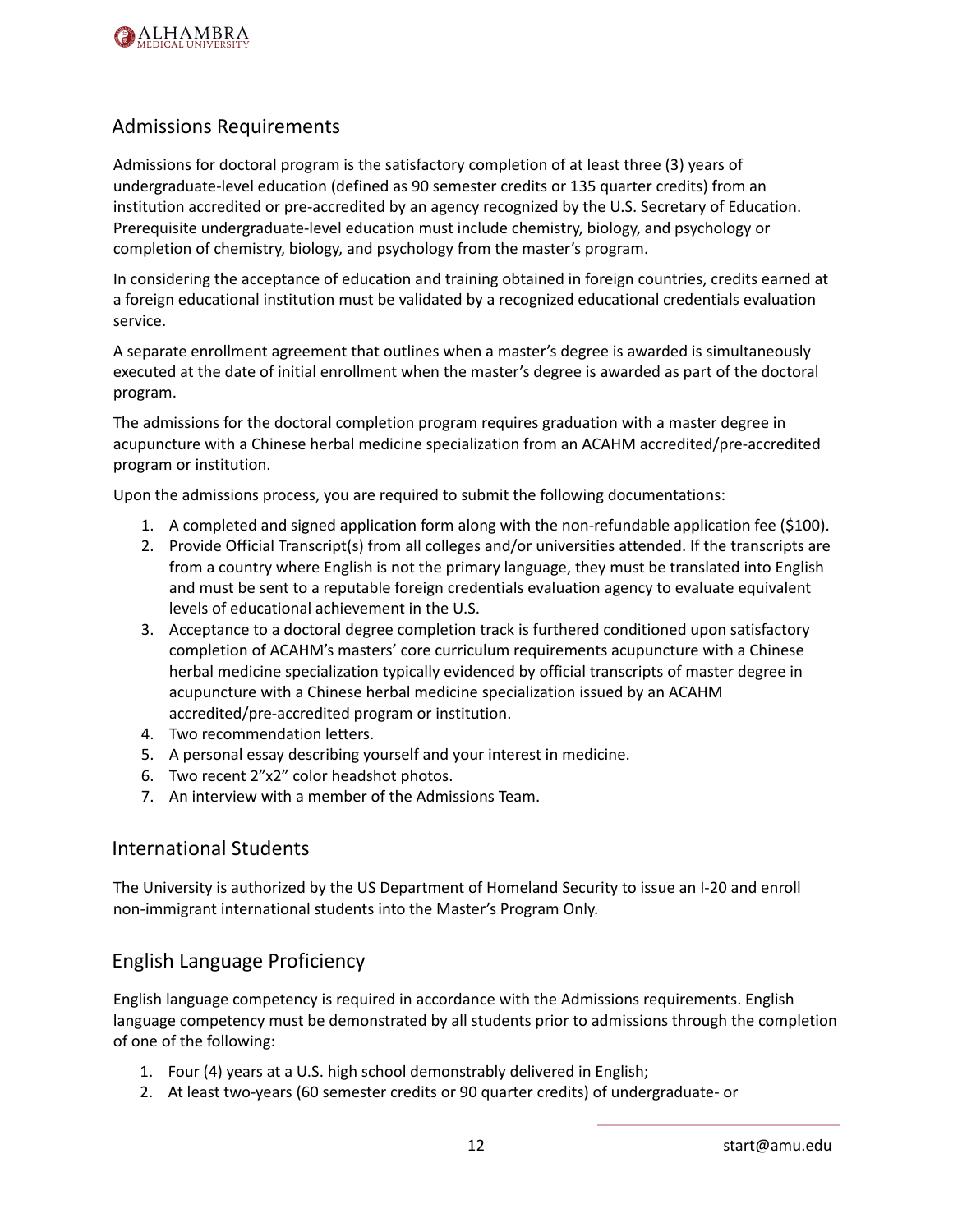

graduate-level education in an institution accredited by an agency recognized by the U.S. Secretary of Education;

- 3. At least two-years (60 semester credits or 90 quarter credits) of undergraduate- or graduate-level education demonstrably delivered in English;
- 4. High school or two-years (60 semester credits or 90 quarter credits) of undergraduate- or graduate-level education in an institution in one of the following countries or territories: American Samoa, Anguilla, Antigua & Barbuda, Australia, Bahamas, Barbados, Belize, Bermuda, Botswana, British Virgin Islands, Cameroon, Canada (except Quebec), Cayman Islands, Christmas Island, Cook Islands, Dominica, Federated States of Micronesia, Fiji, The Gambia, Ghana, Gibraltar, Grenada, Guam, Guyana, Ireland, Isle of Man, Jamaica, Kenya, Lesotho, Liberia, Malawi, Montserrat, Namibia, New Zealand, Nigeria, Norfolk Island, Papua New Guinea, Philippines, Pitcairn Islands, Sierra Leone, Singapore, South Africa, South Sudan, St. Helena, St. Kitts & Nevis, St. Lucia, St. Vincent & the Grenadines, Swaziland, Tanzania, Trinidad and Tobago, Turks and Caicos Islands, United Kingdom, U.S. Virgin Islands, Uganda, Zambia, Zimbabwe.
	- a. In all cases, English must have been both the language of instruction and the language of the curriculum used
- 5. Completion one of the following assessments at the required level:
	- a. Test of English as a Foreign Language Internet-based Test (TOEFL iBT) acceptable score: total score 61
	- b. International English Language Testing System (IELTS), academic format acceptable score: overall band score 6.0
	- c. Duolingo English Test acceptable score: 90
	- d. China Standard of English Language (CSE) acceptable score: CSE 6
	- e. Cambridge First Certificate in English (FCE) acceptable score: C
	- f. Cambridge English Advanced (CAE) acceptable score: C
	- g. Common European Framework Reference (CEFR) acceptable score: B2
	- h. Occupational English Test (OET) acceptable score: 250, C
	- i. Pearson Test of English (PTE), academic acceptable score: overall score 45

All policies and proposed practices related to transfer credits, prior learning, and advanced standing. As a Professional Doctorate program, it also includes the program's admissions policy and procedure regarding the following: currently matriculated master's program students, applicants transferring from other ACAHM-accredited programs, applicants possessing an ACAHM-accredited master's degree, and licensed acupuncturists with or without prior master's level training; maximum number of credits allowable under these policies and the process to be utilized to establish equivalent competency are described in the Proposed Doctoral Catalog and Student Handbook.

## <span id="page-13-0"></span>Doctoral Completion and Master's Program Relationship

This professional doctorate a graduate program leading to a doctoral degree and commonly focus on skills and knowledge necessary for professional practice and as often required for licensure. This professional doctorate provides additional knowledge and skills beyond the masters requirements for certification and licensure to practice acupuncture and Oriental medicine.

This Professional Doctorate program has a track that enable masters graduates to achieve doctorate competencies and earn the Professional Doctorate degree. The professional doctorate completion track for graduates of an ACAHM accredited/pre-accredited master's program is a component of the overall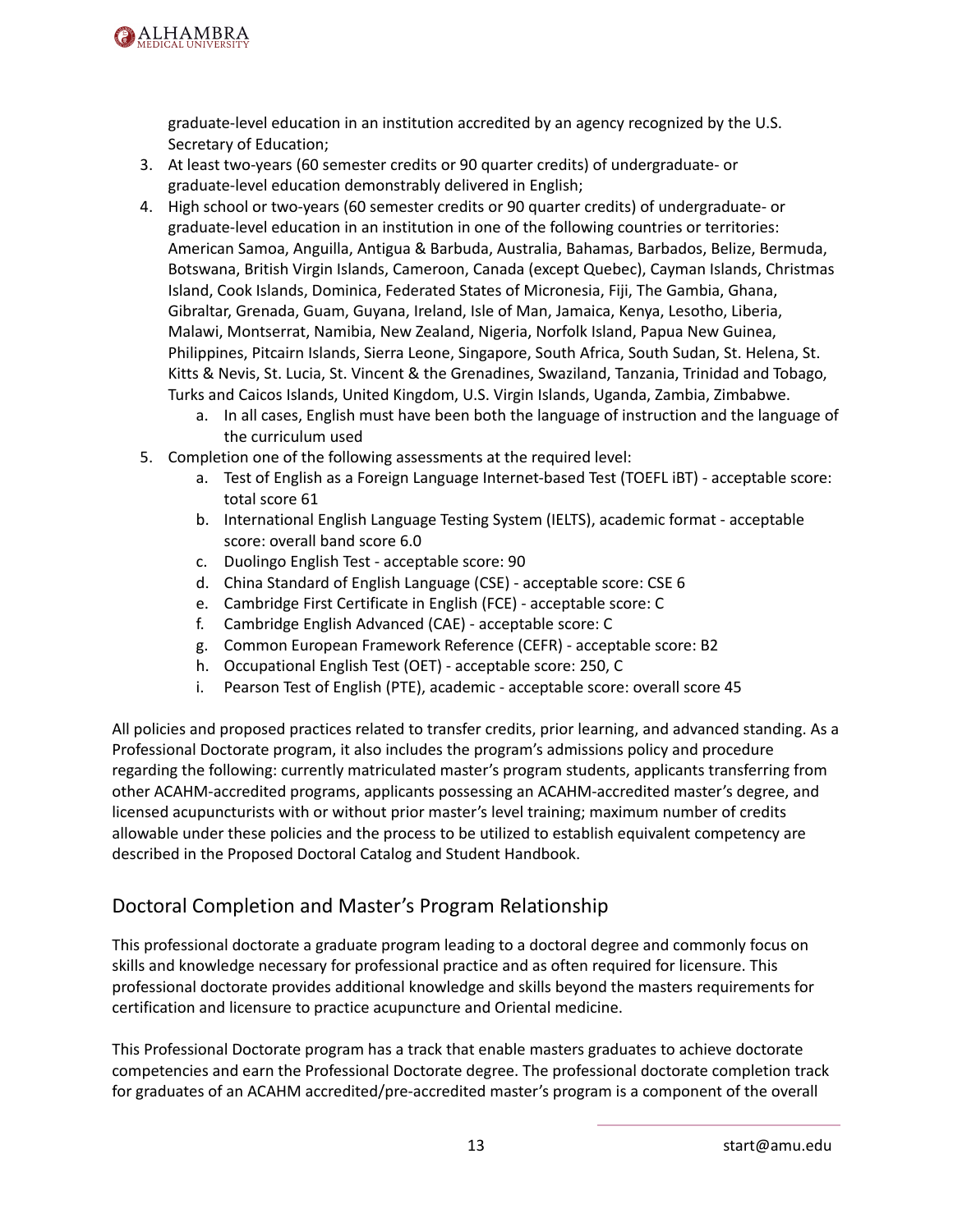

professional doctorate, not a separate distinct program.

All students, including Master's graduates enrolling in a Professional Doctorate program, must meet the admissions requirements in effect at the time of their official matriculation.

There are three routes for completion of a Professional Doctorate program:

1. Enroll in professional doctorate program as a new student

This institution offers a dual-degree Master's and Professional Doctorate option, upon completing your admission requirements for both Master's and Doctorate programs, you enroll in both programs in the beginning. You will have signed an enrollment agreement for the Master's program and an enrollment agreement for the Doctorate program. For students who intend to earn their Masters prior to, or together with, the Doctorate, the program will execute separate enrollment agreements for each degree program simultaneously at the date of initial enrollment.

2. Transfer into professional doctorate Program

Transfer into Professional Doctorate Program from a Master's program at the same institution or transfer from Masters and/or Professional Doctorate program at another institution. You may start in the Masters programs at AMU and decide later to also enroll in the Professional Doctorate program. While some courses shared by the Masters and Professional Doctorate programs may be the same, they cannot be considered toward Professional Doctorate graduation requirements until you have officially enrolled. Once an enrollment agreement is executed, the previous Masters classes may be transferred into the Professional Doctorate program in accordance with transfer credit limits.

You start in the Masters or Professional Doctorate at Institution A and then transfer to Institution B. Once an enrollment agreement is executed for each program, Institution B may evaluate your credits from Institution A to determine transferability. The transfer credit limits apply.

To avoid repetition of curricular content and additional tuition expense, decisions to transfer are best made within the first 1-2 academic years of study. If a student transfers into a Professional Doctorate program from Master's program, at the same or from a different institution, they may receive transfer credit for up to 50% of the total accepting Professional Doctorate program credit requirements. They must complete at least 75% of the accepting program's clinical training requirements. If a Masters student has completed greater than 50% of the Professional Doctorate program, the recommended approach to avoid repetition of curricular content is completion of the Master's degree and subsequent enrollment in a Professional Doctorate program with a completion track for Master's graduates. (see Option 3)

3. Doctoral completion track

Complete a Master's program and then enroll in a Professional Doctorate completion track. The admissions for the doctoral completion track program requires graduation with a master degree in acupuncture with a Chinese herbal medicine specialization from an ACAHM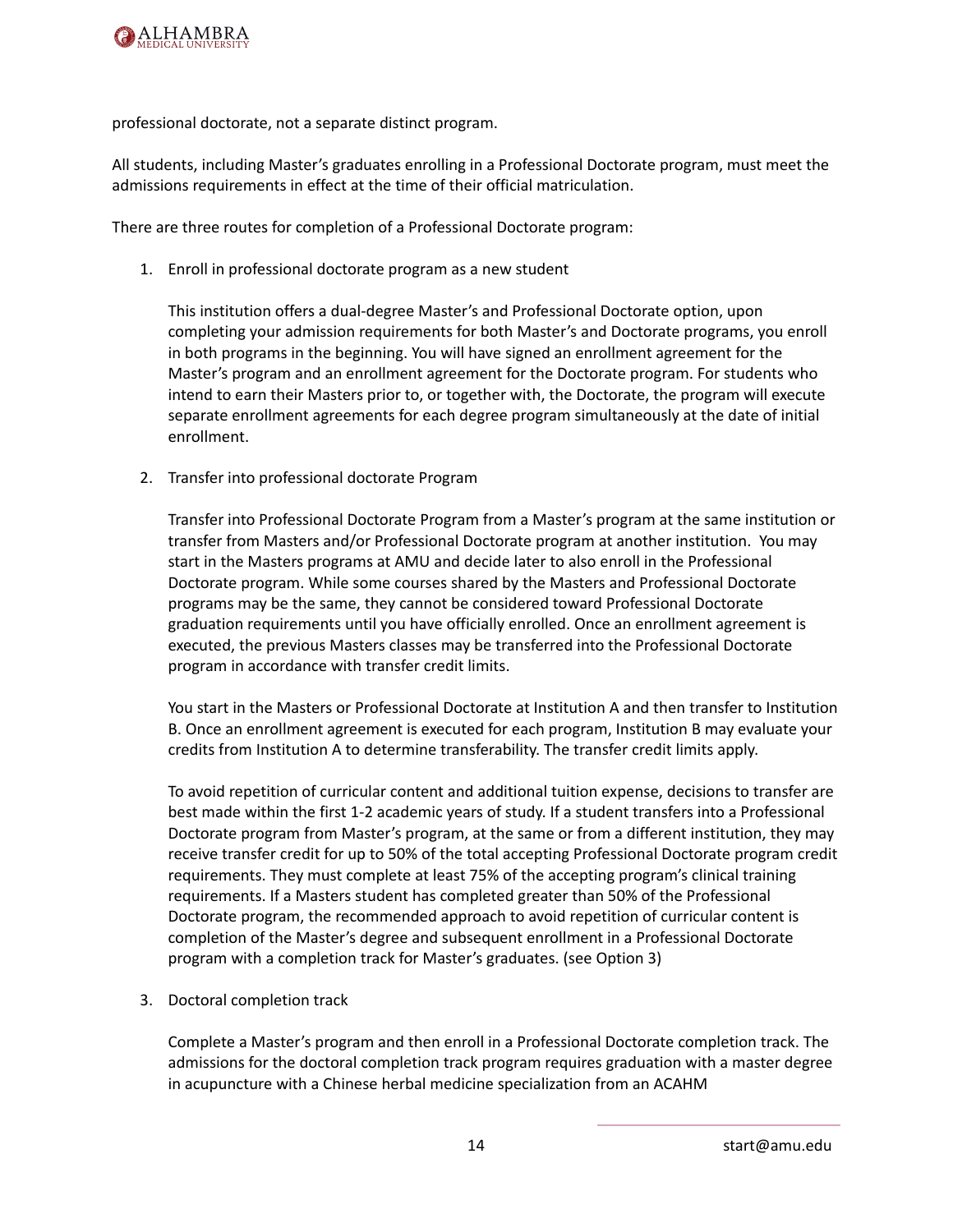

accredited/pre-accredited program or institution.

In considering the acceptance of education and training obtained in foreign countries, credits earned at a foreign educational institution must be validated to be equivalent to a master's degree by a recognized educational credentials evaluation service.

A comprehensive transcript analysis that demonstrates that all applicable master's-level coursework completed is equivalent to doctoral requirements in terms of content, rigor, and credit hour requirements will be conducted. Credits earned more than five (5) years prior to admission may only be accepted for transfer credit by an institution after validating that the student has retained the content knowledge and competencies of the respective course(s) for which transfer credits are being assessed.

Acceptance to a doctoral degree completion track is furthered conditioned upon satisfactory completion of ACAHM's masters' core curriculum requirements acupuncture with a Chinese herbal medicine specialization typically evidenced by official transcripts of master degree in acupuncture with a Chinese herbal medicine specialization issued by an ACAHM accredited/pre-accredited program or institution.

Subject to relevant state regulations and licensing agency rules, applicants may receive transfer credit for up to 50% of the total program credit requirements. Of that 50%, no more than 25% of the program clinical training requirements may be accepted as transfer credit.

## <span id="page-15-0"></span>Admissions Review Process, New Student Orientation and Registration

Once all application packages and all supporting documents have been received, the applicant will be contacted for a personal interview with one of the members of the admissions team. Following the interview, the application file will be reviewed by the admissions. The applicant will be notified in writing once a decision has been made by the admissions. Students who are fully admitted are expected to commence enrollment in the quarter they are admitted.

All new students admitted into the program will be provided with the new student orientation and registration session. The orientation reviews the institution and program related curriculum, policy and procedures. Please contact the admissions office for assistance prior to orientation for assistance.

<span id="page-15-1"></span>DAIM Program Curriculum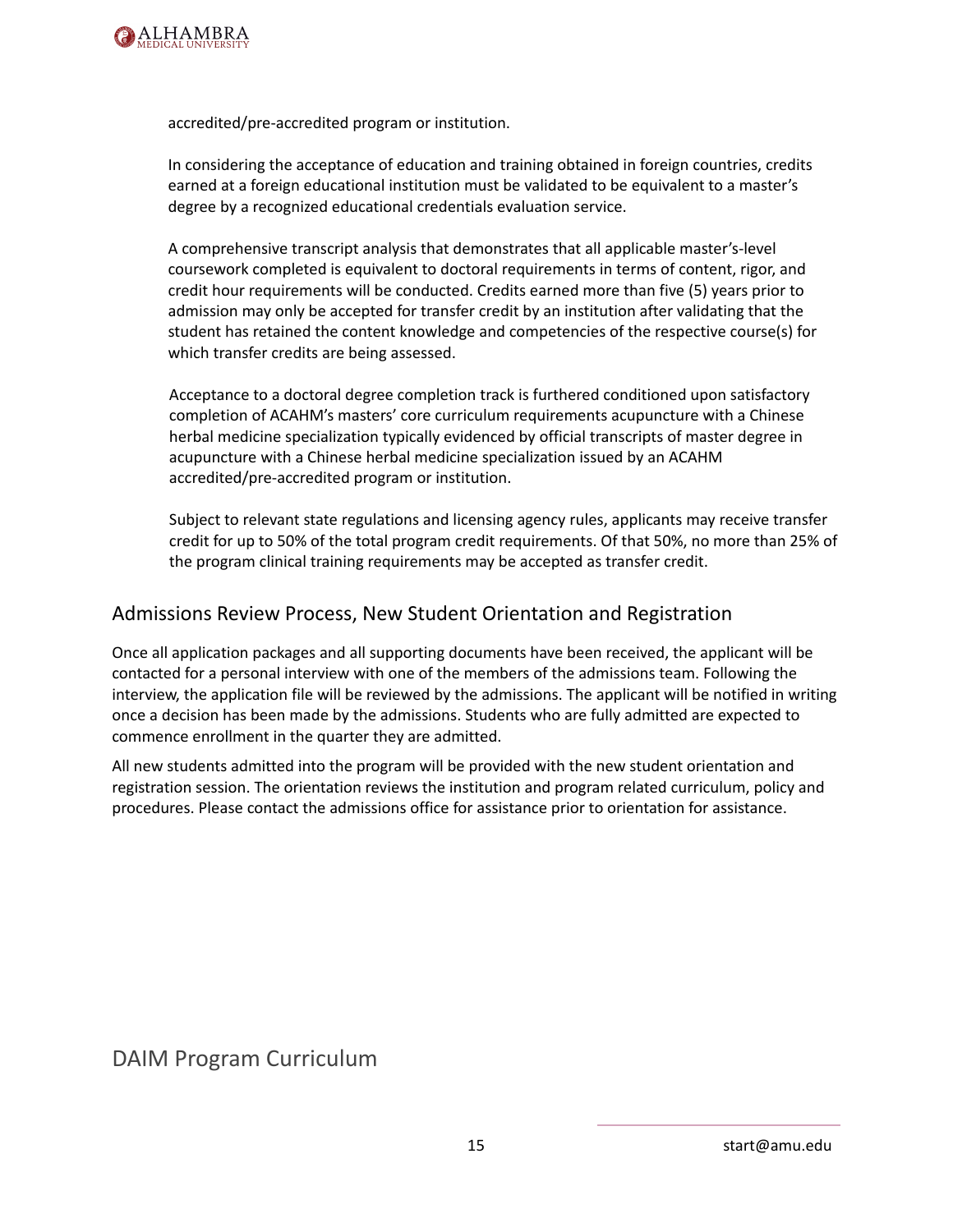

## <span id="page-16-0"></span>Doctoral Curriculum Overview

The Doctorate in Acupuncture and Integrative Medicine (DAIM) degree consists of the 2160 hours of didactic instruction (216 quarter didactic units with 210 required didactic units and 6 required elective didactic units) plus 960 hours of clinical internship (200 hours observation plus 760 hours of supervised clinical internship which comprises 48 quarter units) which are similar as in the Master of Science in Traditional Asian Medicine (MSTAM) program curriculum, with addition to the 240 hours of didactic instruction (24 quarter didactic units) plus 60 hours of clinical training (3 clinical units) and 60 lab hours (3 units). As such, 294 quarter units (240 didactic units or 2400 didactic hours plus 51 clinical units or 1020 clinical hours plus 3 lab units or 60 lab hours) are required for graduation.

The didactic part of the DAIM program is currently offered in two languages: English and Mandarin Chinese. Clinical training is taught in English only.

| <b>Didactic Curriculum</b>  |                                     | Units     | Hours       |
|-----------------------------|-------------------------------------|-----------|-------------|
| <b>Courses Similar to</b>   | <b>Basic Sciences</b>               | 36 units  | 360 hours   |
| <b>MSTAM Program</b>        | <b>Traditional Chinese Medicine</b> | 39 units  | 390 hours   |
|                             | Acupuncture                         | 27 units  | 270 hours   |
|                             | <b>Herbal Medicine</b>              | 45 units  | 450 hours   |
|                             | <b>Adjunctive Therapies</b>         | 9 units   | 90 hours    |
|                             | <b>Western Medicine</b>             | 27 units  | 270 hours   |
|                             | <b>Professional Development</b>     | 27 units  | 270 hours   |
|                             | Electives                           | 6 units   | 60 hours    |
| <b>DAIM Completion</b>      | <b>Integrative Applications</b>     | 18 units  | 180 hours   |
| Courses                     | Integrative Case Management         | 3 units   | 30 hours    |
|                             | <b>Evidence Based Medicine</b>      | 3 units   | 30 hours    |
|                             | <b>Total Didactic</b>               | 240 units | 2,400 hours |
| <b>Clinical Curriculum</b>  |                                     |           |             |
| <b>Clinical Hours</b>       | Orientation and Herbal Dispensary   | 4 units   | 80 hours    |
| Similar to MSTAM<br>Program | <b>Clinical Observation</b>         | 6 units   | 120 hours   |
|                             | <b>Assisted Practice</b>            | 16 units  | 320 hours   |
|                             | <b>Guided Practice</b>              | 22 units  | 440 hours   |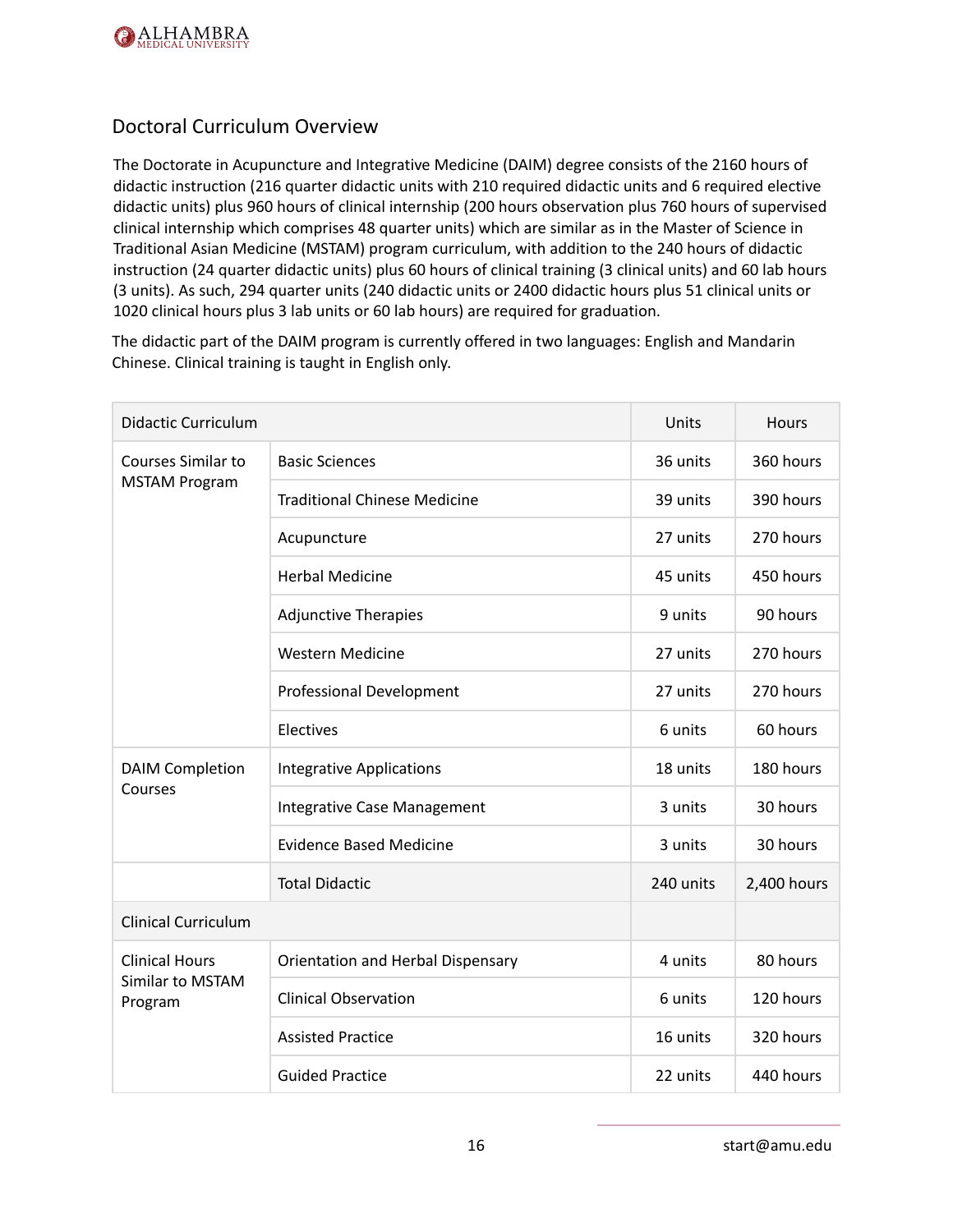

| <b>DAIM Completion</b><br><b>Clinical Hours</b> | Integrative Case Studies                       | 3 units   | 60 hours    |
|-------------------------------------------------|------------------------------------------------|-----------|-------------|
|                                                 | <b>Total Clinical</b>                          | 51 units  | 1020 hours  |
| <b>DAIM Completion</b><br>Lab Hours             | Professional Development Portfolio (Lab Hours) | 3 units   | 60 hours    |
| <b>Total Curriculum</b>                         |                                                | 294 units | 3,480 hours |

#### Doctor of Acupuncture and Integrative Medicine – Completion Courses Curriculum

Professional doctoral degree completion tracks must be a minimum of 16 semester credits of instruction (accounting for a minimum of 300 clock hours of instruction) and include a minimum of 130 clock hours of instruction of demonstrated clinical experience in the development of professional competencies in systems-based medicine and meet or exceed all existing standards for master's level acupuncture programs.

|              | <b>Integrative Applications Six Hundred Series</b> | <b>Hours</b>   | Units    |
|--------------|----------------------------------------------------|----------------|----------|
| IM610        | Integrative Applications   Pain Management         | 30 Hrs         | 3 Units  |
| <b>IM620</b> | Integrative Applications   Psychiatry              | 30 Hrs         | 3 Units  |
| <b>IM630</b> | Integrative Applications   Digestive Diseases      | 30 Hrs         | 3 Units  |
| <b>IM640</b> | Integrative Applications   Advanced Diagnosis      | 30 Hrs         | 3 Units  |
| <b>IM650</b> | Integrative Applications   Classics                | 30 Hrs         | 3 Units  |
| <b>IM660</b> | Integrative Applications   Gynecology              | 30 Hrs         | 3 Units  |
|              |                                                    | <b>180 Hrs</b> | 18 Units |

|               | <b>Integrative Systems and Practice</b>        | <b>Hours</b>   | Units    |
|---------------|------------------------------------------------|----------------|----------|
| <b>ICM720</b> | Integrative Case Management   Best Practices   | 30 Hrs         | 3 Units  |
| <b>EBM750</b> | Evidence Based Medicine   Current Research     | 30 Hrs         | 3 Units  |
| <b>ICS700</b> | Integrative Case Studies (Clinical Hours)      | 60 Hrs         | 3 Units  |
| PRO800        | Professional Development Portfolio (Lab Hours) | 60 Hrs         | 3 Units  |
|               |                                                | <b>180 Hrs</b> | 12 Units |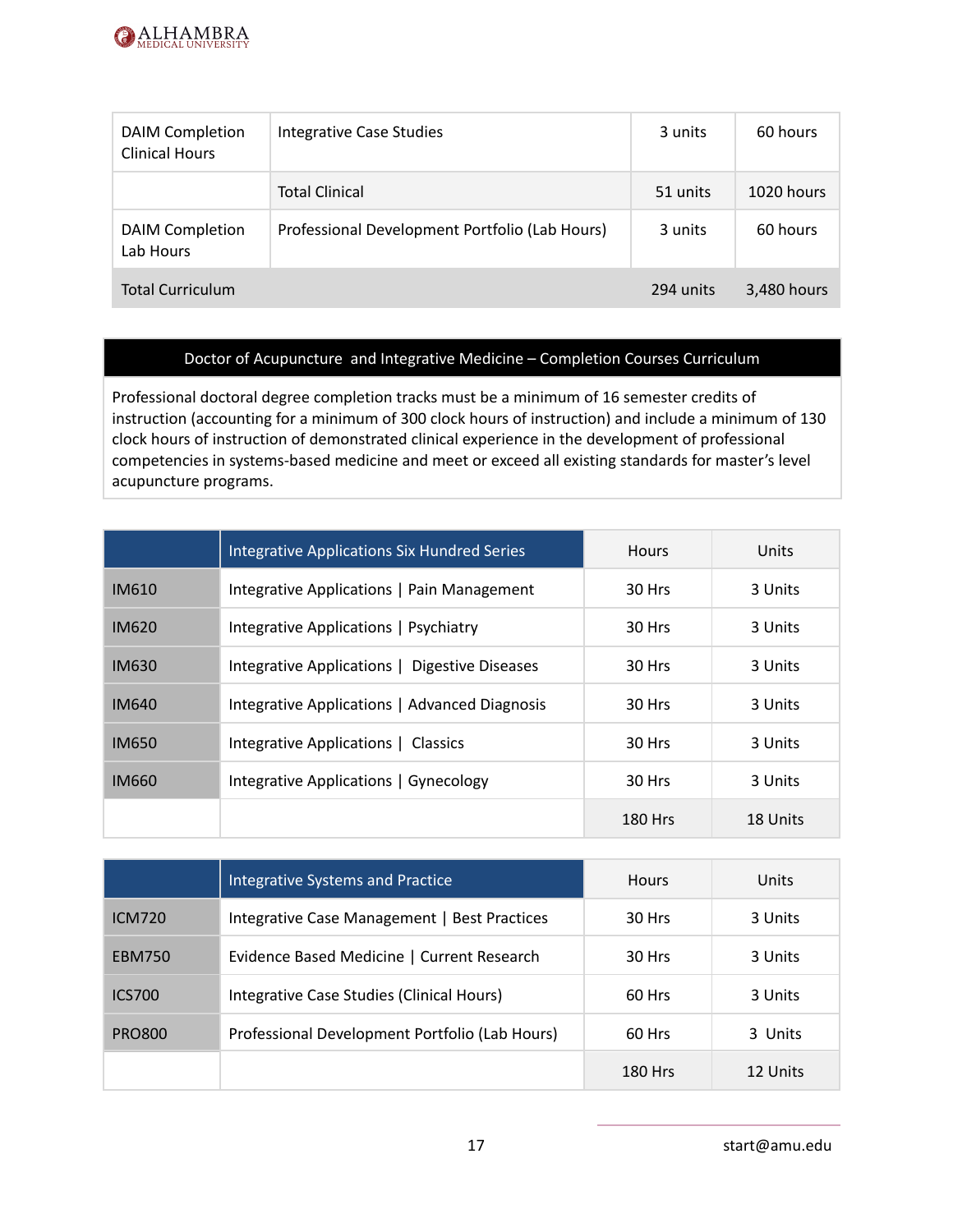

| Integrative Applications   Six Hundred Series                                                                                                                    | 180 Hrs   | 18 Units |
|------------------------------------------------------------------------------------------------------------------------------------------------------------------|-----------|----------|
| Integrative Systems and Practices:<br>Integrative Case Management   Best<br>$\bullet$<br>Practices<br>Evidence Based Medicine   Current<br>$\bullet$<br>Research | 60 Hrs    | 6 Units  |
| Integrative Case Studies (Clinical Hours) and<br>Professional Development Portfolio (Lab Hours)                                                                  | $120$ Hrs | 6 Units  |
| Total                                                                                                                                                            | 360 Hrs   | 30 Units |

## <span id="page-18-0"></span>DAIM Graduation Requirements

The Doctorate in Acupuncture and Integrative Medicine (DAIM) degree is awarded upon satisfactory completion of the following:

- Completion of the core curriculum with a minimum of 2,400 hours of didactic instruction (240 units that consists of 234 required didactic units and 6 required elective didactic units) plus 1,020 hours of clinical internship (200 hours observation plus 760 hours of supervised clinical internship and 60 hours of DAIM integrative case studies which comprises 51 quarter units) and 60 lab hours (DAIM professional development portfolio that comprises 3 quarter units). A total of 294 quarter units are required for graduation.
- Completion of all clinical requirements
- Successfully passing all required AMU institutional exams
- Fulfillment all financial obligations to the University
- In terms of residency, a quarter is defined as twelve (12) units or more. The minimum residency is 12 quarters. The minimum residency is 12 quarters. For transfer students, the minimum residency requirement is 45 quarter units of classroom instruction.

## <span id="page-18-1"></span>Departmental Objectives and Course Descriptions

#### <span id="page-18-2"></span>Basic Science and Western Medicine

| <b>Basic Sciences</b> |                                                                                             |
|-----------------------|---------------------------------------------------------------------------------------------|
| examinations.         | Apply basic science knowledge and concepts to perform and interpret results from biomedical |
| <b>Biology</b>        | Discuss the organization and classification of life                                         |
| Chem-Biochem          | Identify and discuss the principles of organic and inorganic chemistry                      |
| <b>Physics</b>        | Discuss the principles of physics and compare classical and quantum physics                 |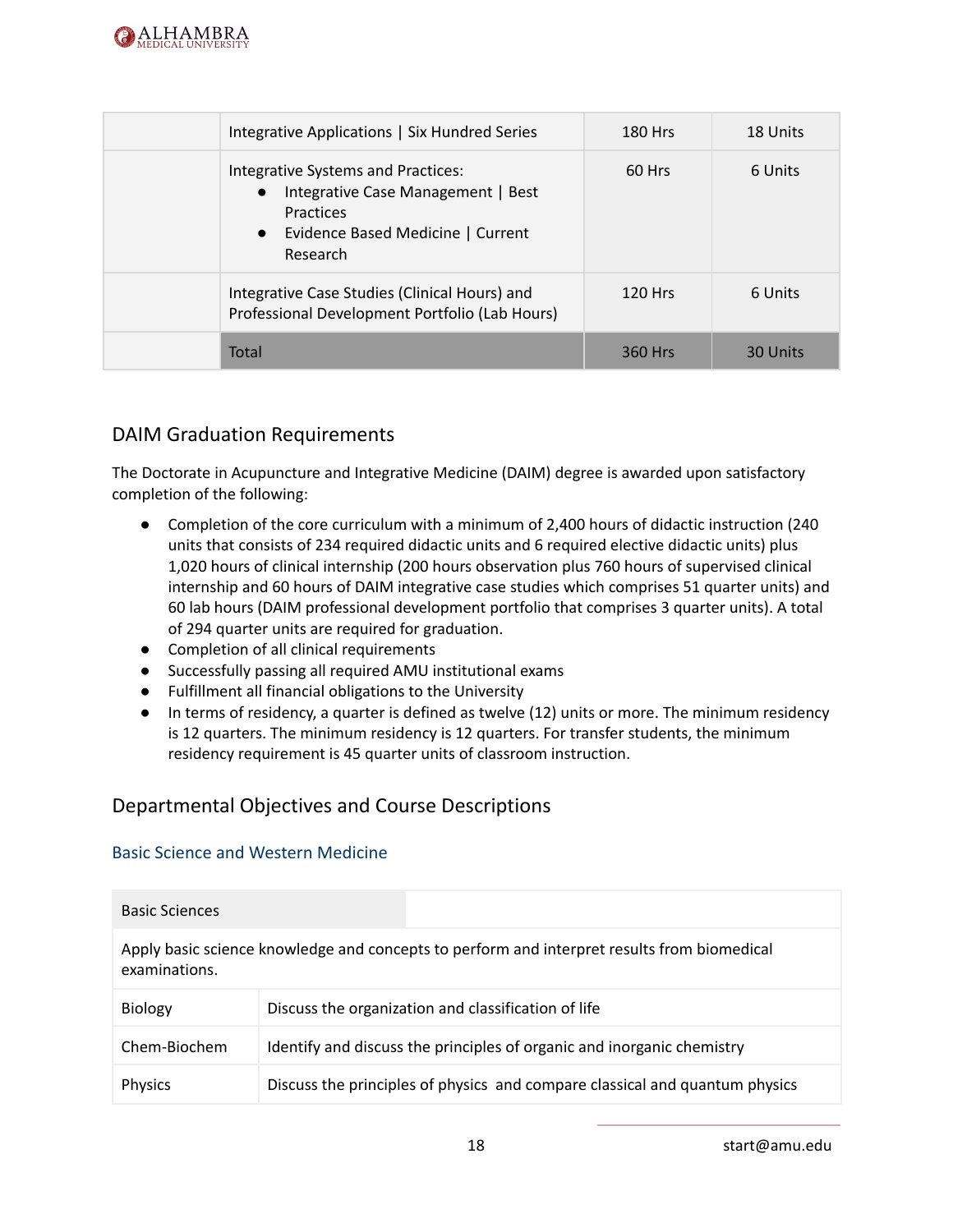

| Psychology | Overview of the various schools of psychological thought |
|------------|----------------------------------------------------------|
|------------|----------------------------------------------------------|

| <b>Biomedical Curriculum</b> |                                                    | <b>Educational Objectives</b>                                                                  |
|------------------------------|----------------------------------------------------|------------------------------------------------------------------------------------------------|
|                              | interpret those results in providing patient care. | Utilize basic and health science knowledge and concepts to perform biomedical examinations and |
| Core Concepts                |                                                    | Discuss the core concepts of basic and health sciences                                         |
| <b>Basic Sciences</b>        |                                                    | Apply basic science knowledge and concepts                                                     |
| <b>Health Sciences</b>       |                                                    | Apply health science knowledge and concepts                                                    |
| Examinations                 |                                                    | Perform and interpret results from biomedical examinations.                                    |
| Referrals                    | Recognize conditions requiring referral            |                                                                                                |
| Case Management              |                                                    | Communicate health information to the patient and other healthcare providers                   |

| <b>Basic Sciences</b><br>36 Units<br>360 Hours<br>Department                                                                                                                                                                                                                                                                                                                                                                                                                          |  |  |  |  |  |
|---------------------------------------------------------------------------------------------------------------------------------------------------------------------------------------------------------------------------------------------------------------------------------------------------------------------------------------------------------------------------------------------------------------------------------------------------------------------------------------|--|--|--|--|--|
|                                                                                                                                                                                                                                                                                                                                                                                                                                                                                       |  |  |  |  |  |
| $3$ units / $30$ hrs<br><b>BS110</b><br><b>Biology</b>                                                                                                                                                                                                                                                                                                                                                                                                                                |  |  |  |  |  |
| This course provides students with a general study of human biology and is designed as an<br>introduction to the health care sciences, explaining biological concepts and processes and<br>emphasizing the classification of living things, their unit structures, metabolism, response and<br>reproduction systems. Topics covered include cellular structure and function, human organization,<br>homeostasis, mitosis and meiosis, evolution, and the classification of organisms. |  |  |  |  |  |
| Prerequisite:<br>None                                                                                                                                                                                                                                                                                                                                                                                                                                                                 |  |  |  |  |  |

| <b>BS120</b>                  | Chemistry & Biochemistry                                                                                                                                                                                                                                                                                                                                                                                                       | 3 units / 30 hrs |
|-------------------------------|--------------------------------------------------------------------------------------------------------------------------------------------------------------------------------------------------------------------------------------------------------------------------------------------------------------------------------------------------------------------------------------------------------------------------------|------------------|
| nutrients to preserve health. | The first half of the course covers the principles of inorganic chemistry and application to various<br>facets of life with emphasis on chemical properties of elements. The second half of the course<br>introduces organic chemistry along with structure and functions of carbohydrates, lipids, proteins and<br>nucleic acids and their relationship to nutritional science as well as their clinical aspects as essential |                  |
| Prerequisite:                 | None                                                                                                                                                                                                                                                                                                                                                                                                                           |                  |
|                               |                                                                                                                                                                                                                                                                                                                                                                                                                                |                  |
| <b>BS130</b>                  | <b>Physics</b>                                                                                                                                                                                                                                                                                                                                                                                                                 | 3 units / 30 hrs |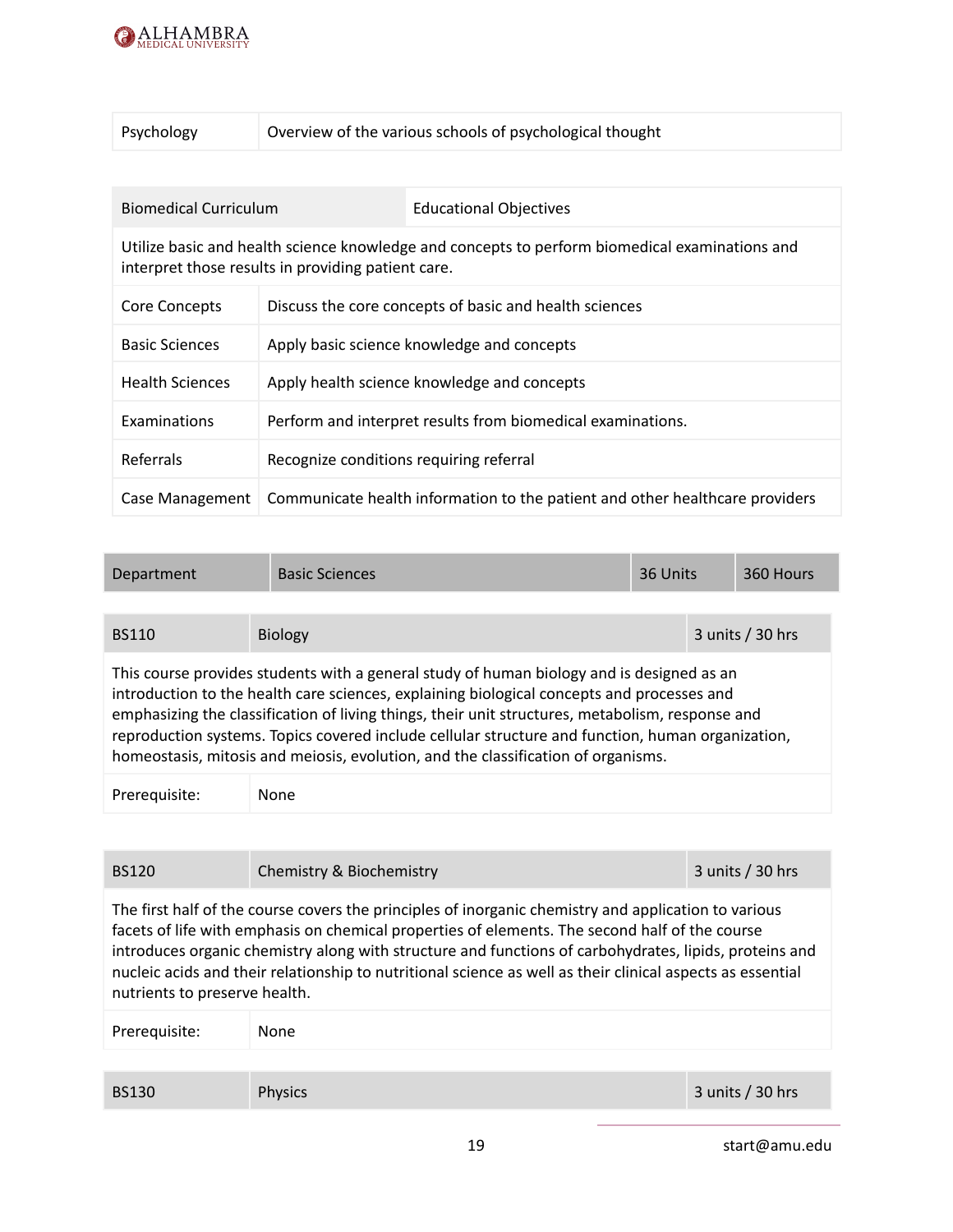

Basic introduction to the principles of general physics. Principles of classical and quantum physics are introduced. This course examines general mechanics, electromagnetism, optics, thermodynamics, relativity and various technical concepts.

| Prerequisite: | None |  |
|---------------|------|--|
|               |      |  |

BS140 Psychology Psychology 3 units / 30 hrs

Course covers various psychopathological conditions, basic techniques of assessment and treatment methods focusing on their clinical implications and applications for the Licensed Acupuncturist. In addition, this class will emphasize on the patient-practitioner relationship and counseling skills so students can examine themselves and their biases in order to gain a greater understanding of who we are as healthcare providers in relation to our patients.

| Prerequisite: | None |  |
|---------------|------|--|
|               |      |  |

## BS150 Nutrition & Vitamins 3 units / 30 hrs

This course is an introduction to the study of nutrients and vitamins essential to human life and well-being. Topics will focus on the essential elements of nutritional physiology, the roles of vitamins and minerals in health maintenance and as therapeutic supplements, and the use of food as medicine. Students will learn to identify the functions, properties, human requirements, and food sources of essential nutrients and examine the ethics involved in making nutrition recommendations which affect the welfare of individuals, family, and society as a whole. Additionally, the course will explore tools such as the RDA, Food Pyramid and Exchange lists and their role in selecting a nutritionally adequate diet.

| Prerequisite:<br>None |
|-----------------------|
|-----------------------|

#### Anatomy & Physiology Series

The four-part Anatomy & Physiology series provides a survey of the normal structure and functions of the human body.

| <b>BS221</b> | Anatomy & Physiology I | 3 units $/$ 30 hrs |
|--------------|------------------------|--------------------|
|--------------|------------------------|--------------------|

Introduction to body organization, anatomical terminology, basic chemistry and biochemistry, basic cytology and cellular metabolism, as well as embryology and an in-depth study of the anatomy and physiology of the skeletal and integumentary systems.

| <b>BS222</b> | Anatomy & Physiology II | 3 units $/$ 30 hrs |
|--------------|-------------------------|--------------------|
|              |                         |                    |

The anatomical structures and physiological functions of the cardiovascular system, respiratory, and digestive systems. Students will be able to identify the anatomical structures of each system and how the system overall works.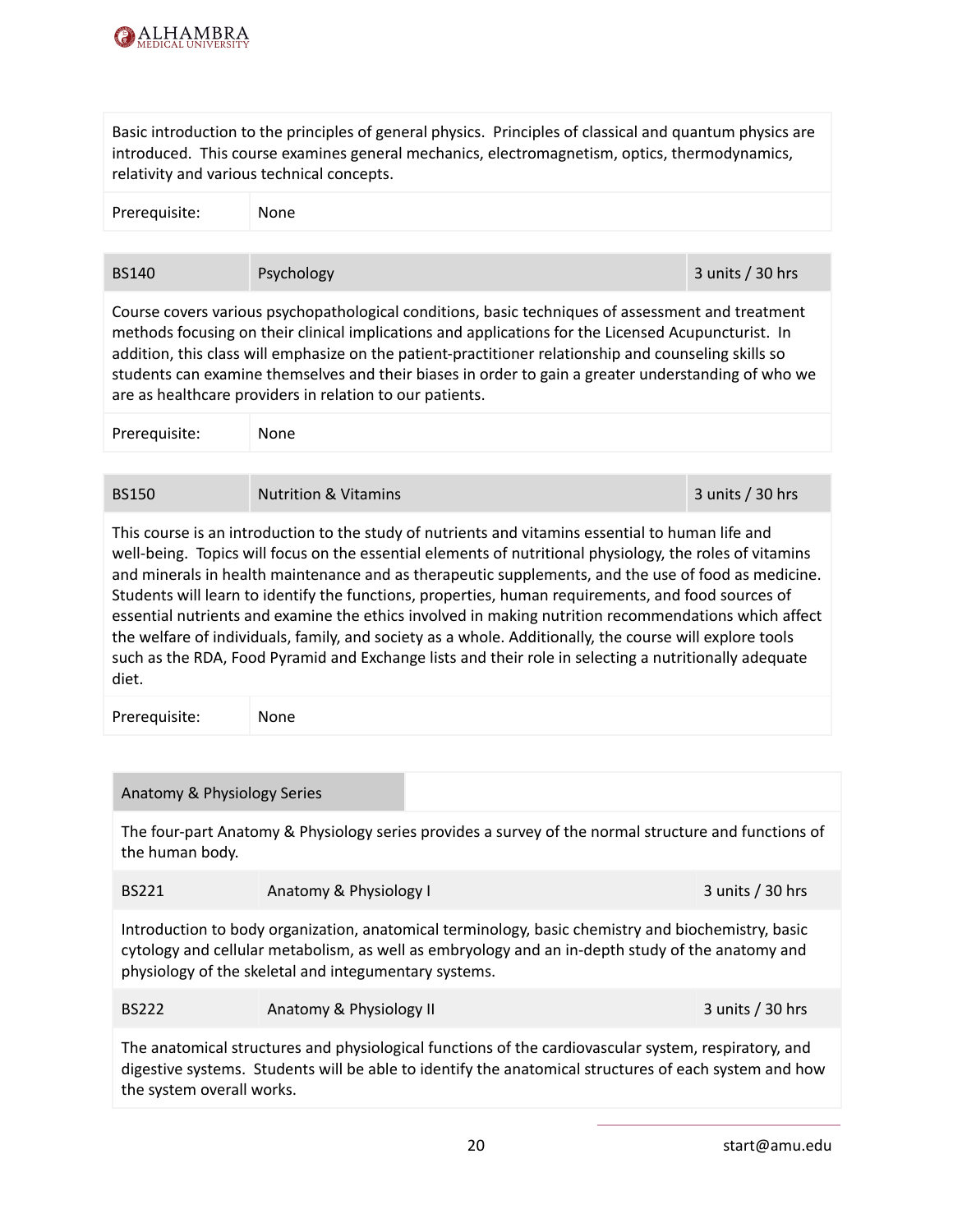

#### BS223 **Anatomy & Physiology III**

The anatomical structures and physiological functions of the sensory organs, circulatory systems, blood and lymph, genitourinary and reproductive systems.

| <b>BS224</b> | Anatomy & Physiology IV | 3 units $/$ 30 hrs |
|--------------|-------------------------|--------------------|
|              |                         |                    |

Covers the anatomical structures and physiological functions of the nervous system and endocrine system. Students will be able to identify structures of the nervous system and how the system overall works.

| Prerequisite: | None; Recommended BS221 prior to taking BS 222-224 |  |
|---------------|----------------------------------------------------|--|
|               |                                                    |  |

#### Pathology Series

This series explores the pathogenesis of diseases from a microscopic and macroscopic level. In depth review of systemic pathology surveying the principal disorders of each organ system.

| <b>BS311</b> | Pathology I | 3 units $/$ 30 hrs |
|--------------|-------------|--------------------|
|              |             |                    |

Study of general pathology including cellular dynamics, inflammation and repair, environmental and genetic disorders, hemodynamic and hematological disorders, immunopathology and neoplasia. This course also covers microbiology including communicable and infectious diseases such as bacteria, fungi, viruses and parasites.

| <b>BS312</b> | Pathology II | $3$ units / 30 hrs |
|--------------|--------------|--------------------|
|              |              |                    |

Continuation of BS311 with emphasis on systematic pathology including respiratory, digestive, cardiovascular, genitourinary, endocrine and reproductive systems.

| <b>BS313</b> | Pathology III | 3 units / 30 hrs |
|--------------|---------------|------------------|
|--------------|---------------|------------------|

Continuation of BS312 with emphasis on systematic pathology, including musculoskeletal, integumentary, nervous hematopoietic and lymphatic systems. Disorders of the sensory organs.

Prerequisite: BS221-224. BS312 & BS313:BS311

| Department                        | <b>Biomedical Studies</b>                       |                                                                                  | 27 Units | 270 Hours |
|-----------------------------------|-------------------------------------------------|----------------------------------------------------------------------------------|----------|-----------|
| <b>Biomedical Health Sciences</b> |                                                 |                                                                                  |          |           |
| Medical Terminology               | Demonstrate knowledge of biomedical terminology |                                                                                  |          |           |
| Anatomy and Physiology            | physiology                                      | Discuss anatomy and physiology including all structures, systems, and respective |          |           |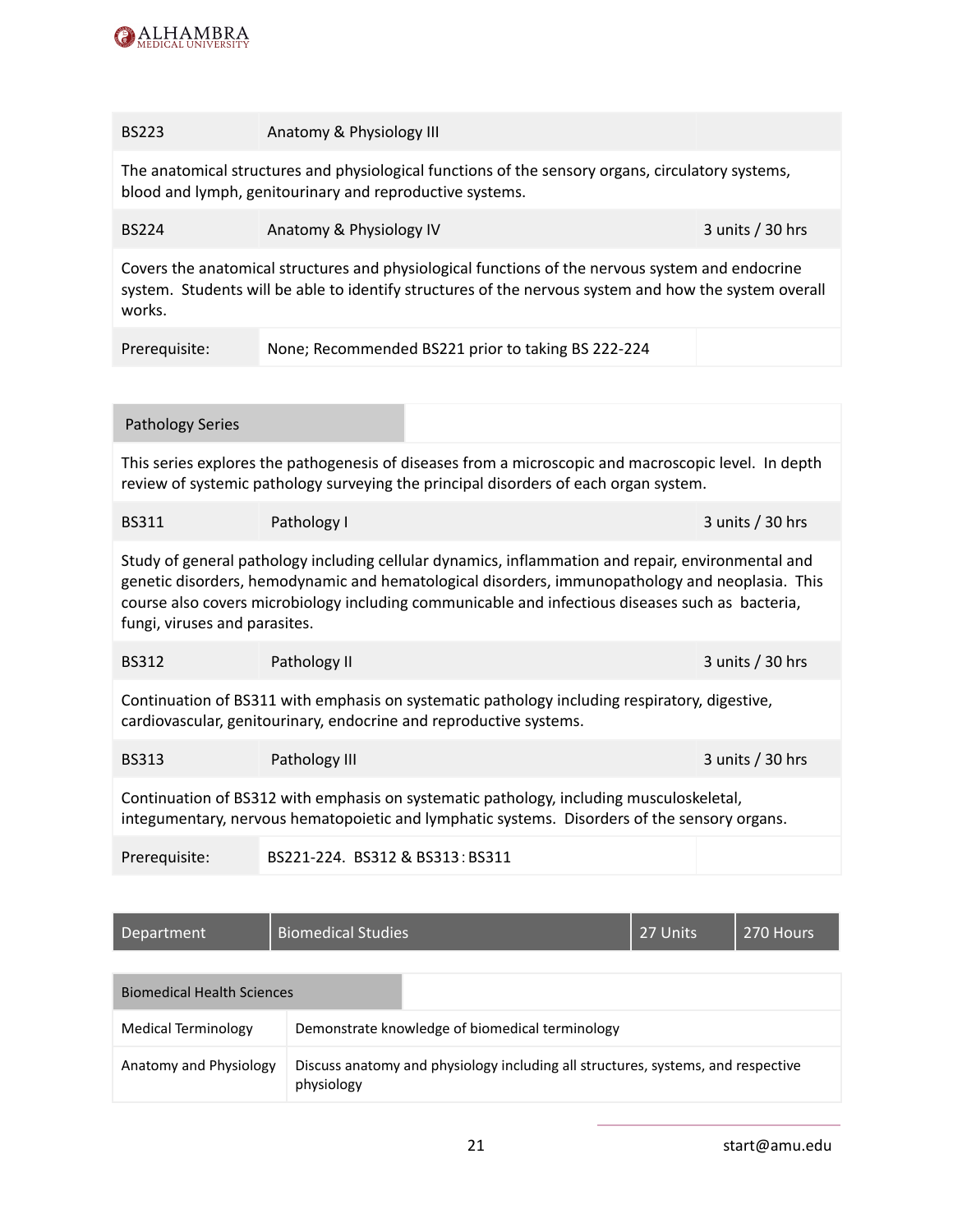

| Pathophysiology                         | Describe core concepts of pathogenesis and etiology of various diseases                                                    |
|-----------------------------------------|----------------------------------------------------------------------------------------------------------------------------|
| Diagnostic Skills                       | Describe and perform common biomedical examinations and explain relevance of<br>findings                                   |
| General Systems                         | Explain and perform general systems examination                                                                            |
| Musculoskeletal                         | Describe and perform musculoskeletal examination                                                                           |
| Neurological                            | Explain and perform relevant neurological examination techniques                                                           |
| Imaging                                 | Describe variety of imaging studies and explain clinical significance of relevant<br>imaging results                       |
| Laboratory Tests                        | Recognize the indications for common laboratory tests                                                                      |
| <b>Conditions Requiring</b><br>Referral | Recognize and implement appropriate medical safety standards and demonstrate<br>knowledge of professional responsibilities |
| <b>Clinical Nutrition</b>               | Discuss nutrition as a functional medicine including vitamins, minerals, and other<br>dietary components                   |
| Pharmacology                            | Demonstrate an understanding of pharmaceutical mechanisms                                                                  |

| WM100                                                                                                                                                                                                                            | <b>Western Medical Terminology</b> | 3 units $/$ 30 hrs |  |
|----------------------------------------------------------------------------------------------------------------------------------------------------------------------------------------------------------------------------------|------------------------------------|--------------------|--|
| Study of Western Medical terms used for various diseases, medical/surgical procedures and body<br>parts. Introduction on how medical terminology are formed using Greek and Latin roots, prefixes,<br>suffixes and abbreviations |                                    |                    |  |
| Prerequisite:                                                                                                                                                                                                                    | None                               |                    |  |

# WM310 Physical Examination 3 units / 30 hrs

This course will provide an introduction to Western Medical Diagnostic examinations. Students will learn to collect a complete health history and vital signs and will learn physical examination of the cardiovascular, respiratory, abdominal and neurological systems. In addition, students will learn to understand key signs and symptoms requiring referral to other healthcare providers and will learn to demonstrate professionalism in interacting with patients during the Physical Exam setting.

Prerequisite: BS221-224

WM320 Laboratory & Imaging 3 units / 30 hrs

The course is designed to teach students the interpretation and integration of hematology, clinical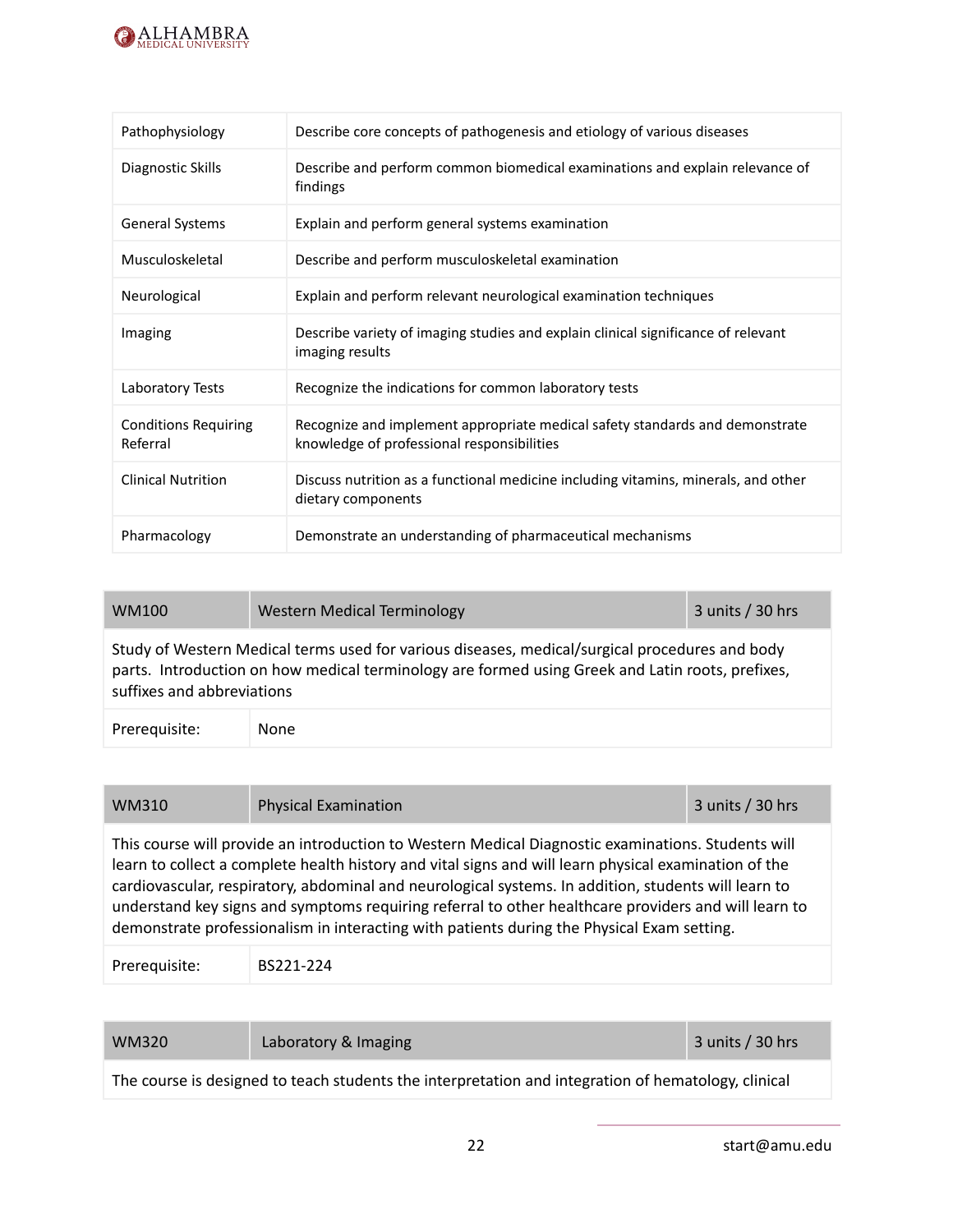

chemistry, and urology within the historical physical examination. In addition, students will learn and review specifics of universal (standard) precautions. At the end of the course, students will understand over 400 lab tests and their reference ranges and will be able to order lab tests when and as appropriate, interpret the findings, and apply the interpretation of lab results to integrated differential diagnostic procedures. Finally, students will learn to perform basic readings of imaging studies.

Prerequisite: BS221-224

| <b>WM330</b> | <b>Western Pharmacology</b> | 3 units / 30 hrs |
|--------------|-----------------------------|------------------|
|              |                             |                  |

This course is an introduction to Western Pharmacology, focusing on mechanisms of action of common pharmacological categories. Students taking this class will be able to understand how various classes of drugs are absorbed, distributed and eliminated by the human body. Additionally, students will become familiar with generally applied pharmacological interventions for common western diagnoses, such as diabetes, Parkinson's disease, hypertension, and thyroid disorders.

Prerequisite: BS221-224

| Western Medicine Series                                                                                                                                                                                                                                                                                                                                                                                                                        |                               |                                                                                                   |                  |
|------------------------------------------------------------------------------------------------------------------------------------------------------------------------------------------------------------------------------------------------------------------------------------------------------------------------------------------------------------------------------------------------------------------------------------------------|-------------------------------|---------------------------------------------------------------------------------------------------|------------------|
| Western Internal Medicine is a vast subject, laying the foundation for integrated clinical practice. This<br>four-part course will explore the most common western diseases practitioners may encounter in clinic,<br>following their diagnostic and treatment protocols as well as potential side-effects of treatment.<br>Strong understanding of basic sciences, particularly pathophysiology, will greatly facilitate student<br>learning. |                               |                                                                                                   |                  |
| WM401                                                                                                                                                                                                                                                                                                                                                                                                                                          | Western Clinical Sciences L   |                                                                                                   | 3 units / 30 hrs |
|                                                                                                                                                                                                                                                                                                                                                                                                                                                |                               | Ambulatory medicine, nutritional, hormonal disorders, errors of metabolism and biological agents. |                  |
| <b>WM402</b>                                                                                                                                                                                                                                                                                                                                                                                                                                   | Western Clinical Sciences II  |                                                                                                   | 3 units / 30 hrs |
| Diseases of the cardiovascular system, respiratory system, gastrointestinal and genitourinary system.                                                                                                                                                                                                                                                                                                                                          |                               |                                                                                                   |                  |
| WM403                                                                                                                                                                                                                                                                                                                                                                                                                                          | Western Clinical Sciences III |                                                                                                   | 3 units / 30 hrs |
| Examination of hepatobiliary and nervous systems, the pancreas, hematopoiesis, and neoplasia.<br>Common immunological disorders are also discussed.                                                                                                                                                                                                                                                                                            |                               |                                                                                                   |                  |
| WM404                                                                                                                                                                                                                                                                                                                                                                                                                                          | Western Clinical Sciences IV  |                                                                                                   | 3 units / 30 hrs |
| This course concludes the series with a specialized area of obstetrics and gynecology, pediatrics and<br>geriatrics medicine. Common neurological and psychiatric disorders are discussed.                                                                                                                                                                                                                                                     |                               |                                                                                                   |                  |
| Prerequisite:                                                                                                                                                                                                                                                                                                                                                                                                                                  | BS311-313                     |                                                                                                   |                  |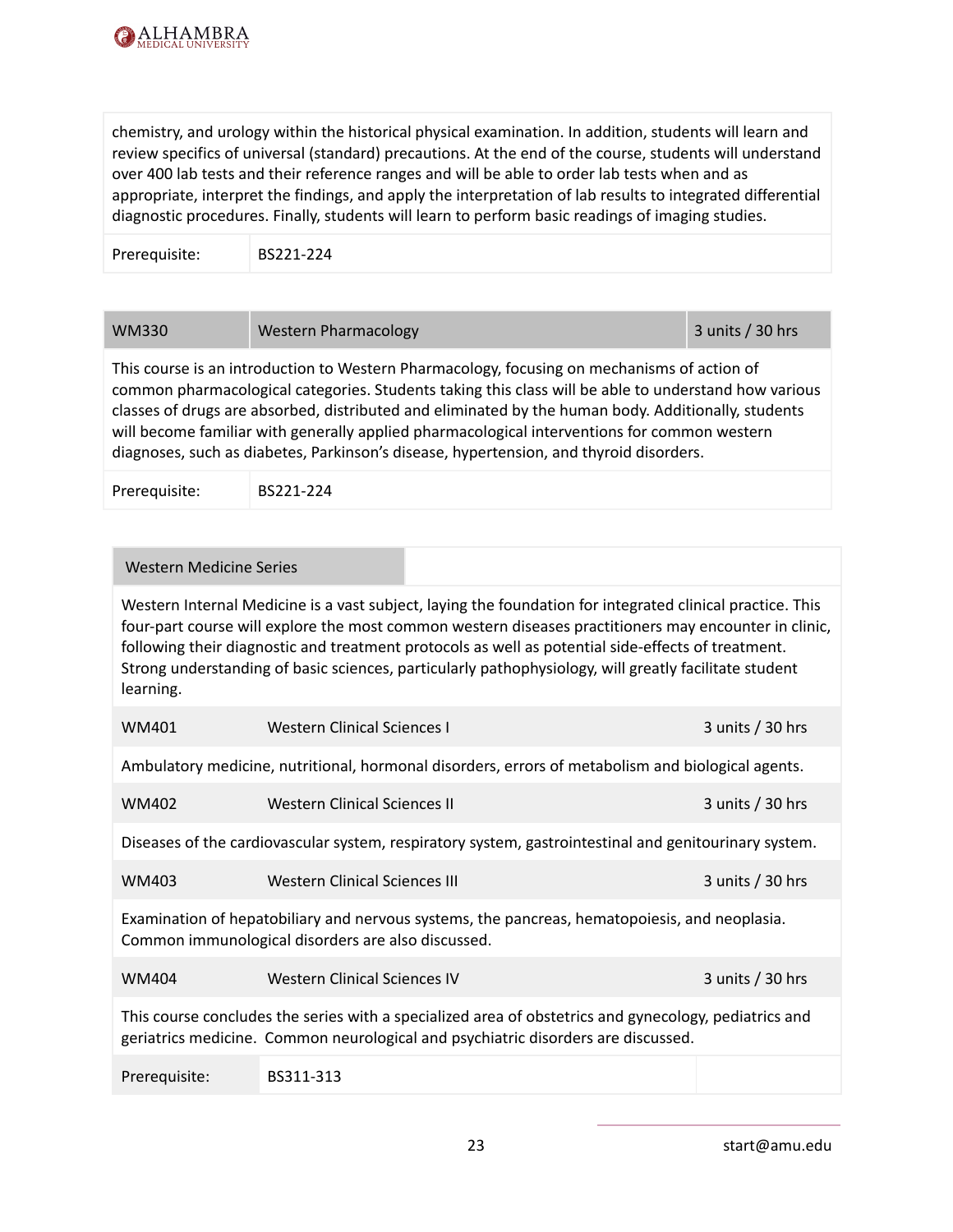

# WM510 Survey of Clinical Medicine 3 units / 30 hrs

This course provides an overview of the clinical practices of various branches of medicine. Specialties covered include: Osteopathy, dentistry, psychology, nursing, chiropractic, podiatry, homeopathy, naturopathy, and other natural healing modalities.

Prerequisite: None

## <span id="page-24-0"></span>Traditional Chinese Medicine

Traditional Medicine Foundation  $\vert$  Objectives and Coursework

| <b>Traditional Medicine Foundation</b> | <b>Objectives</b>                                                                                                                                                                                      |
|----------------------------------------|--------------------------------------------------------------------------------------------------------------------------------------------------------------------------------------------------------|
|                                        | Discuss core concepts and diagnostic theories based on recognizing signs and symptoms as patterns.<br>Apply treatment principles to the pattern diagnosis; and develop and execute treatment strategy. |

| History                  | Identify major Chinese dynasties and major trends that impact modern<br>practice     |
|--------------------------|--------------------------------------------------------------------------------------|
| Core Concepts            | Discuss foundational theories, principles, systems and body structure.               |
| Founding Theories        | Discuss core concepts, structures and functions of foundational theories             |
| Examinations             | Explain and perform traditional medical examinations                                 |
| Patterns   Disorders     | Discuss core concepts and defining characteristics and structures                    |
| Diff. Diagnosis          | Identify and relate patterns and disorders to treatment principles and<br>strategies |
| Tx. Principles           | Explain general treatment principles for specific patterns and disorders             |
| Tx. Strategies           | Explain treatment strategies based on treatment principles                           |
| <b>Internal Medicine</b> | Describe etiology, pathogenesis and patterns of internal medicine disorders.         |
| Specialized              | Describe etiology, pathogenesis and patterns in speciality applications              |

| Department | <b>Traditional Chinese Medicine</b> | 39 Units | 360 Hours |
|------------|-------------------------------------|----------|-----------|
|            |                                     |          |           |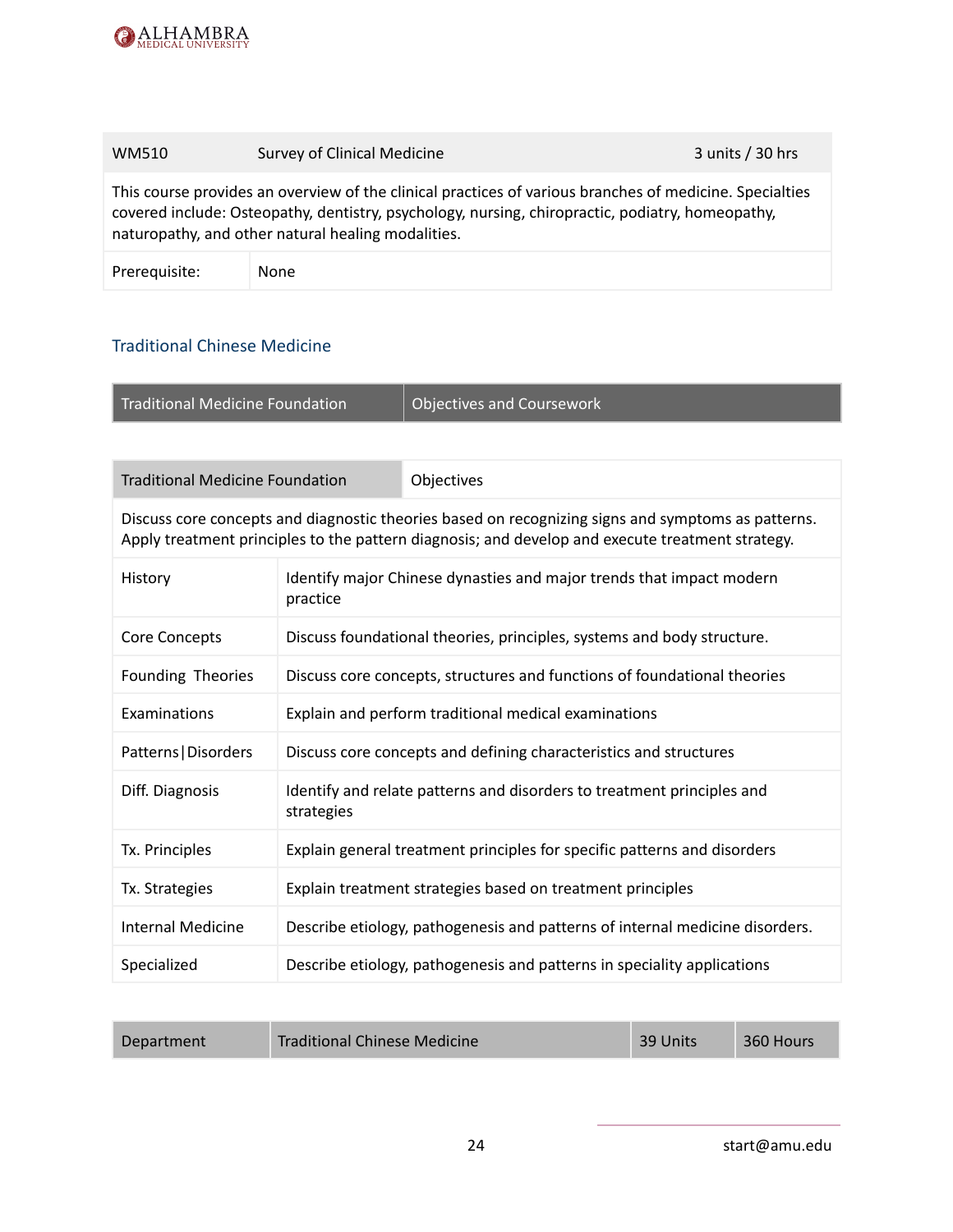

#### OM100 Medical History & TCM Literature 3 units / 30 hrs

Discuss the history and development of Eastern and Western Medicine with reference to Traditional Chinese Literary classics. Discuss theories and philosophies from ancient Asian medical texts and compare the factors that contributed to advancements in both Asian and western medicine. Examine how cultural factors and changes in ruling bodies formed and altered Traditional Chinese Medicine.

Prerequisite: None. Recommended: OM111

#### Basic Theory of TCM

This is a two-part series course covering the basic principles and theories of Traditional Chinese Medicine. These courses serve as the theoretical foundation for the various departments of Traditional Chinese Medicine.

| OM111<br>Basic Theory of TCM 1 | 3 units $/$ 30 hrs |
|--------------------------------|--------------------|
|--------------------------------|--------------------|

Discuss basic principles and theories of traditional East Asian Medicine, including the theory of yin and yang; five elements; physiological functions of the Zang- Fu organs; the formation and function of qi, blood, essence, and body fluids; and the nature of the human being , as well as the normal anatomy and physiology of the healthy person. Discuss the theoretical foundation for the various departments of traditional East Asian Medicine. Discuss importance of pattern differentiation as a guide to diagnosis and treatment.

#### OM112 Basic Theory of TCM 2 3 units / 30 hrs

Discuss traditional pathological concepts of traditional Chinese medicine. Discuss the six external pathogens, the seven emotions and miscellaneous factors can lead to disharmony in the body and result in pathology. Discuss the effects of over-tonifying or sedating a patient, Yin/Yang imbalance, and the dysfunctions of Qi, Blood, and Body Fluids. Discuss basic principles of disease diagnosis, prevention and treatment.

Prerequisite: None. Recommended OM111 to study in OM112

#### TCM Diagnosis

A three-course series which studies the OM Diagnosis through detailing the methods in Traditional Chinese Medicine.

| OM201 | <b>TCM Diagnosis 1</b> |  |
|-------|------------------------|--|

Four Examination methods: Observation, Auscultation (Listening), Inquiry and Palpation. As a hands-on class, Diagnosis students learn to observe the tongue body and coating and to palpate the radial pulse in order to form a more thorough diagnosis. Students also practice patient interviews, learning to collect pertinent diagnostic information from the patient.

 $3$  units / 30 hrs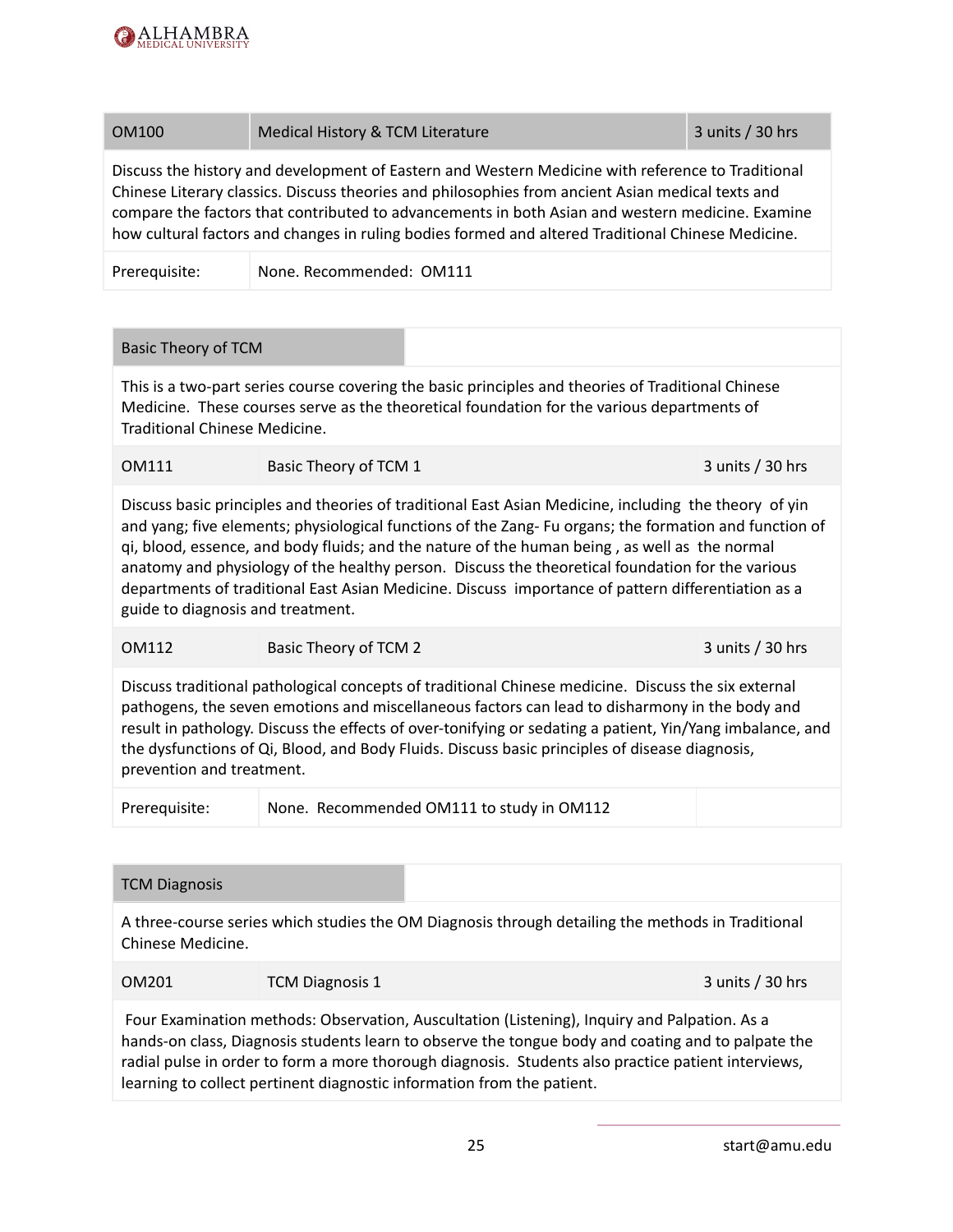

| OM202                                                                                                                                                                                                                                                                                                                                                                                                                                                                                                                                                                                                                                                                                                                                                                                                                                                                       | <b>TCM Diagnosis 2</b>                                                                                                                                                                                                                                                                                                                                                                                                                                                                                                                                                                                             | 3 units / 30 hrs   |
|-----------------------------------------------------------------------------------------------------------------------------------------------------------------------------------------------------------------------------------------------------------------------------------------------------------------------------------------------------------------------------------------------------------------------------------------------------------------------------------------------------------------------------------------------------------------------------------------------------------------------------------------------------------------------------------------------------------------------------------------------------------------------------------------------------------------------------------------------------------------------------|--------------------------------------------------------------------------------------------------------------------------------------------------------------------------------------------------------------------------------------------------------------------------------------------------------------------------------------------------------------------------------------------------------------------------------------------------------------------------------------------------------------------------------------------------------------------------------------------------------------------|--------------------|
|                                                                                                                                                                                                                                                                                                                                                                                                                                                                                                                                                                                                                                                                                                                                                                                                                                                                             | Explores different theories of disease differentiation. As such, students learn the concepts and theory<br>behind Eight Principles diagnosis. This course additionally covers Qi, Blood and Body Fluids diagnosis.<br>In preparation for upcoming courses, students will briefly be introduced to Wen Bing (4 levels), Shang<br>Han (6 channels), and San Jiao diagnostics, as well as Earth School theories. Internal Organs (Zang Fu)<br>pattern differentiation and correlation between Western diagnosis and TCM syndromes are provided.<br>Treatment plans involving acupuncture and herbs are also discussed |                    |
| OM203                                                                                                                                                                                                                                                                                                                                                                                                                                                                                                                                                                                                                                                                                                                                                                                                                                                                       | <b>TCM Diagnosis 3</b>                                                                                                                                                                                                                                                                                                                                                                                                                                                                                                                                                                                             | 3 units $/$ 30 hrs |
| This is a composite diagnosis course designed to assist the student in developing the skills necessary to<br>draw correlation between western diagnosis and TCM syndromes. At the end of this class, students<br>will be able to describe each organ's associated patterns and will know the key signs and symptoms of<br>each pattern to allow for rapid differentiation in diagnosis. Students will understand the similarities<br>and differences between patterns affecting the Zang and the Fu organs and will be able to combine<br>Eight Principle Differentiation with Zang-Fu Differentiation. Treatment methods are introduced<br>through the integration of TCM diagnostic philosophies including Channel & Collateral Theory,<br>Conformations according to the Three Warmers, and Progression of Infections Fever Diseases and Six<br>Channel Differentiation. |                                                                                                                                                                                                                                                                                                                                                                                                                                                                                                                                                                                                                    |                    |
| Prerequisite:                                                                                                                                                                                                                                                                                                                                                                                                                                                                                                                                                                                                                                                                                                                                                                                                                                                               | OM201: None. Rec: OM111-112 OM202 & 203: OM201                                                                                                                                                                                                                                                                                                                                                                                                                                                                                                                                                                     |                    |

#### TCM Internal Medicine Series

This is a 4-part series covering the etiology, pathogenesis, and treatment of illness in TCM. Discuss signs and symptoms, treatment principles, and herbal and acupuncture prescriptions of various disorders, to reinforce understanding of basic diagnostic and treatment theories. Describe the etiology, pathogenesis, and pattern differentiation of common internal medicine disorders. Apply treatment principles and strategies through acupuncture point prescriptions herbal formulas to resolve these disorders.

| OM301                                                                                                                                                      | <b>TCM Internal Medicine 1</b> | 3 units $/$ 30 hrs |  |  |
|------------------------------------------------------------------------------------------------------------------------------------------------------------|--------------------------------|--------------------|--|--|
| Common respiratory illnesses, and additionally some cardiovascular disorders, hemorrhagic<br>syndromes, and night sweating.                                |                                |                    |  |  |
| OM302                                                                                                                                                      | <b>TCM Internal Medicine 2</b> | 3 units $/$ 30 hrs |  |  |
| Diseases of the Spleen, Stomach, Liver, and Gallbladder.                                                                                                   |                                |                    |  |  |
| OM303                                                                                                                                                      | <b>TCM Internal Medicine 3</b> | 3 units $/$ 30 hrs |  |  |
| Diseases of the Kidney, lower burner & fluid metabolism. Diseases of the abdomen and digestive<br>organs, also examining diseases caused by internal wind. |                                |                    |  |  |
| OM304                                                                                                                                                      | <b>TCM Internal Medicine 4</b> | 3 units $/$ 30 hrs |  |  |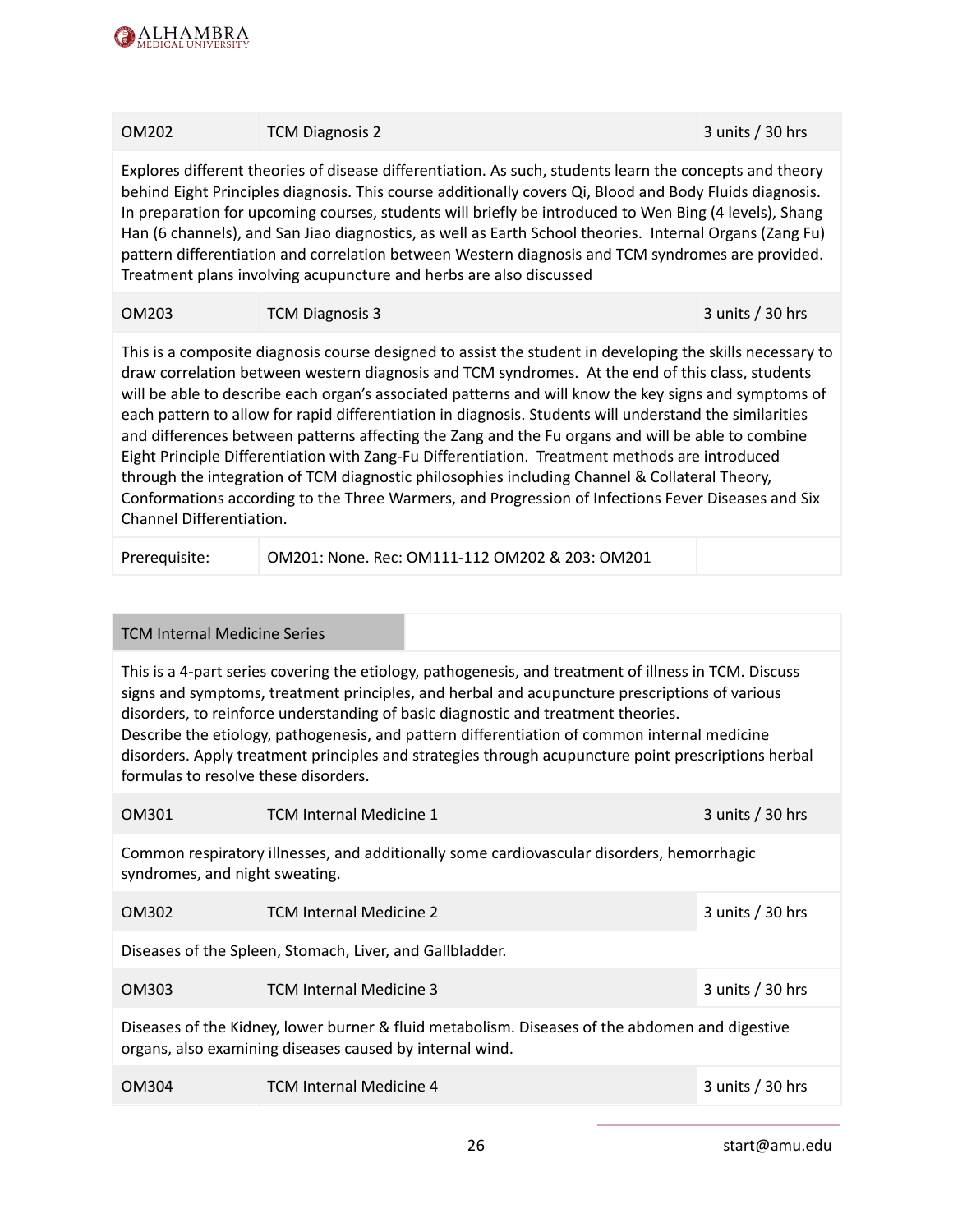

Discuss systemic, miscellaneous, multi-system & channel disorders. Discuss etiology, pathogenesis, and treatment of illness caused by internal pathogenic factors. Focus on diseases of fluid metabolism, the Kidney, and consumptive disease.

Prerequisite: OM201-203, HB121-124

#### OM410 TCM Dermatology 3 units / 30 hrs

This course discusses traditional Asian medical perspectives on the etiology, pathology, and diagnosis of a variety of skin diseases with therapeutic treatments focusing on acupuncture and herbal medicine. Students will learn to apply TCM diagnostic skills in differentiating and diagnosing symptoms of the skin and construct treatment plans appropriate to the presenting pattern of symptoms. This class teaches classical applications and modern clinical modifications of internal and external herbal treatments and acupuncture therapy for skin disorders.

Prerequisite: OM201-203, HB121-124

#### OM420 TCM Gynecology 3 units / 30 hrs

Examination of the anatomy, physiology, and pathologies of gynecological diseases and their diagnoses and treatments according to Traditional medicine. Students will apply diagnostic skills in differentiating and diagnosing symptoms of the female reproductive cycle and construct treatment plans appropriate to the presenting pattern of symptoms. Students will learn classical applications and modern clinical modifications of acupuncture and herbal treatments for gynecological disorders.

Prerequisite: OM201-203, HB121-124

OM430 **Solution Section Properties According Section 2 units / 30 hrs** 3 units / 30 hrs This course is designed as an introduction to eastern philosophy and discussion of its impact upon Chinese Medical Theory. Topics covered include Confucianism, Taoism, and Buddhism. Students will learn the history of the Yellow Emperor's Inner Classic (Huang Di Nei Jing) and will discuss its tenets in class. In addition, students will explore the impact of the Yellow Emperor on medical concepts, treatment principles, and applications to clinical practice.

#### <span id="page-27-0"></span>Acupuncture

| Acupuncture | Objectives and Coursework |
|-------------|---------------------------|
|             |                           |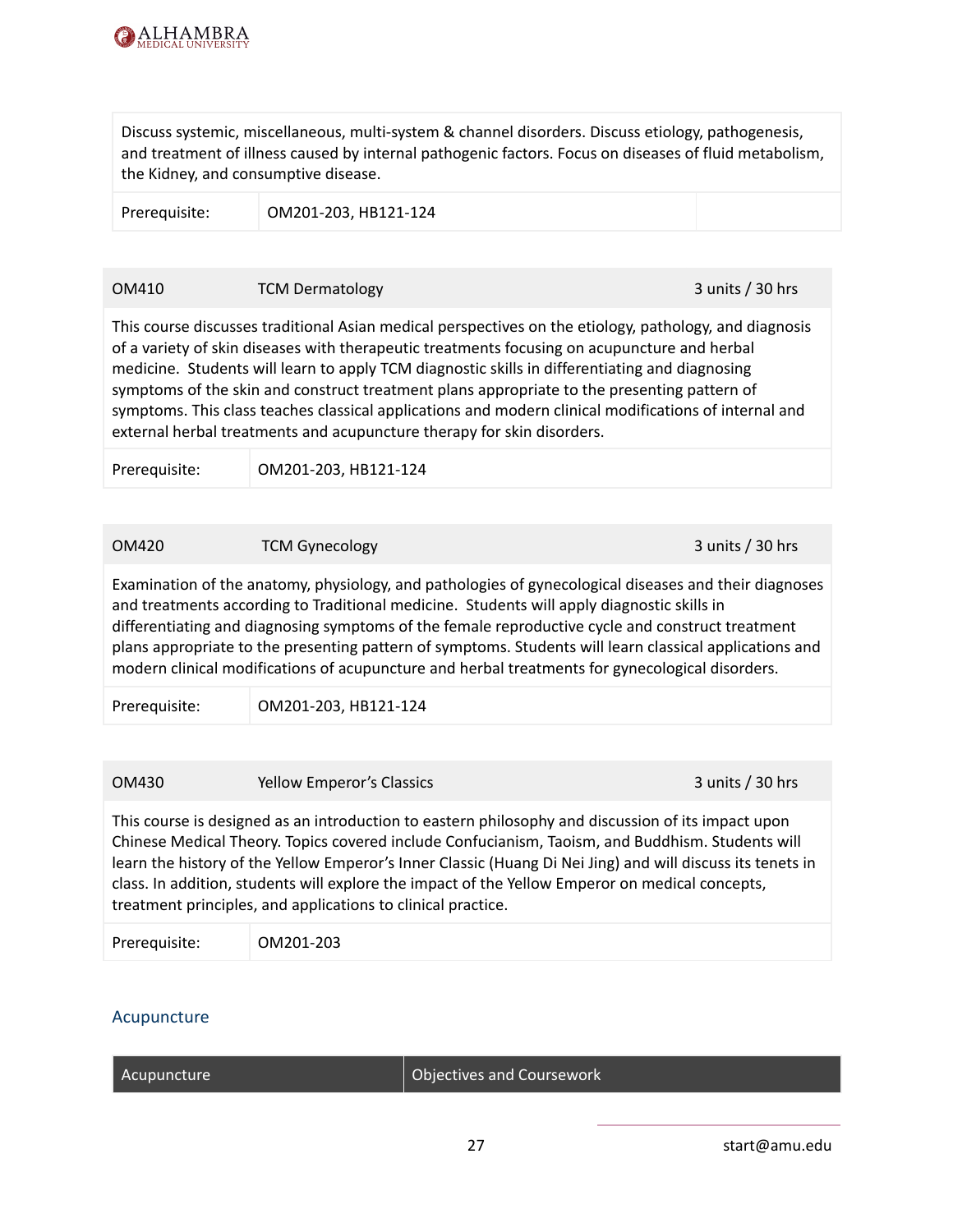

#### Acupuncture Educational Objectives

Develop a comprehensive treatment plan and perform acupuncture treatment based on patient presentation and assessment.

| Core Concepts         | Core concepts of acupuncture point theory                                      |
|-----------------------|--------------------------------------------------------------------------------|
| Pt ID-Location        | Locate points by measurement landmark and biomedical reference                 |
| <b>Pt Functions</b>   | Describe point functions                                                       |
| Channel Theory        | Describe channels and collaterals by location and function                     |
| Ac Tx Strategies      | Describe acupuncture point selection strategies                                |
| Ac. Techniques        | Identify and describe the proper needling techniques                           |
| <b>CNT and Safety</b> | Describe clean needle technique standards and procedures and safety guidelines |
| Adjunctive TX         | Describe the adjunctive therapies for specific treatment strategy.             |

| Acupuncture                                                                                                                                                                                                                                                            | Coursework                                              | 27 Units |  | 270Hours           |
|------------------------------------------------------------------------------------------------------------------------------------------------------------------------------------------------------------------------------------------------------------------------|---------------------------------------------------------|----------|--|--------------------|
| AC100                                                                                                                                                                                                                                                                  | <b>Meridian Theory</b>                                  |          |  | 3 units $/$ 30 hrs |
| Introduction to the basic theory of meridians, classification of acupuncture points and systems of<br>nomenclature. Detailed presentation of the major meridians, distribution of channels, branches and<br>collaterals and the relationship with the internal organs. |                                                         |          |  |                    |
| Prerequisite:                                                                                                                                                                                                                                                          | None. Recommended OM111, BS221 Concurrent: AC111 or 112 |          |  |                    |

#### Acupuncture Anatomy Series

This two-course series provides a detailed study of point locations and primary channel pathways in relation to anatomical regions, nerves, bones, muscles, tendons, ligaments, and vessels, with an emphasis on channel and collateral theory. Study of the points located on the 14 meridians, including names and anatomical locations, 15 collateral points, 8 extra channels, and non-channel points.

#### AC111 Acupuncture Anatomy 1

Channels and associated acupoints covered in this course include those of: Hand and Foot Taiyin, Hand and Foot Yangming, Hand and Foot Taiyang, and Hand Shaoyin.

AC112 Acupuncture Anatomy 2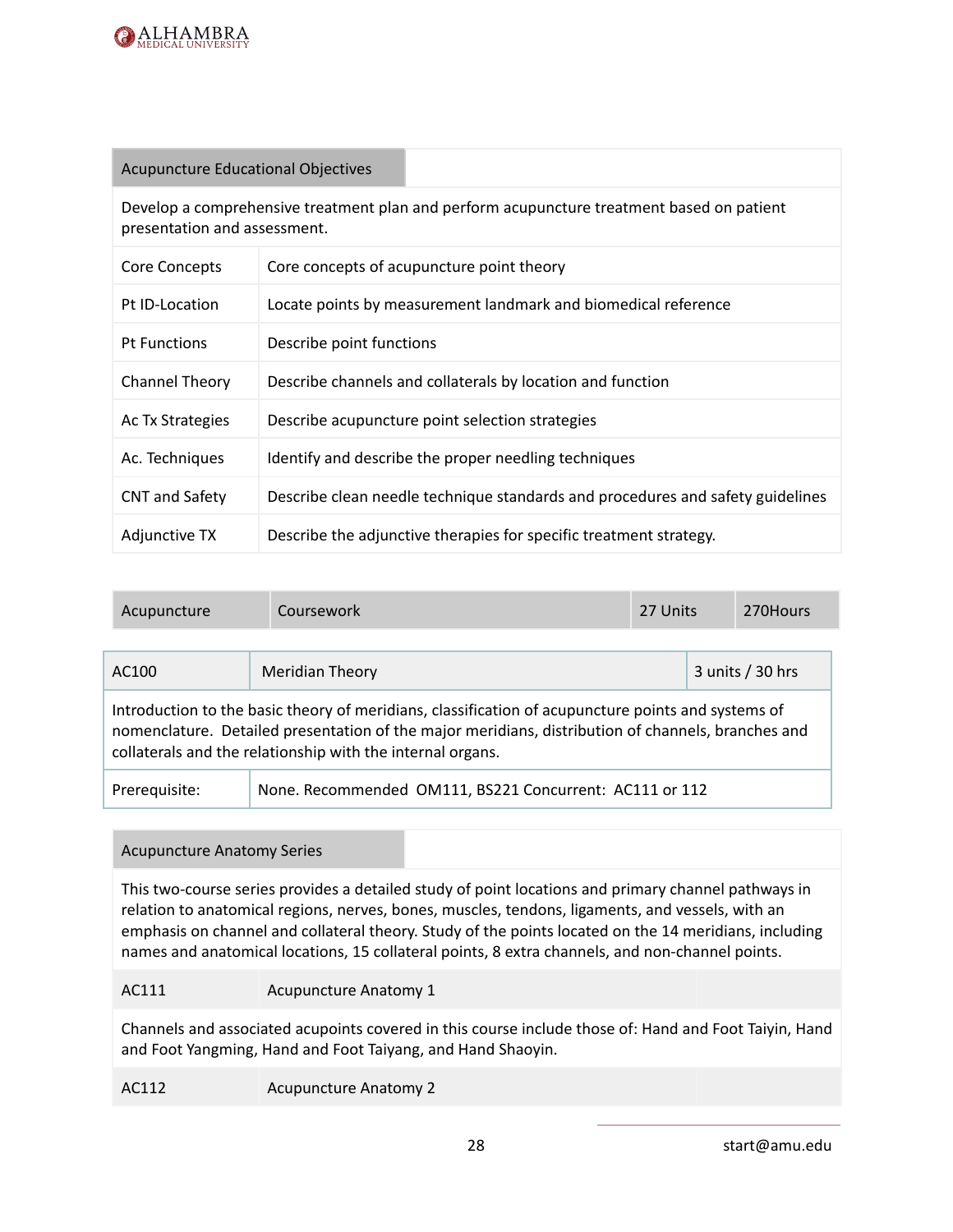

Channels and associated acupoints covered in this class include those of: Foot Shaoyin, Hand and Foot Jueyin, Hand and Foot Shaoyang, as well as extra points and points of the 8 extraordinary vessels.

| Prerequisite: | None. Recommended: BS221 |
|---------------|--------------------------|
|               |                          |

#### Acupuncture Physiology Series

This two-course series discusses the basic principles of prescription in acupuncture treatment. Acupuncture Physiology covers the usage of the regular and special acupuncture points and their traditional functions in treatment.

| AC <sub>201</sub> |                                                                                                                                                                                                                   | Acupuncture Physiology 1                                                                                                                                  | 3 units / 30 hrs   |  |
|-------------------|-------------------------------------------------------------------------------------------------------------------------------------------------------------------------------------------------------------------|-----------------------------------------------------------------------------------------------------------------------------------------------------------|--------------------|--|
| $\bullet$         | Special categories of points (Five Shu points, Xi Cleft, etc.) and go over the functions of the<br>points in the Lung, Large Intestine, Stomach, Spleen, Heart, Small Intestine, and Urinary<br>Bladder channels. |                                                                                                                                                           |                    |  |
| AC <sub>202</sub> |                                                                                                                                                                                                                   | <b>Acupuncture Physiology 2</b>                                                                                                                           | 3 units $/$ 30 hrs |  |
| $\bullet$         |                                                                                                                                                                                                                   | Channels such as the Kidney, Pericardium, Gallbladder, and Liver are covered, as well as the<br>Eight Extra Meridians, Extra Points, and 15 Luo channels. |                    |  |

| Prerequisite: | AC111, AC112. Recommended: AC100 |  |
|---------------|----------------------------------|--|
|---------------|----------------------------------|--|

#### Acupuncture Techniques Series

This course provides students with an introduction to the techniques of acupuncture, including the insertion and removal of needles, and needle manipulation for both the tonification and sedation of points and stimulation of Qi. Students will learn to incorporate CNT protocols for safe and responsible needling and how to manage emergency situations arising from improper needling or weak patient condition (ex: hematoma, pneumothorax, fainting).

| AC321 | Acupuncture Techniques 1 | $3$ units / $30$ hrs |
|-------|--------------------------|----------------------|
|       |                          |                      |

Practice needling major points of the 14 main channels and will gain an understanding of the historical types of needles and their traditional functions.

| AC322 | Acupuncture Techniques 2 | 3 units / 30 hrs |
|-------|--------------------------|------------------|
|-------|--------------------------|------------------|

Practice auricular and scalp acupuncture, moxibustion, and cupping.

Prerequisite: AC111, AC112. Recommended: CNT Certification

#### Acupuncture Therapeutics Series

This is a two course detailing the etiology and treatment of diseases utilizing common acupoint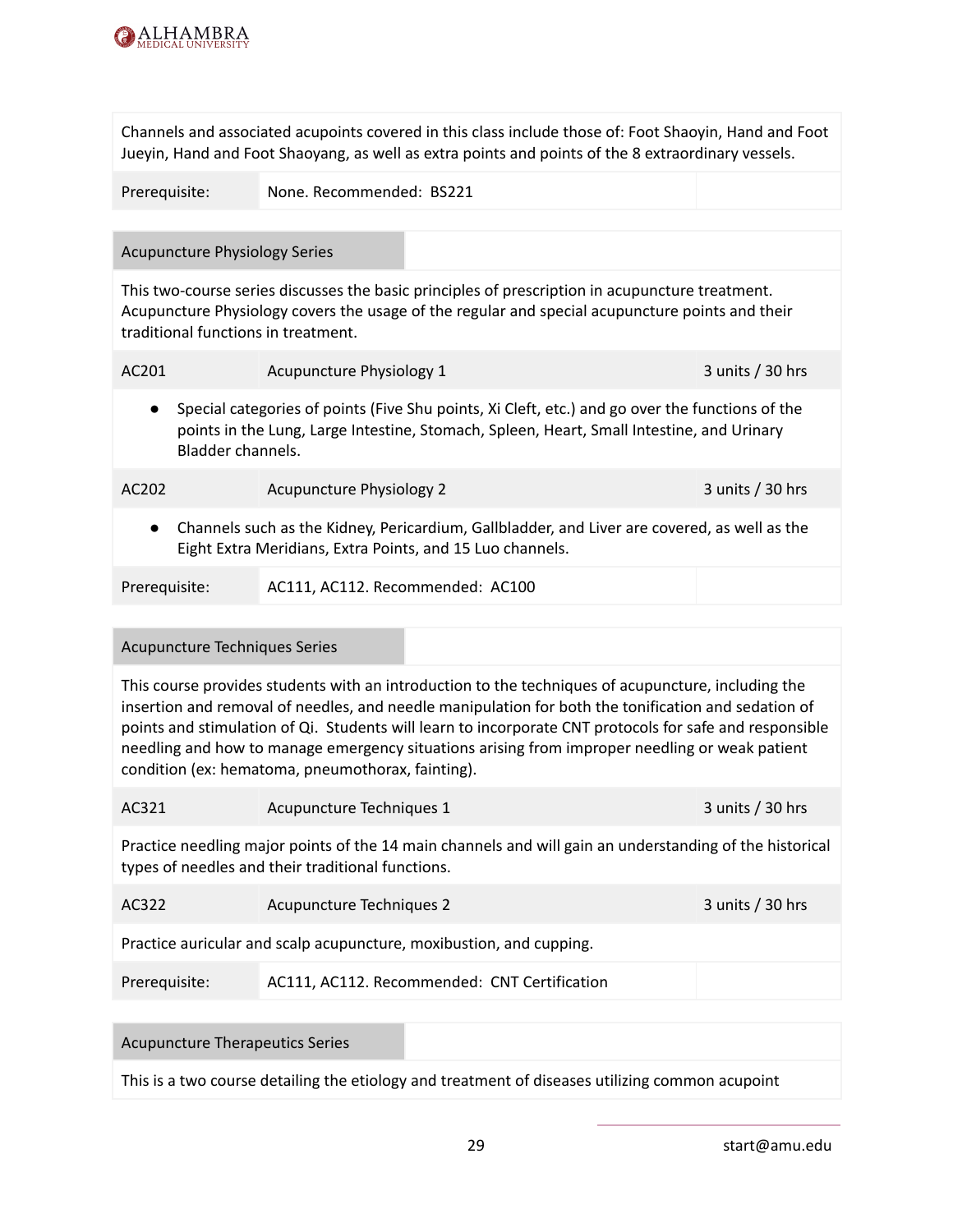

prescriptions. Students begin to analyze and differentiate between pathological conditions, applying principles of point prescription in deciding upon a treatment plan, and modifying them as necessary to the patient's symptom presentation.

| AC401                                                                                                                                                                                                        | <b>Acupuncture Therapeutics 1</b> | $3$ units $\vert$ 30 hrs |  |  |
|--------------------------------------------------------------------------------------------------------------------------------------------------------------------------------------------------------------|-----------------------------------|--------------------------|--|--|
| Four Needle Technique, exogenous diseases, and a variety of Zang Fu syndromes.                                                                                                                               |                                   |                          |  |  |
| AC402                                                                                                                                                                                                        | <b>Acupuncture Therapeutics 2</b> | 3 units $ 30$ hrs        |  |  |
| Disorders of the head, trunk, and lumbar regions; gynecologic, pregnancy, and postpartum disorders;<br>infantile diseases; diseases of the skin; abnormal growths; and eye, ear, nose, and throat disorders. |                                   |                          |  |  |
| Prerequisite:                                                                                                                                                                                                | AC201-202, OM201-203              |                          |  |  |

#### <span id="page-30-0"></span>Herbal Medicine

| <b>Herbal Medicine</b>                                                                                            | Coursework                                                                       |                                                                     | 45 Units | 450 Hours |
|-------------------------------------------------------------------------------------------------------------------|----------------------------------------------------------------------------------|---------------------------------------------------------------------|----------|-----------|
|                                                                                                                   |                                                                                  |                                                                     |          |           |
| <b>Herbal Medicine</b>                                                                                            |                                                                                  | <b>Educational Objectives</b>                                       |          |           |
| Develop a comprehensive treatment plan and using herbal medicine based on patient presentation<br>and assessment. |                                                                                  |                                                                     |          |           |
| Core Concepts                                                                                                     |                                                                                  | Describe the Core concepts underlying the use of herbs and formulas |          |           |
| Single Herbs                                                                                                      | Identify single herbs by category; characteristics and therapeutic functions;    |                                                                     |          |           |
| Formulas                                                                                                          | Describe ingredients, properties, and functions of traditional formulas          |                                                                     |          |           |
| Composition                                                                                                       | Describe principles of composition to resolve primary patterns                   |                                                                     |          |           |
| Safety and Quality                                                                                                | Identify cautions and contraindications for herbs and herbal formulas            |                                                                     |          |           |
| Dispensary                                                                                                        | Describe professional dispensary practices to ensure safety and effectiveness    |                                                                     |          |           |
| <b>Nutrition</b>                                                                                                  | Plan and integrate nutritional strategies to support other treatment modalities. |                                                                     |          |           |
| Case Mgmt                                                                                                         | Advise patient on expectations including potential side-effect(s) and risks.     |                                                                     |          |           |

HB110 Introduction to Botany & Herbs 3 units / 30 hrs

30 start@amu.edu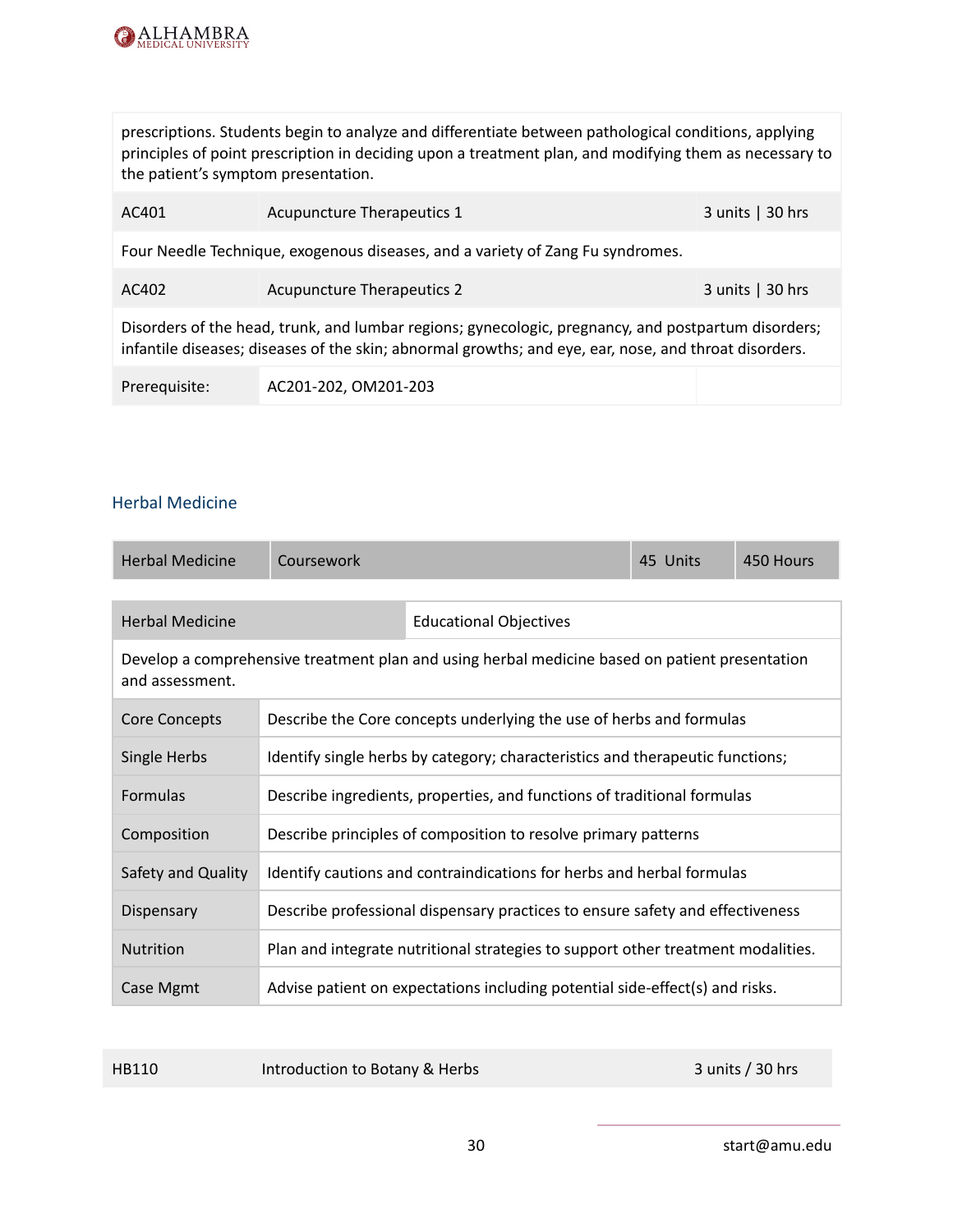

Students in this course will learn to identify Latin classifications of plants used in Western medicine as well as major plants used in Traditional Chinese Medicine with attention on botanical nomenclature. This class focuses particularly on identifying the basic properties of herbs, including their tastes, temperature entering meridians and function and medicinal uses. It also includes the identification of toxic and non-toxic herbs, storage, and rules governing pharmacy.

Prerequisite: None: Recommended: OM111

#### Chinese Herbology Series

This four course series discusses individual herbs by category. Discussion cover more than 100 Chinese herbs, by classification, name, taste, properties, entering channels, actions, indications, contraindications, and preparation. Also introduces a few commonly used formulas for each category.

| HB121 | Chinese Herbology 1 | $3$ units $\vert$ 30 hrs |
|-------|---------------------|--------------------------|
|       |                     |                          |

Exterior Releasing Herbs, Herbs that Clear Heat and Relieve Toxicity and Downward Draining Herbs, Expel Wind / Dampness, Aromatic Herbs, and Drain Dampness Herbs.

| <b>HB122</b> | Chinese Herbology 2 | 3 units $\vert$ 30 hrs |
|--------------|---------------------|------------------------|
|--------------|---------------------|------------------------|

Herbs that drain dampness, transform and dispel wind dampness, warm the interior, expelling cold, regulate qi, relieve food stagnation and expel parasites.

| HB123<br>Chinese Herbology 3 | 3 units $ 30$ hrs |
|------------------------------|-------------------|
|------------------------------|-------------------|

Herbs that regulate blood, transform phlegm and relieve coughing, calm the spirit, as well as aromatic herbs that open the orifices

#### HB124 Chinese Herbology 4 3 units | 30 hrs

Herbs include herbs that tonify Qi, warms the Yang, nourish the Yin, nourish Blood, astringent herbs, extinguish wind and stop tremors, emetics and herbs for external application.

Prerequisite: None

#### Chinese Herbal Formula Series

This course is a comprehensive introduction to Chinese Herbal Formulas for various clinical applications. Students will learn the herbal components of each formula and the role that each herb plays within the formula. In addition, students will learn modifications, clinical applications, and contra-indications of the formulas. The entire course consists of four part

| <b>HB201</b> | Chinese Herbal Formula 1 |  | $3$ units $\vert$ 30 hrs |
|--------------|--------------------------|--|--------------------------|
|--------------|--------------------------|--|--------------------------|

Formulas used for diaphoretic, purgative, harmonizing, antipyretics and summer heat clearing.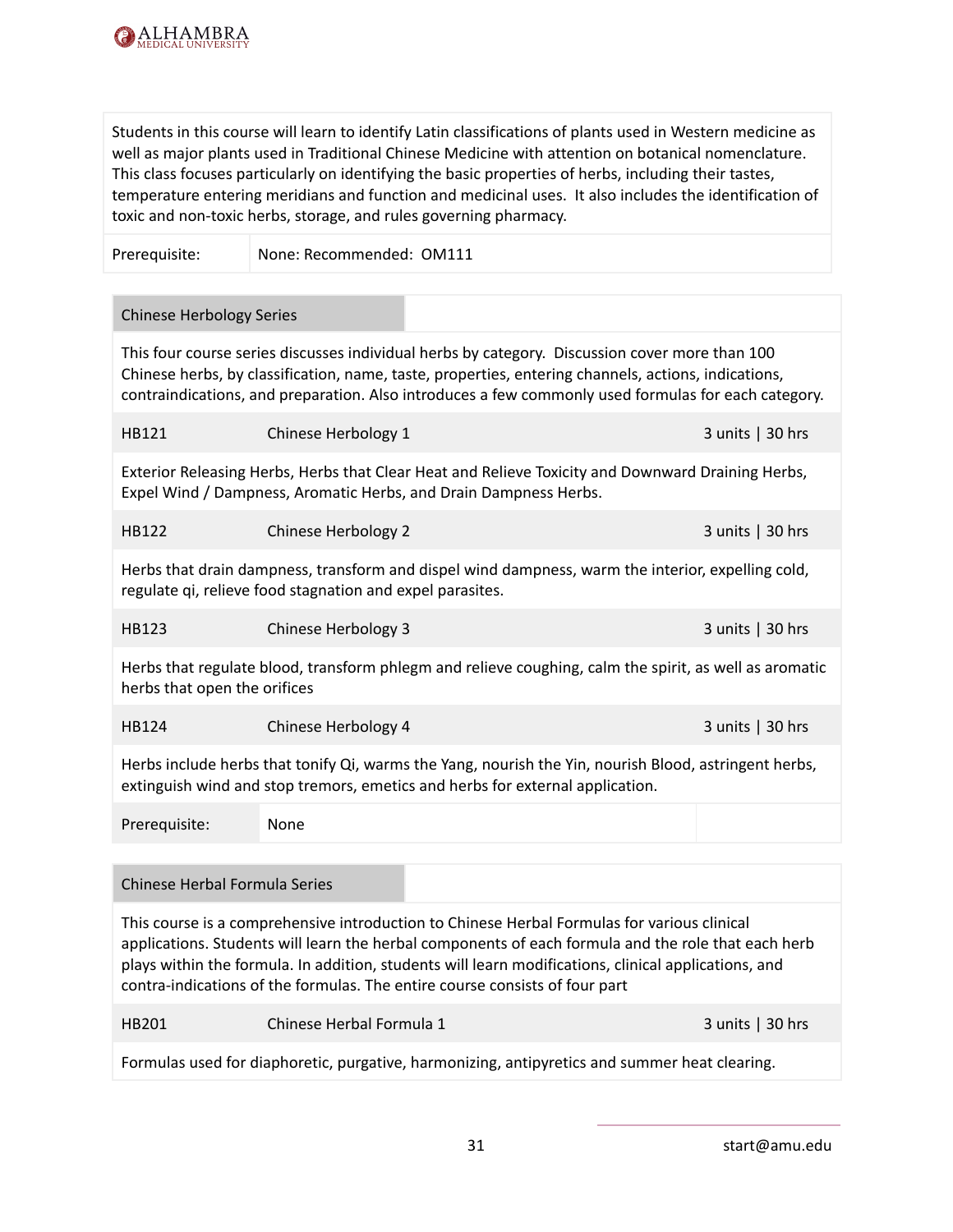

| HB202                                                                                          | Chinese Herbal Formula 2                                                                            | 3 units $\vert$ 30 hrs   |  |  |
|------------------------------------------------------------------------------------------------|-----------------------------------------------------------------------------------------------------|--------------------------|--|--|
|                                                                                                | Formulas used for warming, exterior releasing, tonifying, sedation, resuscitation, and astringents. |                          |  |  |
| HB203                                                                                          | Chinese Herbal Formula 3                                                                            | $3$ units $\vert$ 30 hrs |  |  |
| Formulas with carminative, blood regulating, anticonvulsant, and moisturizing characteristics. |                                                                                                     |                          |  |  |
| HB204                                                                                          | Chinese Herbal Formula 4                                                                            | 3 units $ 30$ hrs        |  |  |
| Formulas with diuretic, phlegm expelling, anti-parasitic, and anti-abscess qualities.          |                                                                                                     |                          |  |  |
| Prerequisite:                                                                                  | OM201-203 and three courses from HB121-124                                                          |                          |  |  |
|                                                                                                |                                                                                                     |                          |  |  |

#### HB300 TCM Nutrition 3 units / 30 hrs

This course is designed as an introduction to the concepts of nutritional theory. Students will discuss the importance of a proper diet and eating habits in maintaining health and preventing disease and will differentiate nutritional principles and practices from concepts of Western nutrition. Students learn to create and demonstrate several recipes with medicinal effects and apply TCM nutrition theory to foods from other ethnic and cultural dietary traditions, extrapolating some of their likely functions and properties from existing knowledge. They will learn to counsel patients on proper TCM nutrition.

Prerequisite: OM201-203 and three courses from HB121-124

HB401 Advanced Formula: Shang Han Lun 3 units / 30 hrs

Six Channel Diagnosis (Taiyang, yangming, shaoyang, shaoyin, taiyin, and jueyin), Zang-fu diagnosis, and the therapeutic process and prognosis for cold-induced disorders and internal diseases from the ancient Chinese medical classics Shang Han Lun, known in English as the Treatise on Cold Damage Disorders or the Treatise on Cold Injury. This is a Chinese medical treatise compiled by Zhang Zhongjing during the Eastern Han dynasty (25-220CE).

Prerequisite: HB201-204; OM201-203

| HB402 | Advanced Formula: Jin Kui Yao Lue | $3$ units / 30 hrs |
|-------|-----------------------------------|--------------------|
|-------|-----------------------------------|--------------------|

Students will learn the formulas presented in the Han Dynasty classic Jin Kui Yao Lue, which is known in English as the Synopsis of Prescriptions of the Golden Cabinet. The differential diagnosis and the therapeutic process and prognosis of miscellaneous diseases will be covered along with the formulas. It is a Chinese medical treatise compiled by Zhang Zhongjing during the Eastern Han dynasty (25-220CE).

| Prerequisite: | HB201-204; OM201-203 |  |  |
|---------------|----------------------|--|--|
|---------------|----------------------|--|--|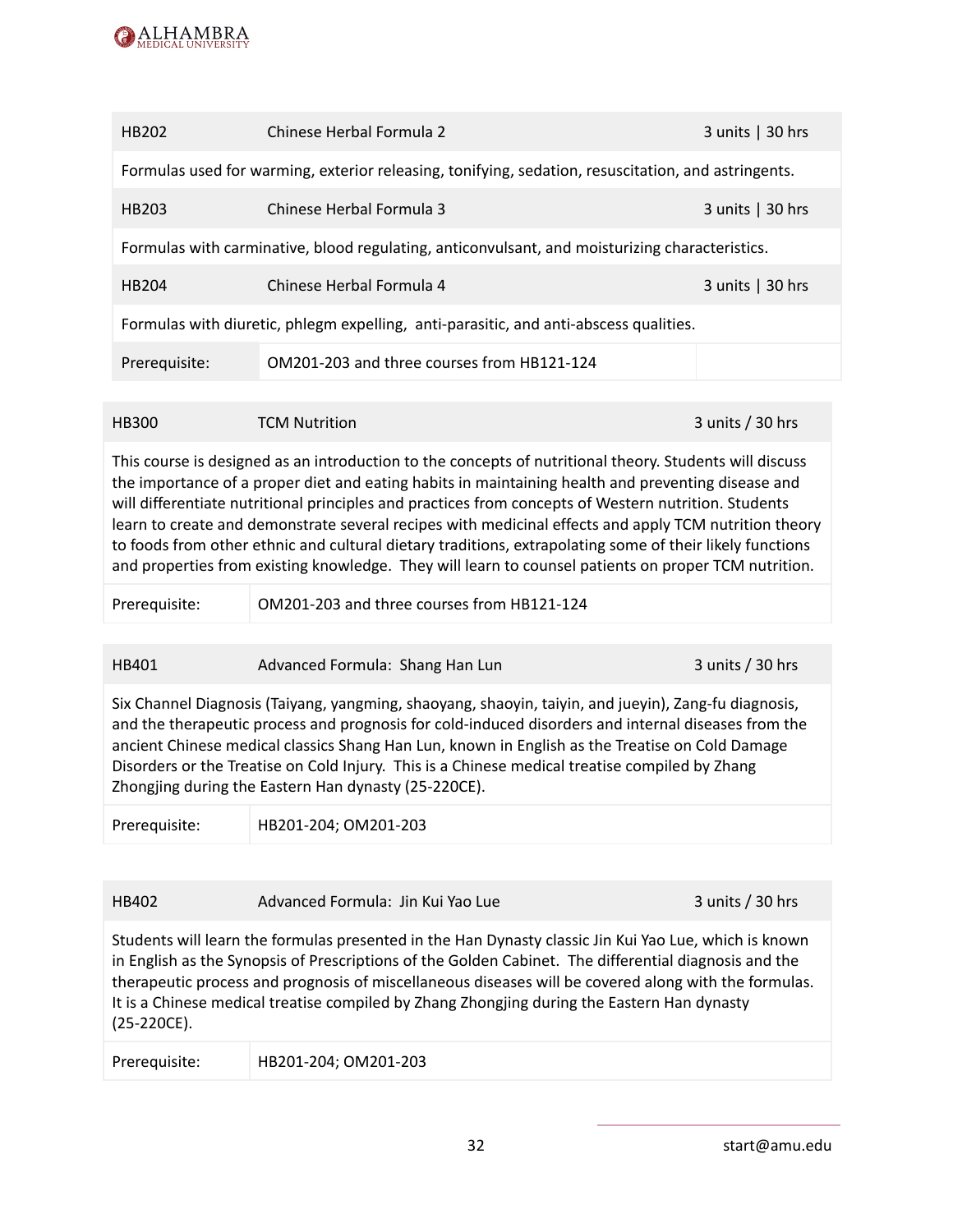

| HB403                                                                                                                                                                                                                                                                                                                                                                                                                                                                                                                                                                         | Advanced Formula: Wen Bing | 3 units / 30 hrs |  |  |
|-------------------------------------------------------------------------------------------------------------------------------------------------------------------------------------------------------------------------------------------------------------------------------------------------------------------------------------------------------------------------------------------------------------------------------------------------------------------------------------------------------------------------------------------------------------------------------|----------------------------|------------------|--|--|
| Students will learn the basic concepts of the Wen Bing School of Chinese medicine and the differential<br>diagnosis and treatment of febrile disease based on the systems of the Four Level Theory (Wei, Qi<br>Ying, Xue) and Three Jiao Theory expounded in the TCM Febrile Diseases (Wen Bing) Classics. The<br>seven types of warm pathogen disease are discussed, including wind-warmth (feng wen), spring<br>warmth (Chuan wen), autumn dryness (qiu zao), warm toxin (wen du), summer heat warmth (shu<br>wen), damp warmth (Shi wen) and lurking summer heat (fu shu). |                            |                  |  |  |
| Prerequisite:                                                                                                                                                                                                                                                                                                                                                                                                                                                                                                                                                                 | HB201-204; OM201-203       |                  |  |  |
|                                                                                                                                                                                                                                                                                                                                                                                                                                                                                                                                                                               |                            |                  |  |  |
| <b>HB420</b>                                                                                                                                                                                                                                                                                                                                                                                                                                                                                                                                                                  | Pair of Herbs/ Dui Yao     | 3 units / 30 hrs |  |  |
| Class describes Chinese herbs in context of comparative functions and herb combination, emphasizing<br>on the pairing of certain herbs in various formula writing to enhance synergistic effects and how to<br>prepare small dosage of herbal formulas in clinical practice. This course enhances the student's<br>knowledge of materia medica and herbal formulary in the context of zang fu organ pattern<br>differentiation.                                                                                                                                               |                            |                  |  |  |
| Prerequisite:                                                                                                                                                                                                                                                                                                                                                                                                                                                                                                                                                                 | HB121-124; OM201-203       |                  |  |  |
|                                                                                                                                                                                                                                                                                                                                                                                                                                                                                                                                                                               |                            |                  |  |  |
| HB440                                                                                                                                                                                                                                                                                                                                                                                                                                                                                                                                                                         | Formula Writing            | 3 units / 30 hrs |  |  |
| Practical training of constructing herbal formulas based on the principles of classical herbal<br>formulation and therapeutic functions is covered. Major formulas currently used in Chinese medicine<br>will be analyzed according to the classical hierarchy of its ingredients and students will learn to modify<br>the herbs and dosages to suit the patient's constitutional needs. Students will also learn the<br>therapeutic actions and clinical indications of the written formula including prohibitions and<br>contraindications.                                 |                            |                  |  |  |

Prerequisite: HB201-204; OM201-203

## <span id="page-33-0"></span>Adjunctive Therapies

| <b>Adjunctive Therapies</b> | Coursework            | 9 Units | 90 Hours                 |
|-----------------------------|-----------------------|---------|--------------------------|
|                             |                       |         |                          |
| TB110                       | Tai Ji Quan & Qi Gong |         | $3$ units $\vert$ 30 hrs |
|                             |                       |         |                          |

33 start@amu.edu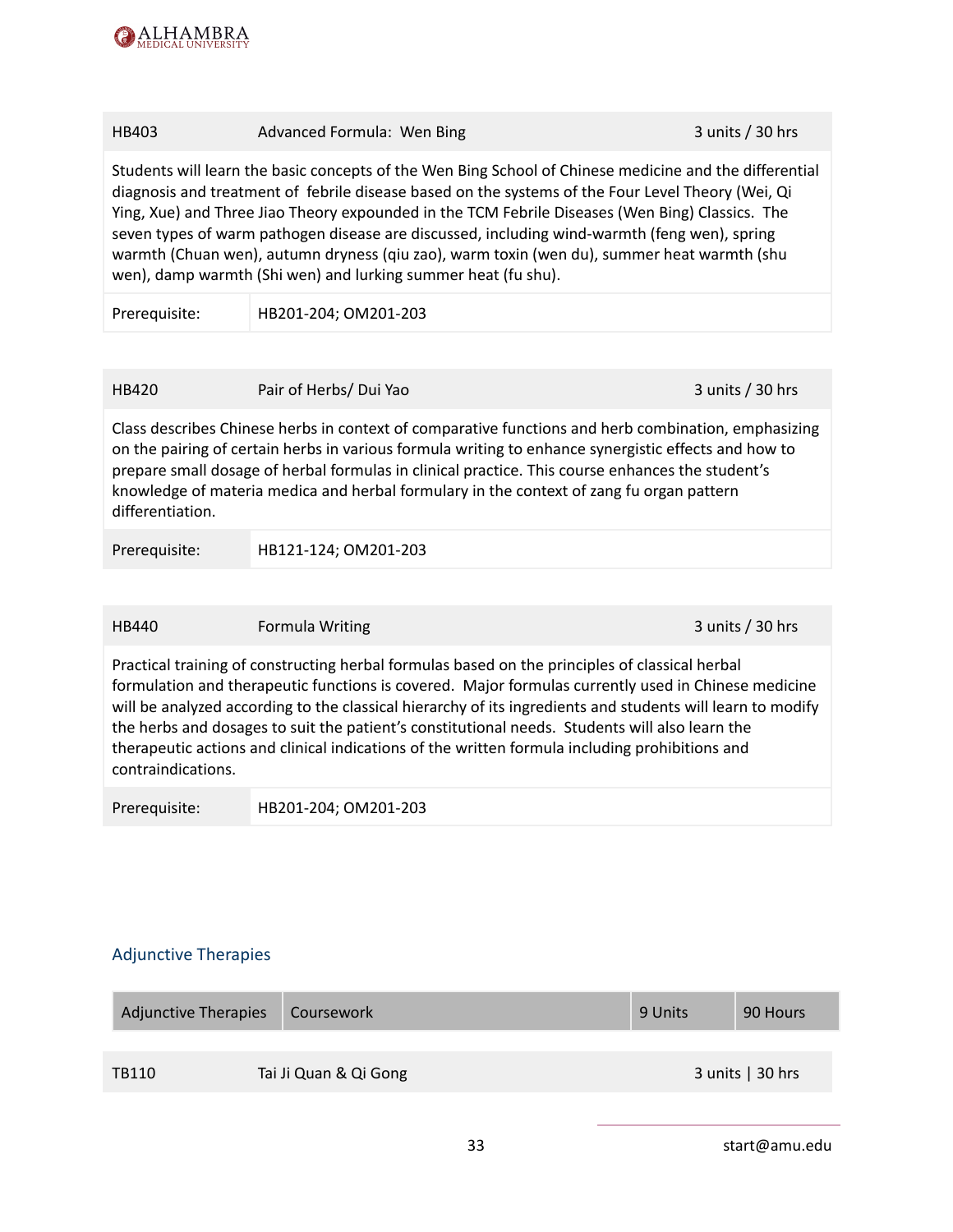

Introduction to the Chinese system of movement and meditation, exercises combining breathing and postures, energy moving motion, relaxation and mind-regulating techniques to train and nourish energy. Students in this class will practice movements, flowing and centering techniques and exercises to maintain good health and longevity by promoting the flow of Qi.

Prerequisite: None

#### Tui Na & Orthopedics Series

This is a two-course series on traditional Chinese massage therapy as a form of Chinese physical medicine to treat disease and traumatic injuries. It covers the theory (Yin, Yang, Qi, Blood and Zang Fu), history, application, and specific tuina techniques. It addresses a variety of specific complaints and examination and diagnosis of common musculo-skeletal trauma cases such as neck and back pain and the management of these pain using specific tuina treatment protocols. The role of proper breathing and movement, as well as stretching exercises for both practitioner and clients, is emphasized.

| <b>TB221</b><br>Tui Na & Orthopedics 1 | $3$ units $ 30$ hrs |
|----------------------------------------|---------------------|
|----------------------------------------|---------------------|

Evaluation, diagnosis and treatment of common musculo-skeletal trauma cases in terms of TCM Tui Na. Theory, history and specific tuina techniques are introduced include rolling, gliding, kneading, vibration, tapping, friction, pulling, pressing and shaking.

TB222 Tui Na & Orthopedics 2 3 units | 30 hrs

The course will emphasize the examination, diagnosis and treatment of common orthopedic disorders affecting the neuromusculoskeletal components of the neck, thorax, lumbar spine, pelvis, upper and lower extremities and combine the anatomical knowledge with Tui Na techniques to clinical practices such as trigger point therapy and myofascial release.

Prerequisite: OM201-203, BS221

#### <span id="page-34-0"></span>Professional Development

Department of Professional Practice 27 units / 270 hrs

Case Management Series

The three Case Management courses are designed to prepare the students to manage patient care as a primary health care professionals. Students are required to develop case reports and presentations as well as participate in discussion about clinical cases in groups. Instructors will evaluate the presentation based on procedures, case analysis, research techniques and conclusions.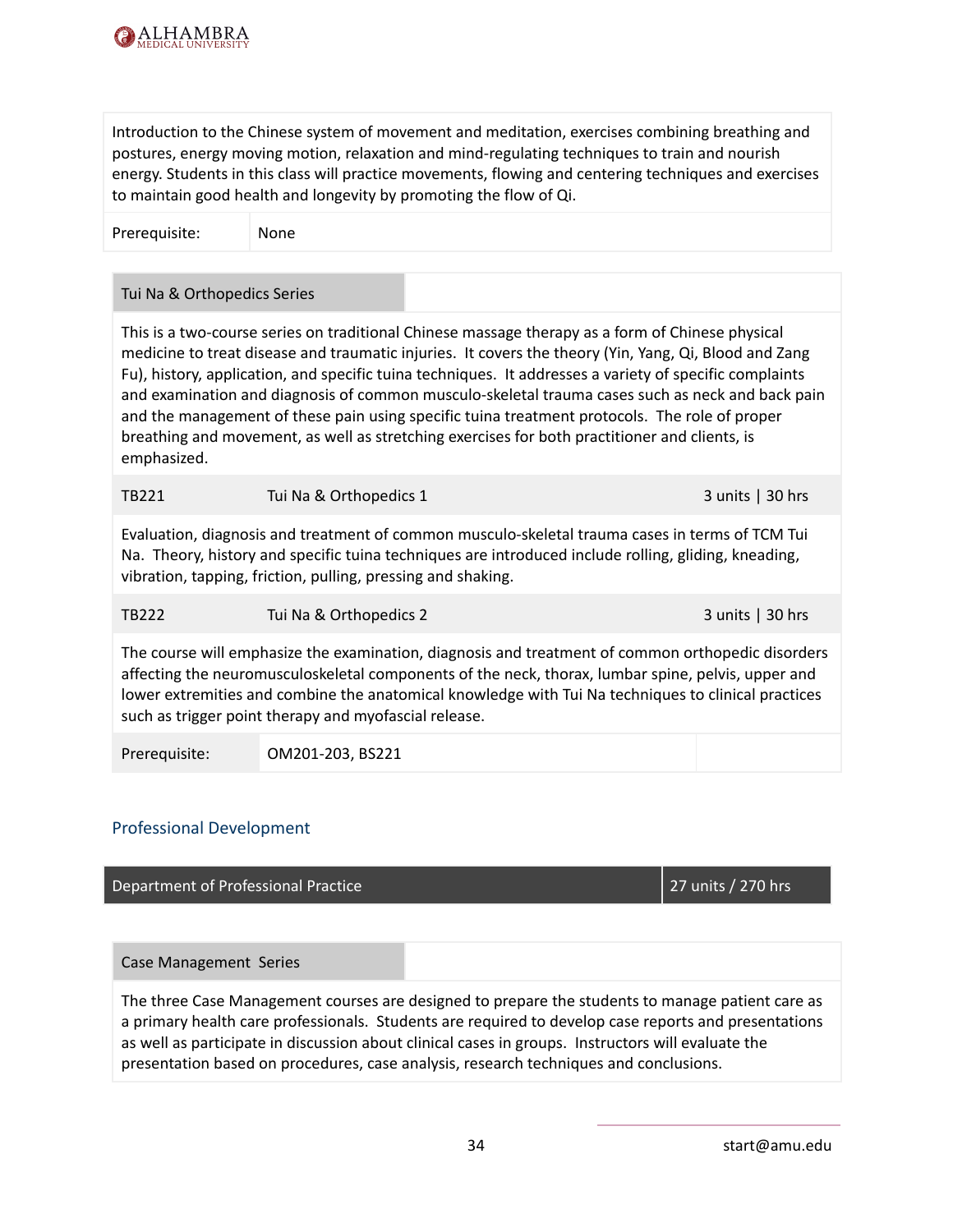

| CM301                                                                                                                                                                                                                                                                                                                                                                                                                                                                                                                                                                                                                                                                                                                                                                                                                                                                         | Case Management 1                                 | 3 units   30 hrs  |
|-------------------------------------------------------------------------------------------------------------------------------------------------------------------------------------------------------------------------------------------------------------------------------------------------------------------------------------------------------------------------------------------------------------------------------------------------------------------------------------------------------------------------------------------------------------------------------------------------------------------------------------------------------------------------------------------------------------------------------------------------------------------------------------------------------------------------------------------------------------------------------|---------------------------------------------------|-------------------|
| The first course is designed as an overview of the responsibilities of a primary care provider. By the<br>end of this course, students will be able to perform a thorough intake according to the diagnostic<br>principles of traditional medical theory, including western vital signs and other information relevant to<br>integrated practice. Students will also review charting, S.O.A.P. notes procedure and patient<br>report-of-findings, and write a detailed case study presentation utilizing S.O.A.P. format. One case<br>presentation is required from each student.                                                                                                                                                                                                                                                                                             |                                                   |                   |
| CM302                                                                                                                                                                                                                                                                                                                                                                                                                                                                                                                                                                                                                                                                                                                                                                                                                                                                         | Case Management 2                                 | 3 units $ 30$ hrs |
| This course will prepare the students with the knowledge and skills of treatment planning, continuity<br>of care, referral, and collaboration; follow-up care, final review, and functional outcome. Interns will<br>present clinical case studies and receive a more rigorous analysis of their diagnostic tactics and case<br>management.                                                                                                                                                                                                                                                                                                                                                                                                                                                                                                                                   |                                                   |                   |
| CM303                                                                                                                                                                                                                                                                                                                                                                                                                                                                                                                                                                                                                                                                                                                                                                                                                                                                         | Case Management 3                                 | 3 units   30 hrs  |
| This course will prepare the students with the knowledge and skills of case management for workers<br>compensation/labor codes and procedures and qualified evaluations, coding procedures for current<br>procedure codes, including CPT and ICD-10 diagnosis. Interns are required to demonstrate their skills<br>and present clinical case studies. Interns must research on a comprehensive treatment program<br>covering both eastern and western perspectives, including thorough documentation of patient<br>charting; physical examination with prior medical history; possible diagnosis and recommended<br>treatment; provide competent and efficient application of acupuncture and herbal therapies and<br>prescription. Interns will be expected to present and defend their professional decisions and<br>techniques before their peers and licensed supervisor. |                                                   |                   |
| Prerequisite:                                                                                                                                                                                                                                                                                                                                                                                                                                                                                                                                                                                                                                                                                                                                                                                                                                                                 | AC201-202, BS221-224, HB110, HB121-124, OM201-203 |                   |

#### MG410 Clinical Management 3 units | 30 hrs

This course provides students with the information they need to apply their acupuncture training skills in a business-like manner in a variety of clinical settings. The emphasis is on a practical application of business and professional skills and information necessary to provide acupuncture health care to an ever-growing population of patients. This course will teach students to understand the synergistic nature of the professional, ethical, financial and marketing skills necessary to run a primary health care practice in the USA in the 21st century and will prepare students to set up, run and/or maintain a viable practice. Course will cover insurance billing, maintenance and release of records, personal injury and Workman's Compensation procedures. Other topics include patient communication skills, counseling, confidentiality, and public service.

Prerequisite: None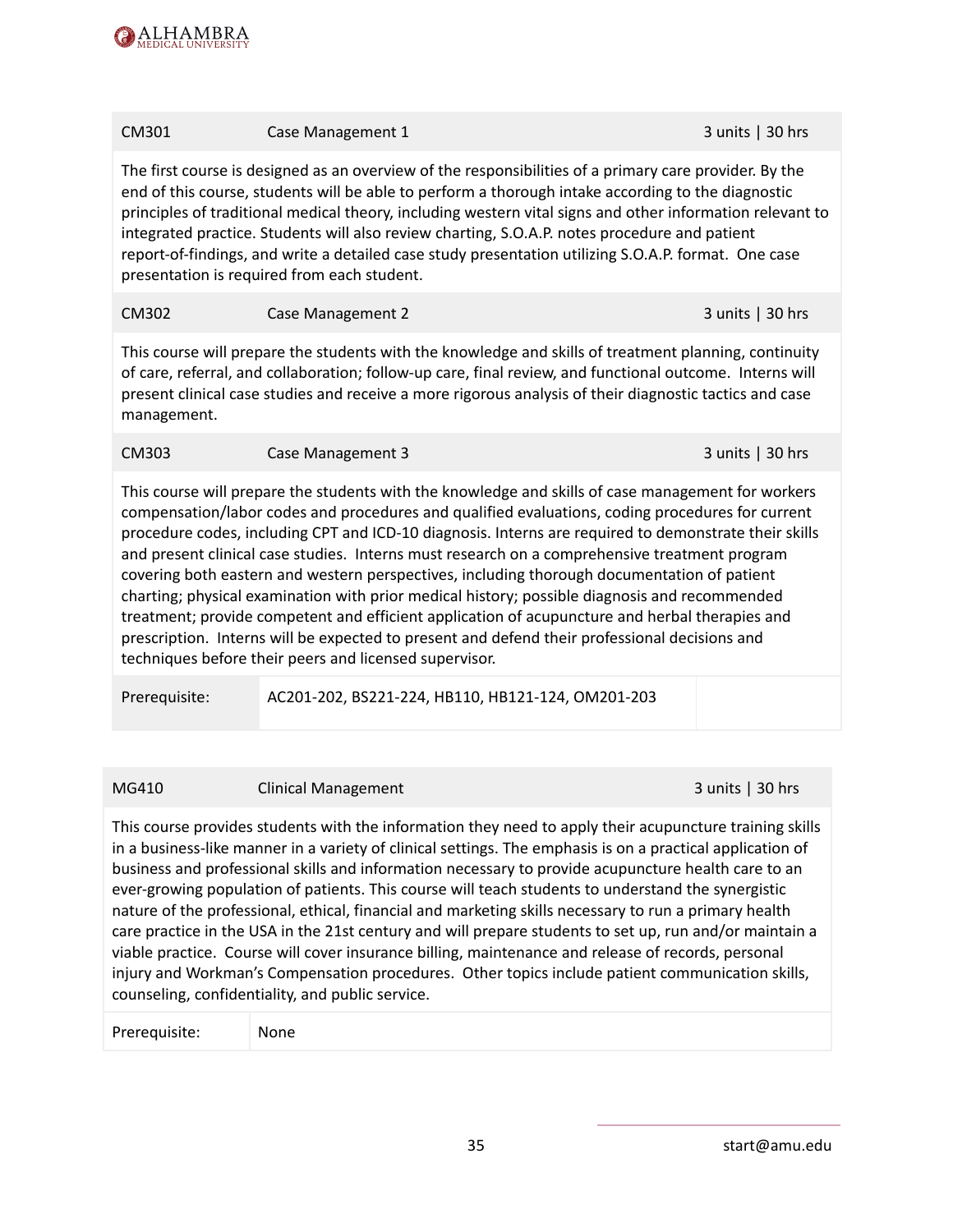

# MG420 Medical Ethics 3 units | 30 hrs This course focuses on the ethical considerations of practice management, including lectures and discussions on ethics, jurisprudence, and current issues affecting the modern health care practitioner. Topics as informed consent, patient referral, legal requirements of record keeping, office liability, insurance laws, and malpractice are covered. The laws and regulations of the California Acupuncture Board and other government agencies will be thoroughly reviewed. Students will gain familiarity with ethical issues facing modern integrated health care practitioners and an understanding of the legal responsibilities of private practitioners. Additionally, students will be taught the ethics of business management, including marketing strategies and insurance billing, and the laws and regulations of local and federal governments as regards Medical Ethics. Prerequisite: None PH101 Public Health 30 hrs In this course, students will become familiar with basic principles of public health. Topics covered include: public and community health, disease prevention, public health education, treatment of chemical dependency, communicable disease, public alerts, biostatistics, and epidemiology. Prerequisite: None

RM400 Research Methodology 3 units | 30 hrs

This course will prepare the students with the skills to continue to expand their knowledge, via research and evidence based medicine, knowledge of academic peer review process, and medical statistics. Introduction of the research methods, process of generating hypotheses and questions, and understanding their relationship to research designs. Usage of medical statistics, double-blind studies will be presented. The modern research of acupuncture and TCM will be also discussed.

Prerequisite: None

Comprehensive Review 6 units / 60 hrs

#### Comprehensive Review

This two part course is designed to provide students with a comprehensive review of the entire curriculum including TCM Theory, Acupuncture, Herbology, Basic Sciences, Clinical Medicine, Patient Assessment and Diagnosis. Review courses are emphasized on methods to pass the graduation examination and the California Acupuncture Board Licensing Examination

CR501 Comprehensive Review I 3 units | 30 hrs

36 start@amu.edu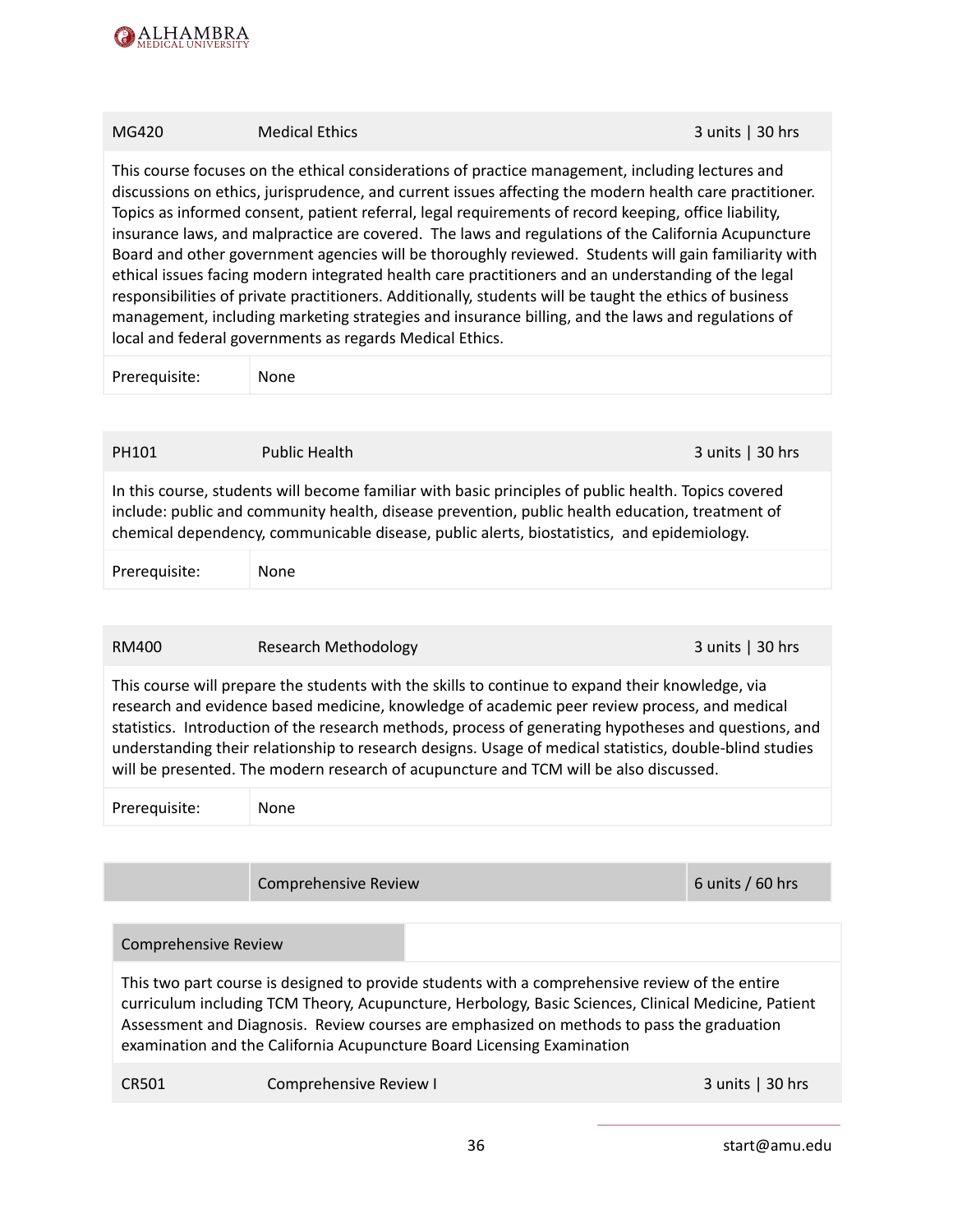

General Review of TCM Basic Theory and Diagnosis, Acupuncture point location and physiology, Commonly used herbs and cautions and contraindications with herbal formulas, anatomy and physiology, terminology and pharmacology.

CR502 Comprehensive Review II 3 units | 30 hrs

General Review of TCM Internal Medicine, Shanghan Wen Bing, Acupuncture meridian review and therapeutics, WM Pathology and Physiology, Integrative medicine focusing on diagnosis and treatment using acupuncture and herbal formulas.

Prerequisite: Concurrent: Clinic Level III or equivalent

#### Clinical Curriculum

After completing 69 quarter units of specific didactic course requirements as defined in the Clinic Entrance Exam Application form, students may register for Level I after successfully passing this exam. Students must also have a Cardio-Pulmonary Resuscitation (CPR) and First Aid certificate among other requirements before registering for the clinic.

Department of Clinical Practice 48 units / 960 hrs

| CL111<br>2 units / 40 hrs<br>Clinic Level I: Clinic Orientation & Preparation |
|-------------------------------------------------------------------------------|
|-------------------------------------------------------------------------------|

An orientation to the acupuncture clinic for entering interns. All aspects of clinic procedures including professional dress code, equipment safety code, patient practitioner relationship, proper medical charting format, traditional Chinese medical therapies, clean needle technique protocol and prevention of infection from bloodborne pathogens are presented. Students will practice and role play intake of patient proper handling of equipments and treatment of patients. During this 40-clinical hours, students will directly observe exclusive treatment from clinic supervisor including their intake, exam, diagnosis and treatment. Students will then discuss the case with the supervisor.

| Prerequisite: | Passing grade on Clinic Internship Entrance exam and current C.P.R.card.<br>BS110, BS120, BS130, BS221-224, OM111-112, OM201-203, AC100, AC111- |
|---------------|-------------------------------------------------------------------------------------------------------------------------------------------------|
|               | 112, AC201 - 202, HB110, At least 2 of HB121 - 124, WM100, WM310                                                                                |

| CL112 | Clinic Level I: Herbal Dispensary |  |
|-------|-----------------------------------|--|
|       |                                   |  |

Supervised training in the herbal pharmacy where interns prepare herbal prescriptions for patients. Various forms of herbal medication including raw herb decoction, capsule/pill formulations as well as powder extracts are used and interns will learn to select, weigh, and compounding herbal prescriptions.

| Prerequisite: | Passing Clinic Internship Entrance exam, current C.P.R.card and CNT Certificate. |
|---------------|----------------------------------------------------------------------------------|
|               | BS110, BS120, BS130, BS221 - 224, OM111 - 112, OM201 - 203, AC100, AC111 -       |

 $2$  units / 40 hrs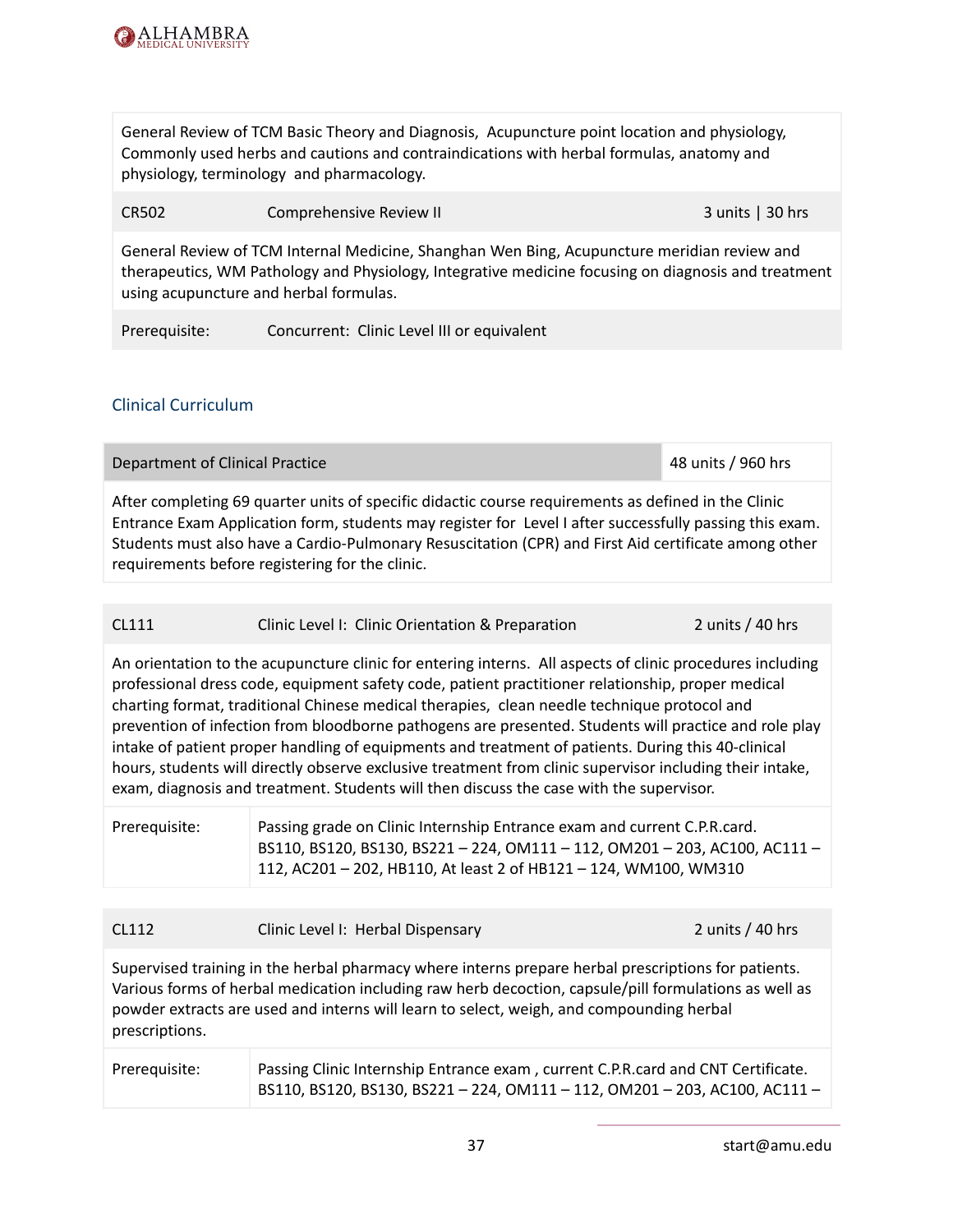

112, AC201 – 202, HB110, At least 2 of HB121 – 124, WM100, WM310

#### CL113 Clinic Level I: Clinic Observation 6 units / 120 hrs

Interns at this level are assistants who observe treatment procedures, discuss reasoning and begin to formulate their own opinions, in writing, assistants describe and evaluate treatment rationales and do a medical literature search. First Level Interns are expected to assist upper level interns chart acupuncture points, perform moxibustion, cupping, massage and all non-invasive therapies within the scope of practice. In this 120-clinical hours, students should spend 20-hours to observe exclusive treatment from clinic supervisor including their intake, exam, diagnosis and treatment. Students will then discuss the case with the supervisor.

| Prerequisite: | Passing Clinic Internship Entrance exam, current C.P.R.card and CNT Certificate.<br>BS110, BS120, BS130, BS221 - 224, OM111 - 112, OM201 - 203, AC100, AC111 -<br>112, AC201 - 202, HB110, At least 2 of HB121 - 124, WM100, WM310 |
|---------------|------------------------------------------------------------------------------------------------------------------------------------------------------------------------------------------------------------------------------------|
|               |                                                                                                                                                                                                                                    |

| CL211 | Clinic Level II: Supervised Assisted Practice | 16 units / 320 hrs |
|-------|-----------------------------------------------|--------------------|
|       |                                               |                    |

After completing Level I Observation and successfully passing of the Level I exit examination, students may register for the Clinic Level II Assisted Practice. The clinical Level II training consists of 320 hours and includes a minimum of 350 patient treatments during Levels II & III:

Level II Interns are expected to practice acupuncture and Chinese Herbology, along with other healing therapies within the scope of the acupuncture license. The internship is done under close guidance and supervision. Students are regularly evaluated as to their abilities to treat patients. Toward the end of this level, emphasis is shifted toward the intern's defense of their independently derived treatment decisions.

| Prerequisite: | Passing grade on Clinic Internship Level I Exit exam and a current C.P.R.card  |
|---------------|--------------------------------------------------------------------------------|
|               | HB121 – 124, AC321 – 322, at least one of HB201 – 204, at least one of BS311 – |
|               | 313, WM320, WM330                                                              |

| CL311<br>Clinic Level III: Guided Practice | 22 units / 440 hrs |
|--------------------------------------------|--------------------|
|--------------------------------------------|--------------------|

After completing Level II Assisted Practice and successfully passing of the Level II exit examination, students may register for the Clinic Level III Solo Practice. The clinical Level III training consists of 440 hours and includes a minimum of 350 patient treatments during Levels II & III:

This is the last level of internship before graduation where Senior interns demonstrate a thorough understanding of clinical diagnosis and treatment skills and are expected to perform "solo practice" and assume primary responsibility for treating patients. Interns at this level have less supervision of their activities but must obtain the supervisor's approval of all treatment decisions. By the end of this course, an intern must have performed at least 350 treatments in order to graduate.

Furthermore, all clinic level III interns are required to pass the Level III exit examination before being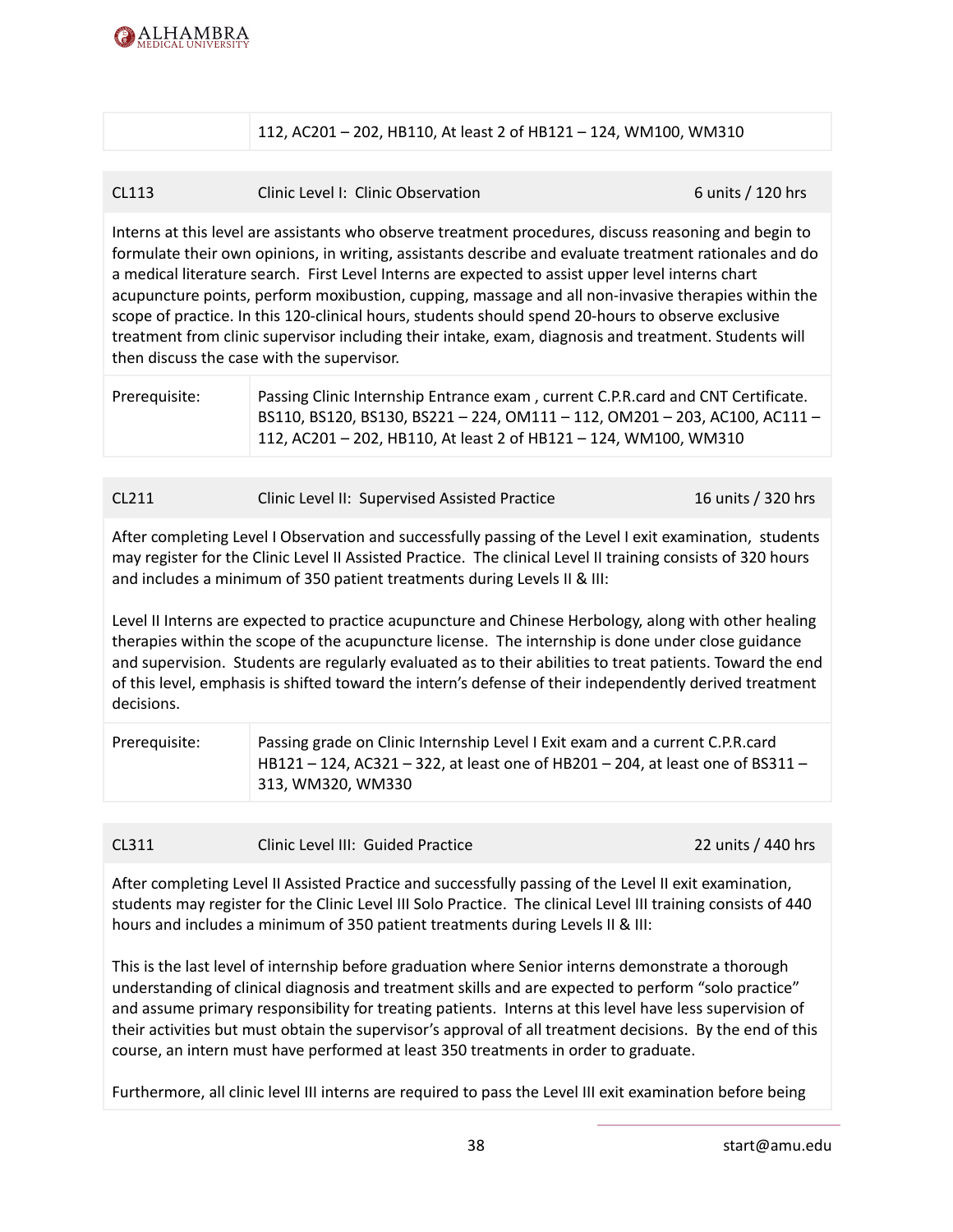

|               | able to continue the last 80 hours of CL311 clinic level III internship.                                                                                                     |
|---------------|------------------------------------------------------------------------------------------------------------------------------------------------------------------------------|
| Prerequisite: | Passing grade on Clinic Internship Level II Exit exam and a current C.P.R. card<br>BS311-313, OM301-304, AC401-402, HB201-204, at least 1 HB401-440, at least 1<br>WM401-404 |

#### Electives

|                                                                                                                                                                             | Electives                                    | 6 units $/$ 60 hrs |  |
|-----------------------------------------------------------------------------------------------------------------------------------------------------------------------------|----------------------------------------------|--------------------|--|
|                                                                                                                                                                             |                                              |                    |  |
| EL310                                                                                                                                                                       | Special Topics in Basic Science              | 3 units / 30 hrs   |  |
| Instructors with special areas of expertise in basic sciences have the opportunity to share their<br>knowledge in advanced seminars. Topics will vary.                      |                                              |                    |  |
|                                                                                                                                                                             |                                              |                    |  |
| EL320                                                                                                                                                                       | Special Topics in Traditional Asian Medicine | 3 units / 30 hrs   |  |
| Instructors with special areas of expertise in Traditional Asian Medicine practice have the opportunity<br>to share their knowledge in advanced seminars. Topics will vary. |                                              |                    |  |
|                                                                                                                                                                             |                                              |                    |  |
| EL330                                                                                                                                                                       | Special Topics in Integrative Medicine       | 3 units $/$ 30 hrs |  |
| Instructors with special areas of expertise in Integrative Medical practices have the opportunity to<br>share their knowledge in advanced seminars. Topics will vary.       |                                              |                    |  |
|                                                                                                                                                                             |                                              |                    |  |
| EL340                                                                                                                                                                       | Special Topics in Clinical Medicine          | 3 units / 30 hrs   |  |
| Instructors with special areas of expertise in Clinical Medical practice have the opportunity to share<br>their knowledge in advanced seminars. Topics will vary.           |                                              |                    |  |
|                                                                                                                                                                             |                                              |                    |  |
| EL350                                                                                                                                                                       | Special Topics in Clinical Science           | 3 units / 30 hrs   |  |
| Instructors with special areas of expertise in Clinical Science practice have the opportunity to share<br>their knowledge in advanced seminars. Topics will vary.           |                                              |                    |  |
|                                                                                                                                                                             |                                              |                    |  |
| EL360                                                                                                                                                                       | Special Topics in Public Health              | 3 units / 30 hrs   |  |
| Instructors with special areas of expertise in Public Health have the opportunity to share their<br>knowledge in advanced seminars. Topics will vary.                       |                                              |                    |  |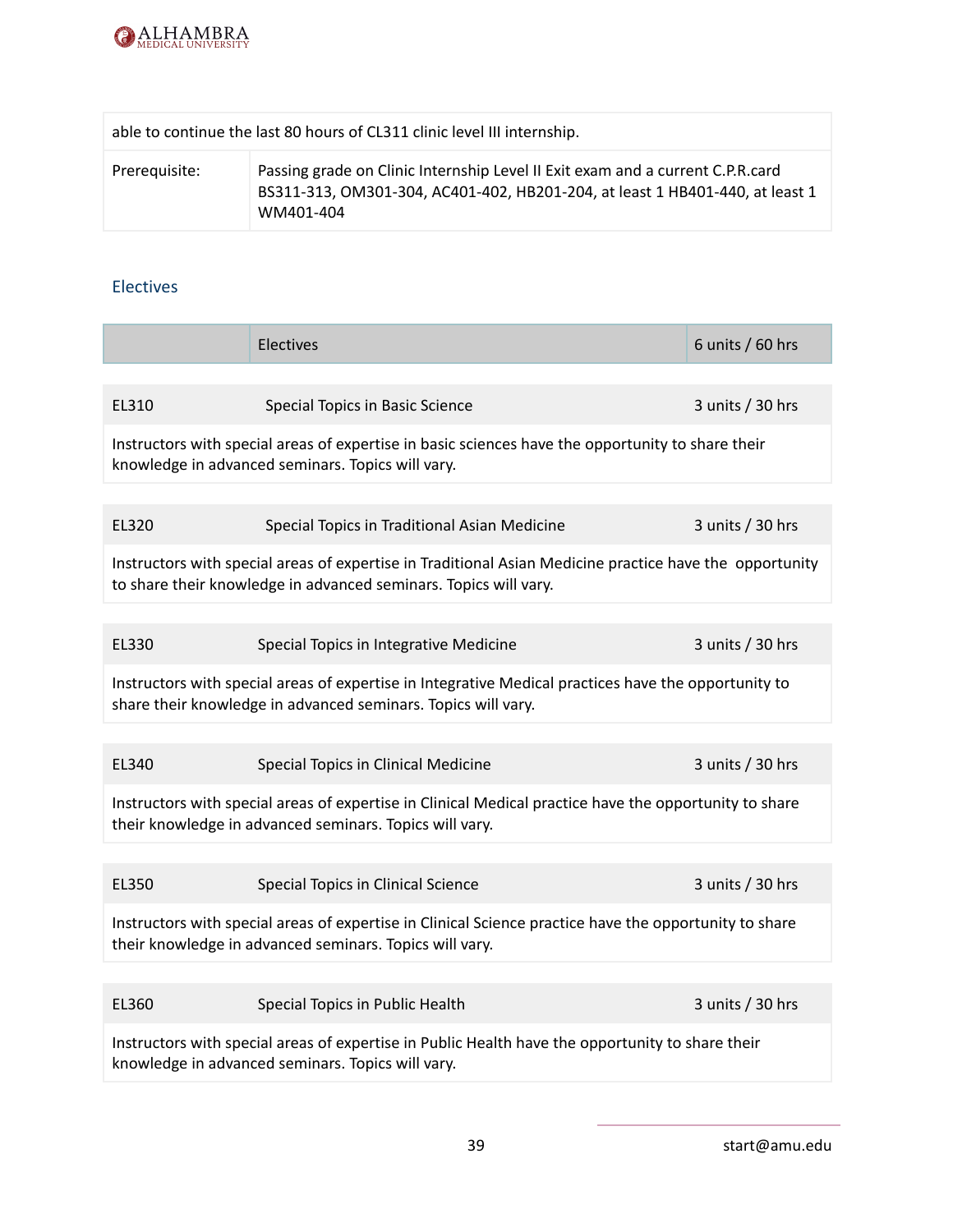| EL370 | Special Topics in Professional Development | $3$ units / 30 hrs |
|-------|--------------------------------------------|--------------------|
|-------|--------------------------------------------|--------------------|

Instructors with special areas of expertise in Professional Development practice have the opportunity to share their knowledge in advanced seminars. Topics will vary.

#### DAIM Completion Course Curriculum – Integrative Applications

| IM600Series                                                                                          | Integrative Applications Six Hundred Series | 180 Hours | 18 Units |  |
|------------------------------------------------------------------------------------------------------|---------------------------------------------|-----------|----------|--|
| This six course 600 series focuses on primary specialties and major disease categories. It integrate |                                             |           |          |  |

biomedical patient laboratory and diagnostic data into traditional Asian medical patterns and models.

| <b>IM610</b> | Integrative Applications   Pain Management | 30 Hrs | 3 Units |
|--------------|--------------------------------------------|--------|---------|
|              |                                            |        |         |

This course covers chronic pain disorders and how clinical management of those conditions can be best achieved by the integration of Western and Chinese medical procedures. The course covers concepts, history, and theories of chronic pain management, overview of pain management within the modern health care setting, and focuses on protocols utilizing acupuncture and herbal medicine for the chronic pain management.

Discuss rules for treatment of pain, including treating the secondary aspect in acute condition and treating the primary aspect in chronic condition. Apply physical assessment that integrates both knowledge and skill of TCM techniques with biomedicine as appropriate.

| Pre-requisites   OM301-304, WM310, WM401-404, AC401-402, HB201-204, RM400 |
|---------------------------------------------------------------------------|
| Recommended: WM320, WM330                                                 |

| IM620                                                                                                                                                                                                                                                                                                                                                                                                                                                                                                                                                                                                                                                                        | Integrative Applications   Psychiatry                                                 | 30 Hrs | 3 Units |
|------------------------------------------------------------------------------------------------------------------------------------------------------------------------------------------------------------------------------------------------------------------------------------------------------------------------------------------------------------------------------------------------------------------------------------------------------------------------------------------------------------------------------------------------------------------------------------------------------------------------------------------------------------------------------|---------------------------------------------------------------------------------------|--------|---------|
| This course explores the nature of human emotion and the TCM Shen theory. It discusses history of<br>psychology and current trends in western psychiatry and information on brain function from a<br>neurological point of view, as well as psychological processes and psychological functions. TCM Shen<br>theory provides the fundamental understanding of human emotion such as happiness, anxiety and<br>neuroses, etc. It discusses the relationship between shen and emotions and the concept of the<br>harmonious condition between shen and nature. This course will study methods, techniques, and its<br>applications of Shen diagnosis and treatment strategies. |                                                                                       |        |         |
| Pre-requisites                                                                                                                                                                                                                                                                                                                                                                                                                                                                                                                                                                                                                                                               | OM301-304, WM310, WM401-404, AC401-402, HB201-204, RM400<br>Recommended: WM320, WM330 |        |         |

| <b>IM630</b> | Integrative Applications   Digestive Diseases | 30 Hrs | 3 Units |
|--------------|-----------------------------------------------|--------|---------|
|--------------|-----------------------------------------------|--------|---------|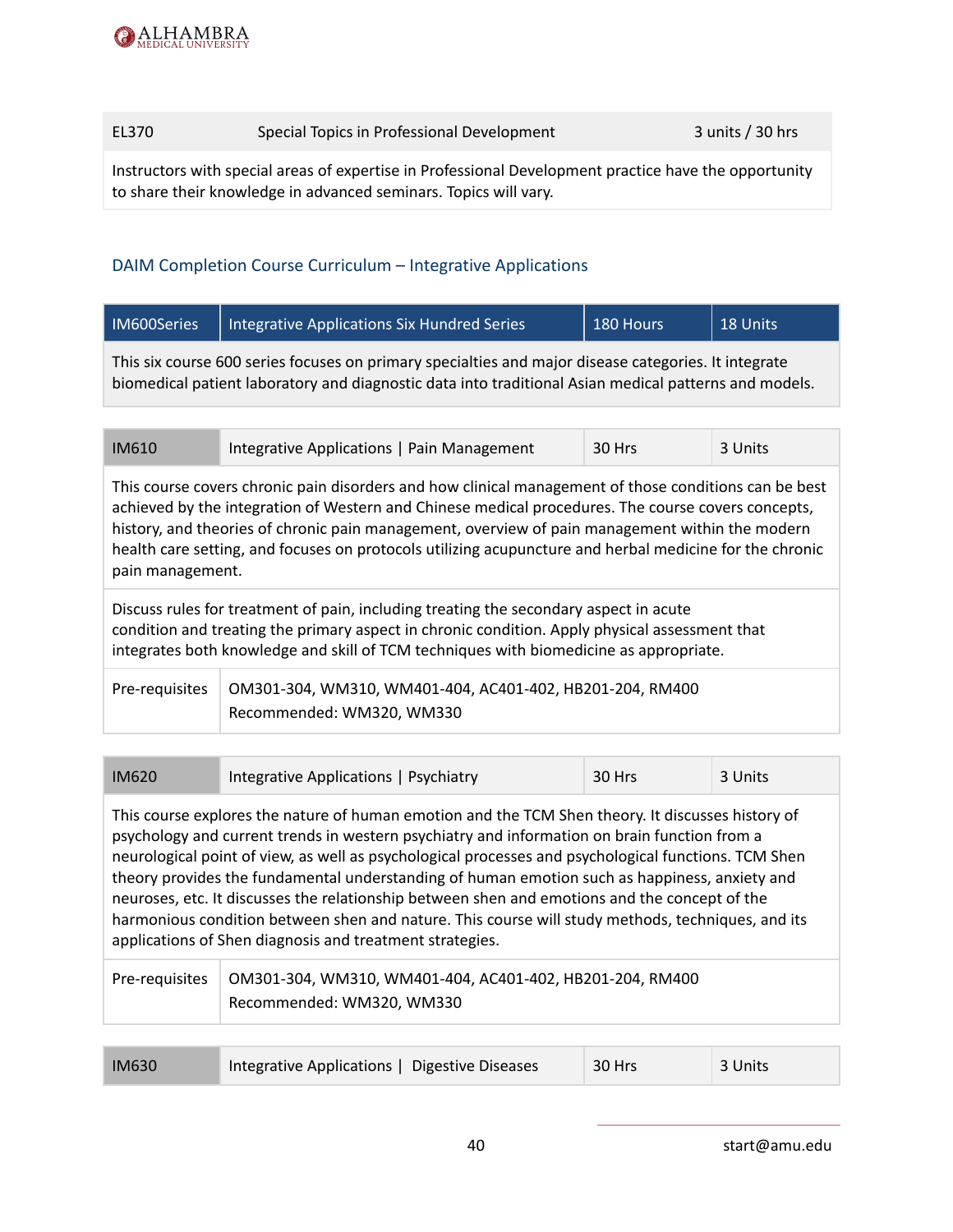

Discuss diet behavioral patterns which can affect digestion. TCM methodology to diagnose the digestive systems.

| Pre-requisites   OM301-304, WM310, WM401-404, AC401-402, HB201-204, RM400 |
|---------------------------------------------------------------------------|
| Recommended: WM320, WM330                                                 |

| <b>IM640</b> | Integrative Applications   Advanced Diagnosis | 30 Hrs | ∣ 3 Units |
|--------------|-----------------------------------------------|--------|-----------|
|              |                                               |        |           |

This course will cover relevant laws and regulations, that affect diagnostic examinations and testing; clinical indications, risks, and benefits of various diagnostic procedures within the acupuncturist's legal scope of practice; principles and applications of diagnostic imaging, laboratory, and other diagnostic tools; assess written diagnostic reports, including the range of normal and abnormal values; and communicate results of diagnostic studies with other health care providers.

| Pre-requisites | 0M301-304, WM310, WM320, WM401-404, AC401-402, HB201-204, RM400 |
|----------------|-----------------------------------------------------------------|
|                | Recommended: WM330                                              |

| <b>IM650</b>                                                                                                                                                                                                                                                                                                                                                               | Integrative Applications   Classics | 30 Hrs | 3 Units |
|----------------------------------------------------------------------------------------------------------------------------------------------------------------------------------------------------------------------------------------------------------------------------------------------------------------------------------------------------------------------------|-------------------------------------|--------|---------|
| This course will cover advanced theories of diseases from classical sources how to apply<br>these classical theories in modern clinical practice. Students will critically discuss classical medical<br>theories and their historical as well as modern interpretations and how to effectively apply<br>these medical theories and formulas into modern clinical practice. |                                     |        |         |
| OM301-304, WM310, WM401-404, AC401-402, HB201-204, RM400, OM430, HB401,<br>Pre-requisites<br>HB402, HB403<br>Recommended: WM320, WM330                                                                                                                                                                                                                                     |                                     |        |         |

| <b>IM660</b> | Integrative Applications   Gynecology | 30 Hrs | 3 Units |
|--------------|---------------------------------------|--------|---------|
|              |                                       |        |         |

This course reviews the anatomy, physiology and pathology of the female reproductive system from a Western perspective as well as the TCM paradigm. Students will will continue to hone their ability to diagnose and treat gynecological cases with greater confidence and increase skills in integrative health modalities within their scope of practice. The course covers the historical background of gynecology in Chinese medicine. Student discuss how to integrate with Western medical physicians and allied health professionals with regard to communication and knowledge of medical research.

Pre-requisites | OM301-304, WM310, WM401-404, AC401-402, HB201-204, RM400 Recommended: WM320, WM330

### DAIM Completion Course Curriculum – Integrative Systems and Practices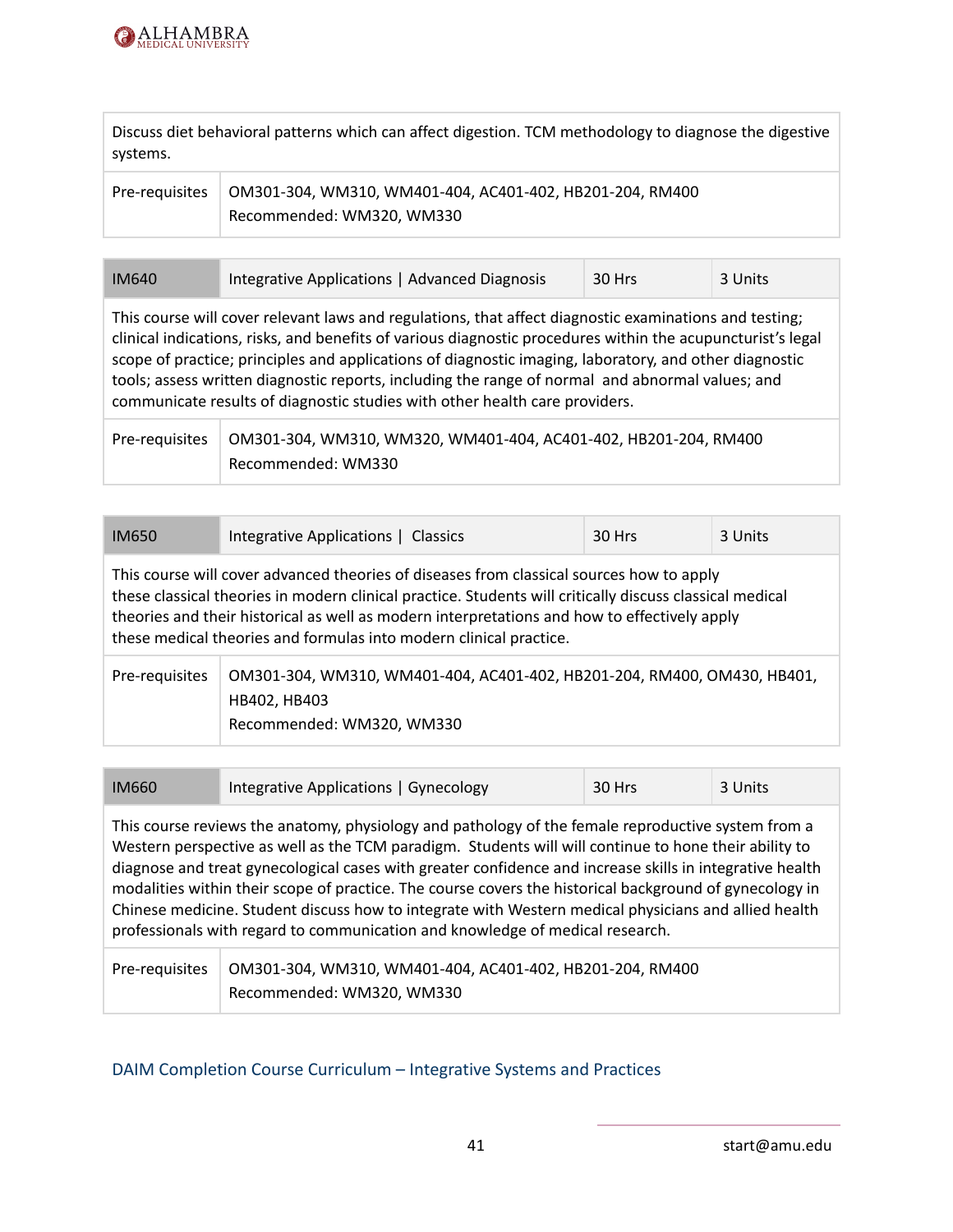

| <b>ICM720</b> | Integrative Case Management   Best Practices | 30 Hrs | 3 Units |
|---------------|----------------------------------------------|--------|---------|
|               |                                              |        |         |

Integrative Case Management is a Doctoral level class focusing on meeting to discuss the patient-centered care, system based practice and collaborative care. The course will be presented in both informative, case oriented and opinion draws. The further details of the course include aspect related to public services such as family, elder and homeless care as part of healthcare systems, healthcare disparities, multi-models of care, acupuncturist's roles in the system, impact of the system to patient care, team-based approach as collaborative inter-disciplinary care as well as professional organizations and activities.

Pre-requisites  $\vert$  CM301 – 303, MG410, MG420, PH101

| EMB750 | Evidence Based Medicine   Current Research | 30 Hrs | 3 Units |
|--------|--------------------------------------------|--------|---------|
|        |                                            |        |         |

This course is intended for doctoral students to acquire and develop knowledge and the skills for evidence-based medicine (EBM) and evidence-based informed practice in relation to AOM clinical study and research. Students will use concepts obtained in previous research as well as related courses in the application and solution of clinical problems. EBM application is also used to synthesize information to research and modify treatment plans and protocols.

Pre-requisites | RM400

| <b>ICS700</b> | Integrative Case Studies (Clinical Hours)                      | 60 Hrs | 3 Units |
|---------------|----------------------------------------------------------------|--------|---------|
| DE Waiver     | Operating under ACAHM Distance Education Waiver Clinical Hours |        |         |

Doctorate program integrative case studies provides integrated clinical case experiences with students incorporating all elements from integrated medical knowledge of Traditional Medicine and Biomedicine as well as the elements of professional practice. Students will be provided through an interactive case based learning method that includes case round with instructors from Traditional Medicine and Biomedicine background, therefore allowing students to gain advance level of understanding in integrative case study. The case learning and discussion related to patient care involves advance and effective manner focusing on clinical reasoning, differential diagnosis, medical red flags, treatment plan and preventive care, patient safety, transition of care, health care cost and barrier, ethical issues, multi-discipline care, evidence-based informed practice, inter-professional and system communication and consultation.

| Pre-requisites   CL311 |
|------------------------|
|------------------------|

| <b>PRO800</b>                                                                                          | Professional Development Portfolio Lab | 60 Lab Hrs | 3 Units |
|--------------------------------------------------------------------------------------------------------|----------------------------------------|------------|---------|
| The Professional Development Portfolio Lab is an individualized and small group laboratory experiences |                                        |            |         |
| to support doctoral candidates in developing a web-based professional development portfolio to         |                                        |            |         |
| present in educational outreach activities and support professional practice. Utilize appropriate      |                                        |            |         |
| technologies to support professional goals.                                                            |                                        |            |         |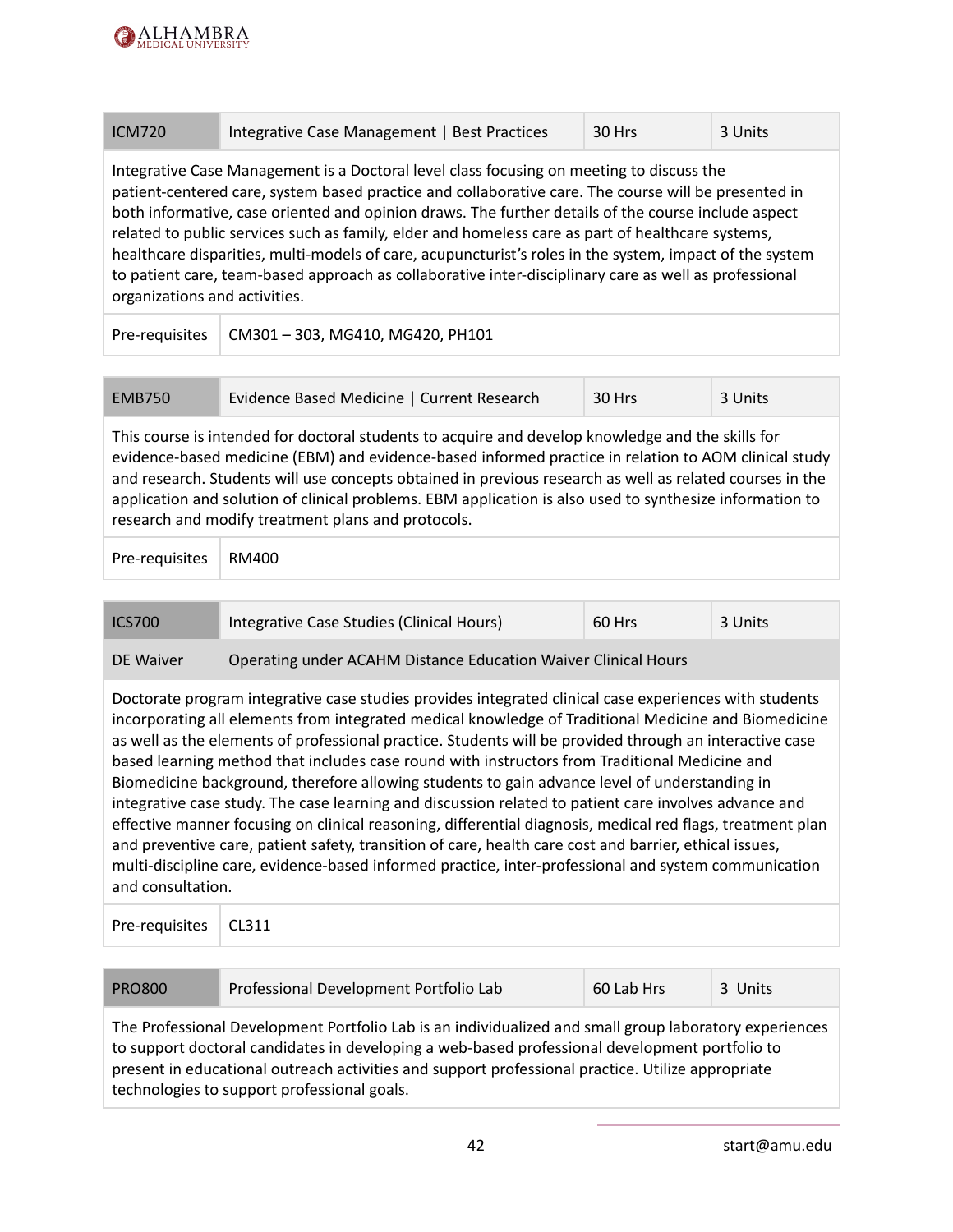

Cultivate a professional portfolio of original and personalized artifacts that will support your educational health outreach to patients and your community. Support community health goals by integrating health education outreach activities and services into professional practice. Cultivate learning artifacts, papers, projects and materials from coursework. Inform and advise patients and community to promote healthy lifestyle choices.

Communication | Inform and advise to public and community to promote healthy lifestyle choice. Maintain currency with major issues, medical research and professional development for effective inter professional communications with other healthcare professionals

Medical Literature | Maintain currency with medical research

Educational Resources | Cultivate educational resources to support educational outreach to specific communities. Develop strategies to communicate wellness and healthy lifestyle to patients and community.

Maintain Currency | Monitor public health information to maintain common current awareness minimally to the level of probable patient awareness

Growing evidence supports benefits of complementary health approaches for the purposes of wellness, health promotion, and disease prevention. Educational Outreach plays a key role in influencing individual behavior to promote health and prevent disease. Adopting and maintaining healthy behaviors reduces risks of major chronic diseases. Articulating the support and participation or collaboration with colleagues in professional activities and organizations to improve patient-centered care and goal of educational outreach.

Provide patients and other groups within the community with information and advice to promote healthy lifestyle choices and reduce the risk of disease. Influence community through education, and community initiatives to shape increase equal access to health care.

Colleagues | Collaborate with colleagues on educational outreach materials

Community Health | Support community health goals by integrating health education outreach activities and services into professional practice

Referral Network | Honestly assess and strengthen connections to personal community and future lay referral networks

Pre-requisites | CL311

#### AMU Institutional Exams

AMU institutional exams are the set of exams that comprehensively evaluate the student's current standard of knowledge and performance from the theory and principles of traditional medicine, acupuncture, herbal medicine, biomedicine, clean and safe Practice, ethics, law and regulation related to the practice of acupuncture and traditional medicine.

The institutional exams are separate examinations from the regular classroom exams and clinical training. The exams are designed to ensure that all students have met a certain level of knowledge and skills to progress into the next steps of their education within the program.

The institutional exams consist of the following examinations:

1. Level 1 Entrance Exam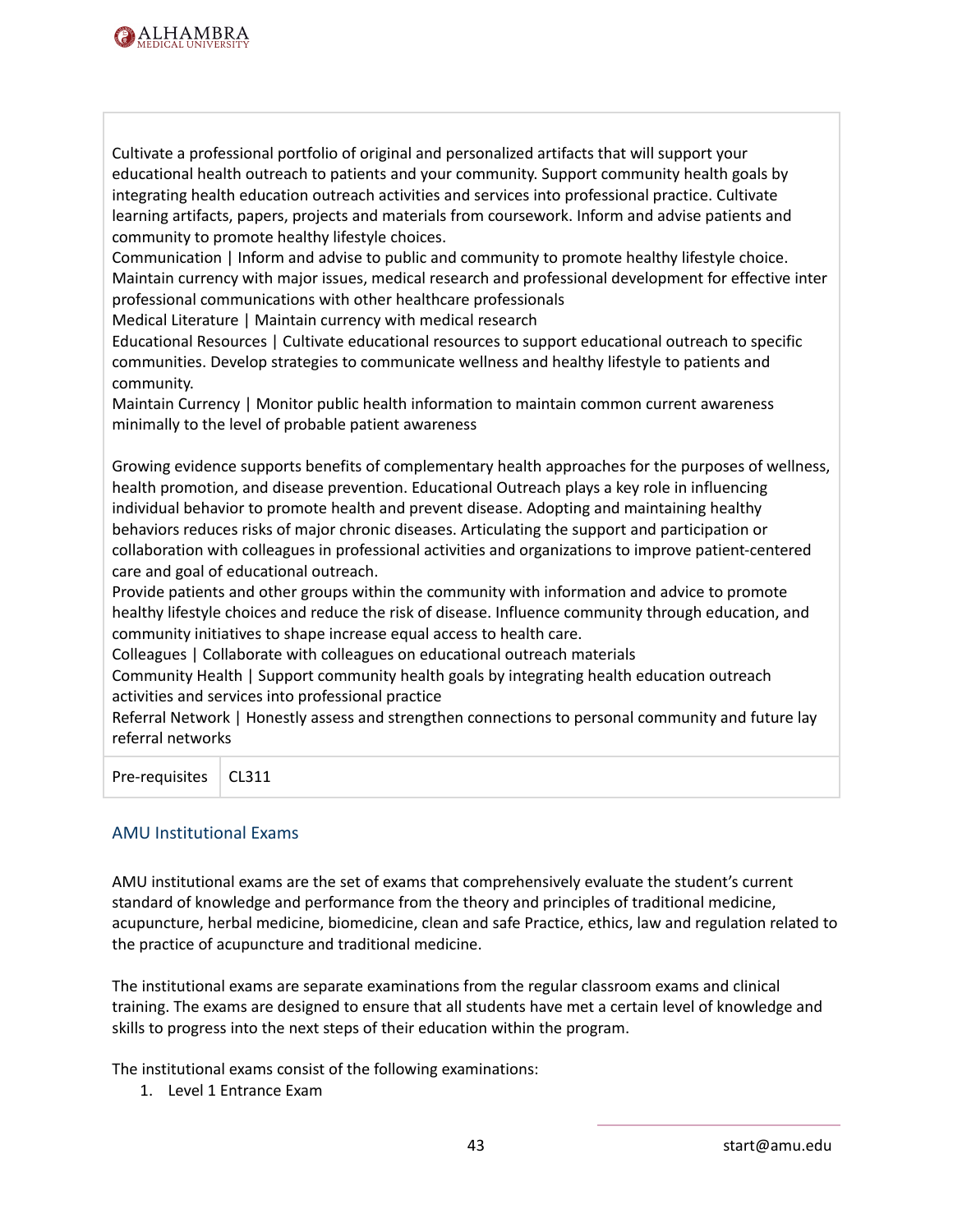

Prior to beginning level 1 internship, all students are required to successfully complete and pass Level 1 Entrance Exam. This is a comprehensive written exam of 200 multiple choice questions. The required passing rate for the exam is 70%. No make-up exam will be given to the Clinic Entrance Exam. Clinic Entrance Exam is offered once a quarter. Clinic Entrance Exam is offered once a quarter.

2. Level 1 Exit Exam

Prior to beginning level 2 internship, all students are required to successfully complete and pass Level 1 Exit Exam. This is a practicum exam that assesses a student's clinical skills prior to beginning internship level 2. The required passing rate for the exam is 70%. Please inquire directly to the Dean of Clinic for the Level 1 Exit Exam schedule.

3. Level 2 Exit Exam

Prior to beginning level 3 internship, all students are required to successfully complete and pass Level 2 Exit Exam. This is a comprehensive written exam of 200 multiple choice questions. The required passing rate for the exam is 70%.

Level 2 Exit Exam is offered once per quarter. Each student is given one time opportunity only to have a make-up level 2 exit exam offered within the same quarter. Students can choose at which quarter they like to schedule their make-up exam. Please consult with the Dean of Faculty for scheduling and further information.

4. Level 3 Exit Exam

Prior to completing the remaining 80 clinical hours of level 3 internship, all students are required to successfully complete and pass Level 3 Exit Exam. Internship registration to this remaining 80 clinical hours of level 3 internship will be blocked until the student has successfully passed the Level 3 Exit Exam. Level 3 interns are advised to take this level 3 exit exam as early as possible whenever they have begun their clinic level 3 internship in order to prevent any delay for program completion. The Level 3 Exit Exam is offered by the university once per academic quarter. This Level 3 Exit Exam is a comprehensive written exam of 200 multiple choice questions. The required passing rate for the exam is 70%.

Level 3 Exit Exam is offered once per quarter. Each student is given one time opportunity only to have a make-up level 3 exit exam offered within the same quarter. Students can choose at which quarter they like to schedule their make-up exam. Please consult with the Dean of Faculty for scheduling and further information.

There is a maximum number of attempts applied to all students regarding the passing of the institutional exams. Failure to meet this maximum number of attempts for the institutional exams may result in termination of the student's status in the program. Please refer to the "Satisfactory Academic Progress (SAP)" policy in this program catalog.

Please consult with the Dean of Faculty ([consult@amu.edu\)](mailto:consult@amu.edu) to inquire with more detailed information regarding institutional exams and to successfully prepare for the exams. Schedule for appointment is required in advance for the consultation session. The Dean of Clinic [\(clinicdean@amu.edu\)](mailto:clinicdean@amu.edu) is also available for consultation regarding information of Level 1 Exit Exam. Students are encouraged to schedule an appointment in advance to consult for further information and preparation for the exam.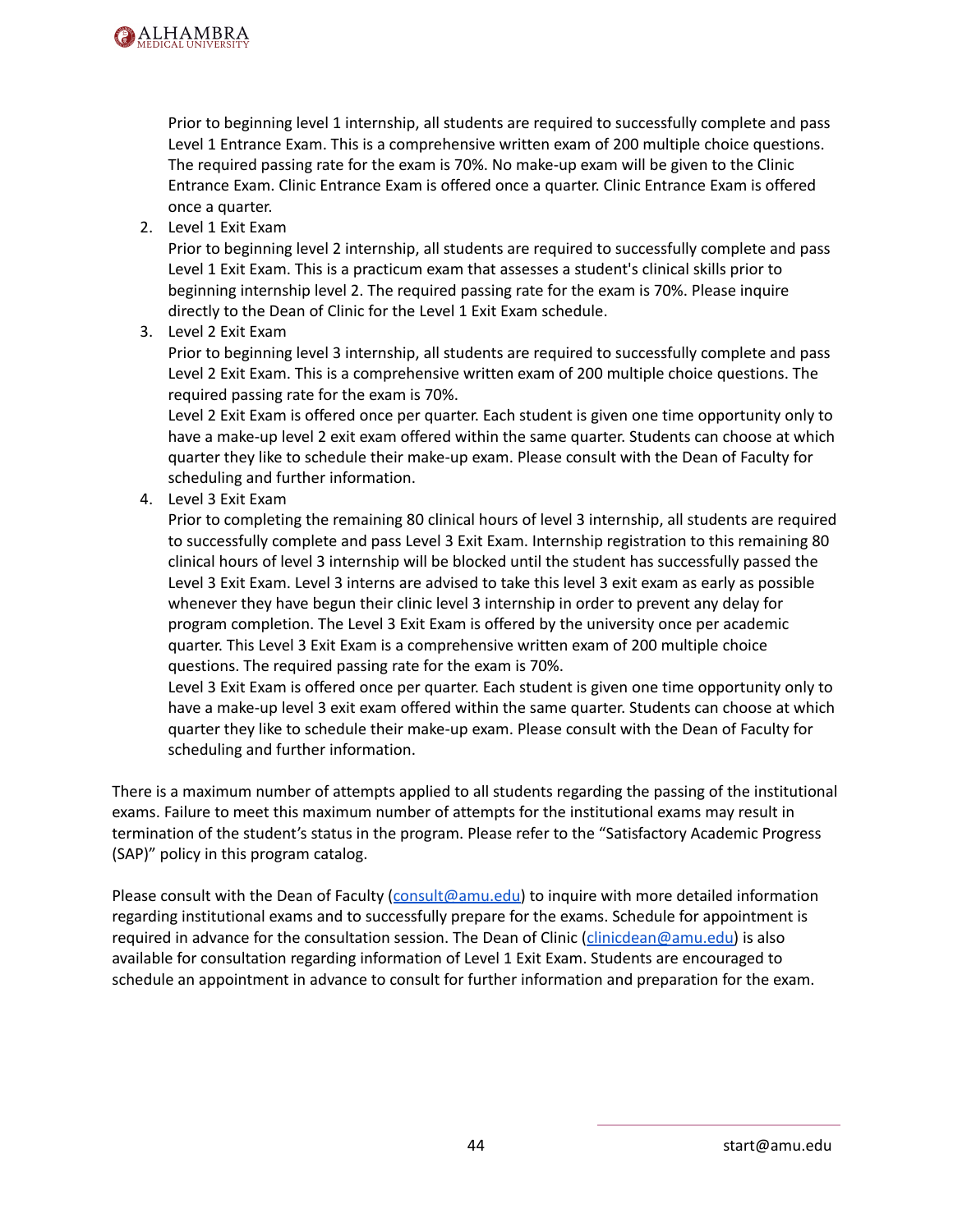

# Tuition and Fees

| Master's Program                          |                |
|-------------------------------------------|----------------|
| Master's Application Fee (non-refundable) | \$100          |
|                                           |                |
| <b>Master's Course Tuition</b>            | \$160 per Unit |
| Master's Clinic Internship                | \$12 per Hour  |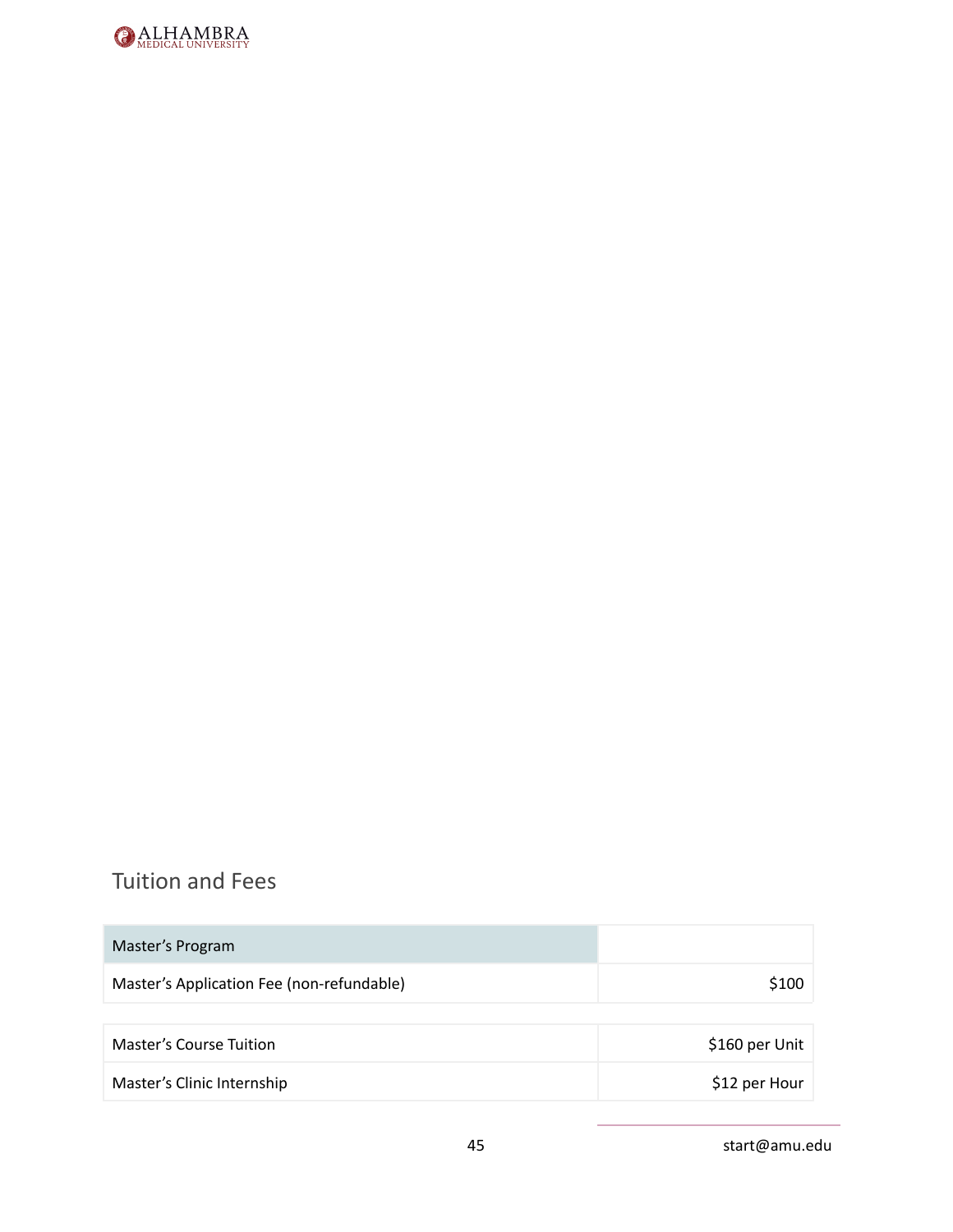

| * Estimated total charges for the entire Master program education | \$47,710 |
|-------------------------------------------------------------------|----------|
|-------------------------------------------------------------------|----------|

| DAIM Tuition Rates and Units                                                                                                      | Rates           | Total    |
|-----------------------------------------------------------------------------------------------------------------------------------|-----------------|----------|
| <b>Doctoral Completion Tuition</b>                                                                                                | \$2,500 Quarter | \$10,000 |
| Estimated total charges for the entire DAIM program education in addition to the<br>total charges in the Master program education | \$10,000        |          |

\* Course registration occurs each quarter and total quarterly fees are dependent on the number of units enrolled. Tuition and fees are subject to change at the discretion of the University.

| <b>Common Institutional Fees</b>                                                                               |                                                                                                                                                                                         |                  |
|----------------------------------------------------------------------------------------------------------------|-----------------------------------------------------------------------------------------------------------------------------------------------------------------------------------------|------------------|
|                                                                                                                |                                                                                                                                                                                         |                  |
| Technology / Facility Fee (non-refundable)                                                                     |                                                                                                                                                                                         | \$50 per Quarter |
| Malpractice Insurance for Interns (non-refundable)                                                             |                                                                                                                                                                                         | \$50 per Quarter |
|                                                                                                                |                                                                                                                                                                                         |                  |
| Application Fee (non-refundable)                                                                               |                                                                                                                                                                                         | \$100            |
| <b>Textbooks and Materials</b>                                                                                 |                                                                                                                                                                                         | \$1,160          |
| Lab Coat                                                                                                       |                                                                                                                                                                                         | \$50             |
| Herbal Education Box I - IV                                                                                    |                                                                                                                                                                                         | \$150            |
| Institutional Exam Fees (Clinic Entrance Exam, Level 1 Exit<br>Exam, Level 2 Exit Exam, Level 3 Exit Exam)**** | \$50 per each exam<br>Regardless of the number of trials for the<br>exam, the last exam fee (upon passing) will<br>be credited into the student's account to<br>encourage passing rate. |                  |
| <b>Graduation Evaluation/ Commencement</b>                                                                     |                                                                                                                                                                                         | \$250            |
| ** Student Tuition Recovery Fund (non-refundable)                                                              | Currently \$2.50 per \$1000 of<br>institutional charges                                                                                                                                 |                  |
|                                                                                                                |                                                                                                                                                                                         |                  |

| Institutional for All Programs  |       |
|---------------------------------|-------|
|                                 |       |
| Abroad Mailing Service (letter) | \$120 |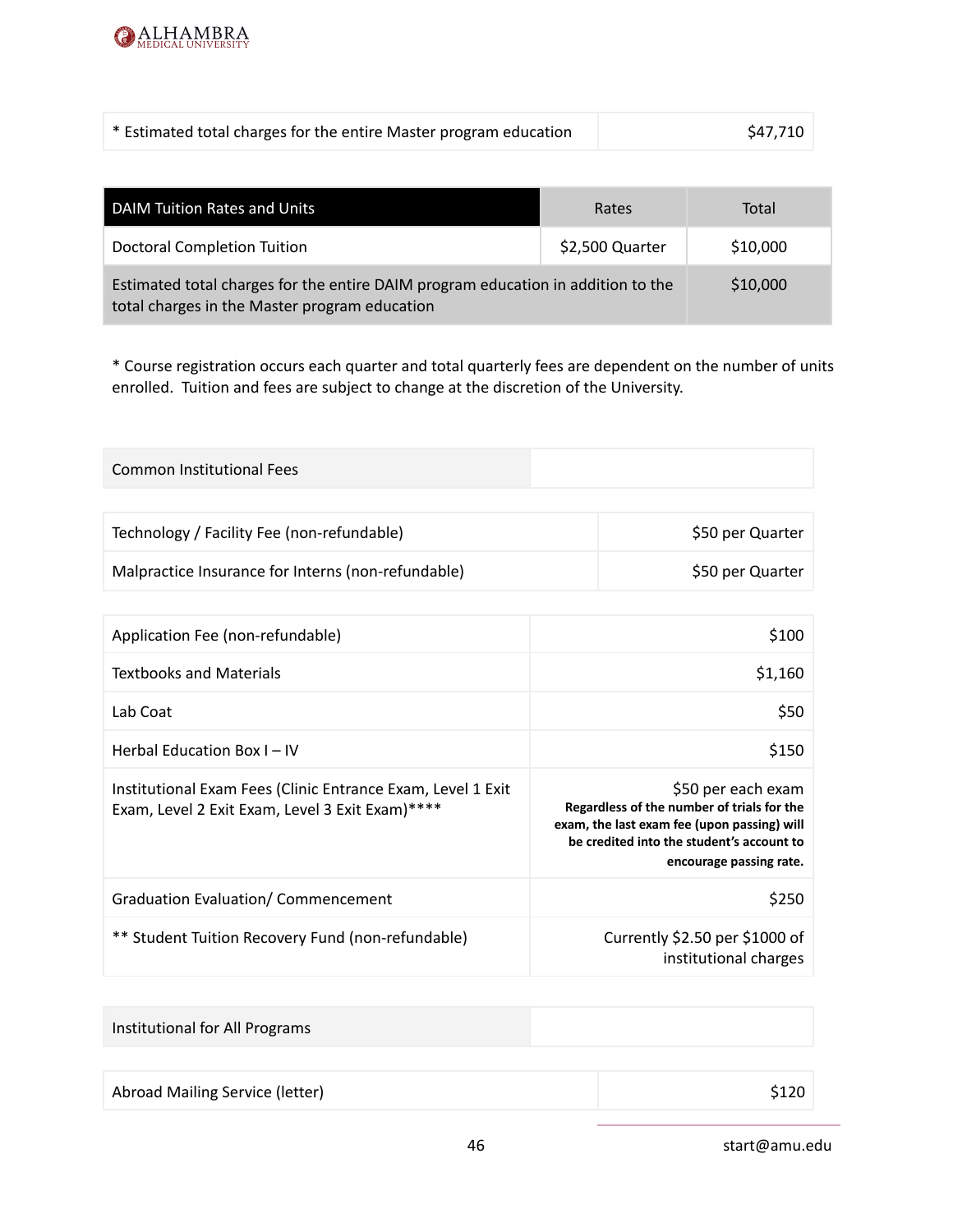

| Initial Transfer Evaluation Fee    | \$0              |
|------------------------------------|------------------|
| Additional Subsequent Transfer Fee | \$100 Per Course |

| Late Registration Fee | \$30 |
|-----------------------|------|
|                       |      |

| Additional Add/drop Fee | \$20 Per Request |
|-------------------------|------------------|
|-------------------------|------------------|

| Late Payment Fee                                                                                                              | S20                                |
|-------------------------------------------------------------------------------------------------------------------------------|------------------------------------|
| Audit per course after two FREE courses for matriculating<br>registered students (** please see course audit policy<br>below) | $\frac{1}{3}$ regular tuition cost |
| Certificate of Attendance                                                                                                     | <b>S10</b>                         |
| Certificate of Graduation                                                                                                     | \$10                               |

| Additional Copy of Diploma | \$100 |
|----------------------------|-------|
|----------------------------|-------|

| <b>Official Transcript</b>   | \$15             |
|------------------------------|------------------|
| <b>Unofficial Transcript</b> | \$10             |
| Challenge Exam Fee           | \$180 per course |
| Make-Up Exam Fee             | \$50             |
| Student/Intern ID card       | \$20             |
| <b>Returned Check Charge</b> | \$25             |

Course registration occurs each quarter and total quarterly fees are dependent on the number of units enrolled.

\* Tuition and fees are subject to change at the discretion of the University.

\*\* Currently the institution is charging \$2.50 for every \$1,000 tuition. The STRF rate is subject to change by BPPE based upon the balance in the STRF account. Statute requires the Bureau begin collecting if the balance falls below \$20 million and caps the account at \$25 million.

\*\*\* Rates may change subject to insurance company adjustments.

\*\*\*\*The registration fee (non-refundable) for each of the institutional exams (4 clinic exams) is \$50. Regardless of the number of trials for the exam, the last exam fee (upon passing) will be credited into the student's account to encourage passing rate. For example, if all four institutional exams are passed with only one trial, the student does not need to pay a penny. The registration fee is non-refundable so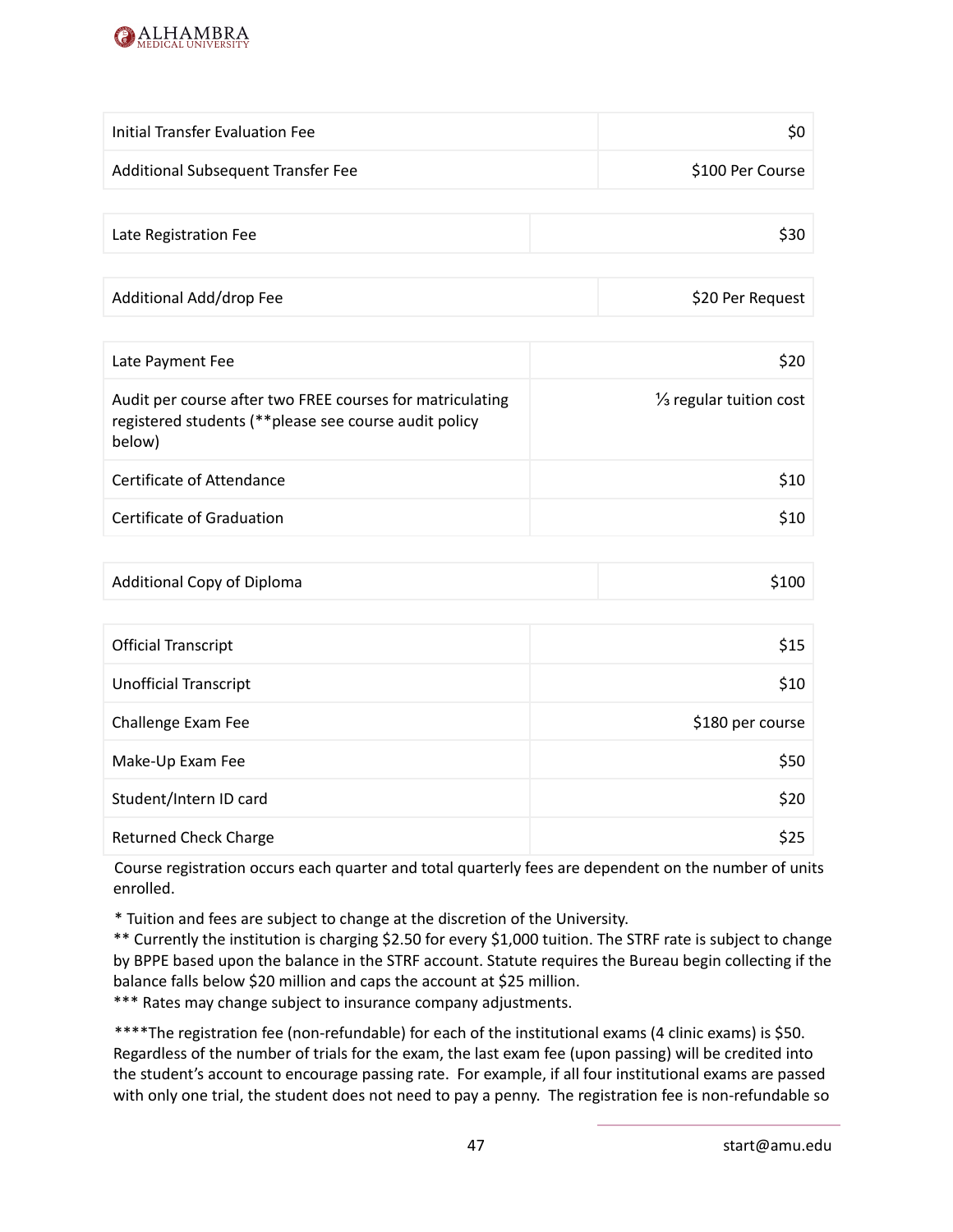

that students should take the exam seriously.

#### Student's Right to Cancel

You have the right to cancel the enrollment agreement and obtain a refund of charges paid through attendance at the first class session, or the seventh day after enrollment, whichever is later. CEC 94911(e)(1) If you wish to cancel this agreement. Provide a written notice that states that you no longer wish to be bound by this agreement. Your notice must be timely delivered to the institution. If your notice is mailed, it must be postmarked on or before the date notice is required.

**Refund Policy** | The tuition refund policy in full compliance with the rules and regulations from all the agencies approving and licensing the University. In particular CEC 94918 Compliance With Federal Statutes, 94919 Institutions Participating In Federal Student Financial Aid Programs, 94920 Mandatory Cancellation, Withdrawal, and Refund Policies, 94921 Alternative Refund Calculations, and all the Title IV regulations related to student refunds and the Return to Title IV (R2T4) policy.

Refund calculations are related to the amount of tuition and fees to be returned by the University in the event the student withdraws from the program. Withdrawals could be initiated by the student or by the school. For students enrolled in school under Federal financial aid, the R2T4 procedure is performed first and the institutional refund policy is performed second.

The University shall refund 100 percent of the amount paid for institutional charges, less a reasonable deposit or application fee not to exceed two hundred fifty dollars (\$250), if the written notice of cancellation is made through attendance at the first class session, or the seventh class day after enrollment, whichever is later.

The University refund policy for the return of unearned institutional charges if the student cancels an enrollment agreement or withdraws during a period of attendance. The refund policy for students who have completed 60 percent or less of the period of attendance shall be a pro rata refund.

If a student obtains a loan for the program, the student will have to repay the full amount of the loan plus interest, less the amount of any refund, and that, if the student receives federal student financial aid funds, the student is entitled to a refund of the money not paid from the federal financial aid funds. Alhambra Medical University shall pay or credit refunds within 45 days of a student's cancellation or withdrawal.

The California State Pro Rata Refund Policy applies to students who have not completed more than 60% of the course of instruction and is calculated as follows:

Student Charges During Add/Drop Period 100% refund

After Add/Drop Period 10% charged for each week attended 2nd Week 80% 3rd Week 70% 4th Week 60% 5th Week 50% 6th Week 40%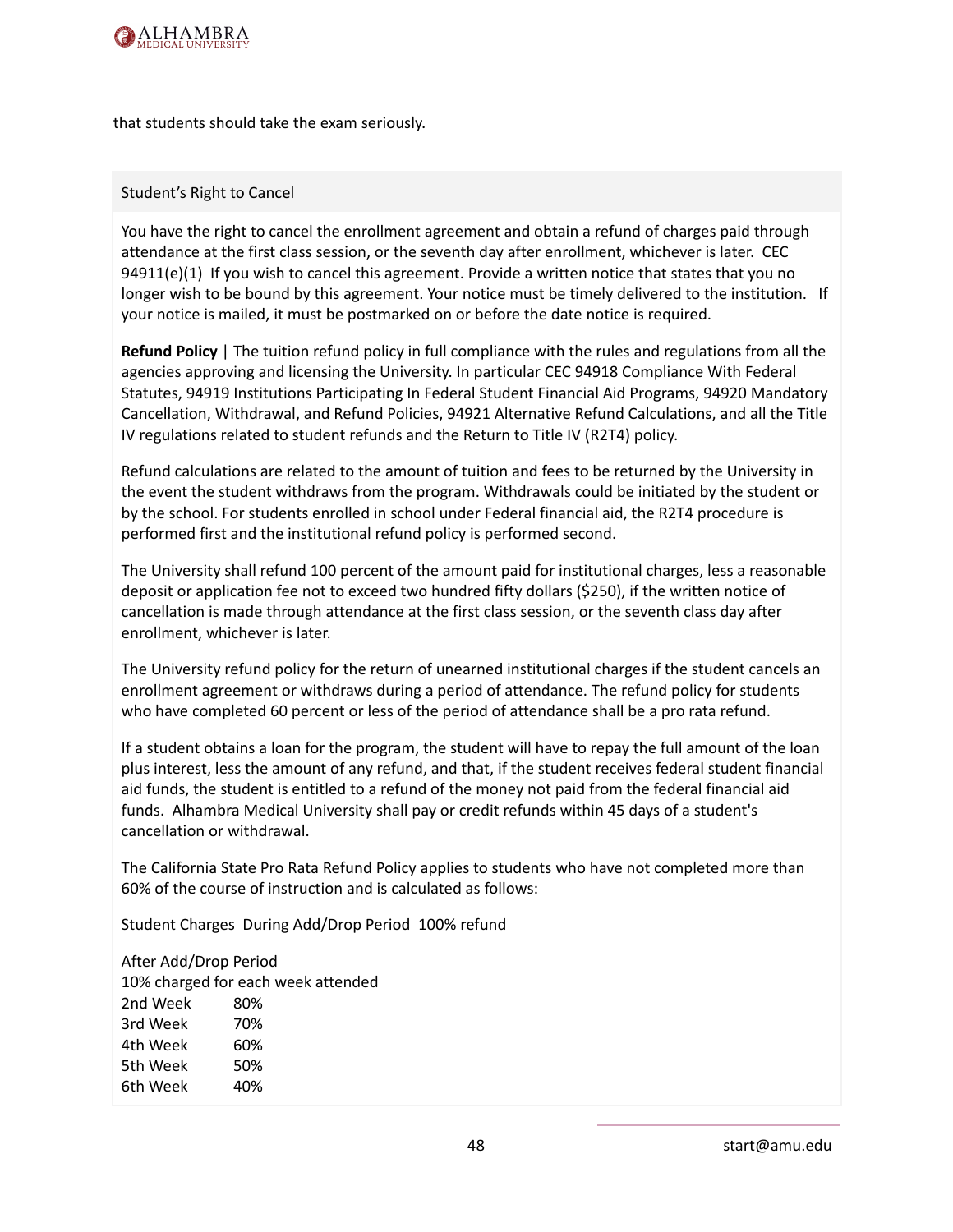

7 th Week 0%

\* Pro Rata will be calculated only if the withdrawal form is submitted. Verbal requests will be not considered.

#### Return to Title IV Policy

Return to Title IV Funds (R2T4) Policy is fully compliant with all the policies, procedures, and guidelines from the US Department of Education and the related Federal laws and regulations, including regulations of the Federal Student Financial Aid programs, under Title IV of the Federal Higher Education Act of 1965.

Federal financial aid (Title IV funds) are awarded to a student under the assumption the student will attend school for the entire period for which the assistance is awarded. When a student withdraws, the student may no longer be eligible for the full amount of Title IV funds they were originally scheduled to, or did receive.

If a recipient of Title IV funds withdraws after beginning attendance, the amount of Title IV funds earned by the student must be determined. If the amount disbursed to the student is greater than the amount the student earned, unearned funds must be returned to the Federal government.

When a recipient of Title IV funds withdraws from an institution during a payment period of enrollment, the school must determine the amount of Federal Student Aid funds the student earned based on the student's Last Date of Attendance (LDA). By subtracting the amount of funds the school is entitled to retain from the total amount of funds the school received, the school will determine the amount of funding to be returned to the Department of Education (Return to Title IV) and the amount of funds to be retained by the school.

The returning of Title IV Funds is performed and must be completed within thirty (30) days from the student's Last Day of Attendance (LDA), or within forty-five (45) days from the Date of Determination (DOD) of the student's withdrawal.

Funds are returned to Title IV programs in the following order:

- Direct Unsubsidized loan
- Direct Subsidized loan
- Federal PELL grant

### Student Financial Aid

Federal Title IV Financial Aid is currently only available for the Master's Program, NOT the DAIM. If you are enrolled in the MSTAM program and would like to learn more about financial aid, please refer to the MSTAM program catalog.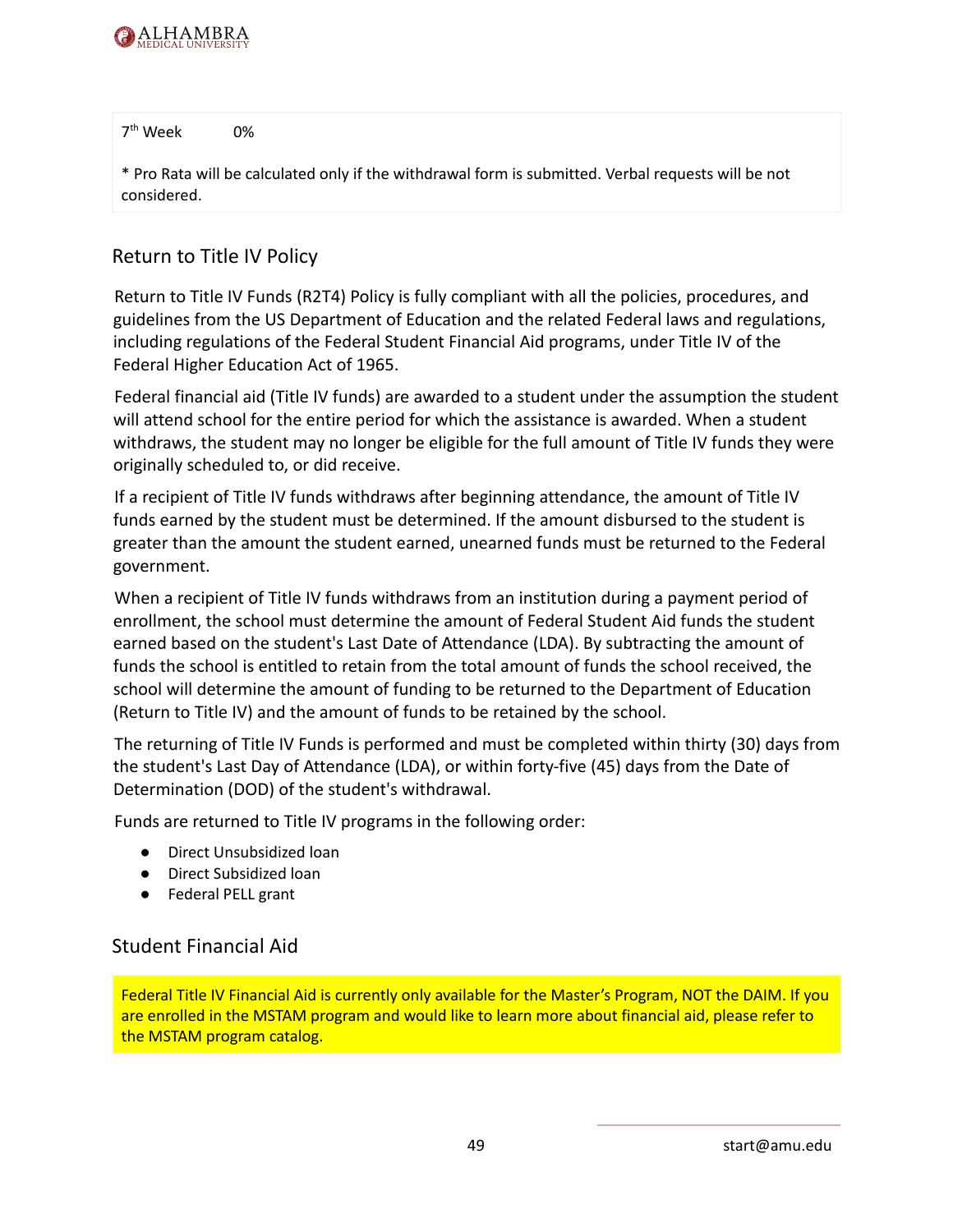

#### Student Right to Know Rates

Students have the right to know graduation rates from the IPEDS system. This may be requested from the registrar.

#### **STUDENT TUITION RECOVERY FUND (STRF)**

(a) A qualifying institution shall include the following statement on both its enrollment agreement and school catalog:

"The State of California established the Student Tuition Recovery Fund (STRF) to relieve or mitigate economic loss suffered by a student in an educational program at a qualifying institution, who is or was a California resident while enrolled, or was enrolled in a residency program, if the student enrolled in the institution, prepaid tuition, and suffered an economic loss. Unless relieved of the obligation to do so, you must pay the state-imposed assessment for the STRF, or it must be paid on your behalf, if you are a student in an educational program, who is a California resident, or are enrolled in a residency program, and prepay all or part of your tuition.

You are not eligible for protection from the STRF and you are not required to pay the STRF assessment, if you are not a California resident, or are not enrolled in a residency program."

(b) In addition to the statement required under subdivision (a) of this section, a qualifying institution shall include the following statement in its school catalog:

"It is important that you keep copies of your enrollment agreement, financial aid documents, receipts, or any other information that documents the amount paid to the school. Questions regarding the STRF may be directed to the Bureau for Private Postsecondary Education, 1747 North Market Blvd, Suite 225 Sacramento, CA 95834, (916) 574-8900 or (888) 370-7589.

To be eligible for STRF, you must be a California resident or are enrolled in a residency program, prepaid tuition, paid or deemed to have paid the STRF assessment, and suffered an economic loss as a result of any of the following:

- 1. The institution, a location of the institution, or an educational program offered by the institution was closed or discontinued, and you did not choose to participate in a teach-out plan approved by the Bureau or did not complete a chosen teach-out plan approved by the Bureau.
- 2. You were enrolled at an institution or a location of the institution within the 120 day period before the closure of the institution or location of the institution, or were enrolled in an educational program within the 120 day period before the program was discontinued.
- 3. You were enrolled at an institution or a location of the institution more than 120 days before the closure of the institution or location of the institution, in an educational program offered by the institution as to which the Bureau determined there was a significant decline in the quality or value of the program more than 120 days before closure.
- 4. The institution has been ordered to pay a refund by the Bureau but has failed to do so.
- 5. The institution has failed to pay or reimburse loan proceeds under a federal student loan program as required by law, or has failed to pay or reimburse proceeds received by the institution in excess of tuition and other costs.
- 6. You have been awarded restitution, a refund, or other monetary award by an arbitrator or court, based on a violation of this chapter by an institution or representative of an institution, but have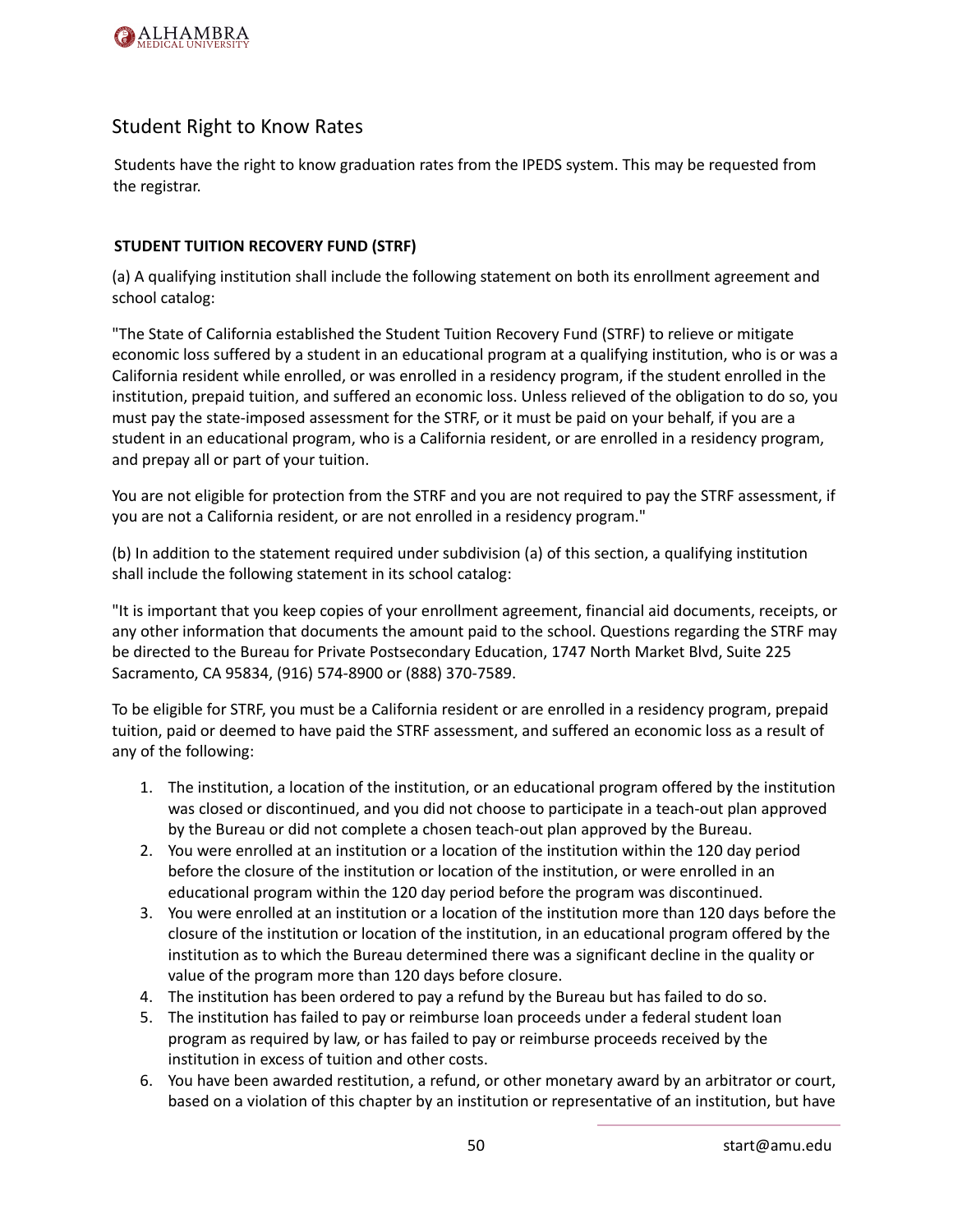

been unable to collect the award from the institution.

7. You sought legal counsel that resulted in the cancellation of one or more of your student loans and have an invoice for services rendered and evidence of the cancellation of the student loan or loans.

To qualify for STRF reimbursement, the application must be received within four (4) years from the date of the action or event that made the student eligible for recovery from STRF.

A student whose loan is revived by a loan holder or debt collector after a period of non collection may, at any time, file a written application for recovery from STRF for the debt that would have otherwise been eligible for recovery. If it has been more than four (4) years since the action or event that made the student eligible, the student must have filed a written application for recovery within the original four (4) year period, unless the period has been extended by another act of law.

However, no claim can be paid to any student without a social security number or a taxpayer identification number."

Please make sure you keep copies of your enrollment agreement, all financial documentation, receipts and any other records obtained or given to you by the University. Questions regarding the STRF may be directed to:

| <b>Mailing Address:</b>      |                                                                              | <b>Physical Address</b> |                                                                                 |
|------------------------------|------------------------------------------------------------------------------|-------------------------|---------------------------------------------------------------------------------|
| P. O. Box 980818             | Bureau for Private Postsecondary Education<br>West Sacramento, CA 95798-0818 | Sacramento, CA 95834    | Bureau for Private Postsecondary Education<br>1747 North Market Blvd, Suite 225 |
| Phone:<br>Toll Free:<br>Fax: | $(916) 574-8900$<br>(888) 370-7589<br>(916) 263-1897                         | Web Site:<br>E-mail:    | www.bppe.ca.gov<br>bppe@dca.ca.gov                                              |

## Academic Procedures and Policies

| <b>Standard Academic Policies</b> | Applicable for all coursework                                                                                                                                                                             |
|-----------------------------------|-----------------------------------------------------------------------------------------------------------------------------------------------------------------------------------------------------------|
|                                   |                                                                                                                                                                                                           |
| <b>Methods</b>                    | Instructional methods   Lecture   Demonstration   Group Discussion   Practice                                                                                                                             |
| Carnegie Unit                     | The university operates under the Carnegie unit. For every hour of lecture,<br>minimum 2 hours additional homework and reading; For every 2 hours of lab,<br>minimum 1 hour additional course activities. |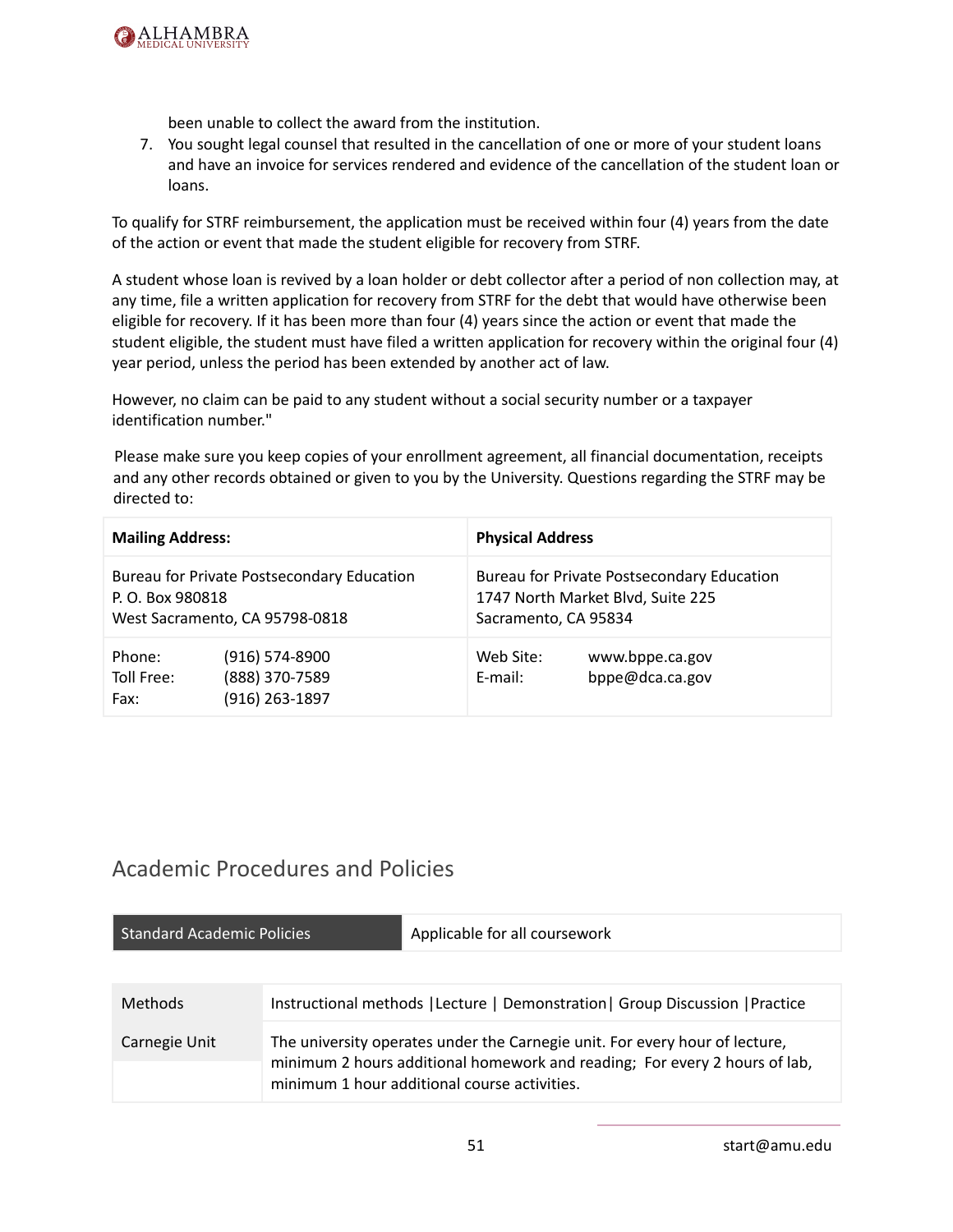

|                | Reading: 2 hours weekly   Review and exam preparation: 4 hours weekly                                                                                                                                                                                                                                                                                                                                                                                                                                                                                                                                                                                                                                                                                                                                                                                                           |
|----------------|---------------------------------------------------------------------------------------------------------------------------------------------------------------------------------------------------------------------------------------------------------------------------------------------------------------------------------------------------------------------------------------------------------------------------------------------------------------------------------------------------------------------------------------------------------------------------------------------------------------------------------------------------------------------------------------------------------------------------------------------------------------------------------------------------------------------------------------------------------------------------------|
| Attendance     | Students must be present for at least 80% of the class time to obtain credit for a<br>course. If a student has missed more than 20% of the class time, he or she will<br>fail and the course must be repeated. If excessive absences are taken prior to<br>week six of the quarter, the student may withdraw from the course or courses,<br>and a grade of "W" will be assigned. If excessive absences are taken after week<br>six, the student may withdraw from the course or courses, and a grade of "F" will<br>be assigned. If an emergency arises, students must complete an absence request<br>form to be signed by the faculty and approved by the Chief Academic Officer. An<br>excused absence is still considered an absence within the attendance policy. For<br>any extended period of absence, the student must request a Leave of Absence<br>prior to taking it. |
| Make-up        | Make-up exams are only granted upon special conditions. If a student has to take<br>a make-up exam, he/she must notify the instructor 24 hours in advance, and<br>must go to the Academic Office to fill out the "Make-up Test Form" and pay a<br>Make-up Test fee of \$50. The highest grade a student who takes a make-up exam<br>and attain is B+ for the class.                                                                                                                                                                                                                                                                                                                                                                                                                                                                                                             |
| Accommodations | The university is committed to accommodating students with physical and<br>learning disabilities. Accommodations and other support services are tailored to<br>meet the needs of the individual student, and are intended to comply with<br>Section 504 of the Rehabilitation Act of 1973, and the Americans with<br>Disabilities Act of 1990. Specific accommodations request is to be made to the<br>Dean of Students                                                                                                                                                                                                                                                                                                                                                                                                                                                         |

| <b>Grading System</b> |               | The grading system is as follows: |                |                                                               |              |
|-----------------------|---------------|-----------------------------------|----------------|---------------------------------------------------------------|--------------|
| A                     | $94 - 100%$   | 4.0                               | $\mathsf{P}$   | Pass with Credit                                              | No GPA Score |
| $A -$                 | $90 - 93%$    | 3.75                              | N <sub>P</sub> | No Pass                                                       | No GPA Score |
| $B+$                  | $87 - 89%$    | 3.25                              | W              | Withdrawal                                                    | No GPA Score |
| B                     | $84 - 86%$    | 3.0 <sub>2</sub>                  | I              | Incomplete                                                    | $\ast$       |
| <b>B-</b>             | $80 - 83%$    | 2.75                              |                | If class requirements are not complete                        |              |
| $C+$                  | $77 - 79%$    | 2.25                              |                | within one quarter, the "I" grade will be<br>changed to a "F" |              |
| $\mathsf{C}$          | $70 - 76%$    | 2.0                               |                |                                                               |              |
| F                     | 69% and below | 0                                 |                |                                                               |              |

Honor System Cheating, plagiarism, or otherwise falsifying results of study is prohibited. The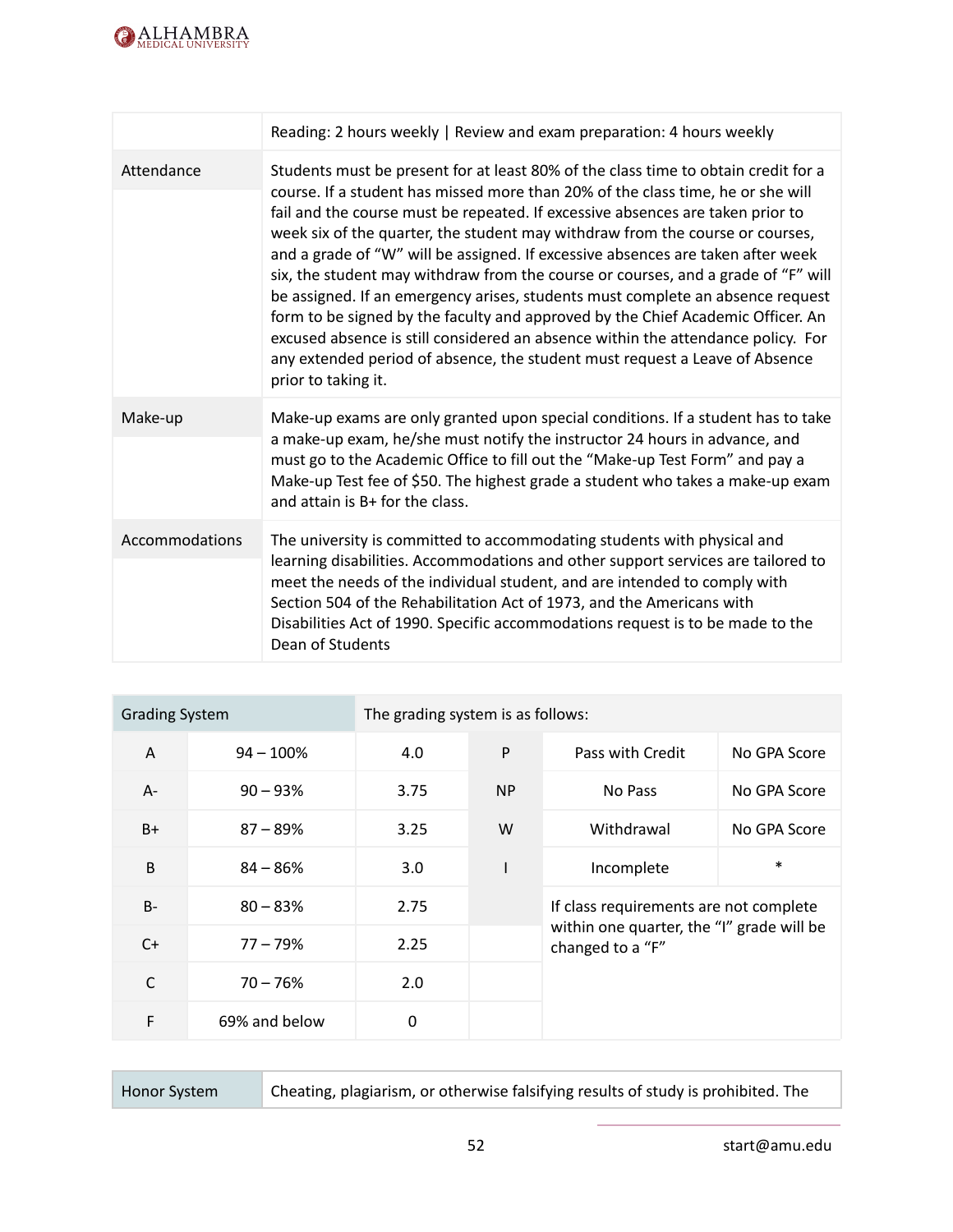

| Honor System applies to examinations and all assignments such as papers,<br>reports, case studies and any act that is intended to mislead the instructor, falsify |
|-------------------------------------------------------------------------------------------------------------------------------------------------------------------|
| attendance of class or for clinical treatments or other work service                                                                                              |

### Student Code of Conduct

The Student Code of Conduct governs the behavior of our student body. The purpose of a published Code of Conduct is to state the specific authority and responsibility of the University in maintaining social discipline, to outline the process for a legitimate grievance, and to establish the procedures to be followed to ensure "due process," which protects accused students from unfair imposition of penalties and sanctions. All members of the University community are expected to use reasonable judgment in their daily campus life and to show due concern for the welfare and rights of others.

The following misconduct would constitute violations of our community values and standards:

- Violations of published University policies, rules or regulations.
- Violations of federal, state or local law, including but not limited to, conduct on University premises or at University sponsored or supervised activities.
- Use, possession, sale or distribution of alcoholic beverages, drugs, drug paraphernalia, narcotics or other controlled substances on campus.
- Smoking in any interior area of the University, including classrooms, labs, restrooms, hallways, or lounge areas is prohibited.
- Endangering, threatening or causing physical harm to any person.
- Attempted or actual theft of University property.
- Disruption or obstruction of teaching, research, administration, or other University activities.
- Harassment, whether it be physical, verbal, graphic, or written, based on race, sex, color, ethnic or national origin, religion, age, sexual orientation, or disability. Also, unwelcome sexual advances, requests for sexual favors, and other forms of such verbal or physical conduct may constitute harassment.
- Cheating, plagiarism, or other forms of academic dishonesty, including aiding another student in an act of academic dishonesty.

#### **Student Disciplinary Procedures**

If any individual in the has reason to believe a student has engaged in prohibited behavior, that individual may present a written notice to the Chief Academic Officer. The student will be notified of the charges as soon as possible by mail or hand-delivered message. The University will begin an investigation of the facts, and the student will have the opportunity to present, in writing or verbally, all pertinent evidence pertaining to the alleged misconduct.

If the Chief Academic Officer feels a breach of the Student Code of Conduct has not occurred, the charge will be dismissed, and the student will be notified of the dismissal in writing. A written notice of the dismissal shall be placed in a file pertaining to the incident, and the matter will be considered closed.

If the Chief Academic Officer believes there has been a violation of the Student Code of Conduct, an investigation will be conducted. If the violation is deemed to be minor, the Chief Academic Officer will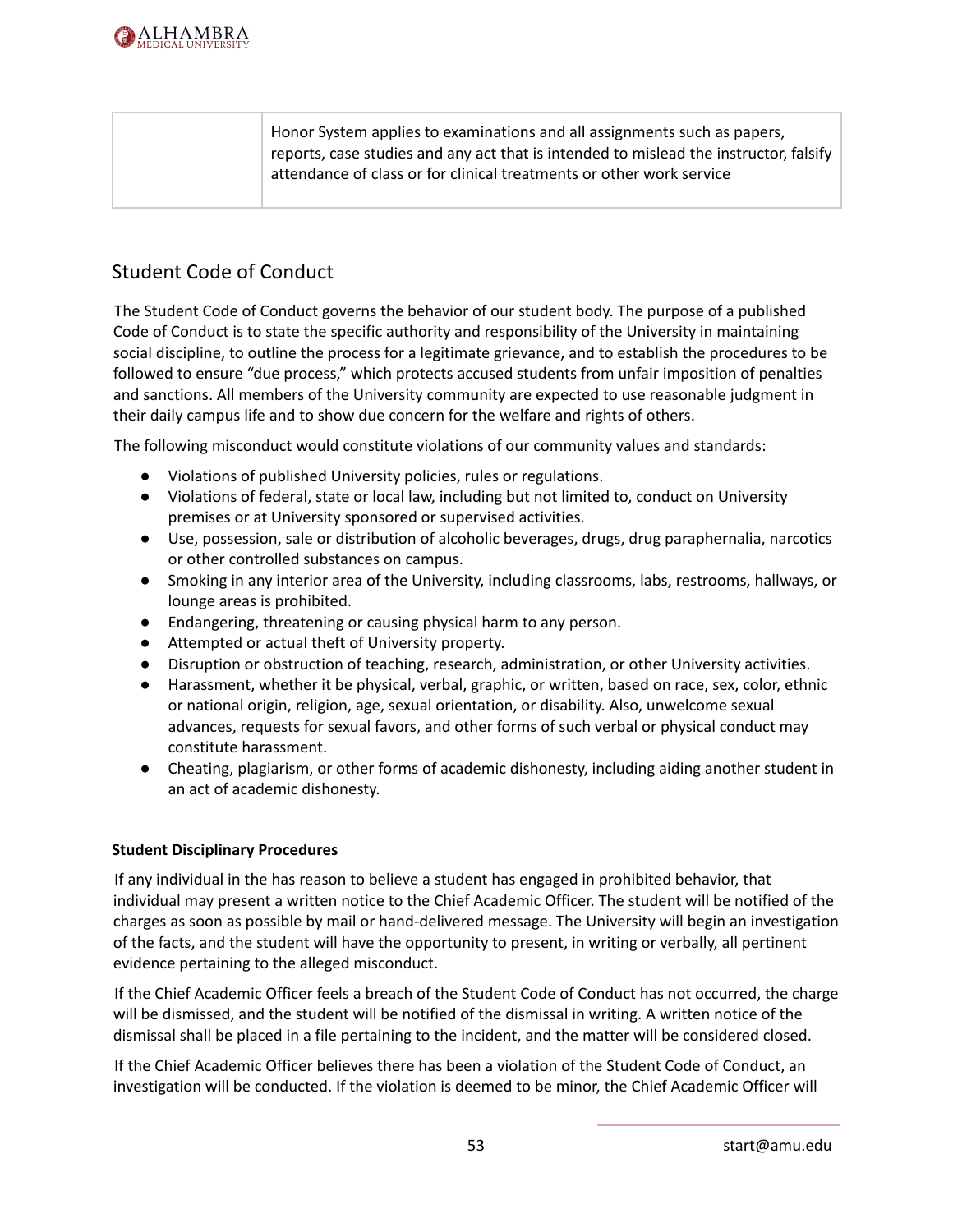

arrange an in-person meeting with the student to discuss the charges and propose a suitable sanction or solution, which may include counseling, guidance, or a written reprimand. The Chief Academic Officer will deliver the findings in writing to the student. The student will then have ten days in which to appeal the decision in writing to an Academic Committee consisting of the Chief Academic Officer, the Clinic Director, and a faculty member who was not involved in the original matter. The appeal will be limited to the following: a) the presentation of new pertinent evidence previously unavailable, b) sanction that is not supported by the evidence, or c) unfair prejudice or bias in the decision.

The Academic Committee will hold a meeting within ten days of the student's written notice of appeal. At this meeting, the student may be, but is not obligated to be present, and may be accompanied by an advisor who is part of the university community and not legal counsel. The Academic Committee will come to a decision and this decision will be final.

If the alleged misconduct is deemed to be of a more serious nature, a formal hearing may be held by an Academic Committee consisting of the Chief Academic Officer, one administrator and a faculty member not involved in the original incident. The following procedures will be followed:

All pertinent documents and evidence will be submitted to the Academic Committee, and the student will be notified in writing of the charges, the hearing date, time, and location. The student will have the right and the opportunity to view the evidence prior to the hearing, and will have ten days in which to respond in writing. At the hearing, the Academic Committee will review all materials submitted by the student and the evidence so far gathered.

The Academic Committee will deliberate and come to a decision as to the sanction or action to be taken against the student, and will notify the student of such decision in writing within ten days.

The student will have an additional ten days following receipt of the Academic Committee's decision in which to present a written appeal via certified mail to the University President. The appeal will be limited to the following: a) the presentation of new pertinent evidence previously unavailable to the Academic Committee, b) sanction that is not supported by the evidence, or c) unfair prejudice or bias in the decision.

#### Student Grievances

Alhambra Medical University has created a Grievance Committee for processing and addressing student grievances. All students are encouraged to resolve difficulties by direct discussion with the parties involved. If resolution is not achieved by direct communication, contact the Dean of Students. If resolution is still not forthcoming then grievance(s) can be handled through the following steps:

- An appointment may be scheduled with the Dean of Students and the grievance can be discussed. Any necessary parties may be called into this meeting. A written report will be kept in the student file.
- If the Dean of Students decision is not satisfactory to the parties involved, a meeting of the Grievance Committee can be requested. The Grievance Committee consists of one faculty member, one member of the administration and one student representative. A request must be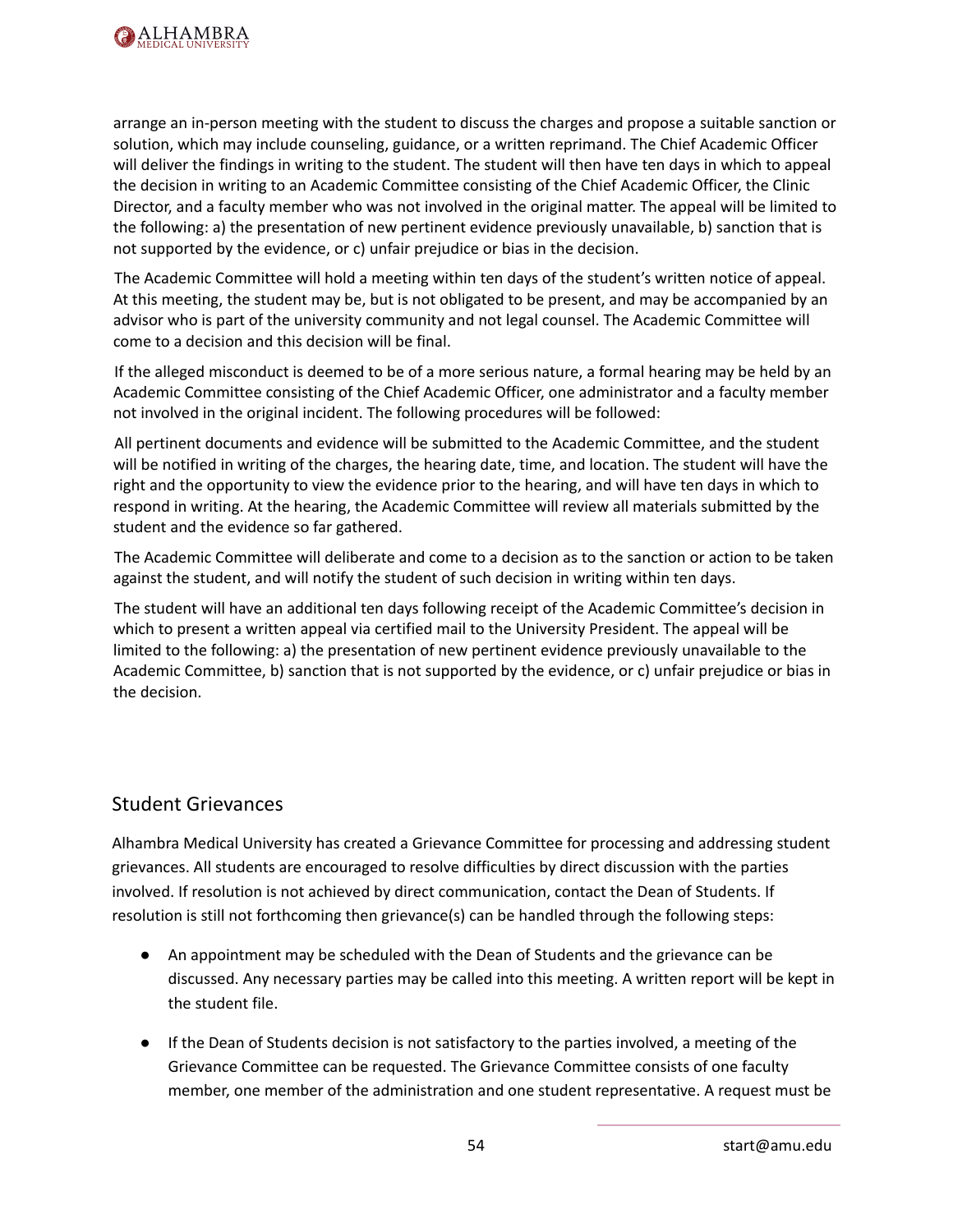

made in writing and filed with the President. The President will schedule a meeting of the Grievance Committee within two weeks after the written request has been received. The person(s) filing the grievance may be requested to appear before the Grievance Committee. A decision will be rendered within seven days of the Grievance Committee meeting.

A student or any member of the public may file a complaint about this institution at any time with the following regulatory agencies:

| <b>Bureau for Private Postsecondary Education</b> | Accreditation Commission for Acupuncture and      |
|---------------------------------------------------|---------------------------------------------------|
| 1747 North Market Blvd, Suite 225                 | Herbal Medicine (ACAHM)                           |
| Sacramento, CA 95834                              | 8941 Aztec Drive, Suite 2, Eden Prairie, MN 55347 |
| www.bppe.ca.gov                                   | Phone: (952) 212-2434, Fax: (301) 313-0912        |
| toll-free (888) 370-7589. fax (916) 263-1897      | email: info@acaom.org                             |

### Satisfactory Academic Progress Policy

The (SAP) of a student is measured by three concurrent parameters: the qualitative factor, the quantitative factor, and the completion within the maximum time frame factor.

The qualitative SAP factor is defined as the level of academic achievement which is measured by the grades attained, i.e. the Grade Point Average (GPA) and number of attempts to pass AMU institutional exams. All students in attendance at Alhambra Medical University must maintain a quarter-to-quarter, as well as a cumulative minimum GPA of 2.0 and passing at least 67% of the registered courses. The course work shall extend over a minimum of 3 academic years or 12 quarters, with the average units earned per quarter of 12 for full time students and 6 for part time students. All students will be given a maximum of three (3) attempts to take and pass the institutional exams conducted by AMU. AMU institutional exams include Level 1 Entrance Exam, Level 1 Exit Exam, Level 2 Exit Exam, and Level 3 Exit Exam.

The quantitative SAP factor or payment period (PP), is defined as the frequency of measuring the qualitative SAP factor. This occurs at the end of each PP which coincides with the end of each quarter. The quantitative factor SAP also includes the attendance policy requirements.

The terms "payment period" and "increment for evaluation" have the same meaning which is represented by the period of time between two consecutive SAP evaluations of the student. For students receiving Title IV funds, the term "payment period" has a particular meaning in regards to the disbursements from the government. The US Department of Education requires schools receiving Title IV funds to use the term "payment period".

The completion within the maximum time frame factor (CWMTF) is defined as the maximum time allowed for the completion of an educational program and it has the value of 150% of the standard time taken to complete the program. This means that the maximum time a student has to complete this four year program is six years (24 quarters).

If a student fails to meet SAP requirements in any specific payment period, he or she will be placed on academic probation the following payment period, and required to attend mandatory tutoring and academic advising. During this probationary period, the Academic Committee will evaluate the student and analyze the reason for the poor performance. Students receiving financial aid will be placed on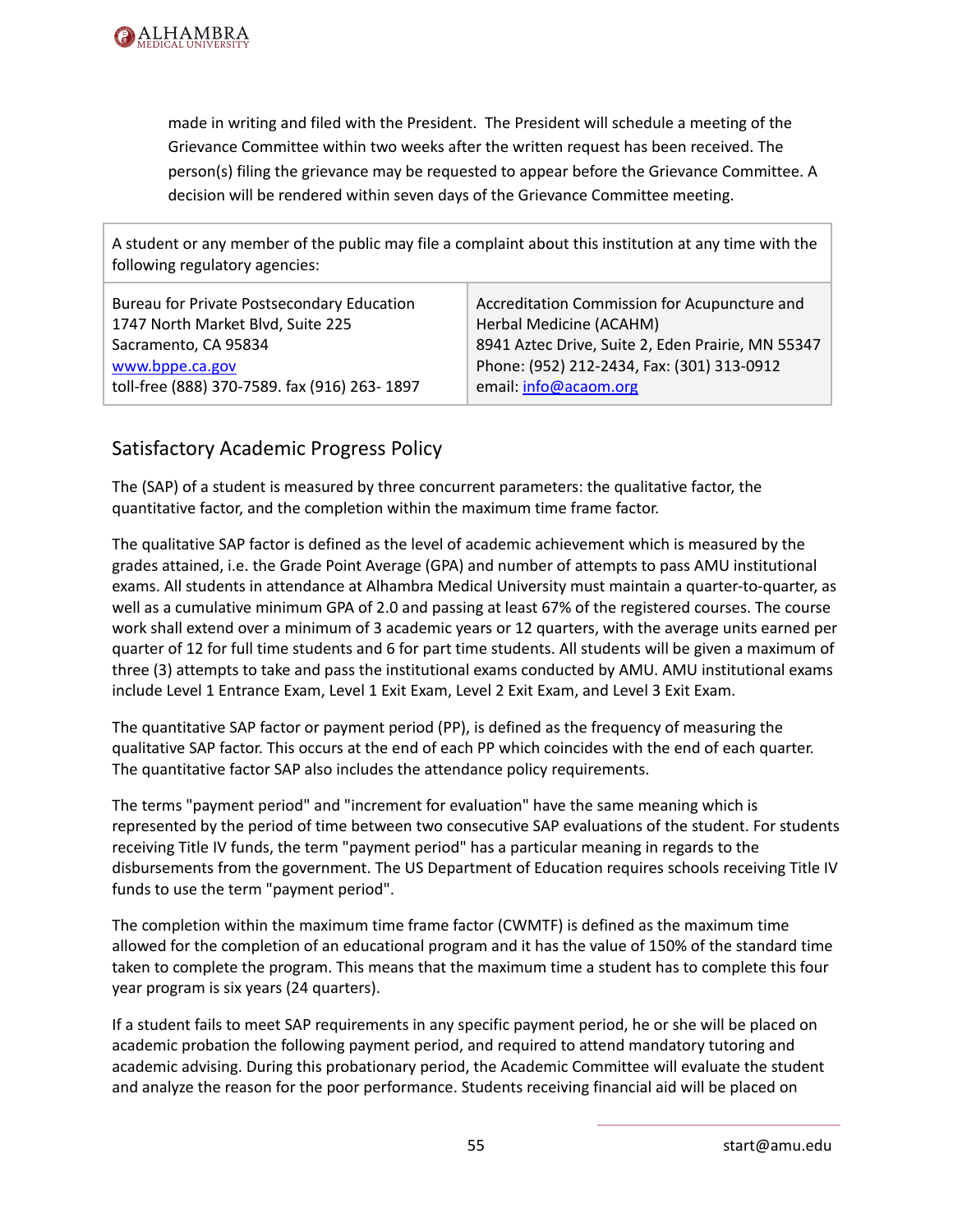

financial aid warning for the payment period and notified that failure to meet SAP standards at the end of the current payment period will lead to them losing their financial aid eligibility. If a student fails to pass an AMU institutional exam at the 3rd attempt, he or she will also be considered to have failed the SAP requirements and will be placed on academic probation.

If the student fails to bring his or her GPA up to 2.0 at the end of the academic probation payment period, he or she will be placed on academic suspension from the University. Once a student is suspended, his or her financial aid will be terminated, as they will no longer be in attendance, and he or she will not be allowed to re-enroll for two quarters. If a student fails to pass an AMU institutional exam on the 4th attempt, he or she will also be placed on academic suspension. During the academic suspension period, the student will be given one last attempt to take and pass the institutional exam, otherwise he or she will be academically dismissed from the University.

If the student wishes to appeal their academic suspension, they must make their request in writing to the Academic Committee. Appeals must explain why SAP standards were unmet and what changes the student has made that will allow them to meet SAP standards by the following quarter. The appeal must also include an evaluation plan approved by the Academic Committee to ensure the student meets the standards within the specified time frame. If the appeal is granted by the committee, eligibility is re-instated and the student is placed on academic probation and "financial aid warning" for one quarter. If the student fails during this quarter to meet SAP standards again, and/or fails to follow the evaluation plan, the student once again becomes ineligible for financial aid and is academically dismissed from the University.

A student that has been academically dismissed from the University that is allowed to re-enter, will be allowed one quarter to achieve a quarterly GPA of 2.0 or face academic dismissal once again. A student who has been academically dismissed from the University due to failure to pass an institutional exam after 5 attempts and allowed to re-enter into the program, will be allowed one attempt to pass the institutional exam or face academic dismissal once again. Students who have been academically dismissed that formerly received financial aid, will not be allowed to apply for aid during this first quarter of re-entry.

Failed courses must be repeated and courses repeated more than once may not count toward full time or half time status. Transfer Units from other schools are added to total units earned and attempted.

#### Leave of Absence

A Leave of Absence (LOA) refers to a specific time period during a student's ongoing program of study when he or she is not in academic attendance. It does not include non-attendance for a scheduled break in a student's program. Upon returning from an approved LOA, a student must complete any coursework he or she began prior to their LOA.

For the Doctorate program, a written request must be made and the LOA may not exceed a cumulative one hundred and eighty (180) days within any twelve (12) month period beginning on the first day of the student's initial leave of absence. If a student does not resume attendance at the institution at or before the end of a leave of absence that meets the requirements of this section, the student will be treated as a withdrawal in accordance with the requirements of this section.

For a LOA to be approved, the student must do the following:

Provide a written, signed, and dated request, prior to the time period in which the leave is to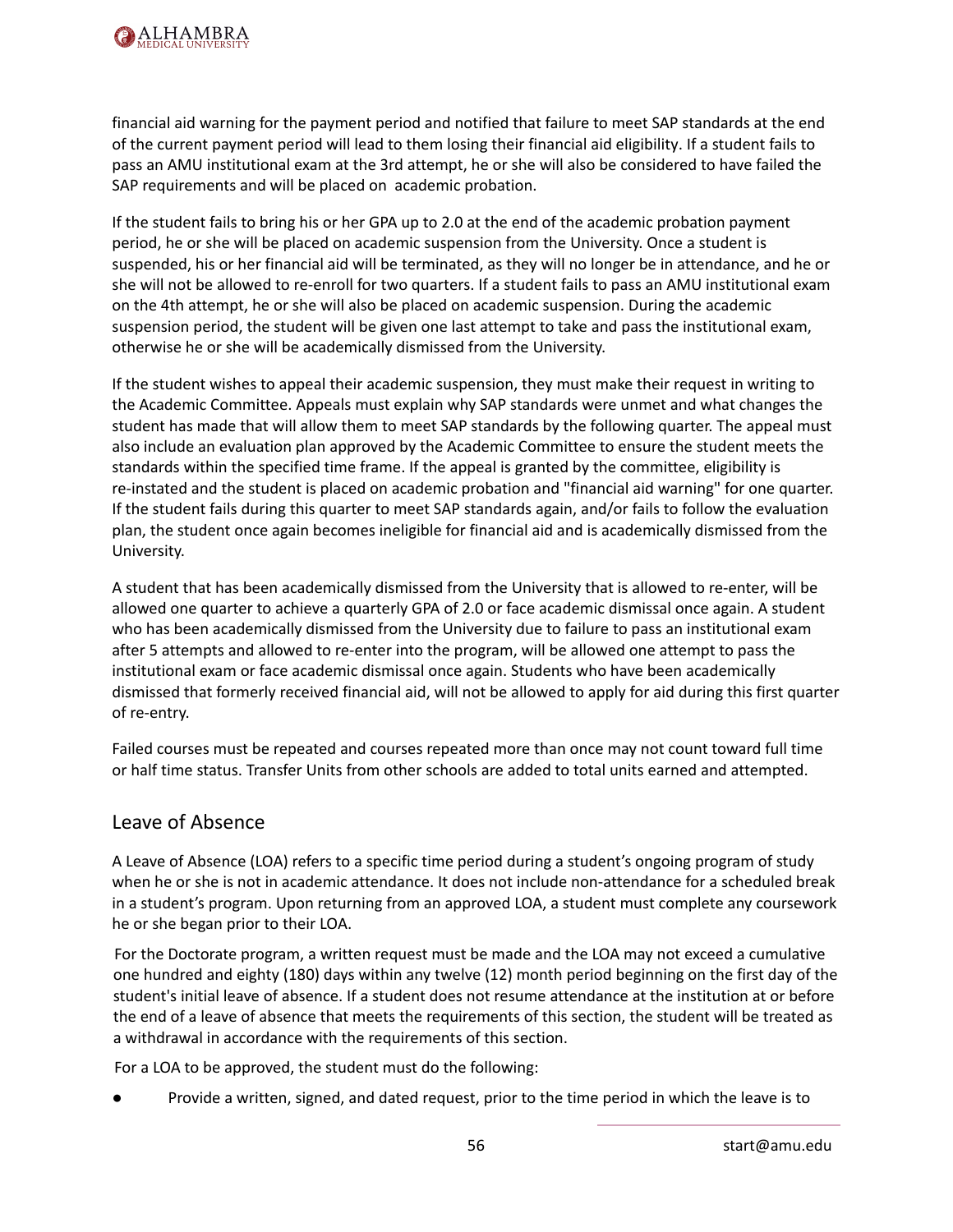

occur, unless unforeseen circumstances prevent the student from doing so.

- This request must be approved by the Chief Academic Officer and the Registrar.
- Foreign students may apply for a limited Leave of Absence as long as Homeland Security rules, regulations, policies and procedures are adhered to. As stated above, a Leave of Absence must be requested prior to the time the student plans to be away from school. In addition, a foreign student may not apply for a Leave of Absence until the student has been in attendance at the University for at least one academic year. If the Leave of Absence is not approved and the student no longer attends class, the student is considered to have ceased attendance at the school.

Students returning from a LOA must contact the Registrar's Office or Chief Academic Officer before registering for classes. It is the responsibility of the student to be aware of any policy and/or curriculum changes. Students who have not attended the University for one year or more, must apply for re-admission and must meet the current entrance requirements.

### Program Withdrawal

A student may withdraw from the school any time after the add/ drop period (described above) and receive a pro rata refund if he or she has completed 60 percent or less of the scheduled days in the current payment period in his or her program through the last day of attendance. A registration or administration fee will be deducted from the refund, not to exceed \$250.00, as well as a deduction for equipment not returned in good condition within 45 days of withdrawal. If the student has completed more than 60% of the period of attendance for which the student was charged, the tuition is considered earned and the student will receive no refund.

For the purpose of determining a refund under this section, a student shall be deemed to have withdrawn from a program of instruction when any of the following occurs:

- The student notifies the institution in writing of the student's withdrawal the date the student last attended class, whichever is later.
- The institution terminates the student's enrollment for failure to maintain satisfactory progress; failure to abide by the rules and regulations of the institution; absences in excess of the maximum set forth by the institution; and/or failure to meet financial obligations to the school.

For the purpose of determining the amount of the refund, the date of the student's withdrawal shall be deemed the last date of the scheduled attendance. The amount owed equals the daily charge for the program (total institutional charge, minus non-refundable fees, divided by the number of days in the program), multiplied by the number of days scheduled to attend, prior to withdrawal.

If the student has received federal student financial aid funds, the student is entitled to a refund of money not paid from federal student financial aid program funds.

Withdrawals may be effectuated by the student's written notice or by the student's conduct, including, but not necessarily limited to, a student's lack of attendance.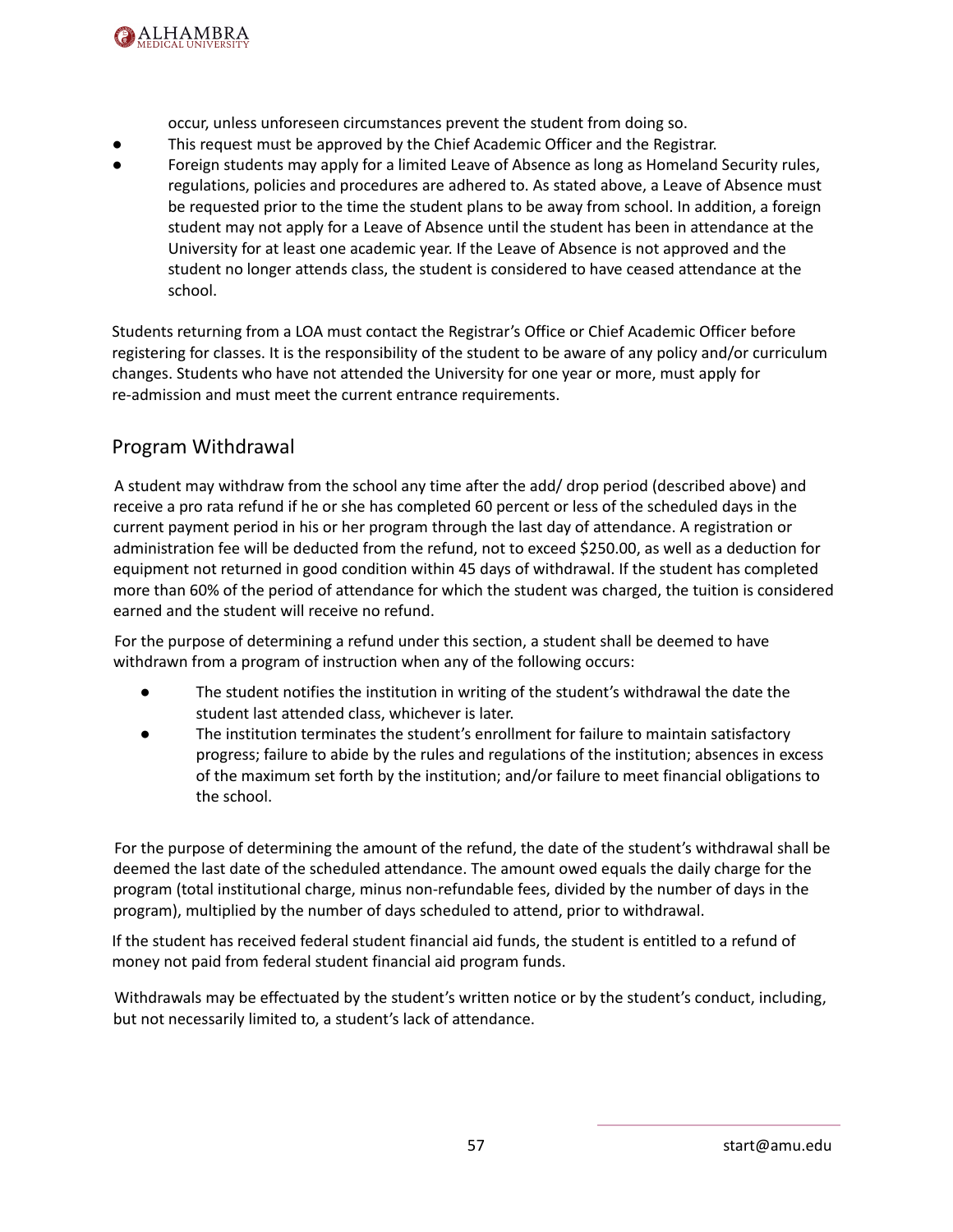

#### Re-admissions

The Chief Academic Officer must evaluate the student's standing. If more than five years have elapsed, since the last prior enrollment, the Academic Committee will reevaluate the student's placement and the student may be required to take a placement exam; if this is failed, he or she needs to retake the class. Students must contact the Registrar's Office to be sure all prior financial commitments are complete no less than 30 days before the quarter starts. A letter of full acceptance will be sent to the student after the student file and prior financial commitments are complete.

#### Academic Progress

The University operates on the quarter system program, with each quarter consisting of 10 weeks of class work. Each quarter unit is equivalent to 10 hours of class. A grade is assigned for each registered course. The final grade is determined by the total points accumulated by the student as listed in the individual course syllabus. Clinical practice coursework and some other coursework receive a "Pass" or "No Pass" grade based on the completion of performance objectives. The academic courses are graded with a standard letter grading methodology.

**Students Records** | In accordance with the Family Educational Rights and Privacy Act (FERPA), the University protects the privacy of student records, including address, phone number, grades and attendance dates. Student records are permanently kept in locked fireproof file cabinets and a backup copy of student records is kept on an off-site server. Students have the right to review their academic file by submitting a request to the Registrar.

Student records are maintained at the school site for five years from the last date of attendance. Transcripts are maintained permanently.

At graduation, students are provided with a copy of their official transcript and diploma at no additional cost. Students requesting additional copies of their transcript must do so in writing and pay a \$15 fee for each copy of the transcripts.

### Non-matriculated Students

Non-matriculated students must meet all admission requirements and course prerequisites, or demonstrate sufficient prior education and experience to successfully complete those courses. Class participation by non-matriculated students will be monitored by faculty to prevent any potential adverse effect on instruction.

#### Transfer Credit

Notice concerning transferability of credits and credentials earned at our institution:

The transferability of credits you earn at Alhambra Medical University is at the complete discretion of the institution to which you may seek to transfer. Acceptance of the diploma you earn in Master of Science in Traditional Asian Medicine program and/or Doctor of Acupuncture and Integrative Medicine is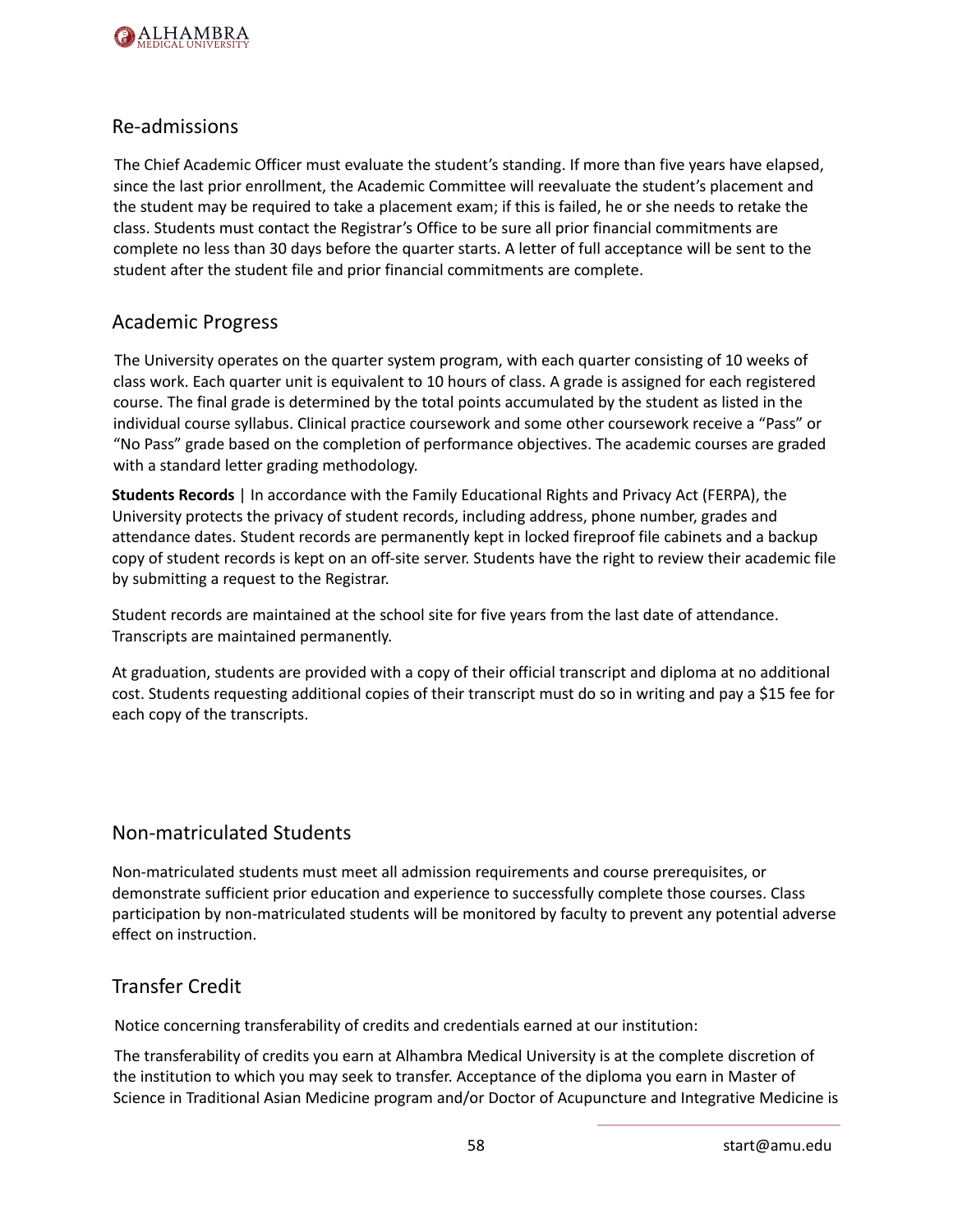

also at the complete discretion of the institution to which you may seek to transfer.

If the credits or certificate that you earn at this institution are not accepted at the institution to which you seek to transfer, you may be required to repeat some or all of your coursework at that institution. For this reason you should make certain that your attendance at this institution will meet your educational goals. This may include contacting an institution to which you may seek to transfer after attending Alhambra Medical University to determine if your credits or certificate will transfer.

**Articulation Agreements |** Alhambra Medical University has not entered into any transfer or articulation agreements with any other college or university.

**Transfer Credit |** The program accepts transfer credits towards its program that it judges to be equivalent to its requirements for graduation. Before transfer credit will be awarded, all official transcripts containing the coursework for which the prospective student seeks credit must be received by the Office of Admission. The following guidelines apply:

- Only transfer credit for actual coursework successfully completed at a college or university accredited by an agency recognized by the U.S. Department of Education or, in the case of foreign institutions, recognized by the appropriate government agency.
- Credits earned more than five (5) years prior to admission may only be accepted for transfer after validating and documenting that the student has retained the content knowledge and competencies of the respective course(s) for which transfer credits are being assessed.
- For institutions approved by the California Board of Acupuncture, 100% transfer credit may be awarded, provided that the actual coursework to be transferred has been successfully completed and is equivalent to the relevant required coursework.
- For candidates applying from institutions not approved by the California Board of Acupuncture, but are accredited by ACAHM or from foreign institutions which are evaluated as the equivalent of a regionally accredited college in the U.S., the following guidelines will apply:
	- 1. Up to 100% transfer credit may be awarded for courses completed successfully in basic sciences, clinical medicine, case management, practice management, public health, and professional development if the actual number of hours completed is equal to or greater than that required.
	- 2. Up to fifty percent (50%) credit, by transfer or challenge exam, for clinical practice and instruction in acupuncture and Oriental medicine principles, theories and treatment procedures may be awarded. The actual number of hours completed must be equal to or greater than that required by Alhambra Medical University. At least 50% of the course hours in the above individual subjects must be taken at Alhambra Medical University.

After a careful course-by-course evaluation of the contents of the Official Transcript(s), a written evaluation will be sent to the student indicating what coursework will be applied as transferable credits against the graduation requirement, and the entire record of the evaluation and award of the student's transfer credit will be included in the student's academic file.

Initial transcript evaluation for transfer credits performed is free. A \$100 transcript evaluation fee applies after full admission or two quarters of enrollment.

Under Title 5. Education Division | 7.5. Private Postsecondary Education | Chapter 3. Institutional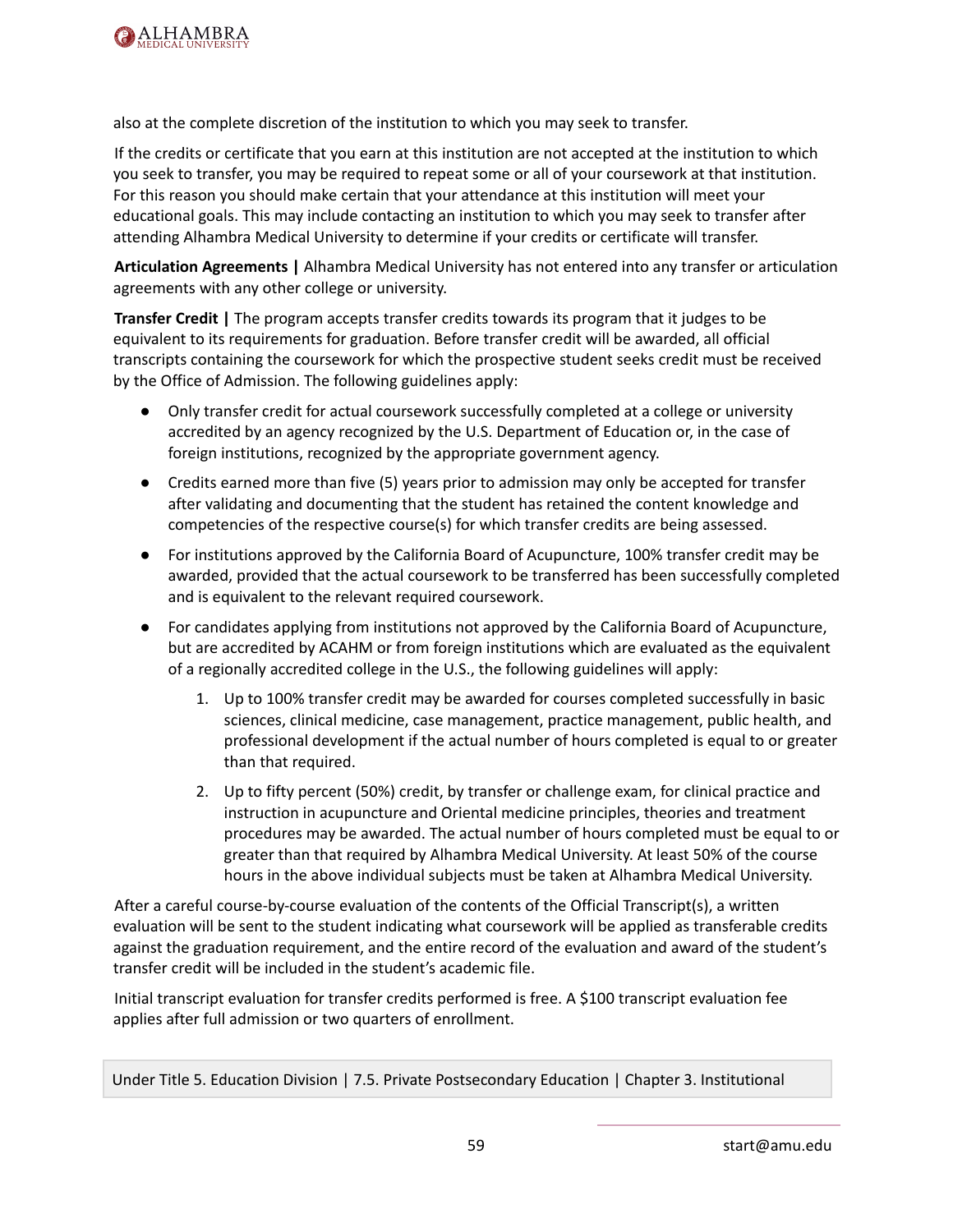

Operating Standards | Article 2. Admissions and Academic Achievement Standards | 5 CCR § 71770| § 71770. Admissions Standards and Transferred Credits Policy.

(2) No more than 20% of graduate semester units or the equivalent in other units awarded by another institution may be transferred for credit toward a Master's degree. An institution may accept transfer credits only from the institutions of higher learning described in subsection (1)(A). (3) No more than 30 graduate semester credits or its equivalent awarded by another institution may be credited toward a doctoral degree.

"This subdivision does not apply to graduate programs that lead to a profession or an occupation requiring state licensure where the licensing agency has a regulation permitting a different standard."

This subdivision does not apply because our graduate program lead to a profession or an occupation requiring California Acupuncture Board licensure and the California Acupuncture Board regulations permit a different standard.

Please note that all official transcripts need to be individually sent again directly to the licensing board to be verified for examination eligibility.

### Appealing A Grade

If a student is not satisfied with the grade given by the instructor, he or she can initiate in writing a grade appeal to the instructor involved. If the student is not satisfied by the instructor's explanation or action, the grade appeal can be presented to the Chief Academic Officer for resolution. The Chief Academic Officer and the Academic Committee will render the final decision.

#### Prior Learning

Alhambra Medical University does not award prior learning credit.

### Add / Drop Period

The Add/Drop Period is an established period of time at the beginning of each quarter when students may add classes or drop classes from their registration without penalty. Currently the Add/Drop Period is the first eight days of each quarter.

#### Course Withdrawal

To officially withdraw from a course, a student must complete a "Course Withdrawal" form. A student who officially withdraws from the course after the Add/Drop period and prior to the end of the sixth week will be given a grade of "W". If the student wishes to withdraw after the sixth week, he/she will be given a grade of "F" for each course.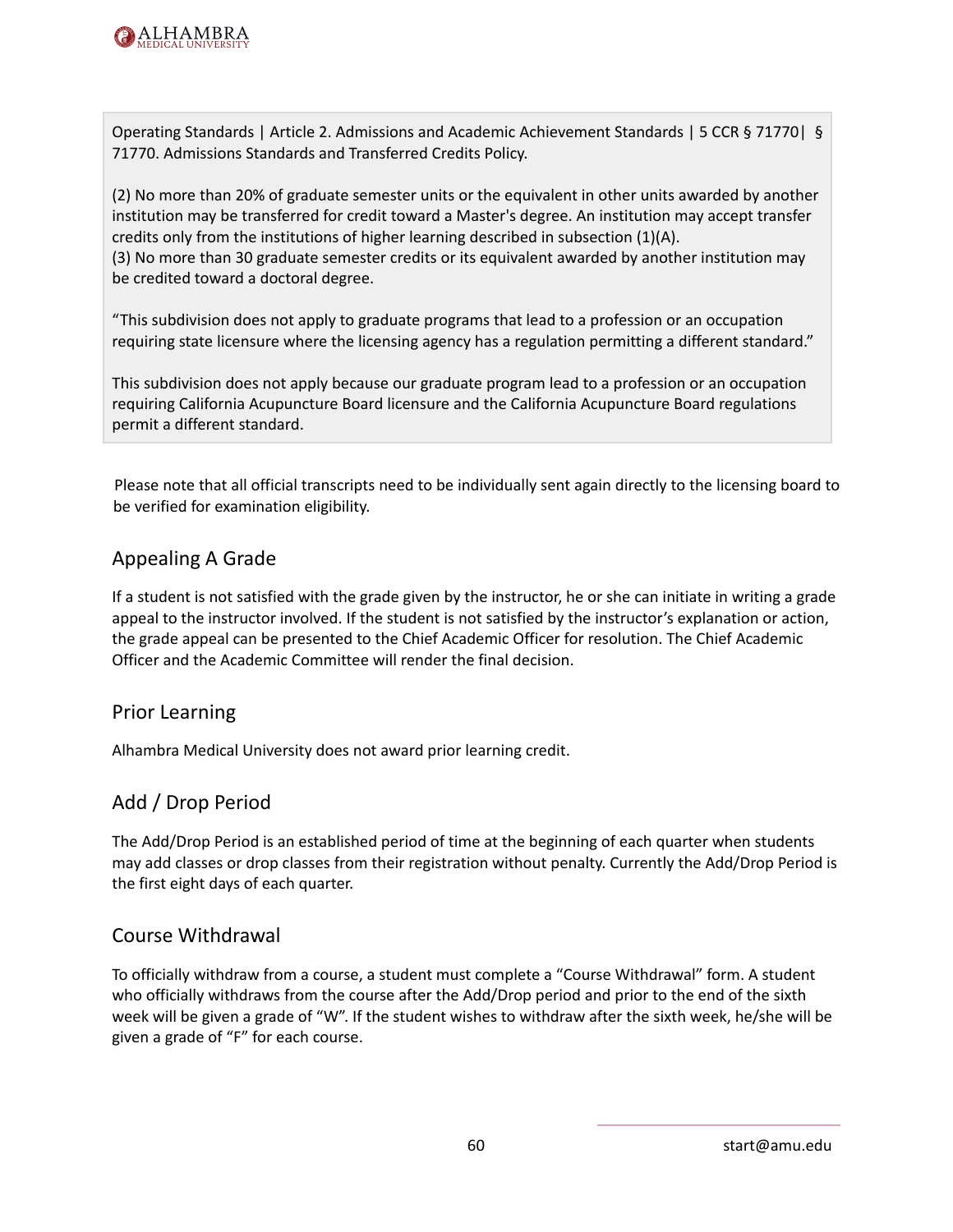

### Tutoring Services

Academic tutoring is available at the request of the student or as deemed necessary by the faculty. Tutoring may require an additional fee. Contact administration for more information.

#### Course Audit

The following are the course or class auditing policy implemented in AMU:

- 1. Matriculating registered AMU students are allowed to audit a maximum of two courses per quarter free of charge.
- 2. To audit additional courses, a fee of one-third of the full tuition will apply to each additional course.
- 3. Regardless of tuition charge, free or fee, all auditing courses must be registered in advance.
- 4. Elective and hands-on technique courses are not available for auditing. Student interested in the elective course topics must register for credits.
- 5. Non-AMU students must first apply to audit the course. Once approved, he/she must pay half of the full tuition for each course.
- 6. Class handouts are not available to auditing students for free. Auditing students will not take quiz and exams, will not be allowed to ask questions in the classroom.
- 7. Auditing students who fail to follow the attendance policy including random absence, tardy or leaving early, interrupting the lecture or disrupting the class will be given one warning before dropped from the course and forfeit any rights to future audits.

## Faculty

Alhambra Medical University (AMU) faculty consists of all individuals employed by AMU who are engaged in instruction, scholarly and professional, or academic service activities for AMU. These activities include but are not limited to lab and class instruction, program (didactic, clinic), course and curriculum development, research, participation in student academic advising, and service to the profession.

In AMU, the faculty members have been carefully selected based on their exceptional achievement, knowledge and clinical practice in their area of expertise and for their skills as instructors. AMU faculty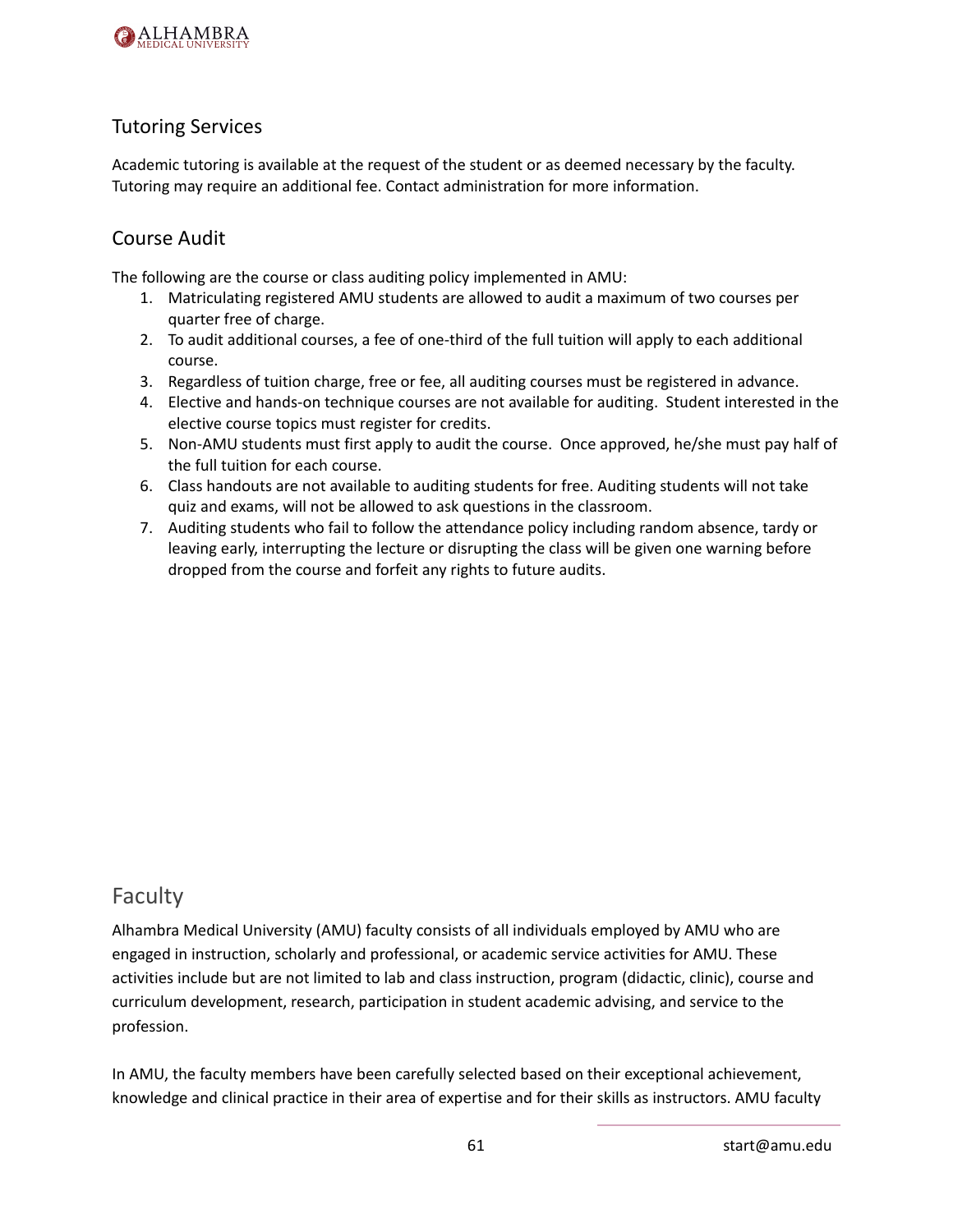

members have excellent multi-disciplinary experiences, knowledge, skills and competency. Many have provided input to development of the program.

AMU maintains three groups of faculties for its two programs:

**● Core Faculty**

Core faculty participate and provide leadership in the overall assessment process to ensure the institution is achieving its mission and objectives, as well as overseeing the process of achievement of competencies for students.

**● Faculty**

All other faculty who are responsible for student learning and assessment activities.

**● Guest Faculty**

Often subject area experts, guest faculty are invited to teach a course usually taught by designated faculty or core-faculty.

### Core Faculty

#### Chu, Yu-Ling

| Ph. D.               | Graduate School of China Academy of Chinese Medical Science, China |
|----------------------|--------------------------------------------------------------------|
| M.S.                 | Samra University, California                                       |
| L.Ac.                | Licensed Acupuncturist, California Acupuncture Board               |
| <b>Teaching Area</b> | <b>Clinical supervising</b>                                        |

| Jerome Jiang |                                                      |
|--------------|------------------------------------------------------|
| M.A.         | East China Normal University                         |
| L.Ac.        | Licensed Acupuncturist, California Acupuncture Board |

| Teaching Area | <b>MSTAM courses</b> |
|---------------|----------------------|
|---------------|----------------------|

| Lu, Yue |                                                      |
|---------|------------------------------------------------------|
| M.S.    | Shanghai Traditional Chinese Medicine University     |
| B.S.    | Nanjing Traditional Chinese Medicine University      |
| L.Ac.   | Licensed Acupuncturist, California Acupuncture Board |

| Teaching Area<br>MSTAM courses, DAIM completion courses |  |
|---------------------------------------------------------|--|
|---------------------------------------------------------|--|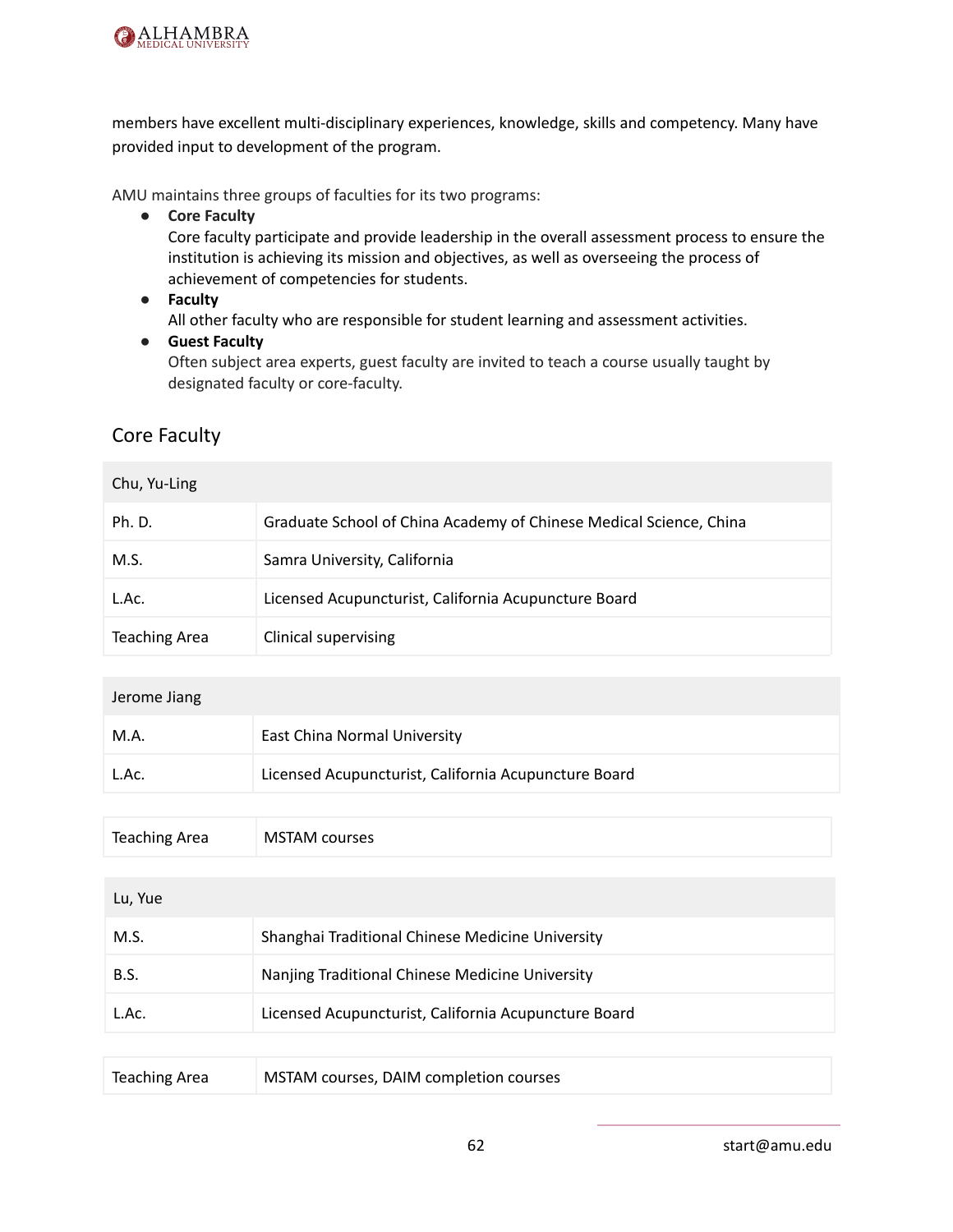

| Wong, Adrianus |                                                      |
|----------------|------------------------------------------------------|
| <b>DAOM</b>    | Dongguk University Los Angeles                       |
| <b>MSOM</b>    | Dongguk University Los Angeles                       |
| M.D.           | Trisakti University                                  |
| L.Ac.          | Licensed Acupuncturist, California Acupuncture Board |
|                |                                                      |

| <b>Teaching Area</b> | MSTAM courses, DAIM completion courses, Clinical supervising |
|----------------------|--------------------------------------------------------------|
|----------------------|--------------------------------------------------------------|

# Faculty Members

| Chang, Allan |                                                                |
|--------------|----------------------------------------------------------------|
| <b>DAOM</b>  | Dongguk University Los Angeles (DULA), Los Angeles, California |
| M.S.         | Alhambra Medical University, Alhambra, California              |
| B.S.         | National Cheng-Kong University, Taiwan                         |
| L.Ac.        | Licensed Acupuncturist, California Acupuncture Board           |
| AEMT         | Advanced Emergency Medical Technician                          |
|              |                                                                |

| MSTAM courses, DAIM completion courses<br>Teaching Area |  |
|---------------------------------------------------------|--|
|---------------------------------------------------------|--|

| Chen, Chang Sheng Steven |                                                      |
|--------------------------|------------------------------------------------------|
| M.S.                     | Beijing University of Traditional Chinese Medicine   |
| <b>B.S.</b>              | Wu Hu College of Traditional Chinese Medicine, China |
| L.Ac.                    | Licensed Acupuncturist, California Acupuncture Board |
|                          |                                                      |

| Teaching Area | MSTAM courses, Clinic supervising |  |
|---------------|-----------------------------------|--|
|---------------|-----------------------------------|--|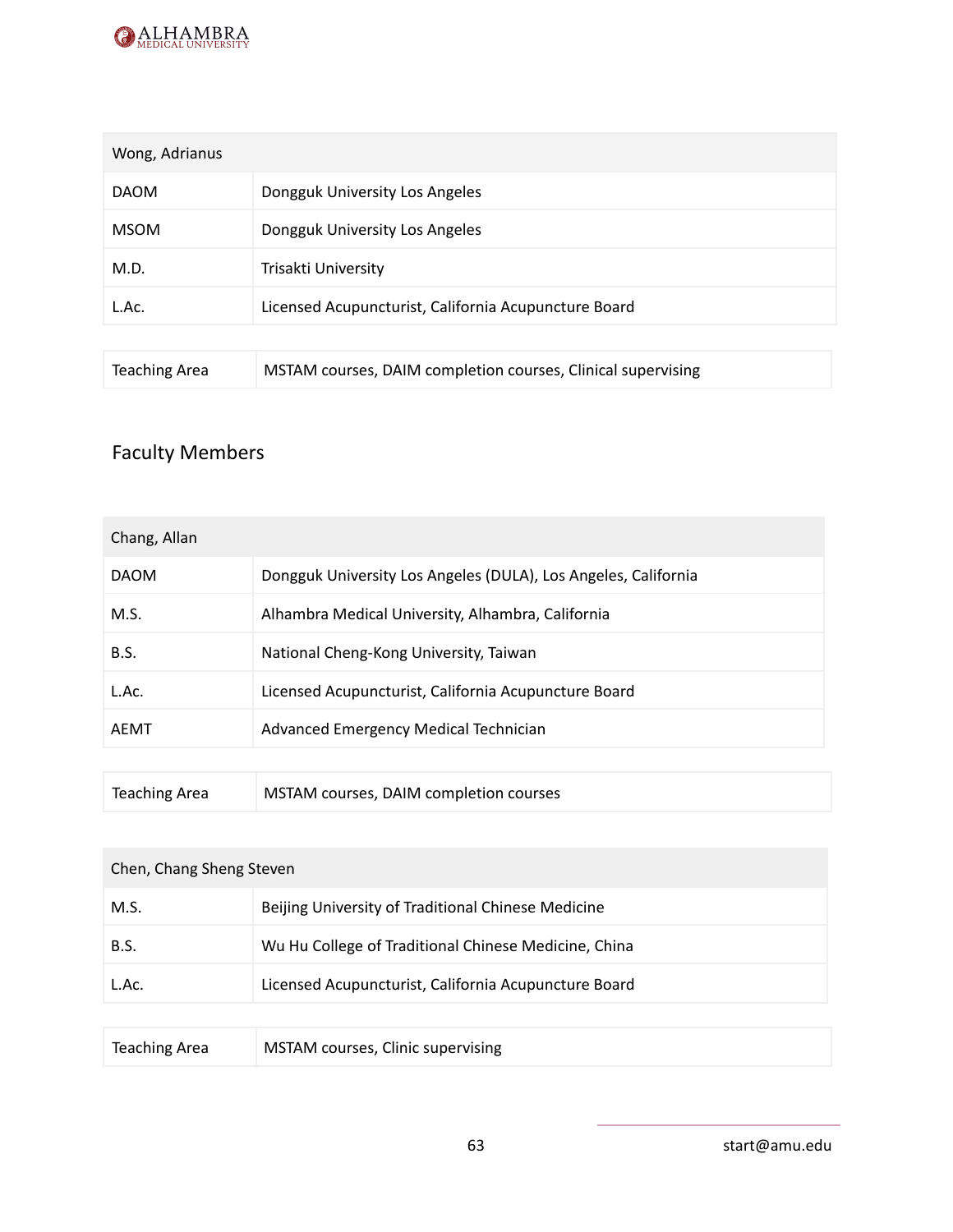

| Chen, Yong Ping |                                                      |
|-----------------|------------------------------------------------------|
| Ph.D.           | Guangzhou University of Traditional Chinese Medicine |
| M.S.            | Zhejiang University of Traditional Chinese Medicine  |
| B.S.            | Zhejiang University of Traditional Chinese Medicine  |
| L.Ac.           | Licensed Acupuncturist, California Acupuncture Board |
|                 |                                                      |

| Teaching Area | DAIM completion courses |
|---------------|-------------------------|
|---------------|-------------------------|

| Garcia, Justin |                                                      |
|----------------|------------------------------------------------------|
| <b>DAIM</b>    | Alhambra Medical University                          |
| <b>MSAOM</b>   | Alhambra Medical University                          |
| <b>B.A.</b>    | Johnson and Wales University                         |
| L. Ac.         | Licensed Acupuncturist, California Acupuncture Board |
|                |                                                      |

| <b>Teaching Area</b> | <b>MSTAM courses</b> |
|----------------------|----------------------|
|----------------------|----------------------|

| Garcia, Rachel |                                                      |
|----------------|------------------------------------------------------|
| <b>DAOM</b>    | Emperor's College of Traditional Oriental Medicine   |
| <b>MTOM</b>    | Emperor's College of Traditional Oriental Medicine   |
| L.Ac.          | Licensed Acupuncturist, California Acupuncture Board |
|                |                                                      |

| Teaching Area<br>MSTAM courses |
|--------------------------------|
|--------------------------------|

| Gomberg, Steven |                                                      |
|-----------------|------------------------------------------------------|
| <b>MTOM</b>     | Emperor's College of Traditional Oriental Medicine   |
| Ph.D.           | American University of Complementary Medicine        |
| L.Ac.           | Licensed Acupuncturist, California Acupuncture Board |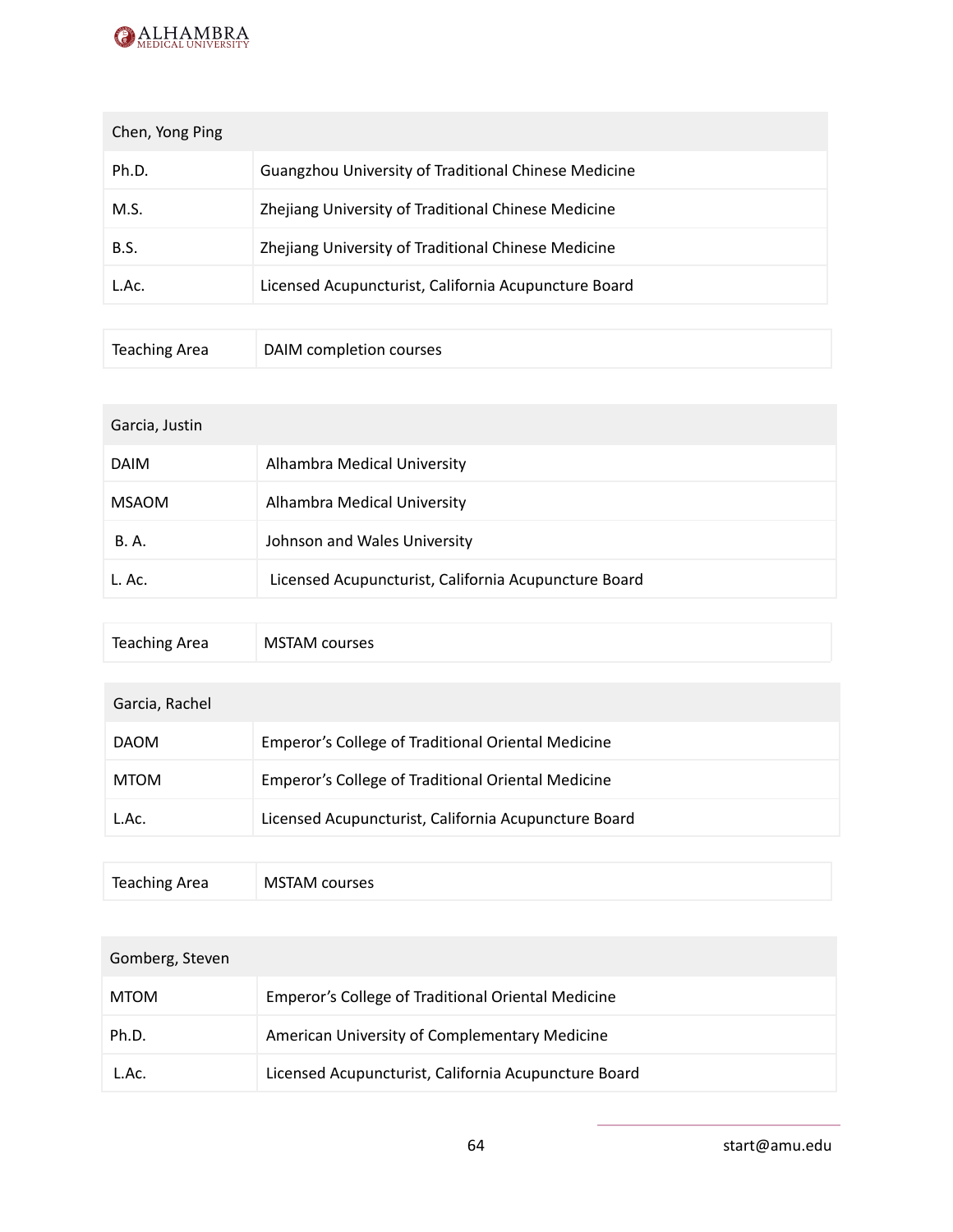

Teaching Area MSTAM courses

| <b>Teaching Area</b> | <b>MSTAM</b> courses                                 |
|----------------------|------------------------------------------------------|
|                      |                                                      |
| Gu, Xu Ping          |                                                      |
| M.D.                 | Tokyo University, Japan                              |
| M.S.                 | Shanghai University of TCM, China                    |
| <b>B.S.</b>          | Yancheng Hygiene College                             |
| L.Ac.                | Licensed Acupuncturist, California Acupuncture Board |
|                      |                                                      |

| Teaching Area<br>MSTAM courses, DAIM completion courses |  |
|---------------------------------------------------------|--|
|---------------------------------------------------------|--|

| Huang, Hsinyi |                                                      |
|---------------|------------------------------------------------------|
| <b>MSOM</b>   | Samra University                                     |
| B.S.          | Beijing University of Chinese Medicine               |
| L.Ac.         | Licensed Acupuncturist, California Acupuncture Board |
|               |                                                      |

| Jiang, Fanfan |                                                                |
|---------------|----------------------------------------------------------------|
| MSAOM         | Dongguk University Los Angeles (DULA), Los Angeles, California |
| L.Ac.         | Licensed Acupuncturist, California Acupuncture Board           |

| <b>Teaching Area</b> | <b>MSTAM</b> courses                                    |
|----------------------|---------------------------------------------------------|
|                      |                                                         |
| Jin, Guishu          |                                                         |
| M.D. (China)         | Liaoning Medical University, China                      |
| <b>MSOM</b>          | Dongguk University Los Angeles, Los Angeles, California |
| L.Ac.                | Licensed Acupuncturist, California Acupuncture Board    |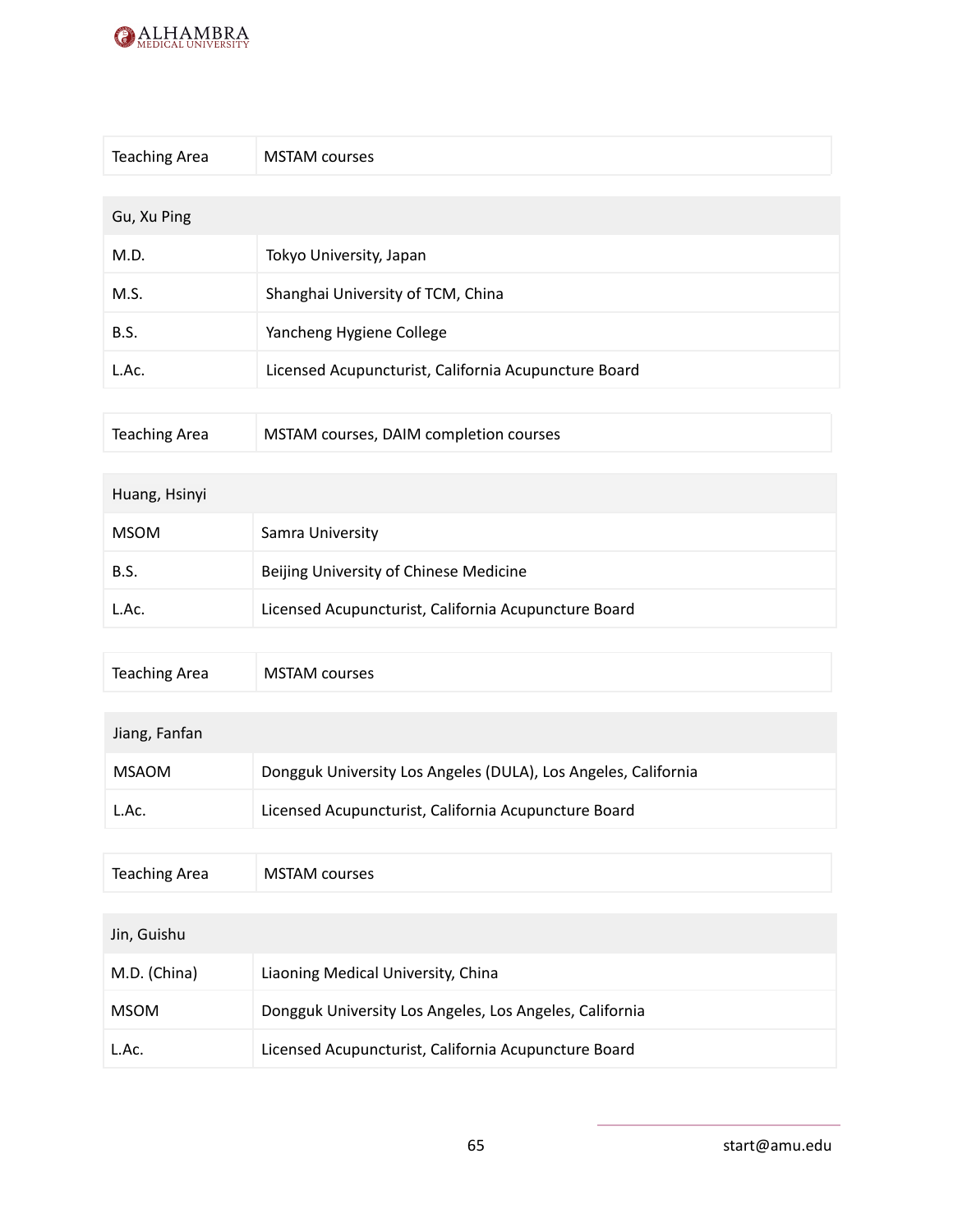

| <b>Teaching Area</b> | <b>MSTAM</b> courses                                 |
|----------------------|------------------------------------------------------|
|                      |                                                      |
| Jin, Yu Ji           |                                                      |
| Ph.D. (China)        | Beijing University, China                            |
| M.D. (China)         | Yian Bian Medical University, China                  |
| <b>MSOM</b>          | Royal University, California                         |
| L.Ac.                | Licensed Acupuncturist, California Acupuncture Board |
|                      |                                                      |

| <b>Teaching Area</b> | DAIM completion courses |
|----------------------|-------------------------|
|----------------------|-------------------------|

#### Kuo, Henry Chienhung

| Alhambra Medical University, Alhambra, California<br>M.S.<br>University of California, Irvine, California<br>B.S. | <b>DAOM</b> | Dongguk University Los Angeles (DULA), Los Angeles, California |
|-------------------------------------------------------------------------------------------------------------------|-------------|----------------------------------------------------------------|
|                                                                                                                   |             |                                                                |
|                                                                                                                   |             |                                                                |
| Licensed Acupuncturist, California Acupuncture Board<br>L.Ac.                                                     |             |                                                                |

| Teaching Area | MSTAM courses, Clinic supervising |
|---------------|-----------------------------------|
|---------------|-----------------------------------|

| Le, Roy   |                                                   |
|-----------|---------------------------------------------------|
| MD        | Universidad Central del Este (Dominican Republic) |
| <b>BS</b> | University California at Irvine                   |

| Teaching Area | MSTAM courses, DAIM completion courses |
|---------------|----------------------------------------|
|---------------|----------------------------------------|

| Li, Hong    |                                                            |
|-------------|------------------------------------------------------------|
| <b>OMD</b>  | South Baylo University                                     |
| <b>B.S.</b> | Jiangxi University of Traditional Chinese Medicine (China) |
| L.Ac.       | Licensed Acupuncturist, California Acupuncture Board       |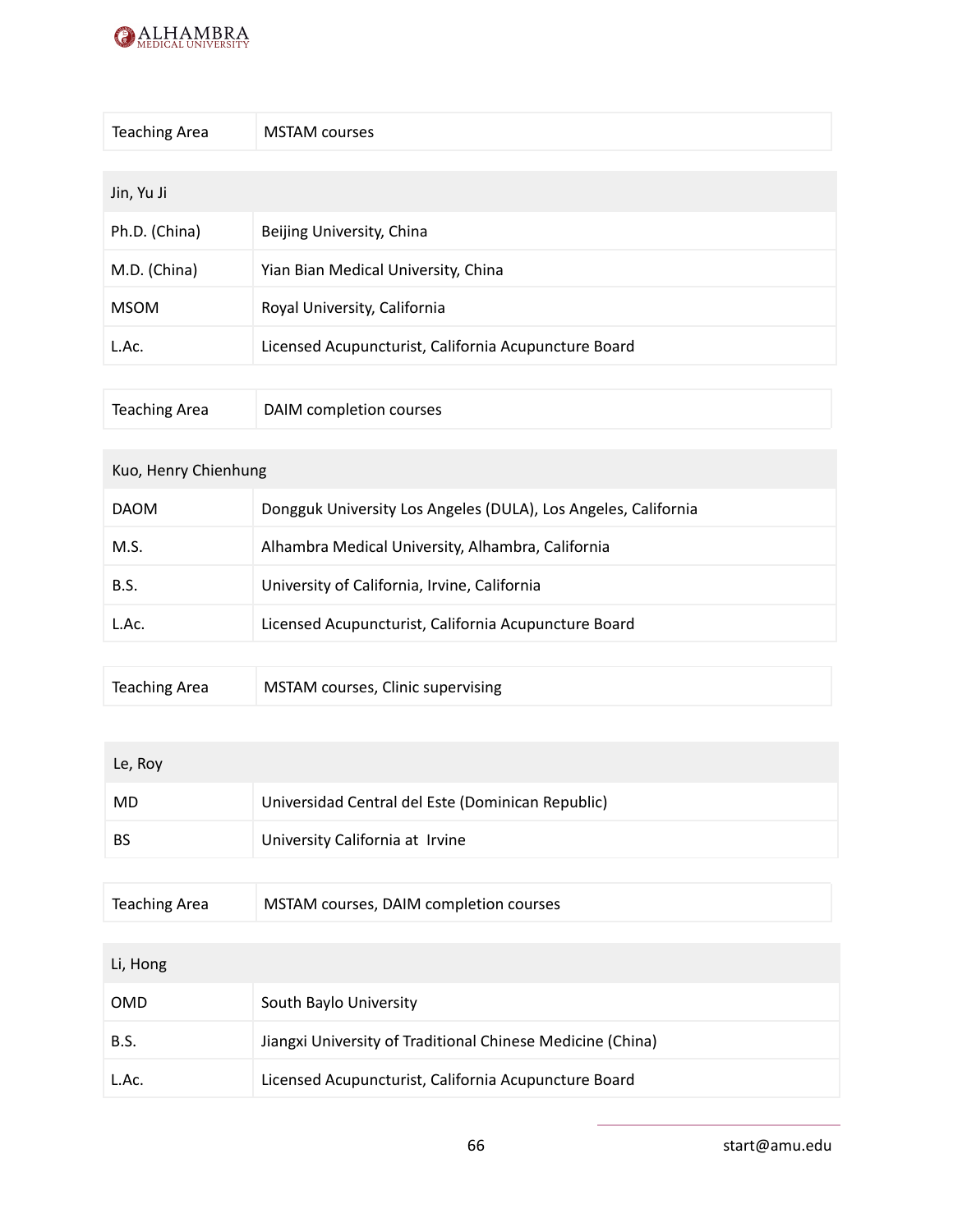

| <b>Teaching Area</b> | <b>MSTAM</b> courses                                 |
|----------------------|------------------------------------------------------|
|                      |                                                      |
| Li, Ji Ze            |                                                      |
| M.S.                 | Liaoning University of Traditional Chinese Medicine  |
| <b>B.S.</b>          | Tianjin University of Traditional Chinese Medicine   |
| L.Ac.                | Licensed Acupuncturist, California Acupuncture Board |
|                      |                                                      |

| <b>Teaching Area</b><br><b>MSTAM courses</b> |
|----------------------------------------------|
|----------------------------------------------|

| Li, Jonathan |                      |  |
|--------------|----------------------|--|
| M.S.         | University of Oregon |  |
| <b>B.S.</b>  | Wu Han University    |  |

| Teaching Area<br><b>MSTAM courses</b> |  |  |
|---------------------------------------|--|--|
|---------------------------------------|--|--|

### Li, Mingdong

| Ph. D.      | Heilongjiang University of Traditional Chinese Medicine |
|-------------|---------------------------------------------------------|
| <b>B.S.</b> | Heilongjiang University of Traditional Chinese Medicine |
| L.Ac.       | Licensed Acupuncturist, California Acupuncture Board    |

| <b>Teaching Area</b> | <b>MSTAM courses</b> |
|----------------------|----------------------|
|----------------------|----------------------|

| Liao, Kevin Kuofan |                                                                |  |
|--------------------|----------------------------------------------------------------|--|
| <b>DAOM</b>        | Dongguk University Los Angeles (DULA), Los Angeles, California |  |
| M.S.               | Alhambra Medical University, Alhambra, California              |  |
| L.Ac.              | Licensed Acupuncturist, California Acupuncture Board           |  |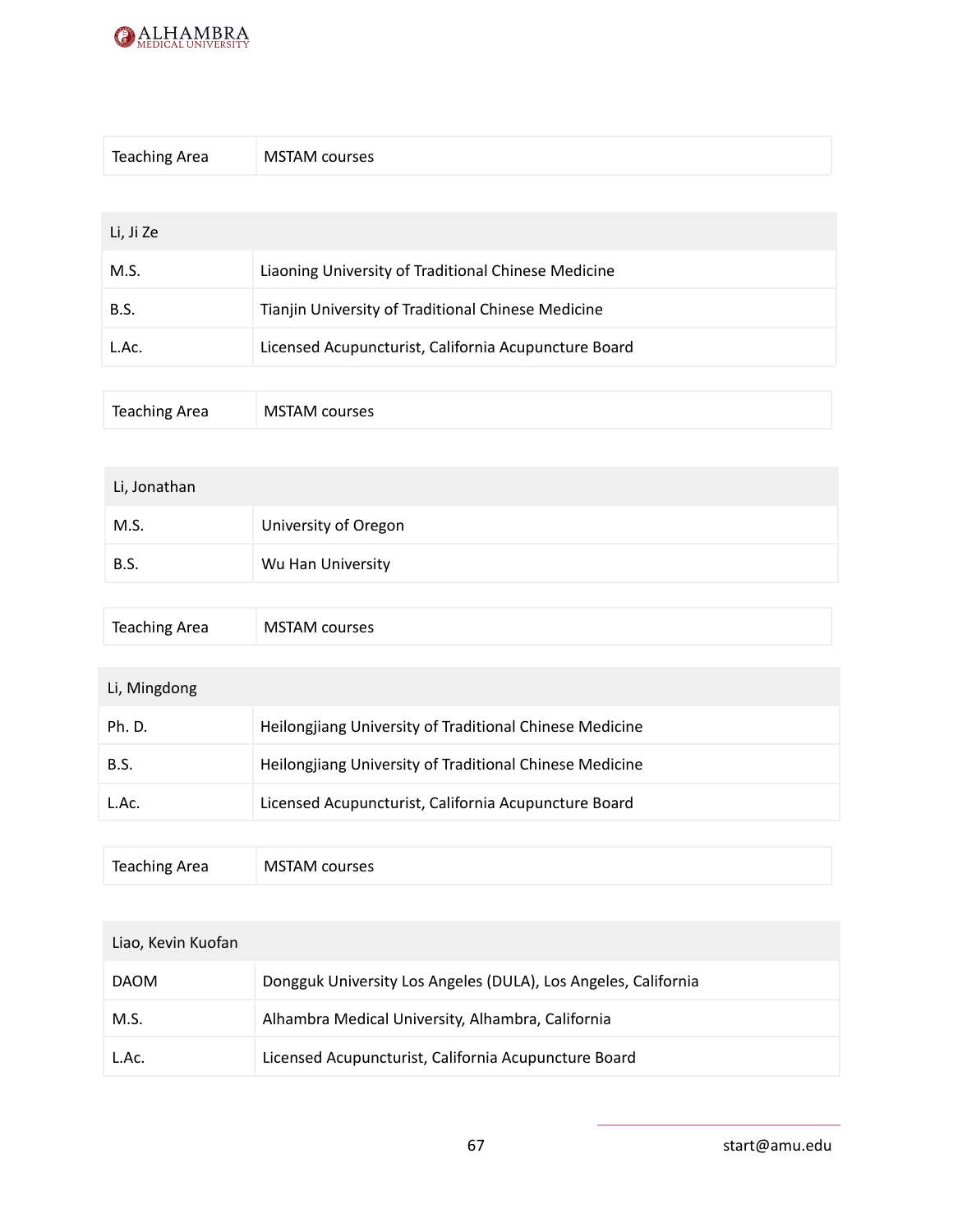

| <b>Teaching Area</b> | <b>MSTAM courses</b> |
|----------------------|----------------------|
|----------------------|----------------------|

| Liu, Marcie  |                                                      |  |
|--------------|------------------------------------------------------|--|
| <b>MSAOM</b> | Alhambra Medical University, Alhambra, California    |  |
| M.S.         | Indiana State University                             |  |
| <b>B.A.</b>  | Tamkang University, Taiwan                           |  |
| L.Ac.        | Licensed Acupuncturist, California Acupuncture Board |  |

| Teaching Area | <b>MSTAM courses</b> |  |  |  |
|---------------|----------------------|--|--|--|
|---------------|----------------------|--|--|--|

| Liu, Sean     |                                                   |
|---------------|---------------------------------------------------|
| M.D., Ph. D.  | Kyoto University, Japan                           |
| M. D. (China) | Medical School, Fudan University, Shanghai, China |

| <b>Teaching Area</b> | <b>MSTAM</b> courses                      |
|----------------------|-------------------------------------------|
|                      |                                           |
| Liu, Yingge          |                                           |
| M.D. (China)         | Xian Medical University, China            |
| Ph.D.                | Fourth Military Medical University, China |
|                      |                                           |

| <b>Teaching Area</b> | <b>MSTAM courses</b> |
|----------------------|----------------------|
|----------------------|----------------------|

| Marshall, Neil    |                                                      |
|-------------------|------------------------------------------------------|
| <b>DACM</b>       | Pacific College of Oriental Medicine                 |
| <b>MSAOM</b>      | Alhambra Medical University                          |
| <b>BS Nursing</b> | University of Wyoming, Laramie, Wyoming              |
| L.Ac.             | Licensed Acupuncturist, California Acupuncture Board |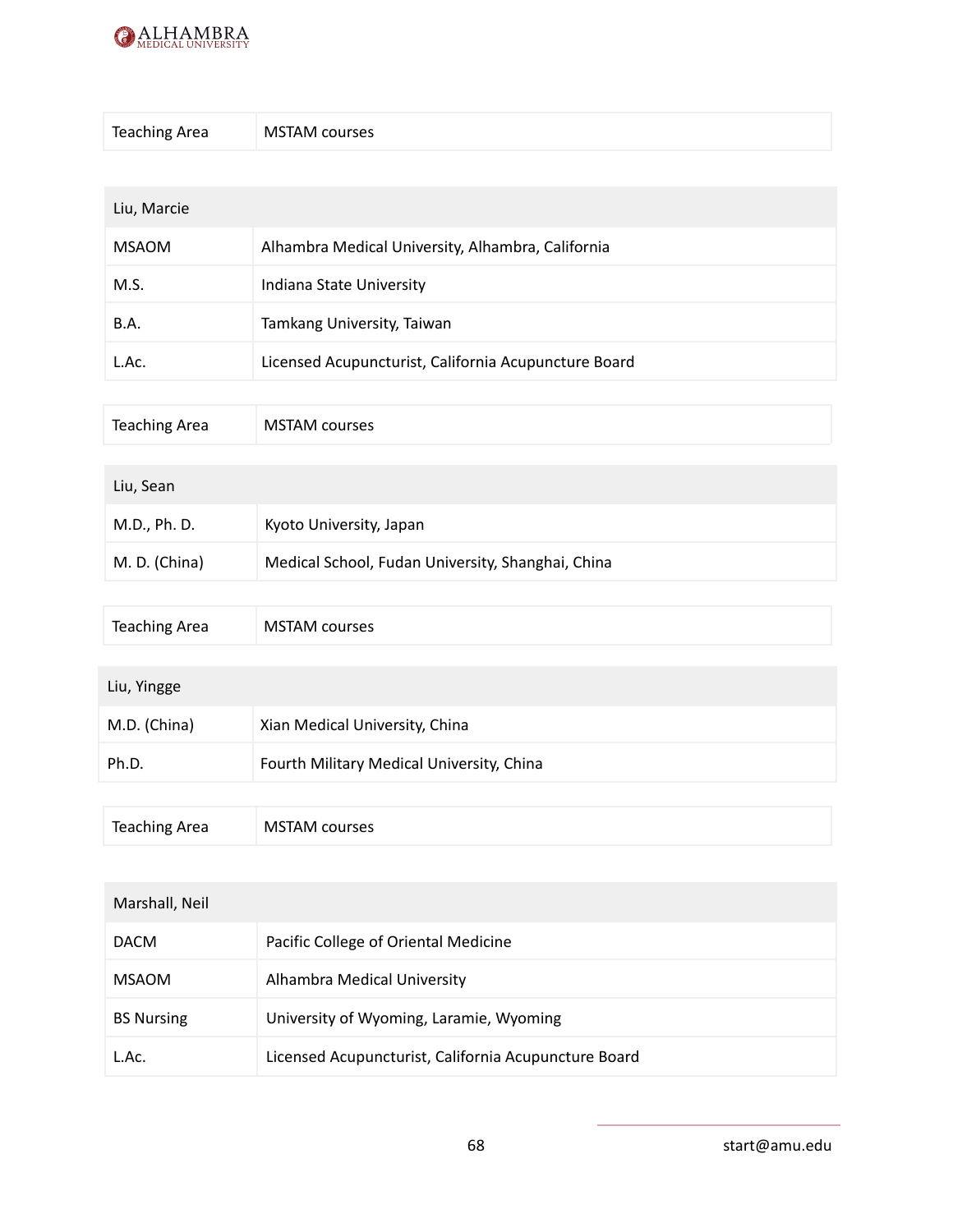

| <b>Teaching Area</b> | <b>MSTAM</b> courses                                 |
|----------------------|------------------------------------------------------|
|                      |                                                      |
| Peng, Pai Hsiang     |                                                      |
| <b>MSOM</b>          | Samra University                                     |
| MD.                  | China Medical University (Taiwan)                    |
| L.Ac.                | Licensed Acupuncturist, California Acupuncture Board |
|                      |                                                      |
| <b>Teaching Area</b> | MSTAM courses, Clinical supervising                  |

| Poulin, Erika |                                                      |
|---------------|------------------------------------------------------|
| <b>DACM</b>   | Pacific College of Oriental Medicine                 |
| <b>MTOM</b>   | Emperor's College of Traditional Oriental Medicine   |
| <b>B.A.</b>   | University of Central Florida                        |
| L.Ac.         | Licensed Acupuncturist, California Acupuncture Board |
|               |                                                      |

| Teaching Area<br><b>MSTAM courses</b> |  |
|---------------------------------------|--|
|---------------------------------------|--|

| Qiu, Jun Peng        |                                            |
|----------------------|--------------------------------------------|
| <b>MD</b>            | The 7th Military Medical University, China |
|                      |                                            |
| <b>Teaching Area</b> | <b>MSTAM</b> courses                       |

| Shi, Yue |                               |
|----------|-------------------------------|
| Ph.D.    | University of Houston         |
| M.D.     | Sun Yat-Sen University, China |
|          |                               |

| <b>Teaching Area</b> |
|----------------------|
|----------------------|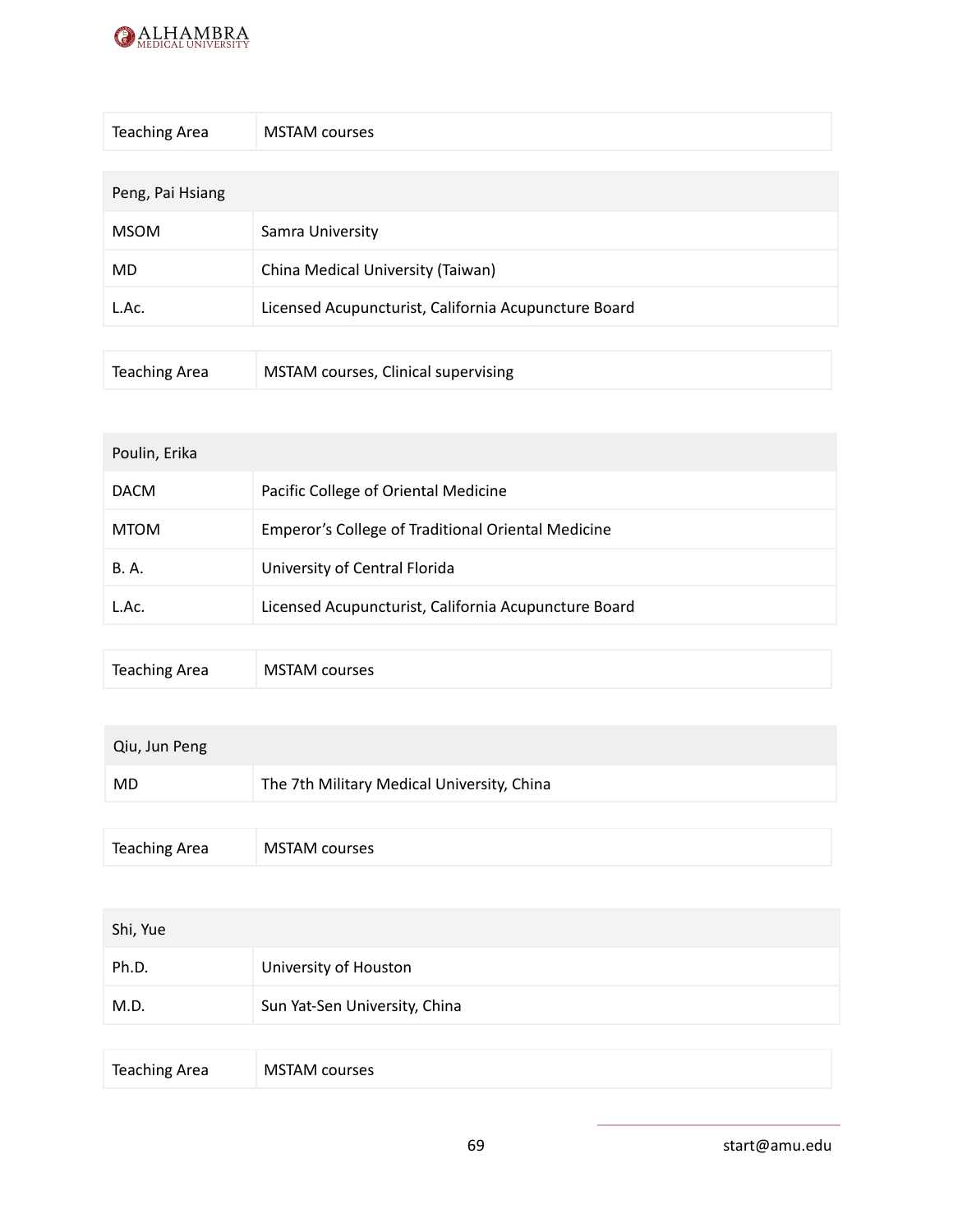

| Smircina, Nell |                                                        |
|----------------|--------------------------------------------------------|
| <b>DAOM</b>    | Emperor's College of Traditional Oriental Medicine, CA |
| <b>MTOM</b>    | Emperor's College of Traditional Oriental Medicine, CA |
| BS             | James Madison University, Harrisonburg, VA             |
| L.Ac.          | Licensed Acupuncturist, California Acupuncture Board   |

| <b>Teaching Area</b> | DAIM courses                |
|----------------------|-----------------------------|
|                      |                             |
| Song, Lei            |                             |
| <b>DAIM</b>          | Alhambra Medical University |

| MSAOM         | <b>Alhambra Medical University</b>                   |
|---------------|------------------------------------------------------|
| M. D. (China) | Shanghai 2nd Medical University, China               |
| L.Ac.         | Licensed Acupuncturist, California Acupuncture Board |

| Song, Tianjiao       |                                         |
|----------------------|-----------------------------------------|
| M. S.                | University of Southern California       |
| <b>B.S.</b>          | Hong Kong Baptist University, Hong Kong |
|                      |                                         |
| <b>Teaching Area</b> | <b>MSTAM</b> courses                    |

| Suh, Yeajii DAOM, PhD, LAc, OMD (NV) |                                                      |  |
|--------------------------------------|------------------------------------------------------|--|
| <b>DAOM</b>                          | Dongguk University Los Angeles                       |  |
| <b>MSOM</b>                          | Samra University, Los Angeles, California            |  |
| Ph.D.                                | East Asian Languages and Cultures, UCLA              |  |
| L.Ac.                                | Licensed Acupuncturist, California Acupuncture Board |  |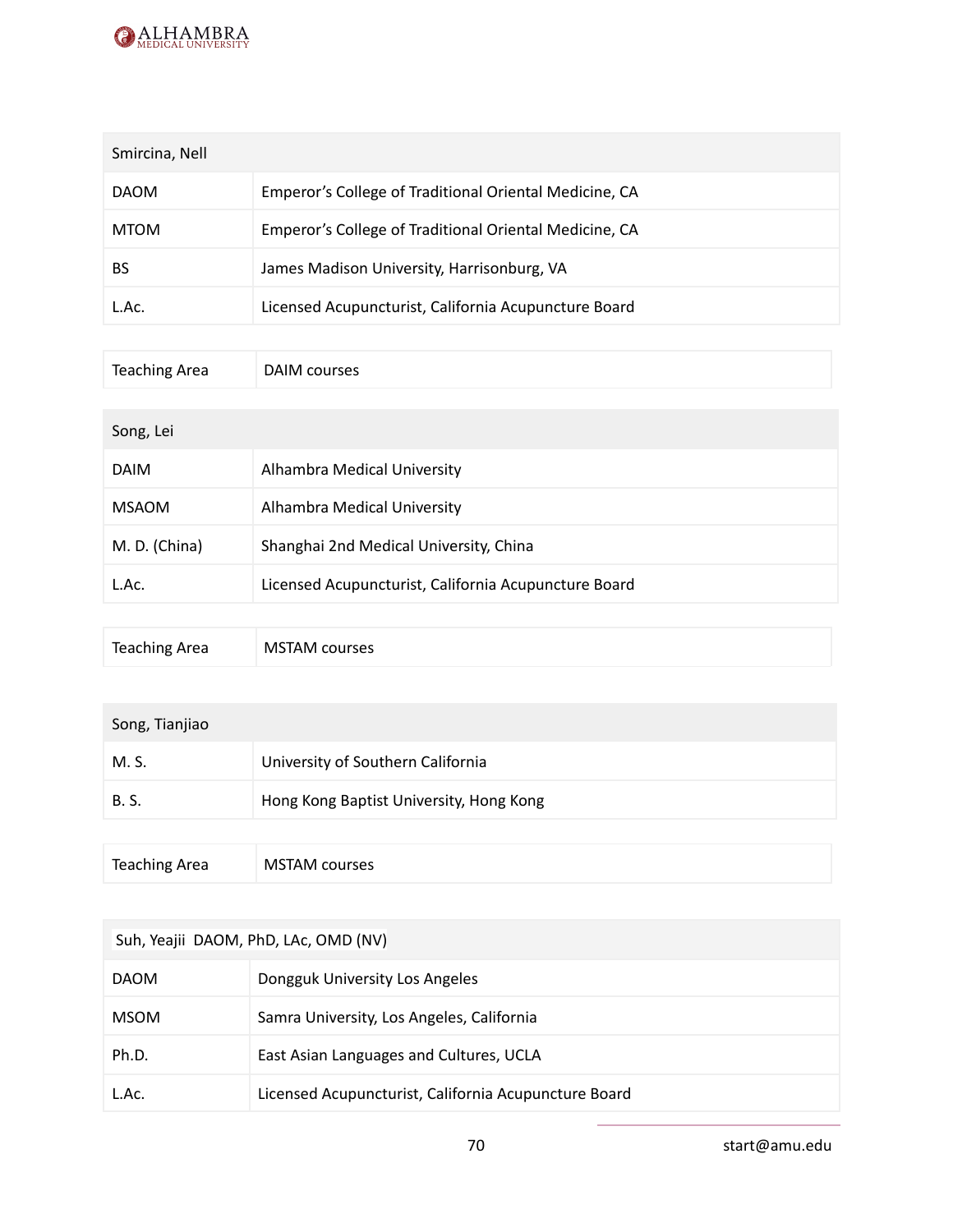

| <b>Teaching Area</b> | DAIM completion courses                              |
|----------------------|------------------------------------------------------|
|                      |                                                      |
| Wang, Tun Kung       |                                                      |
| <b>MSAOM</b>         | Alhambra Medical University                          |
| <b>MBA</b>           | Pepperdine University                                |
| MS Comp Eng          | University of Southern California                    |
| MS Computer Sci      | University of Texas at Arlington                     |
| L.Ac.                | Licensed Acupuncturist, California Acupuncture Board |

| Teaching Area<br><b>MSTAM courses</b> |
|---------------------------------------|
|---------------------------------------|

| Wang, Sheng Chun |                                                      |
|------------------|------------------------------------------------------|
| <b>DAIM</b>      | Alhambra Medical University                          |
| M.S.             | Alhambra Medical University                          |
| <b>B.S.</b>      | Donghua University, Shanghai, China                  |
| L.Ac.            | Licensed Acupuncturist, California Acupuncture Board |

| Teaching Area<br><b>MSTAM courses</b> |
|---------------------------------------|
|---------------------------------------|

### Wang, Winnie

| <b>MSAOM</b> | Alhambra Medical University                          |
|--------------|------------------------------------------------------|
| M.S.         | New York University                                  |
| <b>BS</b>    | Massachusetts Institute of Technology                |
| L.Ac.        | Licensed Acupuncturist, California Acupuncture Board |

| <b>Teaching Area</b> | <b>MSTAM</b> courses |
|----------------------|----------------------|
|----------------------|----------------------|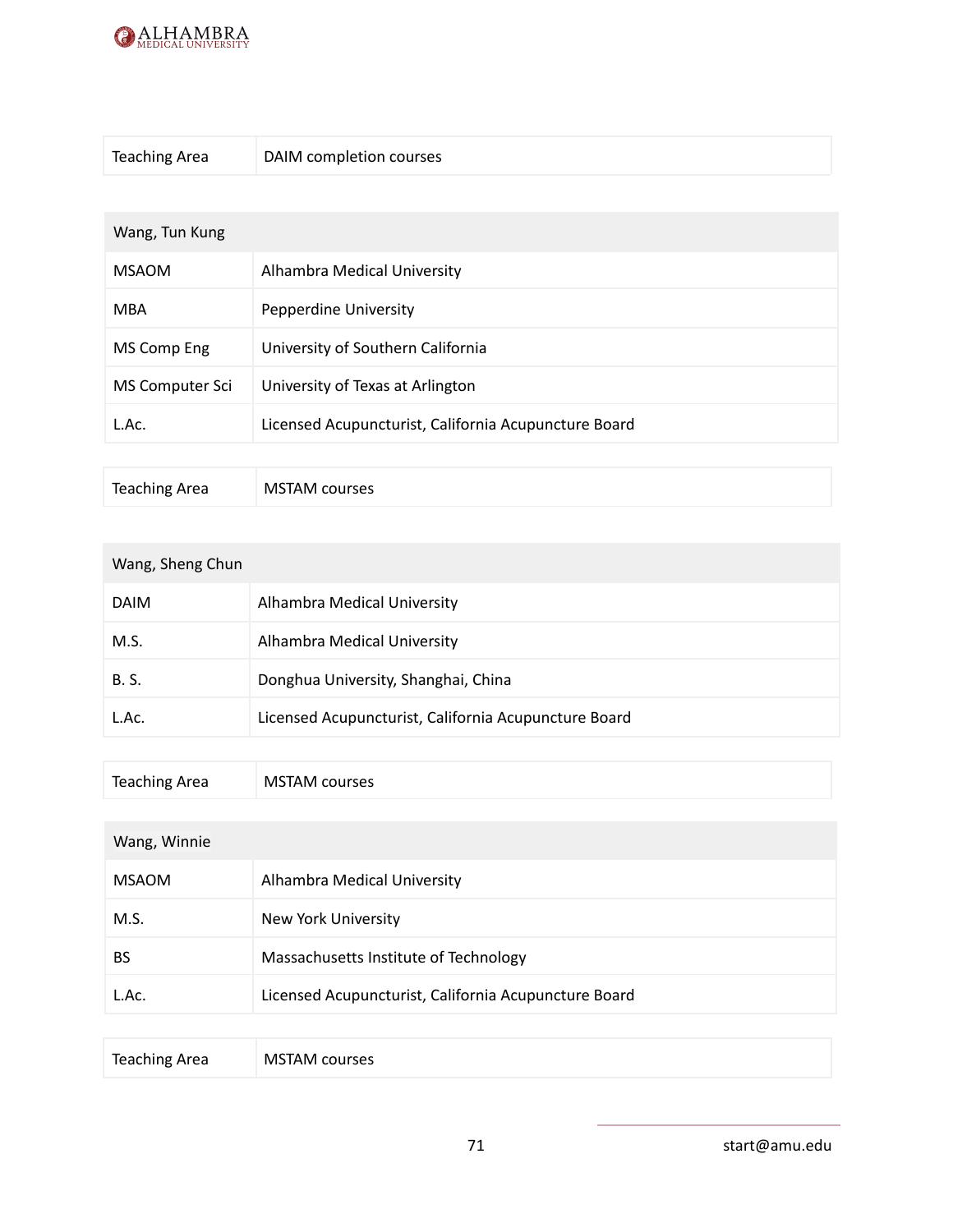

| Wang, Yang   |                                                      |
|--------------|------------------------------------------------------|
| <b>MSAOM</b> | Alhambra Medical University                          |
| M.D.         | Qiqihaer Medical College, China                      |
| <b>MS</b>    | ShanTou University, China                            |
| L.Ac.        | Licensed Acupuncturist, California Acupuncture Board |

| Teaching Area | <b>MSTAM courses</b> |
|---------------|----------------------|
|---------------|----------------------|

| Wilcox, Lorraine |                                                           |  |
|------------------|-----------------------------------------------------------|--|
| M.S.             | Samra University, Los Angeles, California                 |  |
| $A.D.T.*$        | American University of Complementary Medicine, California |  |
| L.Ac.            | Licensed Acupuncturist, California Acupuncture Board      |  |

| Teaching Area | <b>MSTAM courses</b> |  |  |  |
|---------------|----------------------|--|--|--|
|---------------|----------------------|--|--|--|

| Xu, Xingsheng |                                                      |
|---------------|------------------------------------------------------|
| Ph.D.         | Shanghai University of TCM, China                    |
| M.S.          | Shanghai University of TCM, China                    |
| B.S.          | Shanghai University of TCM, China                    |
| L.Ac.         | Licensed Acupuncturist, California Acupuncture Board |
|               |                                                      |

| Teaching Area | MSTAM courses, Clinic supervising |  |
|---------------|-----------------------------------|--|
|---------------|-----------------------------------|--|

| Yang, Chang Qing |                                                                |
|------------------|----------------------------------------------------------------|
| Ph.D.            | Psychiatry, Kobe University, Japan                             |
| M.Med            | Heilongjiang University of Traditional Chinese Medicine, China |
| B.Med            | Heilongjiang University of Traditional Chinese Medicine, China |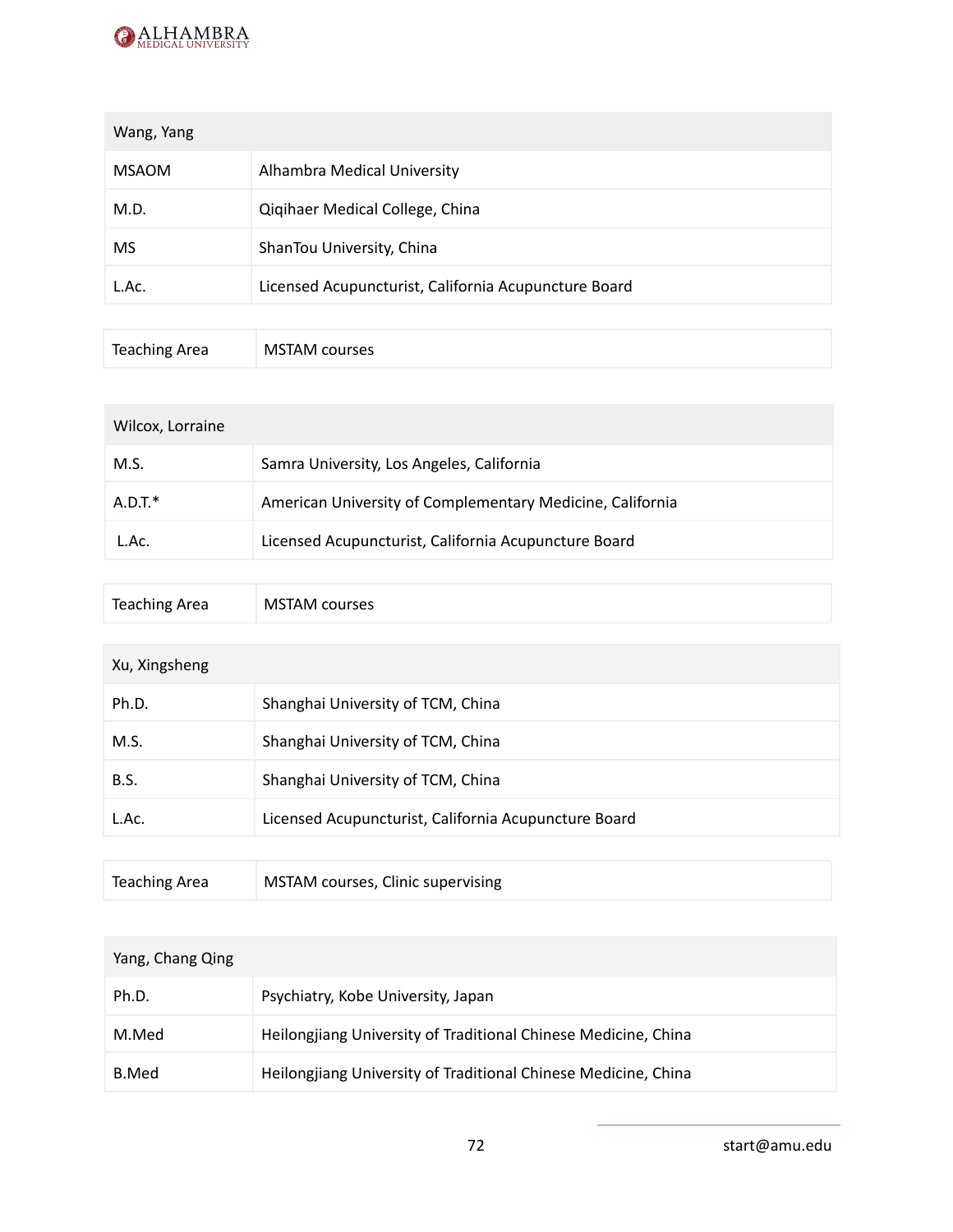

| L.Ac.         | Licensed Acupuncturist, California Acupuncture Board       |
|---------------|------------------------------------------------------------|
|               |                                                            |
| Teaching Area | MSTAM courses, DAIM completion courses, Clinic Supervising |

### Yang, Lei

| M. S.                | Samra University of Oriental Medicine                |
|----------------------|------------------------------------------------------|
| <b>B.S.</b>          | Jilin College of Traditional Chinese Medicine        |
| L. Ac.               | Licensed Acupuncturist, California Acupuncture Board |
|                      |                                                      |
| <b>Teaching Area</b> | MSTAM courses, Clinic supervising                    |

| Yao, Hong  |                                                      |
|------------|------------------------------------------------------|
| <b>OMD</b> | South Baylo University                               |
| M.S.       | South Baylo University                               |
| L.Ac.      | Licensed Acupuncturist, California Acupuncture Board |

| Teaching Area<br><b>MSTAM courses</b> |  |  |
|---------------------------------------|--|--|
|---------------------------------------|--|--|

| Yin, Chin Wei |                                                      |  |
|---------------|------------------------------------------------------|--|
| M.S.          | Alhambra Medical University, Alhambra, California    |  |
| <b>B.S.</b>   | Nanjing University of TCM                            |  |
| A.S.          | Fooyin University, Taiwan                            |  |
| L.Ac.         | Licensed Acupuncturist, California Acupuncture Board |  |

| <b>Teaching Area</b> | MSTAM courses, Clinic supervising   |
|----------------------|-------------------------------------|
|                      |                                     |
| Zhang, Qin Rong      |                                     |
| M.S.                 | Shanghai Medical University, China, |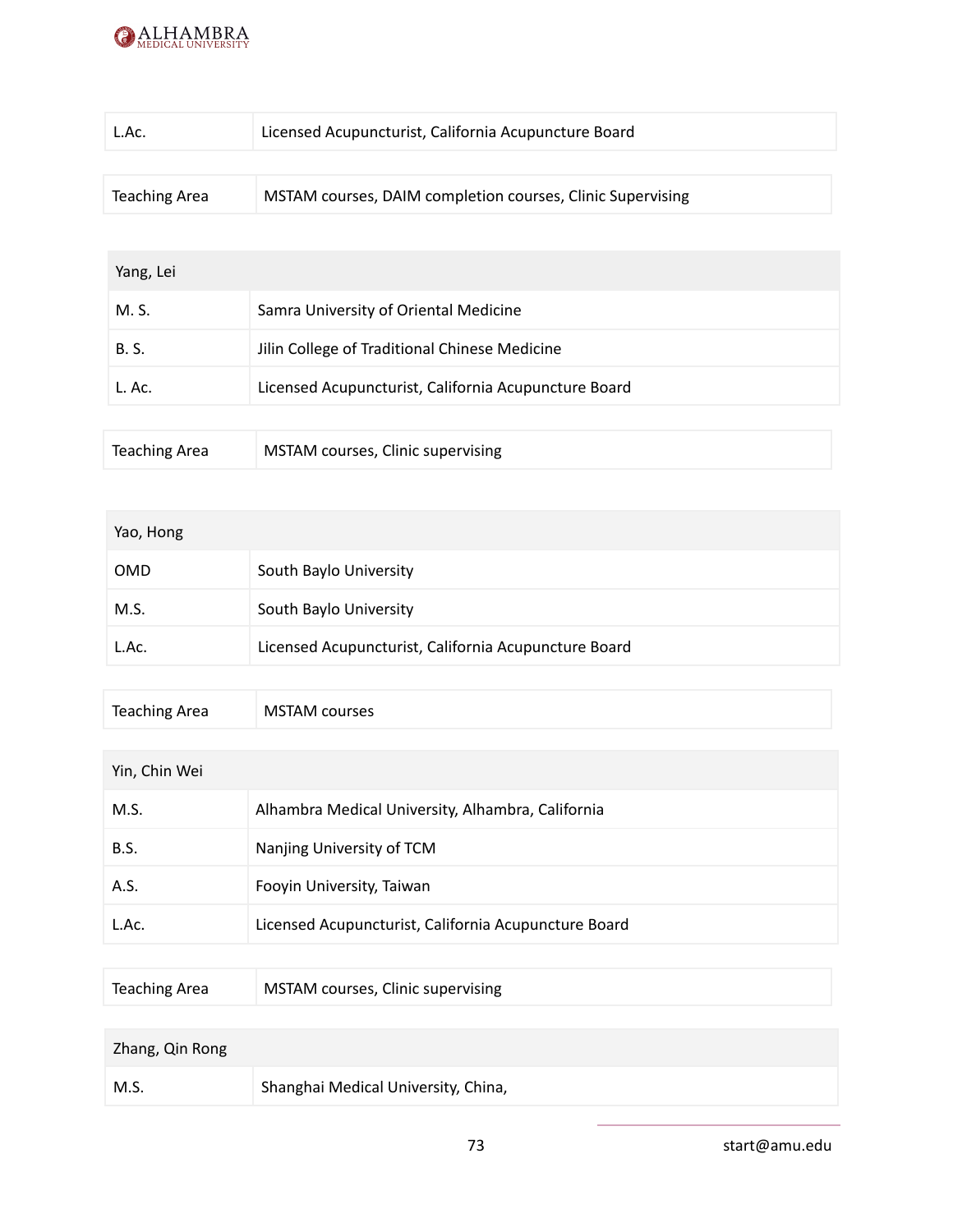

| B.S.                 | Shanghai University of Traditional Chinese Medicine, Shanghai, China |
|----------------------|----------------------------------------------------------------------|
| L.Ac.                | Licensed Acupuncturist, California Acupuncture Board                 |
|                      |                                                                      |
| <b>Teaching Area</b> | <b>MSTAM</b> courses                                                 |
|                      |                                                                      |
| Zhao, Ming           |                                                                      |
| M.S.                 | Dongguk-Royal University, Los Angeles California                     |
| B.S.                 | Shanghai University of Traditional Chinese Medicine, Shanghai, China |
| L.Ac.                | Licensed Acupuncturist, California Acupuncture Board                 |
|                      |                                                                      |
| <b>Teaching Area</b> | <b>MSTAM</b> courses                                                 |
|                      |                                                                      |
| Zheng, Lan           |                                                                      |
| <b>MSAOM</b>         | Alhambra Medical University                                          |
|                      |                                                                      |

| Pharm.D. | University of Michigan                               |
|----------|------------------------------------------------------|
| B.S.     | University of California, San Diego                  |
| L.Ac.    | Licensed Acupuncturist, California Acupuncture Board |
|          |                                                      |

| <b>Teaching Area</b> | <b>MSTAM courses</b> |
|----------------------|----------------------|
|                      |                      |

# **Disclosures**

# About the Catalog

This catalog is effective from January 1, 2022 through December 31, 2023 and is published for the purpose of informing students, prospective students and others interested in the operations of Alhambra Medical University, primarily with regard to the educational programs and policies of the school. All information is judged to be accurate at the time of publication. However, the contents hereof are subject to change without prior notice. Please note that all reasonable efforts are made on an ongoing basis to supplement in loose leaf hardcopy format any changes, additions, or other revisions to the text of this catalog which may come into existence prior to the publication of the following edition of the catalog.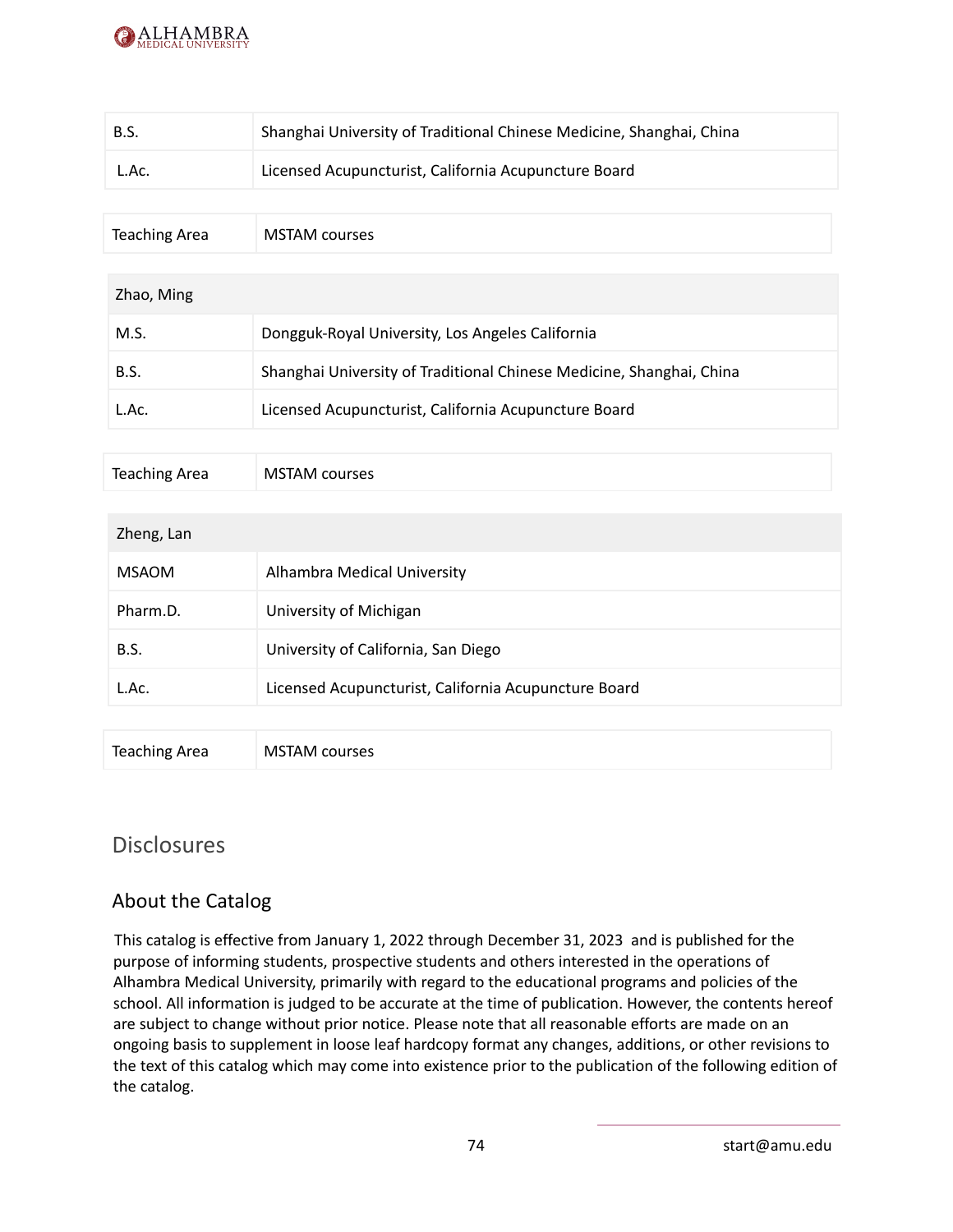

# Americans with Disabilities Act (ADA)

Alhambra Medical University is committed to accommodating students with physical and learning disabilities. Accommodations and other support services are tailored to meet the needs of the individual student, and are intended to comply with Section 504 of the Rehabilitation Act of 1973, and the Americans with Disabilities Act of 1990.

### Non-Discrimination Policy

Alhambra Medical University is in compliance with Title VI of the Civil Rights Act of 1964, Title IX of the Education Amendments of 1972, section 504 of the Rehabilitation Act of 1973, the Age Discrimination Act of 1975, and the Americans with Disabilities Act of 1990.

AMU does not discriminate on the basis of age, race, color, national origin, religion, sex, sexual orientation, disability, medical condition (as determined under California employment laws), or status as a Vietnam-era veteran or qualified disabled veteran in the administration of its educational programs, school administered programs, publications or in its employment practices.

### Drug and Alcohol Abuse Policy

In accordance with the Drug-Free Workplace Act of 1988 (P.L. 100-690), the Drug-Free Schools and Communities Act of 1989 (P.L. 101-226) and 34 Code of Federal Regulation Part 84, Subpart F, this institution is committed to maintaining a drug-free workplace and a drug-free school. Drug and alcohol abuse can lead to liver, heart and other chronic diseases, low birth weight, birth defects and infant mortality in expectant mothers, and death. The unlawful manufacture, distribution, dispensing, possession or use of drugs, alcohol or other controlled substances at this institution is strictly prohibited. Students and employees are required, as a condition of enrollment and/or employment, to abide by this policy.

To the extent allowed by local, state and federal laws, this institution will impose disciplinary action against students and employees for violating these standards of conduct. These actions may include suspension, expulsion, and termination of employment, referral for prosecution and/or required completion of a drug or alcohol rehabilitation or similar program.

This institution, as required by federal regulation (34 CFR 85.635 and Appendix C), will report all employees convicted of a criminal drug offense occurring in the workplace to the U.S. Department of Education. Consistent with these same regulations, employees, as a condition of employment, are required to provide written notice to this institution of their conviction for a criminal drug offense occurring at the workplace within five (5) days after that conviction. In addition, students receiving Pell Grants who are convicted of a criminal drug offense during the period of enrollment for which the Pell Grant was awarded are required by federal regulation to report that conviction in writing to the:

Director of Grants and Services United States Department of Education 400 Maryland Avenue SW. Room 3124, GSA Regional Office Bldg. #3 Washington, DC 20202-4571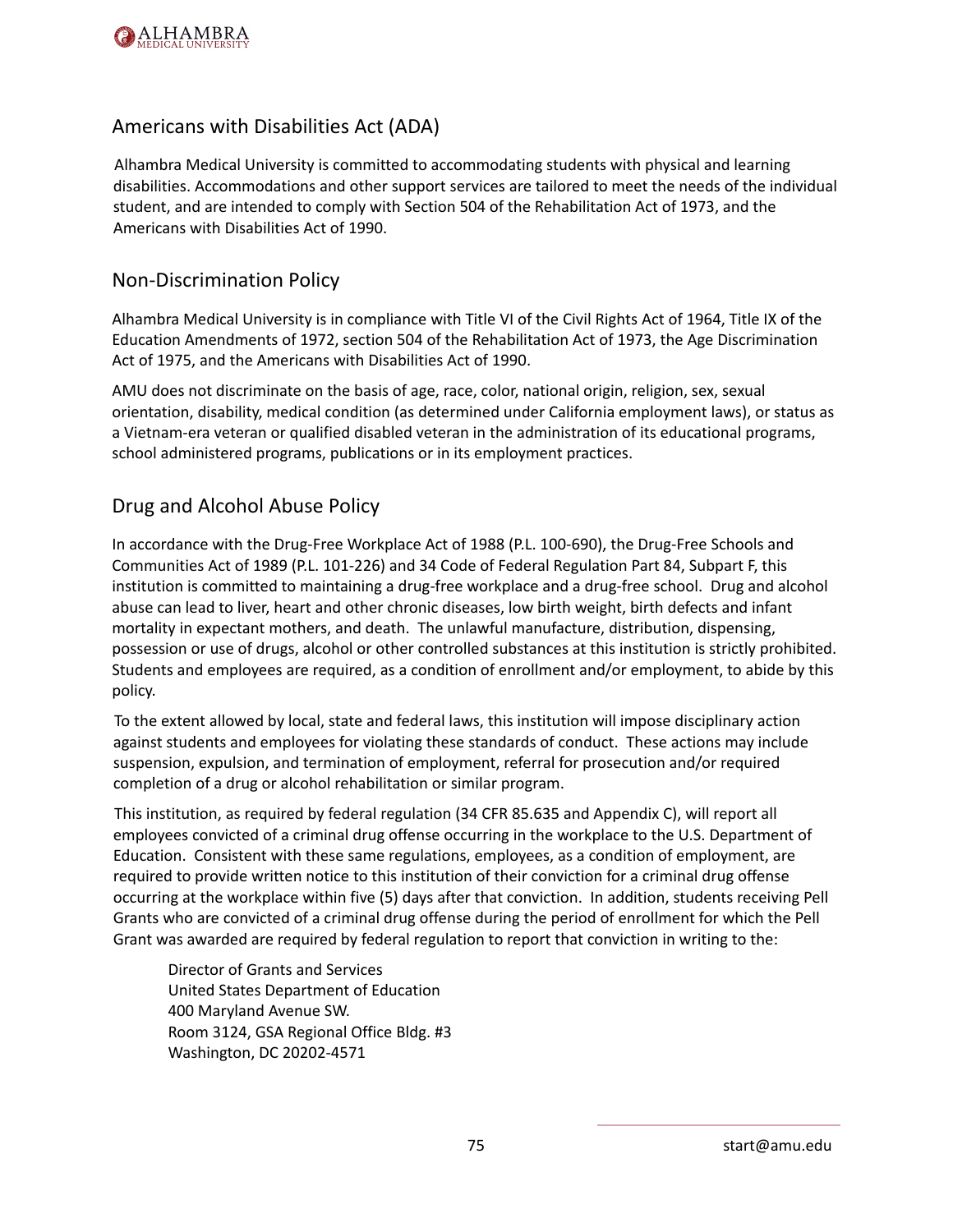

The report must be made within 10 days after the conviction. In addition to institutional sanctions, students and employees convicted of the unlawful possession or distribution of illicit drugs or alcohol could face local, state and federal legal penalties which include the loss of eligibility for federal financial aid, fines, imprisonment and the seizure of drug related assets.

Drug awareness programs, counseling, treatment, rehabilitation and other related services are available on an ongoing basis to students and employees of this institution through:

| Organization   Alcoholic Anonymous (Central office of Los Angeles) |
|--------------------------------------------------------------------|
| Address   4311 Wilshire Blvd., Suite 104                           |
| Los Angeles, CA 90010                                              |
| Helpline (323)963-4343                                             |
| Toll Free (800)923-8722                                            |
| http://www.aa.org                                                  |

| Organization   Narcotics Anonymous (Regional office) |
|------------------------------------------------------|
| Address   1937 S. Myrtle Avenue                      |
| Monrovia, CA 91016                                   |
| Phone (626) 359-0084                                 |
| Helpline: (626) 584-6910                             |
| http://sgvna.com/                                    |

Students and employees seeking assistance in overcoming a drug or alcohol related problems are encouraged to contact this organization.

# Election Voter Registration Information

As a citizen of the United States, you have the privilege to vote on your county, state and national leaders. As part of the Higher Education Act of 1998, Congress directed schools receiving Federal financial aid to assist students who have not yet registered to vote. In essence, if a Title IV (Federal Student Aid) participating school is located in a state that requires voter registration prior to election day and/or does not allow the ability to register at the time of voting, then the school must make a good faith effort to distribute voter registration forms to its federal student aid eligible students.

To meet this requirements, federal student aid recipients will receive an annual reminder via bulletin board flyers to complete voter registration.

Registration Deadline | The deadline to register or re-register to vote for any election is 11:59:59 p.m.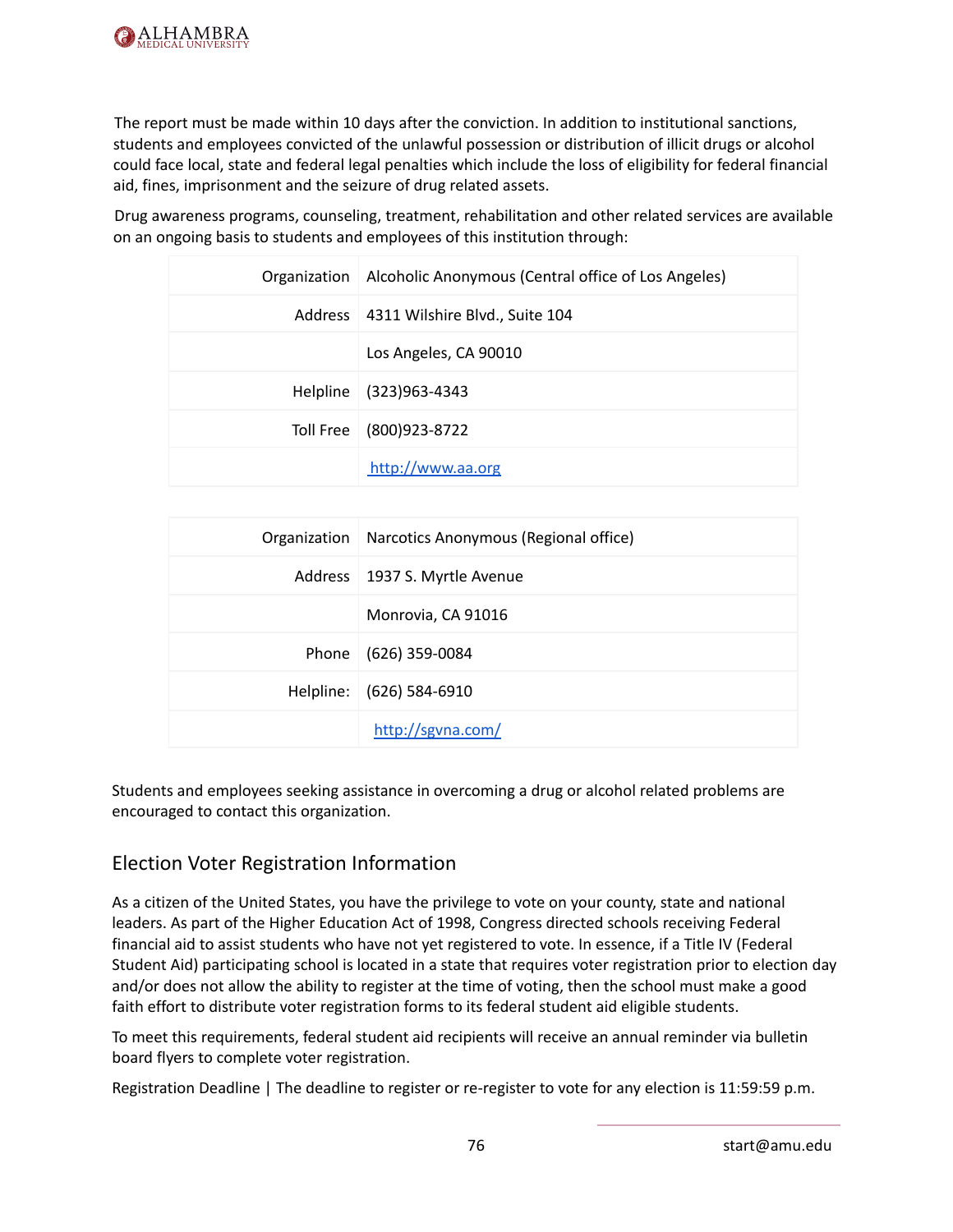

Pacific Time on the 15th calendar day before that election. If you submit an application after this time, your application will still be processed for future elections. If you recently registered online, please wait at least 24 hours before checking your registration status. To register online you will need

- Your California driver license or California identification card number,
- The last four digits of your social security number and
- Your date of birth.

Your information will be provided to the California Department of Motor Vehicles (DMV) to retrieve a copy of your DMV signature. If you do not have a California driver license or California identification card, you can still use this form to apply to register to vote by completing the online interview by 11:59:59 p.m. Pacific Time on the 15th calendar day before an election.

### Copyright Protection

The US congress has revised the Higher Education Opportunity Act (HEOA) to address copyright protection. Title IV now stipulates that all US colleges and universities must provide:

- An annual disclosure to students describing copyright law and campus policies related to violating copyright law.
- A plan to "effectively combat the unauthorized distribution of copyrighted materials" by users of its network, including "the use of one or more technology-based deterrents".
- A plan to "offer alternatives to illegal downloading".

Copyright law protects against unauthorized duplication and distribution of works. There are also rules for "Fair Use" of copyrighted works. Specifics can be found at the US Copyright Office: [http://www.copyright.gov](http://www.copyright.gov/)

Copyrighted works can be acquired and distributed over computer networks, however it is illegal to download or distribute these works without authorization from the owner. Such activities are prohibited. All campus users acknowledge this policy when they begin employment or connect their personal computer equipment on the network. Loss of campus network access and/or disciplinary actions as specified in the college catalog and/or staff handbook may result from continued illegal activity by members of the college community. Every user is responsible for his or her own compliance with the law. Using the AMU network does not in any way shield you from potential law enforcement actions; users who download or distribute copyrighted works may face civil or criminal penalties in addition to sanctions based on college policy.

Penalties for Copyright Violation. Copyright penalties are "not less than \$750 or more than \$30,000" per infringing work according, however if the copyright owner can establish that the violation was "willful" the penalty can be \$150,000 per work. (US Code Title 17 Chapter 5 Section 504: <http://www.copyright.gov/title17/92chap5.html>). The US No Electronic Theft Act also provides avenues for criminal penalties, including imprisonment of up to five years and fines of up to \$250,000 per offense. (See [http://en.wikipedia.org/wiki/NET\\_Act](http://en.wikipedia.org/wiki/NET_Act)).

Use of peer to peer software is not inherently illegal. Users of peer to peer networks need to understand, however, that they bear the responsibility of ensuring the legality and copyright standards of every file they download or share on these networks. Peer to peer networks are overwhelmingly the number one source for copyright violating file transfers.

Internet communication is not anonymous: Every packet of data sent or received includes the source and destination IP addresses of the computers sending the traffic. Moreover, these globally unique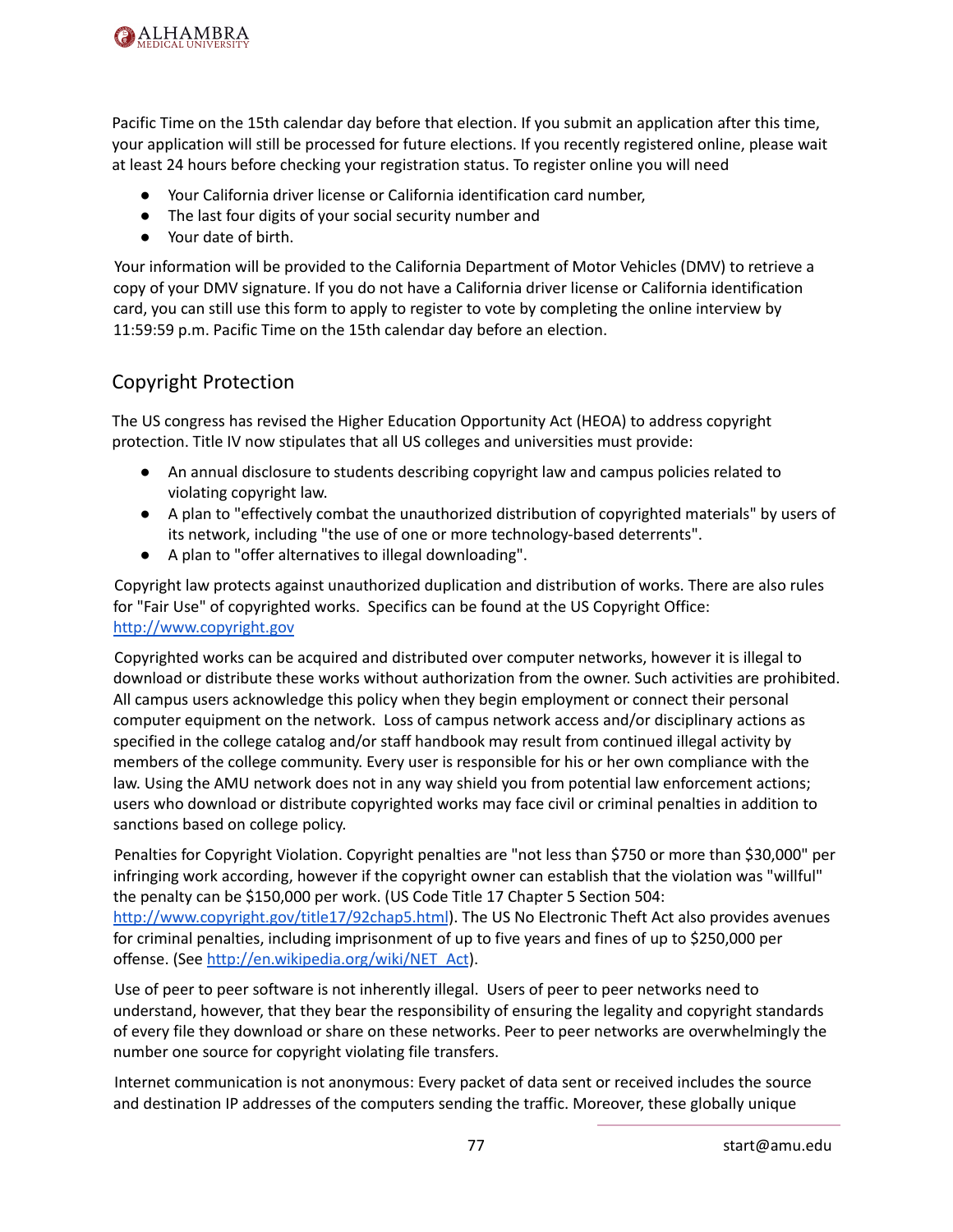

addresses are registered to their providers, as this is necessary for routing data. Also, P2P client software must advertise the files it has to share, or else the P2P network would not function. Therefore, major producers of copyrighted works hire companies to track file sharing, which they can do easily by using the same P2P software as everyone else. If a peer is found to be sharing (distributing) or offering to share copyright-infringing content, the agents send violation notices to the infringer's Internet service provider The IT department occasionally receives notices of copyright infringement, and we are required by HEOA regulations and Federal law to take action on these notices. IT will attempt to find the user who had use of the IP address in question, and to forward the copyright violation notice to the user.

Note that the college does not provide any network access to these copyright enforcement agents; any evidence of file sharing they detect is publicly available on the internet. We will not release any user information or network logs to such agents unless required by subpoena or other legal means.

Legal Sources for Music and Video

- <http://www.educause.edu/legalcontent>
- <http://whymusicmatters.com/find-music>
- <http://www.mpaa.org/contentprotection/get-movies-tv-shows>

### HEOA Compliance Statement

**HEOA Compliance Statement |** AMU has implemented the following plan for compliance with the file sharing and copyright protection provisions of HEOA:

- 1. The college sends annual emails to all students network users to educate our users about copyright law and illegal use and distribution of copyrighted works. These messages include references to this web page, which specifies campus policies dealing with illegal activity, and outlines the penalties for copyright infringement that are codified in US law.
- 2. This page provides links above to lists maintained by EDUCAUSE, the RIAA, and the MPAA of legal video and music sources.
- 3. The college's President will undertake an bi-annual audit to assure the effectiveness of our technical deterrents and our compliance with the requirements of HEOA that pertain to Copyright and File Sharing.

### Constitution Day

This day commemorates the September 17, 1787 signing of the United States Constitution. Each educational institution that receives Federal funds for a fiscal year is required to hold an educational program about the U.S. Constitution for its students. The U.S. Department of Education does not mandate or prescribe particular curricula or lesson plans. AMU posts copies of the US Constitution on a bulletin board on the third week of September every year.

### Campus Safety and Crime Reporting

AMU makes every effort to provide safe campus environments for its students. Onsite security staff are present during operating hours to stop abusive behavior and solve problems.

This combination of staffing and organizational and physical infrastructure is designed to help young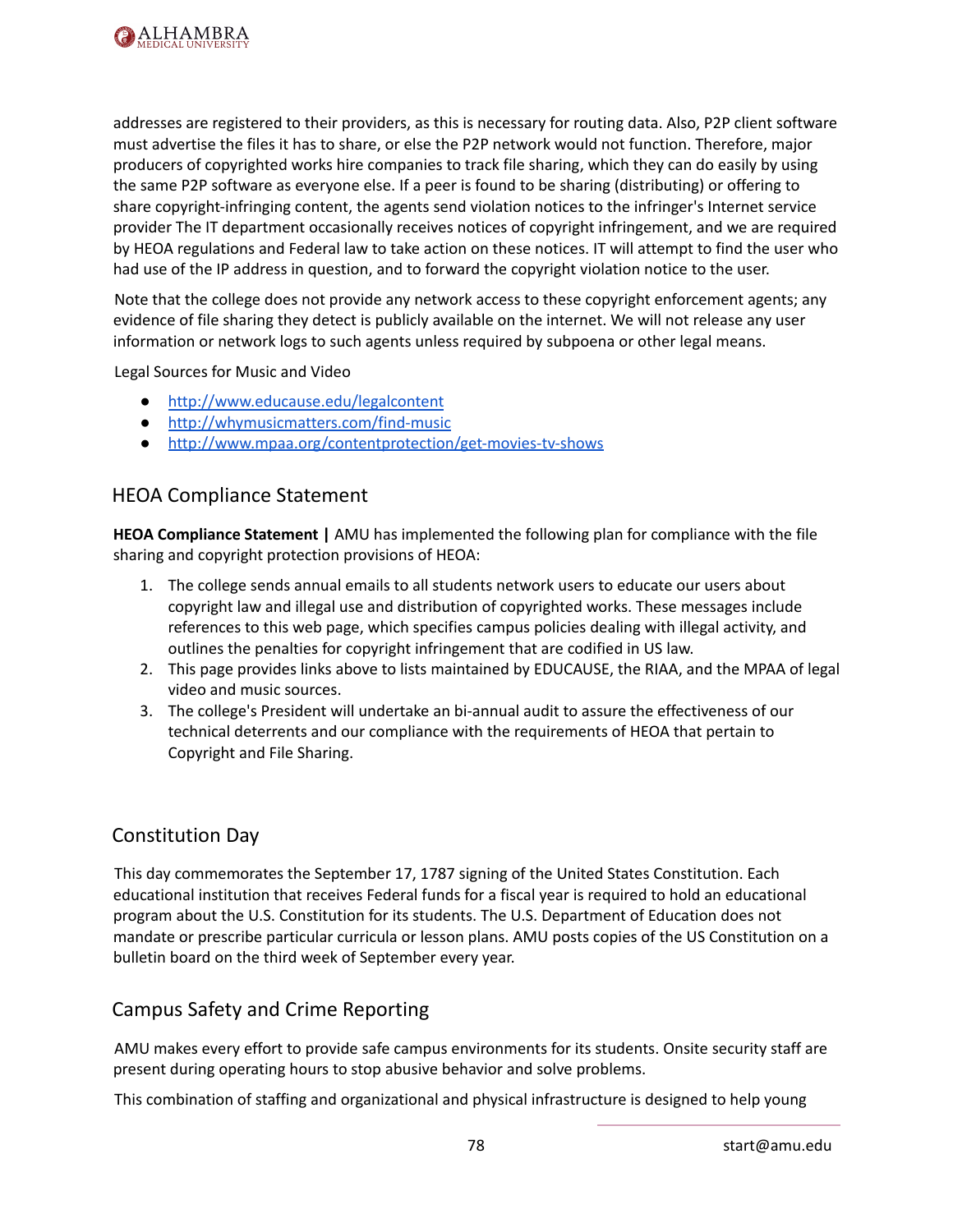

adults learn to take responsibility for their own safety in a context of accurate knowledge of risks and resources.

The Jeanne Clery Disclosure of Campus Security Policy and Campus Crime Statistics Act of 1998 is part of the Higher Education Act. The goal of the Clery Act is to ensure students, prospective students, parents and employees have access to accurate information about crimes committed on campus and campus security procedures.

The Alhambra Police Department gathers crime statistics, identifying reportable crimes and reporting/publishing statistics to the public. Statistics are reported in different formats and categories depending upon legal requirements. The Clery Act mandates the collection of information regarding incidents from non-law enforcement "campus security authorities" having "significant responsibility for students or campus activities."

The Campus Annual Security Report must include statistics on categories of crime reported to campus Police, Campus Security Authorities (see below), and local police during the calendar year. Statistics for these crimes must be broken down by geographic area: on campus, in or on a non-campus building or property, and on public property adjacent to the campus.

The Annual Security Report must also include statistics on hate crimes, to be reported by category of prejudice. In addition to crime statistics, the Annual Security Report must describe specific campus policies related to campus security. The campus must notify current and prospective students and employees about the availability of the Annual Security Report and provide information on how to request a copy of the report.

The annual crime report must include statistics on nine kinds of crimes:

- 1. Criminal Homicide, both (a) Murder and Non-negligent Manslaughter and (b) Negligent Manslaughter;
- 2. Sex offenses, both (a) Forcible Sex Offenses and (b) Non-Forcible Sex Offenses;
- 3. Robbery;
- 4. Aggravated Assault;
- 5. Burglary;
- 6. Motor Vehicle Theft;
- 7. Arson;
- 8. Arrests and Disciplinary Referrals for liquor law violations, drug law violations, and illegal weapons possession;
- 9. Hate Crimes

Amendments to the Clery Act in 2008 expanded hate crimes to include the following:

- Larceny-theft
- Simple Assault
- Intimidation
- Vandalism

In March 2013, President Obama signed a bill that strengthened the Violence Against Women Act (VAWA). Included in the bill was the Campus Sexual Violation Elimination Act (Campus SaVE) that amends the Clery Act to include reporting the following effective 2014:

- Dating Violence
- Domestic Violence
- Stalking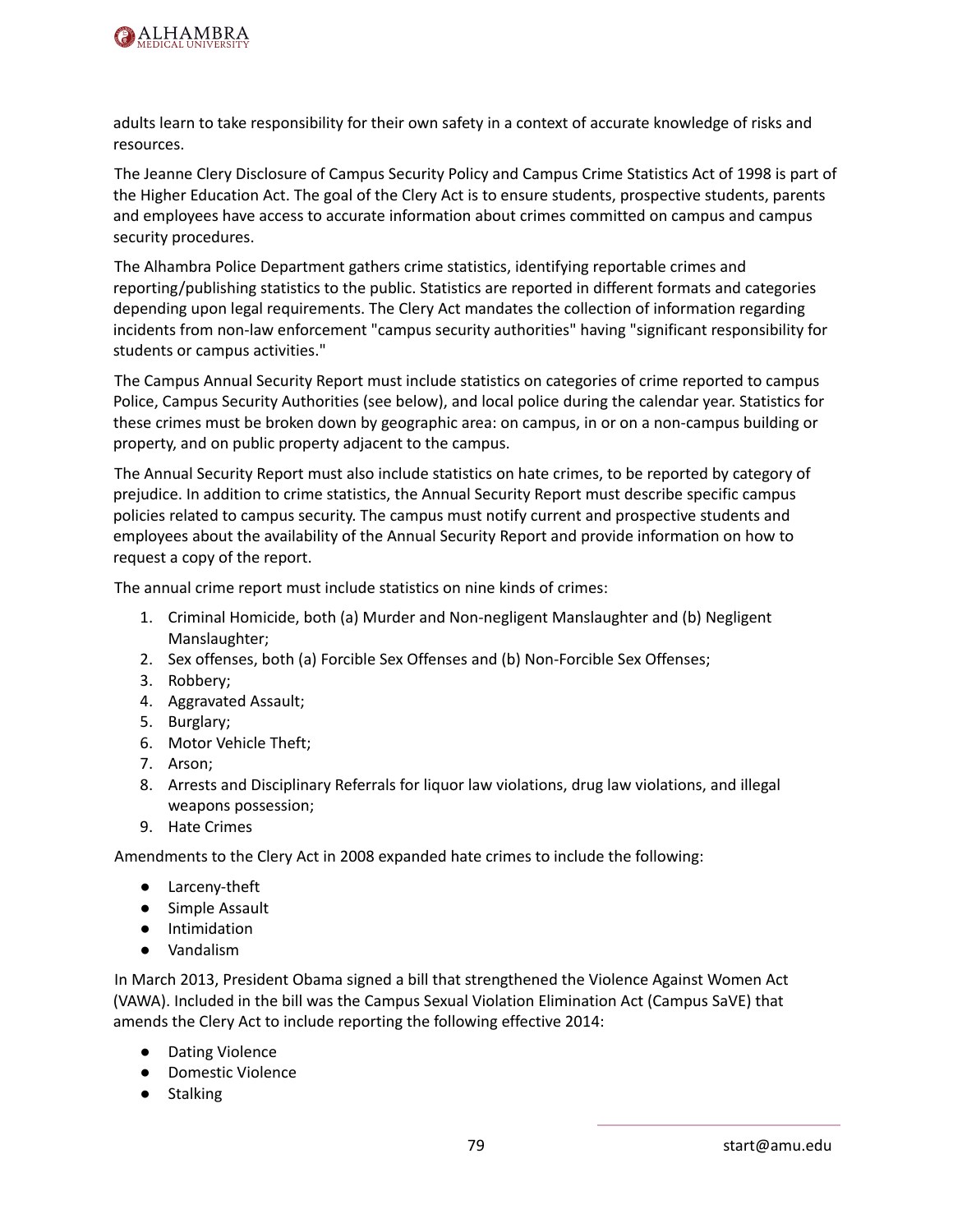

The crime statistics included in the Annual Security Report do not include any information that would identify the victim or the person accused of committing the crime. Your report to the Clery Act Coordinator should not include personally identifying information.

Alhambra Medical University has never filed for bankruptcy petition, operated as a debtor in possession or had a petition of bankruptcy filed against it under Federal law.

As a prospective student, you are encouraged to review this catalog prior to signing an enrollment agreement. You are also encouraged to review the school Performance Fact sheet, which must be provided to you prior to signing an enrollment agreement.

A student or any member of the public may file a complaint about this institution with the Bureau for Private Postsecondary Education by calling (888)370-7589 toll-free or by completing a complaint form, which can be obtained on the bureau's internet web site [www.bppe.ca.gov](http://www.bppe.ca.gov)

Any questions a student may have regarding this catalog that have not been satisfactorily answered by the institution may be directed to the Bureau for Private Postsecondary Education at 1747 North Market Blvd, Suite 225, Sacramento, CA 95834, [www.bppe.ca.gov,](http://www.bppe.ca.gov) toll-free telephone number (888) 370-7589 or by fax (916) 263-1897

Or ACAHM at 8941 Aztec Drive, Eden Prairie, Suite 2, MN 55347, Phone: (952) 212-2434 or by Fax: (301) 313-0912 email: [info@acaom.org](mailto:info@acaom.org)

## Self Monitoring Procedures with the BPPE

Alhambra Medical University (AMU) considers and complies with the 71760. Self-monitoring Procedures with the Bureau for Private Postsecondary Education (BPPE). To ensure with this compliance, on an ongoing basis, a subscription to BPPE email notification is set to [cao@amu.edu](mailto:cao@amu.edu) to ensure that AMU is current to the BPPE regulation, news and updates. Notification of changes, updates and relevant information were then sent to all appropriate administrative staff. AMU staff also regularly attend the BPPE compliance workshop on a regular basis per academic term in which the training is attended by the academic, admissions and general administrative staff. Updates regarding BPPE information, standards and regulations, including annual report and school performance fact sheet are regularly shared and discussed during the administrative staff meeting on a quarterly or annual basis.

# Academic Calendar (2022 – 2023)

\*\*The academic calendar is subject to change by the administration of Alhambra Medical University.